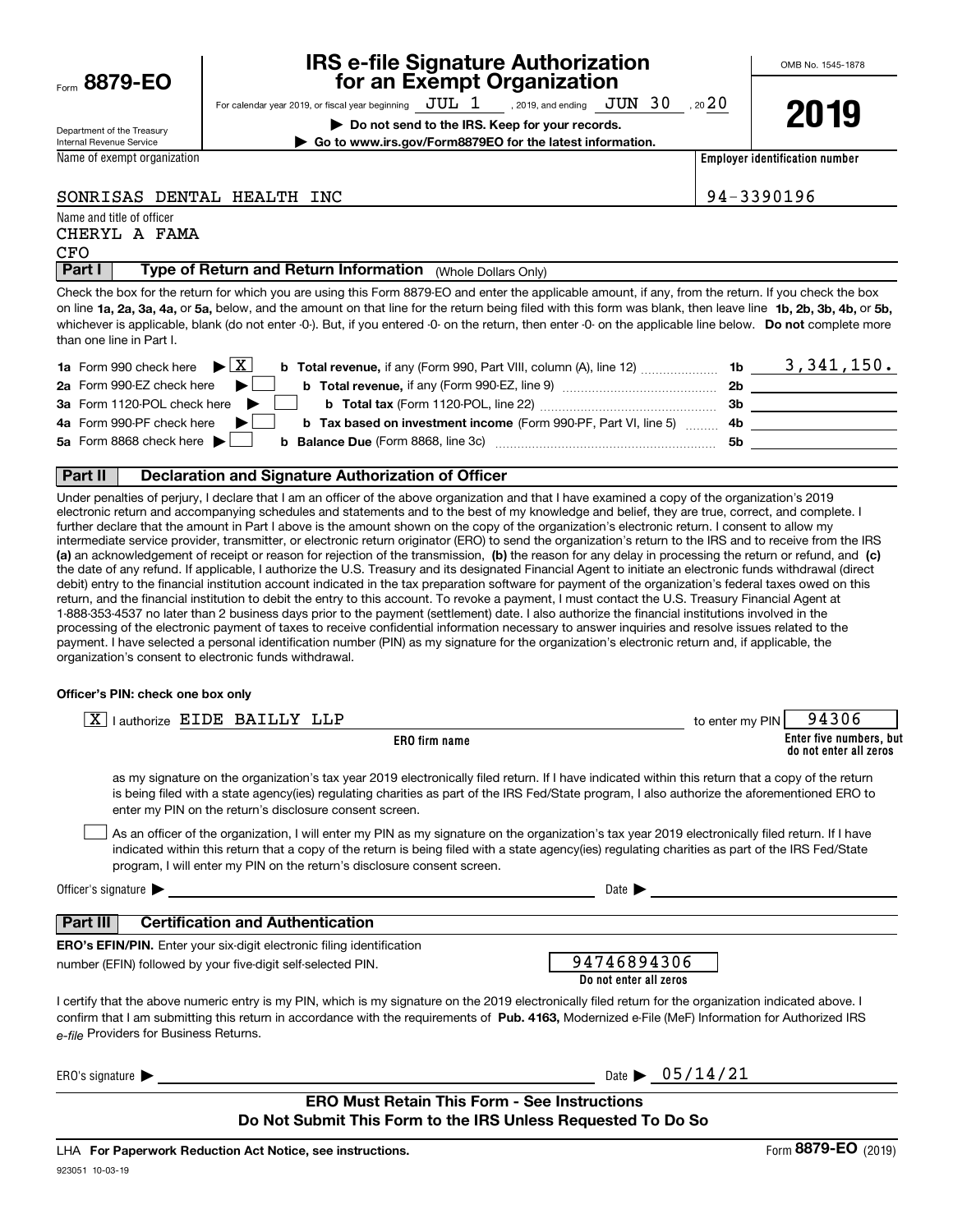|                                                 | Form yy                                                | <b>Return of Organization Exempt From Income Tax</b><br>Under section 501(c), 527, or 4947(a)(1) of the Internal Revenue Code (except private foundations) |                                                             | OMB No. 1545-0047                                                                                                                                                                            |
|-------------------------------------------------|--------------------------------------------------------|------------------------------------------------------------------------------------------------------------------------------------------------------------|-------------------------------------------------------------|----------------------------------------------------------------------------------------------------------------------------------------------------------------------------------------------|
|                                                 | (Rev. January 2020)                                    | Do not enter social security numbers on this form as it may be made public.                                                                                |                                                             |                                                                                                                                                                                              |
|                                                 | Department of the Treasury<br>Internal Revenue Service | Go to www.irs.gov/Form990 for instructions and the latest information.                                                                                     |                                                             | <b>Open to Public</b><br>Inspection                                                                                                                                                          |
|                                                 |                                                        | 2019<br>JUL 1,<br>A For the 2019 calendar year, or tax year beginning                                                                                      | 2020<br>and ending $JUN$ 30,                                |                                                                                                                                                                                              |
|                                                 | <b>B</b> Check if<br>applicable:                       | <b>C</b> Name of organization                                                                                                                              | D Employer identification number                            |                                                                                                                                                                                              |
|                                                 | Address<br>change                                      | SONRISAS DENTAL HEALTH INC                                                                                                                                 |                                                             |                                                                                                                                                                                              |
|                                                 | Name<br>change                                         | Doing business as                                                                                                                                          | 94-3390196                                                  |                                                                                                                                                                                              |
|                                                 | Initial<br>return<br>Final<br>return/                  | Number and street (or P.O. box if mail is not delivered to street address)<br>Room/suite<br>430 N EL CAMINO REAL                                           | E Telephone number<br>$650 - 697 - 6900$                    |                                                                                                                                                                                              |
|                                                 | termin-<br>ated                                        | City or town, state or province, country, and ZIP or foreign postal code                                                                                   | G Gross receipts \$                                         | 3,342,639.                                                                                                                                                                                   |
|                                                 | Amended<br>return]                                     | SAN MATEO, CA 94401                                                                                                                                        | H(a) Is this a group return                                 |                                                                                                                                                                                              |
|                                                 | Applica-<br> tion                                      | F Name and address of principal officer: CHERYL FAMA                                                                                                       | for subordinates?                                           | $ {\mathsf Y}{\mathsf e}{\mathsf s} \:\:   \overline{{\rm X}}  $ No                                                                                                                          |
|                                                 | pending                                                | SAME AS C ABOVE                                                                                                                                            | $H(b)$ Are all subordinates included? $\Box$ Yes            | No                                                                                                                                                                                           |
|                                                 | Tax-exempt status: $\boxed{\mathbf{X}}$ 501(c)(3)      | $501(c)$ (<br>$)\blacktriangleleft$ (insert no.)<br>$4947(a)(1)$ or                                                                                        | 527<br>If "No," attach a list. (see instructions)           |                                                                                                                                                                                              |
|                                                 |                                                        | J Website: FINFO@SONRISASDENTAL.ORG                                                                                                                        | $H(c)$ Group exemption number $\blacktriangleright$         |                                                                                                                                                                                              |
|                                                 | $K$ Form of organization: $\boxed{X}$ Corporation      | Other $\blacktriangleright$<br>Trust<br>Association                                                                                                        | L Year of formation: $2000$ M State of legal domicile: $CA$ |                                                                                                                                                                                              |
|                                                 | Part I<br><b>Summary</b>                               |                                                                                                                                                            |                                                             |                                                                                                                                                                                              |
|                                                 | 1.                                                     | Briefly describe the organization's mission or most significant activities: SONRISAS DENTAL HEALTH,                                                        |                                                             | INC IS A                                                                                                                                                                                     |
|                                                 |                                                        | NON-PROFIT DENTAL CENTER DEDICATED TO PROVIDING ACCESS TO QUALITY                                                                                          |                                                             |                                                                                                                                                                                              |
|                                                 | 2                                                      | Check this box $\blacktriangleright$ $\Box$ if the organization discontinued its operations or disposed of more than 25% of its net assets.                |                                                             |                                                                                                                                                                                              |
|                                                 | з                                                      | Number of voting members of the governing body (Part VI, line 1a)                                                                                          | 3                                                           |                                                                                                                                                                                              |
|                                                 | 4                                                      |                                                                                                                                                            | $\overline{4}$                                              |                                                                                                                                                                                              |
| Activities & Governance                         | 5                                                      |                                                                                                                                                            | $5\phantom{.0}$                                             | $\overline{52}$                                                                                                                                                                              |
|                                                 |                                                        |                                                                                                                                                            | 6                                                           | $\overline{52}$                                                                                                                                                                              |
|                                                 |                                                        |                                                                                                                                                            | 7a                                                          | 0.                                                                                                                                                                                           |
|                                                 |                                                        |                                                                                                                                                            | 7b                                                          | 0.                                                                                                                                                                                           |
|                                                 |                                                        |                                                                                                                                                            |                                                             |                                                                                                                                                                                              |
|                                                 | 8                                                      |                                                                                                                                                            | <b>Prior Year</b>                                           | <b>Current Year</b>                                                                                                                                                                          |
|                                                 | 9                                                      |                                                                                                                                                            | 3,660,066.                                                  |                                                                                                                                                                                              |
|                                                 | 10                                                     | Contributions and grants (Part VIII, line 1h)                                                                                                              |                                                             |                                                                                                                                                                                              |
|                                                 |                                                        | Program service revenue (Part VIII, line 2g)                                                                                                               | 1,721,368.                                                  |                                                                                                                                                                                              |
|                                                 |                                                        |                                                                                                                                                            | 3,854.                                                      |                                                                                                                                                                                              |
|                                                 | 11                                                     | Other revenue (Part VIII, column (A), lines 5, 6d, 8c, 9c, 10c, and 11e)                                                                                   | 23,412.                                                     |                                                                                                                                                                                              |
|                                                 | 12                                                     | Total revenue - add lines 8 through 11 (must equal Part VIII, column (A), line 12)                                                                         | 5,408,700.                                                  |                                                                                                                                                                                              |
|                                                 | 13                                                     | Grants and similar amounts paid (Part IX, column (A), lines 1-3)                                                                                           | 0.                                                          |                                                                                                                                                                                              |
|                                                 |                                                        |                                                                                                                                                            | 0.                                                          |                                                                                                                                                                                              |
|                                                 |                                                        | 15 Salaries, other compensation, employee benefits (Part IX, column (A), lines 5-10)                                                                       | 2,144,063.                                                  |                                                                                                                                                                                              |
|                                                 |                                                        |                                                                                                                                                            | 26,526.                                                     |                                                                                                                                                                                              |
|                                                 |                                                        | 170,631.<br><b>b</b> Total fundraising expenses (Part IX, column (D), line 25)                                                                             |                                                             |                                                                                                                                                                                              |
|                                                 | 17                                                     |                                                                                                                                                            | 1,070,111.                                                  |                                                                                                                                                                                              |
|                                                 | 18                                                     | Total expenses. Add lines 13-17 (must equal Part IX, column (A), line 25)                                                                                  | 3,240,700.                                                  |                                                                                                                                                                                              |
|                                                 | 19                                                     | Revenue less expenses. Subtract line 18 from line 12                                                                                                       | $\overline{2,168,000}$ .                                    |                                                                                                                                                                                              |
| Revenue<br>Expenses                             |                                                        |                                                                                                                                                            | <b>Beginning of Current Year</b>                            | $\overline{1,883,515}$ .<br>1,450,913.<br>$\overline{2,255}$ .<br>4,467.<br>3,341,150.<br>0.<br>0.<br>2, 267, 396.<br>33, 193.<br>863,651.<br>3, 164, 240.<br>176,910.<br><b>End of Year</b> |
|                                                 | 20                                                     | Total assets (Part X, line 16)                                                                                                                             | 2,175,073.                                                  | 2,735,639.                                                                                                                                                                                   |
| t Assets or<br>d Balances<br><b>Net</b><br>Fund | 21<br>22                                               | Total liabilities (Part X, line 26)                                                                                                                        | 261,660.<br>1,913,413.                                      | 645,316.<br>2,090,323.                                                                                                                                                                       |

| Sign            | Signature of officer                                                              |                      | Date     |                                               |
|-----------------|-----------------------------------------------------------------------------------|----------------------|----------|-----------------------------------------------|
| Here            | CHERYL FAMA, CFO                                                                  |                      |          |                                               |
|                 | Type or print name and title                                                      |                      |          |                                               |
|                 | Print/Type preparer's name                                                        | Preparer's signature | Date     | <b>PTIN</b><br>Check                          |
| Paid            | HEATHER MAIRE, CPA                                                                |                      | 05/14/21 | P00275833<br>self-emploved                    |
| Preparer        | Firm's name EIDE BAILLY LLP                                                       |                      |          | Firm's EIN $\blacktriangleright$ 45 - 0250958 |
| Use Only        | Firm's address > 4040 CAMPBELL AVE, STE 200                                       |                      |          |                                               |
|                 | MENLO PARK, CA 94025-1053                                                         |                      |          | Phone no. $650 - 522 - 3400$                  |
|                 | May the IRS discuss this return with the preparer shown above? (see instructions) |                      |          | $X \mid Y$ es<br>No                           |
| 932001 01-20-20 | LHA For Paperwork Reduction Act Notice, see the separate instructions.            |                      |          | Form 990 (2019)                               |

SEE SCHEDULE O FOR ORGANIZATION MISSION STATEMENT CONTINUATION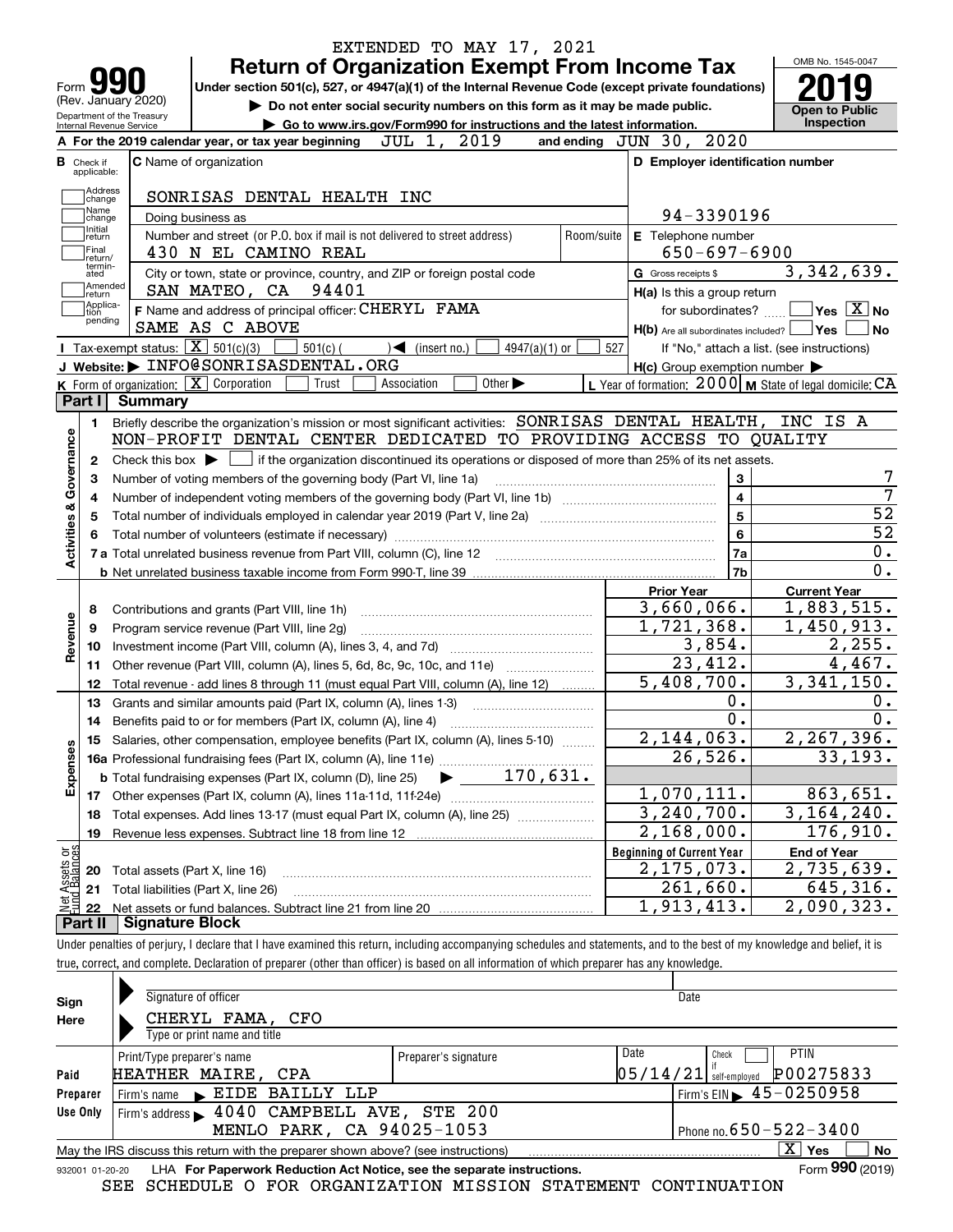|              | SONRISAS DENTAL HEALTH INC<br>Form 990 (2019)                                                                                                      | 94-3390196    | Page 2                                  |
|--------------|----------------------------------------------------------------------------------------------------------------------------------------------------|---------------|-----------------------------------------|
|              | <b>Statement of Program Service Accomplishments</b><br>Part III                                                                                    |               |                                         |
|              |                                                                                                                                                    |               | $\overline{\mathbf{X}}$                 |
| 1            | Briefly describe the organization's mission:<br>SONRISAS DENTAL HEALTH, INC IS A NON-PROFIT DENTAL CENTER DEDICATED TO                             |               |                                         |
|              | PROVIDING ACCESS TO QUALITY DENTAL CARE AND ORAL HEALTH EDUCATION TO                                                                               |               |                                         |
|              | OUR COMMUNITY. WE SERVE INDIVIDUALS OF ALL AGES, INCLUDING THOSE WHO                                                                               |               |                                         |
|              | EXPERIENCE ECONOMIC, PHYSICAL OR DEVELOPMENTAL CHALLENGES. WE PROVIDE                                                                              |               |                                         |
| $\mathbf{2}$ | Did the organization undertake any significant program services during the year which were not listed on the                                       |               |                                         |
|              | prior Form 990 or 990-EZ?                                                                                                                          |               | $\sqrt{}$ Yes $\sqrt{X}$ No             |
|              | If "Yes," describe these new services on Schedule O.                                                                                               |               |                                         |
| 3            | Did the organization cease conducting, or make significant changes in how it conducts, any program services?                                       |               | $\overline{\mathsf{Yes} \mathbb{X}}$ No |
|              | If "Yes," describe these changes on Schedule O.                                                                                                    |               |                                         |
| 4            | Describe the organization's program service accomplishments for each of its three largest program services, as measured by expenses.               |               |                                         |
|              | Section 501(c)(3) and 501(c)(4) organizations are required to report the amount of grants and allocations to others, the total expenses, and       |               |                                         |
|              | revenue, if any, for each program service reported.                                                                                                |               |                                         |
| 4a           | $(\text{Code: } \_\_\_\_\)$ (Expenses \$ $\_\_\_\_2$ , 686, 230. including grants of \$ $\_\_\_\_\_\_\_\_\_$ (Revenue \$ $\_\_\_\_\_4$ , 450, 913. |               |                                         |
|              | SEE SCHEDULE O                                                                                                                                     |               |                                         |
|              |                                                                                                                                                    |               |                                         |
|              |                                                                                                                                                    |               |                                         |
|              |                                                                                                                                                    |               |                                         |
|              |                                                                                                                                                    |               |                                         |
|              |                                                                                                                                                    |               |                                         |
|              |                                                                                                                                                    |               |                                         |
|              |                                                                                                                                                    |               |                                         |
|              |                                                                                                                                                    |               |                                         |
|              |                                                                                                                                                    |               |                                         |
|              |                                                                                                                                                    |               |                                         |
|              |                                                                                                                                                    |               |                                         |
|              |                                                                                                                                                    |               |                                         |
| 4b           |                                                                                                                                                    |               |                                         |
|              |                                                                                                                                                    |               |                                         |
|              |                                                                                                                                                    |               |                                         |
|              |                                                                                                                                                    |               |                                         |
|              |                                                                                                                                                    |               |                                         |
|              |                                                                                                                                                    |               |                                         |
|              |                                                                                                                                                    |               |                                         |
|              |                                                                                                                                                    |               |                                         |
|              |                                                                                                                                                    |               |                                         |
|              |                                                                                                                                                    |               |                                         |
|              |                                                                                                                                                    |               |                                         |
|              |                                                                                                                                                    |               |                                         |
|              |                                                                                                                                                    |               |                                         |
|              |                                                                                                                                                    |               |                                         |
| 4с           | (Code: ) (Expenses \$<br>including grants of \$                                                                                                    | ) (Revenue \$ |                                         |
|              |                                                                                                                                                    |               |                                         |
|              |                                                                                                                                                    |               |                                         |
|              |                                                                                                                                                    |               |                                         |
|              |                                                                                                                                                    |               |                                         |
|              |                                                                                                                                                    |               |                                         |
|              |                                                                                                                                                    |               |                                         |
|              |                                                                                                                                                    |               |                                         |
|              |                                                                                                                                                    |               |                                         |
|              |                                                                                                                                                    |               |                                         |
|              |                                                                                                                                                    |               |                                         |
|              |                                                                                                                                                    |               |                                         |
|              |                                                                                                                                                    |               |                                         |
|              |                                                                                                                                                    |               |                                         |
| 4d           | Other program services (Describe on Schedule O.)                                                                                                   |               |                                         |
|              | (Expenses \$<br>(Revenue \$<br>including grants of \$                                                                                              |               |                                         |
|              | 2,686,230.<br>4e Total program service expenses $\blacktriangleright$                                                                              |               | $F_{\text{arm}}$ 990 $(2010)$           |
|              |                                                                                                                                                    |               |                                         |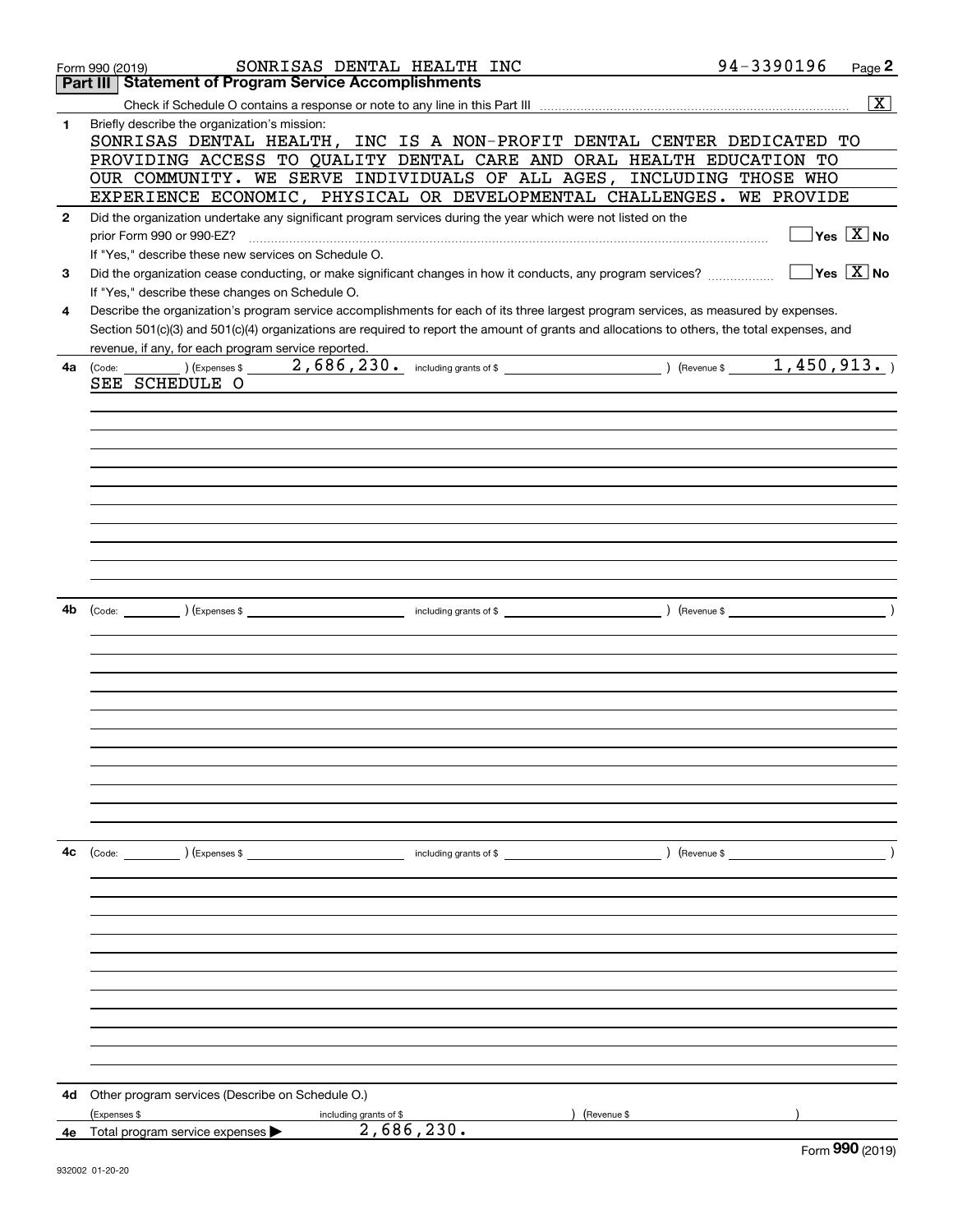| Form 990 (2019) |  |  |
|-----------------|--|--|

Form 990 (2019) Page **3Part IV Checklist of Required Schedules** SONRISAS DENTAL HEALTH INC 94-3390196

|     |                                                                                                                                  |                          | Yes                     | No          |
|-----|----------------------------------------------------------------------------------------------------------------------------------|--------------------------|-------------------------|-------------|
| 1.  | Is the organization described in section $501(c)(3)$ or $4947(a)(1)$ (other than a private foundation)?                          |                          |                         |             |
|     |                                                                                                                                  | 1                        | X                       |             |
| 2   |                                                                                                                                  | $\mathbf{2}$             | $\overline{\mathbf{x}}$ |             |
| 3   | Did the organization engage in direct or indirect political campaign activities on behalf of or in opposition to candidates for  |                          |                         |             |
|     |                                                                                                                                  | 3                        |                         | x           |
| 4   | Section 501(c)(3) organizations. Did the organization engage in lobbying activities, or have a section 501(h) election in effect |                          |                         |             |
|     |                                                                                                                                  | 4                        |                         | x           |
| 5   | Is the organization a section 501(c)(4), 501(c)(5), or 501(c)(6) organization that receives membership dues, assessments, or     |                          |                         |             |
|     |                                                                                                                                  | 5                        |                         | x           |
| 6   | Did the organization maintain any donor advised funds or any similar funds or accounts for which donors have the right to        |                          |                         |             |
|     | provide advice on the distribution or investment of amounts in such funds or accounts? If "Yes," complete Schedule D, Part I     | 6                        |                         | x           |
| 7   | Did the organization receive or hold a conservation easement, including easements to preserve open space,                        |                          |                         |             |
|     |                                                                                                                                  | $\overline{\phantom{a}}$ |                         | х           |
| 8   | Did the organization maintain collections of works of art, historical treasures, or other similar assets? If "Yes," complete     |                          |                         |             |
|     |                                                                                                                                  | 8                        |                         | x           |
| 9   | Did the organization report an amount in Part X, line 21, for escrow or custodial account liability, serve as a custodian for    |                          |                         |             |
|     | amounts not listed in Part X; or provide credit counseling, debt management, credit repair, or debt negotiation services?        |                          |                         |             |
|     |                                                                                                                                  | 9                        |                         | х           |
| 10  | Did the organization, directly or through a related organization, hold assets in donor-restricted endowments                     |                          |                         |             |
|     |                                                                                                                                  | 10                       |                         | x           |
| 11  | If the organization's answer to any of the following questions is "Yes," then complete Schedule D, Parts VI, VII, VIII, IX, or X |                          |                         |             |
|     | as applicable.                                                                                                                   |                          |                         |             |
| а   | Did the organization report an amount for land, buildings, and equipment in Part X, line 10? If "Yes." complete Schedule D.      |                          | X                       |             |
|     |                                                                                                                                  | 11a                      |                         |             |
| b   | Did the organization report an amount for investments - other securities in Part X, line 12, that is 5% or more of its total     |                          |                         | x           |
|     |                                                                                                                                  | 11b                      |                         |             |
| c   | Did the organization report an amount for investments - program related in Part X, line 13, that is 5% or more of its total      |                          |                         | x           |
|     | Did the organization report an amount for other assets in Part X, line 15, that is 5% or more of its total assets reported in    | 11c                      |                         |             |
| d   |                                                                                                                                  | 11d                      |                         | x           |
|     | Did the organization report an amount for other liabilities in Part X, line 25? If "Yes," complete Schedule D, Part X            | 11e                      | X                       |             |
| f   | Did the organization's separate or consolidated financial statements for the tax year include a footnote that addresses          |                          |                         |             |
|     | the organization's liability for uncertain tax positions under FIN 48 (ASC 740)? If "Yes," complete Schedule D, Part X           | 11f                      |                         | x           |
|     | 12a Did the organization obtain separate, independent audited financial statements for the tax year? If "Yes," complete          |                          |                         |             |
|     |                                                                                                                                  | 12a                      |                         | x           |
|     | <b>b</b> Was the organization included in consolidated, independent audited financial statements for the tax year?               |                          |                         |             |
|     | If "Yes," and if the organization answered "No" to line 12a, then completing Schedule D, Parts XI and XII is optional            | 12 <sub>b</sub>          |                         | ▵           |
| 13  | Is the organization a school described in section $170(b)(1)(A)(ii)?$ If "Yes," complete Schedule E                              | 13                       |                         | X           |
| 14a | Did the organization maintain an office, employees, or agents outside of the United States?                                      | 14a                      |                         | $\mathbf X$ |
| b   | Did the organization have aggregate revenues or expenses of more than \$10,000 from grantmaking, fundraising, business,          |                          |                         |             |
|     | investment, and program service activities outside the United States, or aggregate foreign investments valued at \$100,000       |                          |                         |             |
|     |                                                                                                                                  | 14b                      |                         | x           |
| 15  | Did the organization report on Part IX, column (A), line 3, more than \$5,000 of grants or other assistance to or for any        |                          |                         |             |
|     |                                                                                                                                  | 15                       |                         | x           |
| 16  | Did the organization report on Part IX, column (A), line 3, more than \$5,000 of aggregate grants or other assistance to         |                          |                         |             |
|     |                                                                                                                                  | 16                       |                         | x           |
| 17  | Did the organization report a total of more than \$15,000 of expenses for professional fundraising services on Part IX,          |                          |                         |             |
|     |                                                                                                                                  | 17                       | х                       |             |
| 18  | Did the organization report more than \$15,000 total of fundraising event gross income and contributions on Part VIII, lines     |                          |                         |             |
|     |                                                                                                                                  | 18                       |                         | x           |
| 19  | Did the organization report more than \$15,000 of gross income from gaming activities on Part VIII, line 9a? If "Yes."           |                          |                         |             |
|     |                                                                                                                                  | 19                       |                         | х           |
| 20a |                                                                                                                                  | 20a                      |                         | X           |
| b   | If "Yes" to line 20a, did the organization attach a copy of its audited financial statements to this return?                     | 20 <sub>b</sub>          |                         |             |
| 21  | Did the organization report more than \$5,000 of grants or other assistance to any domestic organization or                      |                          |                         |             |
|     |                                                                                                                                  | 21                       |                         | x           |

Form (2019) **990**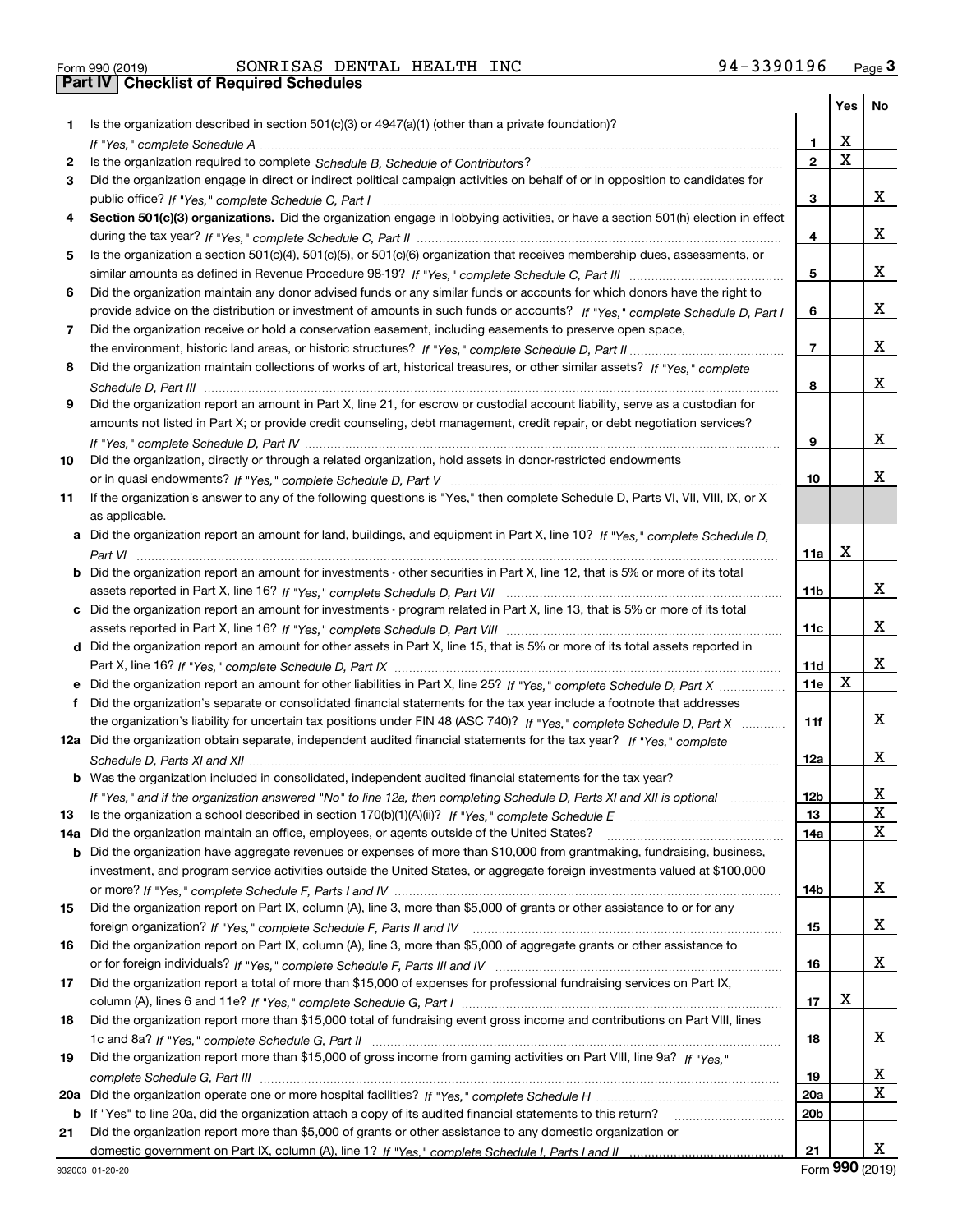| Form 990 (2019) |  |  |
|-----------------|--|--|

Form 990 (2019) Page **4Part IV Checklist of Required Schedules** SONRISAS DENTAL HEALTH INC 94-3390196

*(continued)*

|               |                                                                                                                                                                                                                                        |                 | Yes | No                           |
|---------------|----------------------------------------------------------------------------------------------------------------------------------------------------------------------------------------------------------------------------------------|-----------------|-----|------------------------------|
| 22            | Did the organization report more than \$5,000 of grants or other assistance to or for domestic individuals on                                                                                                                          |                 |     |                              |
|               |                                                                                                                                                                                                                                        | 22              |     | X                            |
| 23            | Did the organization answer "Yes" to Part VII, Section A, line 3, 4, or 5 about compensation of the organization's current                                                                                                             |                 |     |                              |
|               | and former officers, directors, trustees, key employees, and highest compensated employees? If "Yes," complete                                                                                                                         |                 |     |                              |
|               |                                                                                                                                                                                                                                        | 23              | x   |                              |
|               | 24a Did the organization have a tax-exempt bond issue with an outstanding principal amount of more than \$100,000 as of the                                                                                                            |                 |     |                              |
|               | last day of the year, that was issued after December 31, 2002? If "Yes," answer lines 24b through 24d and complete                                                                                                                     |                 |     |                              |
|               |                                                                                                                                                                                                                                        | 24a             |     | x                            |
|               | <b>b</b> Did the organization invest any proceeds of tax-exempt bonds beyond a temporary period exception?                                                                                                                             | 24b             |     |                              |
|               | c Did the organization maintain an escrow account other than a refunding escrow at any time during the year to defease                                                                                                                 |                 |     |                              |
|               |                                                                                                                                                                                                                                        | 24c             |     |                              |
|               |                                                                                                                                                                                                                                        | 24d             |     |                              |
|               | 25a Section 501(c)(3), 501(c)(4), and 501(c)(29) organizations. Did the organization engage in an excess benefit                                                                                                                       |                 |     |                              |
|               |                                                                                                                                                                                                                                        | 25a             |     | X                            |
|               | b Is the organization aware that it engaged in an excess benefit transaction with a disqualified person in a prior year, and                                                                                                           |                 |     |                              |
|               | that the transaction has not been reported on any of the organization's prior Forms 990 or 990-EZ? If "Yes," complete                                                                                                                  |                 |     |                              |
|               | Schedule L, Part I                                                                                                                                                                                                                     | 25 <sub>b</sub> |     | x                            |
| 26            | Did the organization report any amount on Part X, line 5 or 22, for receivables from or payables to any current                                                                                                                        |                 |     |                              |
|               | or former officer, director, trustee, key employee, creator or founder, substantial contributor, or 35%                                                                                                                                |                 |     |                              |
|               | controlled entity or family member of any of these persons? If "Yes," complete Schedule L, Part II                                                                                                                                     | 26              |     | x                            |
| 27            | Did the organization provide a grant or other assistance to any current or former officer, director, trustee, key employee,                                                                                                            |                 |     |                              |
|               | creator or founder, substantial contributor or employee thereof, a grant selection committee member, or to a 35% controlled                                                                                                            |                 |     |                              |
|               | entity (including an employee thereof) or family member of any of these persons? If "Yes," complete Schedule L, Part III                                                                                                               |                 |     | х                            |
| 28            | Was the organization a party to a business transaction with one of the following parties (see Schedule L, Part IV                                                                                                                      |                 |     |                              |
|               | instructions, for applicable filing thresholds, conditions, and exceptions):                                                                                                                                                           |                 |     |                              |
|               | A current or former officer, director, trustee, key employee, creator or founder, or substantial contributor? If                                                                                                                       |                 |     |                              |
|               |                                                                                                                                                                                                                                        | 28a             |     | х                            |
|               |                                                                                                                                                                                                                                        | 28b             |     | $\mathbf X$                  |
|               | c A 35% controlled entity of one or more individuals and/or organizations described in lines 28a or 28b? If                                                                                                                            |                 |     |                              |
|               |                                                                                                                                                                                                                                        | 28c             |     | х<br>$\overline{\mathbf{x}}$ |
| 29            |                                                                                                                                                                                                                                        | 29              |     |                              |
| 30            | Did the organization receive contributions of art, historical treasures, or other similar assets, or qualified conservation                                                                                                            |                 |     | х                            |
|               |                                                                                                                                                                                                                                        | 30              |     | $\mathbf X$                  |
| 31<br>32      | Did the organization liquidate, terminate, or dissolve and cease operations? If "Yes," complete Schedule N, Part I<br>Did the organization sell, exchange, dispose of, or transfer more than 25% of its net assets? If "Yes," complete | 31              |     |                              |
|               |                                                                                                                                                                                                                                        | 32              |     | х                            |
| 33            | Did the organization own 100% of an entity disregarded as separate from the organization under Regulations                                                                                                                             |                 |     |                              |
|               |                                                                                                                                                                                                                                        | 33              |     | x                            |
| 34            | Was the organization related to any tax-exempt or taxable entity? If "Yes," complete Schedule R, Part II, III, or IV, and                                                                                                              |                 |     |                              |
|               |                                                                                                                                                                                                                                        | 34              |     | x                            |
|               | 35a Did the organization have a controlled entity within the meaning of section 512(b)(13)?                                                                                                                                            | 35a             |     | X                            |
|               | b If "Yes" to line 35a, did the organization receive any payment from or engage in any transaction with a controlled entity                                                                                                            |                 |     |                              |
|               |                                                                                                                                                                                                                                        | 35b             |     |                              |
| 36            | Section 501(c)(3) organizations. Did the organization make any transfers to an exempt non-charitable related organization?                                                                                                             |                 |     |                              |
|               |                                                                                                                                                                                                                                        | 36              |     | x                            |
| 37            | Did the organization conduct more than 5% of its activities through an entity that is not a related organization                                                                                                                       |                 |     |                              |
|               |                                                                                                                                                                                                                                        | 37              |     | x                            |
| 38            | Did the organization complete Schedule O and provide explanations in Schedule O for Part VI, lines 11b and 19?                                                                                                                         |                 |     |                              |
|               | Note: All Form 990 filers are required to complete Schedule O                                                                                                                                                                          | 38              | х   |                              |
| <b>Part V</b> | <b>Statements Regarding Other IRS Filings and Tax Compliance</b>                                                                                                                                                                       |                 |     |                              |
|               | Check if Schedule O contains a response or note to any line in this Part V                                                                                                                                                             |                 |     |                              |
|               |                                                                                                                                                                                                                                        |                 | Yes | No                           |
|               | 10<br>1a<br>0                                                                                                                                                                                                                          |                 |     |                              |
| b             | Enter the number of Forms W-2G included in line 1a. Enter -0- if not applicable<br>1b                                                                                                                                                  |                 |     |                              |
| c             | Did the organization comply with backup withholding rules for reportable payments to vendors and reportable gaming<br>(gambling) winnings to prize winners?                                                                            |                 | х   |                              |
|               |                                                                                                                                                                                                                                        | 1c              |     |                              |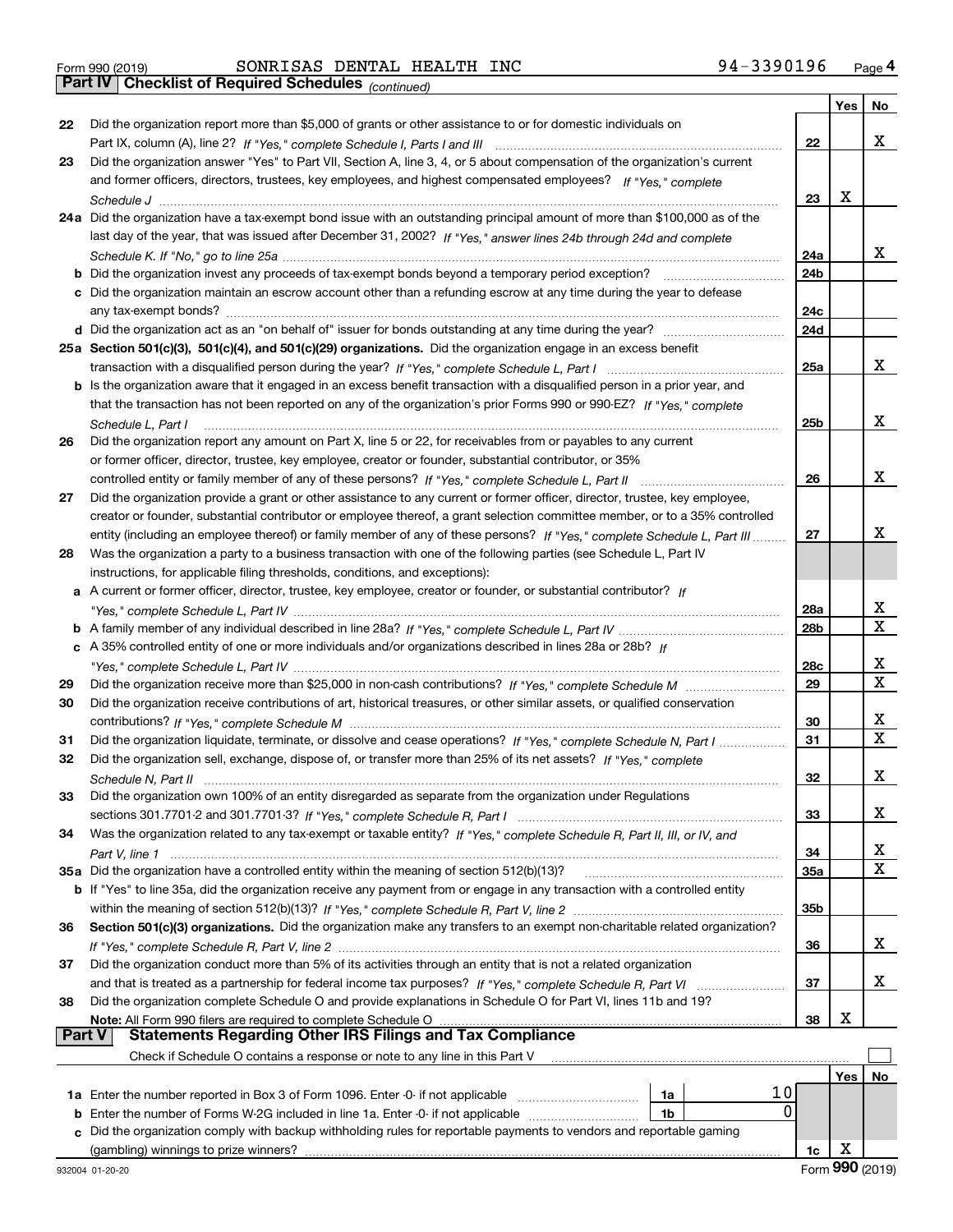|        | SONRISAS DENTAL HEALTH INC<br>Form 990 (2019)                                                                                                                                       | 94-3390196 |                |         | $Page$ <sup>5</sup> |
|--------|-------------------------------------------------------------------------------------------------------------------------------------------------------------------------------------|------------|----------------|---------|---------------------|
| Part V | Statements Regarding Other IRS Filings and Tax Compliance (continued)                                                                                                               |            |                |         |                     |
|        |                                                                                                                                                                                     |            |                | Yes $ $ | No                  |
|        | 2a Enter the number of employees reported on Form W-3, Transmittal of Wage and Tax Statements,                                                                                      |            |                |         |                     |
|        | filed for the calendar year ending with or within the year covered by this return [11] [11] filed for the calendar year ending with or within the year covered by this return<br>2a | 52         |                |         |                     |
|        |                                                                                                                                                                                     |            | 2 <sub>b</sub> | х       |                     |
|        |                                                                                                                                                                                     |            |                |         |                     |
|        | 3a Did the organization have unrelated business gross income of \$1,000 or more during the year?                                                                                    |            | За             |         | х                   |
|        |                                                                                                                                                                                     |            | 3 <sub>b</sub> |         |                     |
|        | 4a At any time during the calendar year, did the organization have an interest in, or a signature or other authority over, a                                                        |            |                |         |                     |
|        | financial account in a foreign country (such as a bank account, securities account, or other financial account)?                                                                    |            | 4a             |         | х                   |
|        | <b>b</b> If "Yes," enter the name of the foreign country $\triangleright$                                                                                                           |            |                |         |                     |
|        | See instructions for filing requirements for FinCEN Form 114, Report of Foreign Bank and Financial Accounts (FBAR).                                                                 |            |                |         |                     |
|        | 5a Was the organization a party to a prohibited tax shelter transaction at any time during the tax year?                                                                            |            | 5a             |         | х                   |
|        |                                                                                                                                                                                     |            | 5 <sub>b</sub> |         | Χ                   |
|        |                                                                                                                                                                                     |            | 5c             |         |                     |
|        | 6a Does the organization have annual gross receipts that are normally greater than \$100,000, and did the organization solicit                                                      |            |                |         |                     |
|        | any contributions that were not tax deductible as charitable contributions?                                                                                                         |            | 6a             |         | х                   |
|        | b If "Yes," did the organization include with every solicitation an express statement that such contributions or gifts                                                              |            |                |         |                     |
|        | were not tax deductible?                                                                                                                                                            |            | 6b             |         |                     |
| 7      | Organizations that may receive deductible contributions under section 170(c).                                                                                                       |            |                |         |                     |
| a      | Did the organization receive a payment in excess of \$75 made partly as a contribution and partly for goods and services provided to the payor?                                     |            | 7a             |         | х                   |
|        | <b>b</b> If "Yes," did the organization notify the donor of the value of the goods or services provided?                                                                            |            | 7b             |         |                     |
|        | c Did the organization sell, exchange, or otherwise dispose of tangible personal property for which it was required                                                                 |            |                |         | x                   |
|        | to file Form 8282?<br>7d<br><b>d</b> If "Yes," indicate the number of Forms 8282 filed during the year                                                                              |            | 7c             |         |                     |
|        | Did the organization receive any funds, directly or indirectly, to pay premiums on a personal benefit contract?                                                                     |            | 7e             |         |                     |
| f      | Did the organization, during the year, pay premiums, directly or indirectly, on a personal benefit contract?                                                                        |            | 7f             |         |                     |
| a      | If the organization received a contribution of qualified intellectual property, did the organization file Form 8899 as required?                                                    |            | 7g             |         |                     |
|        | h If the organization received a contribution of cars, boats, airplanes, or other vehicles, did the organization file a Form 1098-C?                                                |            | 7h             |         |                     |
| 8      | Sponsoring organizations maintaining donor advised funds. Did a donor advised fund maintained by the                                                                                |            |                |         |                     |
|        | sponsoring organization have excess business holdings at any time during the year?                                                                                                  |            | 8              |         |                     |
| 9      | Sponsoring organizations maintaining donor advised funds.                                                                                                                           |            |                |         |                     |
| а      | Did the sponsoring organization make any taxable distributions under section 4966?                                                                                                  |            | 9а             |         |                     |
| b      | Did the sponsoring organization make a distribution to a donor, donor advisor, or related person?                                                                                   |            | 9b             |         |                     |
| 10     | Section 501(c)(7) organizations. Enter:                                                                                                                                             |            |                |         |                     |
|        | 10a                                                                                                                                                                                 |            |                |         |                     |
|        | <b>b</b> Gross receipts, included on Form 990, Part VIII, line 12, for public use of club facilities <i>manument</i><br>10b                                                         |            |                |         |                     |
| 11.    | Section 501(c)(12) organizations. Enter:                                                                                                                                            |            |                |         |                     |
|        | 11a                                                                                                                                                                                 |            |                |         |                     |
|        | b Gross income from other sources (Do not net amounts due or paid to other sources against                                                                                          |            |                |         |                     |
|        | amounts due or received from them.)<br>11b                                                                                                                                          |            |                |         |                     |
|        | 12a Section 4947(a)(1) non-exempt charitable trusts. Is the organization filing Form 990 in lieu of Form 1041?                                                                      |            | 12a            |         |                     |
|        | <b>b</b> If "Yes," enter the amount of tax-exempt interest received or accrued during the year<br>12b                                                                               |            |                |         |                     |
| 13     | Section 501(c)(29) qualified nonprofit health insurance issuers.                                                                                                                    |            |                |         |                     |
|        | a Is the organization licensed to issue qualified health plans in more than one state?                                                                                              |            | 13а            |         |                     |
|        | Note: See the instructions for additional information the organization must report on Schedule O.                                                                                   |            |                |         |                     |
|        | <b>b</b> Enter the amount of reserves the organization is required to maintain by the states in which the                                                                           |            |                |         |                     |
|        | 13 <sub>b</sub>                                                                                                                                                                     |            |                |         |                     |
|        | 13c                                                                                                                                                                                 |            |                |         |                     |
|        | 14a Did the organization receive any payments for indoor tanning services during the tax year?                                                                                      |            | 14a            |         | х                   |
|        |                                                                                                                                                                                     |            | 14b            |         |                     |
| 15     | Is the organization subject to the section 4960 tax on payment(s) of more than \$1,000,000 in remuneration or                                                                       |            |                |         |                     |
|        |                                                                                                                                                                                     |            | 15             |         | х                   |
|        | If "Yes," see instructions and file Form 4720, Schedule N.                                                                                                                          |            |                |         | х                   |
| 16     | Is the organization an educational institution subject to the section 4968 excise tax on net investment income?                                                                     | .          | 16             |         |                     |
|        | If "Yes," complete Form 4720, Schedule O.                                                                                                                                           |            |                |         |                     |

| Form 990 (2019) |  |
|-----------------|--|
|-----------------|--|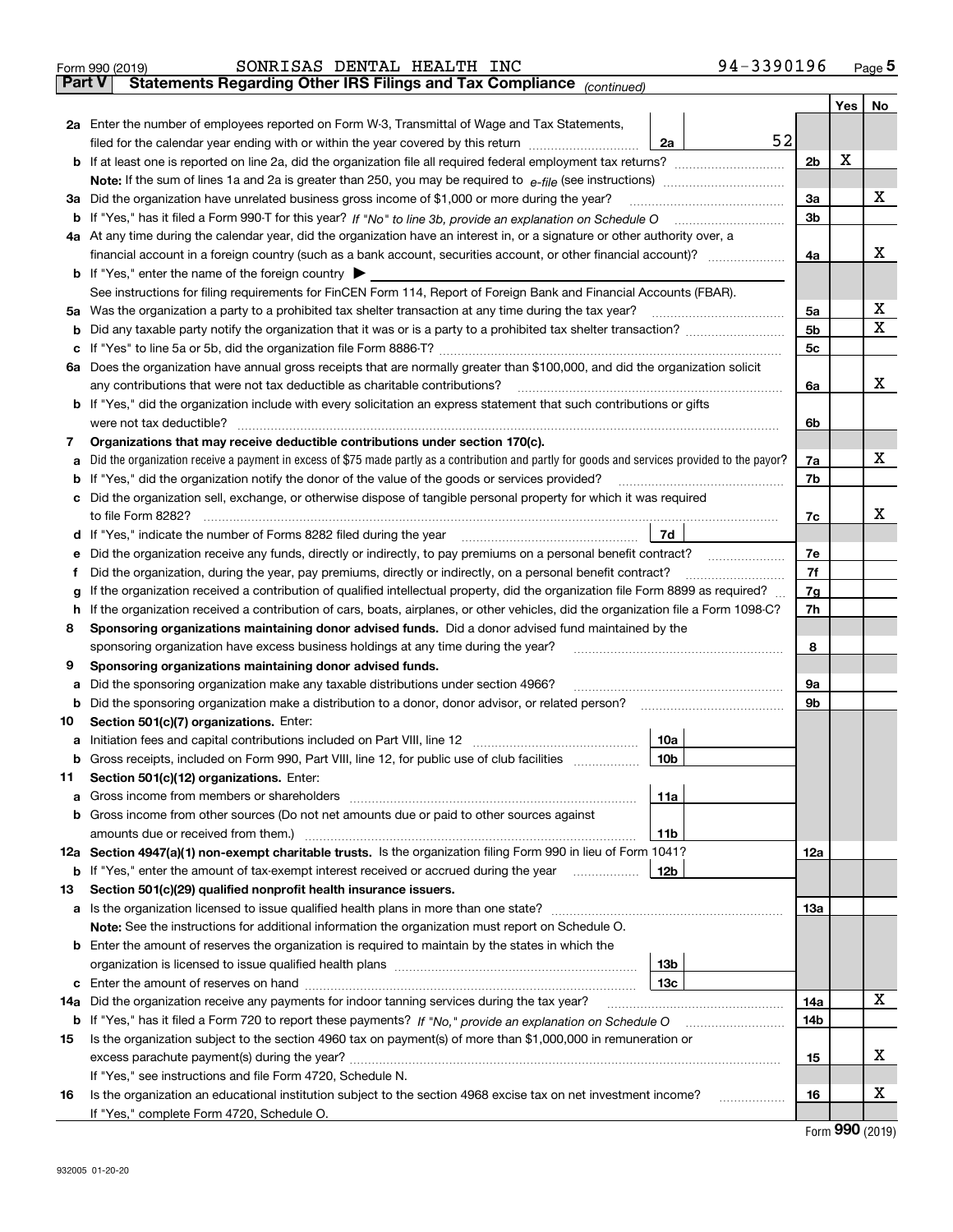|  | Form 990 (2019) |
|--|-----------------|
|  |                 |

#### SONRISAS DENTAL HEALTH INC 94-3390196

*For each "Yes" response to lines 2 through 7b below, and for a "No" response to line 8a, 8b, or 10b below, describe the circumstances, processes, or changes on Schedule O. See instructions.* Form 990 (2019) **CONRISAS DENTAL HEALTH INC**<br>**Part VI Governance, Management, and Disclosure** For each "Yes" response to lines 2 through 7b below, and for a "No" response Check if Schedule O contains a response or note to any line in this Part VI

|     | Check if Schedule O contains a response or note to any line in this Part VI                                                                                                                                                    |    |   |                 |                 | x           |
|-----|--------------------------------------------------------------------------------------------------------------------------------------------------------------------------------------------------------------------------------|----|---|-----------------|-----------------|-------------|
|     | <b>Section A. Governing Body and Management</b>                                                                                                                                                                                |    |   |                 |                 |             |
|     |                                                                                                                                                                                                                                |    |   |                 | Yes             | No          |
|     | 1a Enter the number of voting members of the governing body at the end of the tax year                                                                                                                                         | 1a |   |                 |                 |             |
|     | If there are material differences in voting rights among members of the governing body, or if the governing                                                                                                                    |    |   |                 |                 |             |
|     | body delegated broad authority to an executive committee or similar committee, explain on Schedule O.                                                                                                                          |    |   |                 |                 |             |
| b   | Enter the number of voting members included on line 1a, above, who are independent                                                                                                                                             | 1b | 7 |                 |                 |             |
| 2   | Did any officer, director, trustee, or key employee have a family relationship or a business relationship with any other                                                                                                       |    |   |                 |                 |             |
|     | officer, director, trustee, or key employee?                                                                                                                                                                                   |    |   | $\mathbf{2}$    |                 | х           |
| 3   | Did the organization delegate control over management duties customarily performed by or under the direct supervision                                                                                                          |    |   |                 |                 |             |
|     | of officers, directors, trustees, or key employees to a management company or other person?                                                                                                                                    |    |   | 3               |                 | x           |
| 4   | Did the organization make any significant changes to its governing documents since the prior Form 990 was filed?                                                                                                               |    |   | $\overline{4}$  |                 | $\mathbf X$ |
| 5   |                                                                                                                                                                                                                                |    |   | 5               |                 | $\mathbf X$ |
| 6   | Did the organization have members or stockholders?                                                                                                                                                                             |    |   | 6               |                 | $\mathbf X$ |
| 7a  | Did the organization have members, stockholders, or other persons who had the power to elect or appoint one or                                                                                                                 |    |   |                 |                 |             |
|     | more members of the governing body?                                                                                                                                                                                            |    |   | 7a              |                 | х           |
|     | <b>b</b> Are any governance decisions of the organization reserved to (or subject to approval by) members, stockholders, or                                                                                                    |    |   |                 |                 |             |
|     | persons other than the governing body?                                                                                                                                                                                         |    |   | 7b              |                 | x           |
| 8   | Did the organization contemporaneously document the meetings held or written actions undertaken during the year by the following:                                                                                              |    |   |                 |                 |             |
| a   | The governing body?                                                                                                                                                                                                            |    |   | 8a              | х               |             |
| b   |                                                                                                                                                                                                                                |    |   | 8b              | X               |             |
| 9   | Is there any officer, director, trustee, or key employee listed in Part VII, Section A, who cannot be reached at the                                                                                                           |    |   |                 |                 |             |
|     |                                                                                                                                                                                                                                |    |   | 9               |                 | x           |
|     | <b>Section B. Policies</b> (This Section B requests information about policies not required by the Internal Revenue Code.)                                                                                                     |    |   |                 |                 |             |
|     |                                                                                                                                                                                                                                |    |   |                 | Yes             | No          |
|     |                                                                                                                                                                                                                                |    |   | 10a             |                 | х           |
|     | <b>b</b> If "Yes," did the organization have written policies and procedures governing the activities of such chapters, affiliates,                                                                                            |    |   |                 |                 |             |
|     | and branches to ensure their operations are consistent with the organization's exempt purposes?                                                                                                                                |    |   | 10 <sub>b</sub> |                 |             |
|     | 11a Has the organization provided a complete copy of this Form 990 to all members of its governing body before filing the form?                                                                                                |    |   | 11a             | X               |             |
| b   | Describe in Schedule O the process, if any, used by the organization to review this Form 990.                                                                                                                                  |    |   |                 |                 |             |
| 12a |                                                                                                                                                                                                                                |    |   | 12a             | X               |             |
| b   |                                                                                                                                                                                                                                |    |   | 12 <sub>b</sub> | X               |             |
| с   | Did the organization regularly and consistently monitor and enforce compliance with the policy? If "Yes." describe                                                                                                             |    |   |                 |                 |             |
|     | in Schedule O how this was done measured and the control of the control of the state of the control of the control of the control of the control of the control of the control of the control of the control of the control of |    |   | 12c             | х               |             |
| 13  | Did the organization have a written whistleblower policy?                                                                                                                                                                      |    |   | 13              | $\mathbf X$     |             |
| 14  | Did the organization have a written document retention and destruction policy?                                                                                                                                                 |    |   | 14              |                 | X           |
| 15  | Did the process for determining compensation of the following persons include a review and approval by independent                                                                                                             |    |   |                 |                 |             |
|     | persons, comparability data, and contemporaneous substantiation of the deliberation and decision?                                                                                                                              |    |   |                 |                 |             |
| a   | The organization's CEO, Executive Director, or top management official manufactured content of the organization's CEO, Executive Director, or top management official                                                          |    |   | 15a             | х               |             |
|     | b Other officers or key employees of the organization manufactured content to the organization manufactured by Other officers or key employees of the organization manufactured by the state of the organization manufactured  |    |   | 15b             | X               |             |
|     | If "Yes" to line 15a or 15b, describe the process in Schedule O (see instructions).                                                                                                                                            |    |   |                 |                 |             |
|     | 16a Did the organization invest in, contribute assets to, or participate in a joint venture or similar arrangement with a                                                                                                      |    |   |                 |                 |             |
|     | taxable entity during the year?                                                                                                                                                                                                |    |   | 16a             |                 | х           |
|     | b If "Yes," did the organization follow a written policy or procedure requiring the organization to evaluate its participation                                                                                                 |    |   |                 |                 |             |
|     | in joint venture arrangements under applicable federal tax law, and take steps to safeguard the organization's                                                                                                                 |    |   |                 |                 |             |
|     | exempt status with respect to such arrangements?                                                                                                                                                                               |    |   | 16b             |                 |             |
|     | <b>Section C. Disclosure</b>                                                                                                                                                                                                   |    |   |                 |                 |             |
| 17  | List the states with which a copy of this Form 990 is required to be filed $\blacktriangleright$ CA                                                                                                                            |    |   |                 |                 |             |
| 18  | Section 6104 requires an organization to make its Forms 1023 (1024 or 1024-A, if applicable), 990, and 990-T (Section 501(c)(3)s only) available                                                                               |    |   |                 |                 |             |
|     | for public inspection. Indicate how you made these available. Check all that apply.                                                                                                                                            |    |   |                 |                 |             |
|     | $X$ Upon request<br>Another's website<br>Own website<br>Other (explain on Schedule O)                                                                                                                                          |    |   |                 |                 |             |
| 19  | Describe on Schedule O whether (and if so, how) the organization made its governing documents, conflict of interest policy, and financial                                                                                      |    |   |                 |                 |             |
|     | statements available to the public during the tax year.                                                                                                                                                                        |    |   |                 |                 |             |
| 20  | State the name, address, and telephone number of the person who possesses the organization's books and records                                                                                                                 |    |   |                 |                 |             |
|     | VICKIE YEE - 650-727-3480                                                                                                                                                                                                      |    |   |                 |                 |             |
|     | 94401<br>430 N EL CAMINO REAL, SAN MATEO, CA                                                                                                                                                                                   |    |   |                 |                 |             |
|     |                                                                                                                                                                                                                                |    |   |                 | $000 \approx 1$ |             |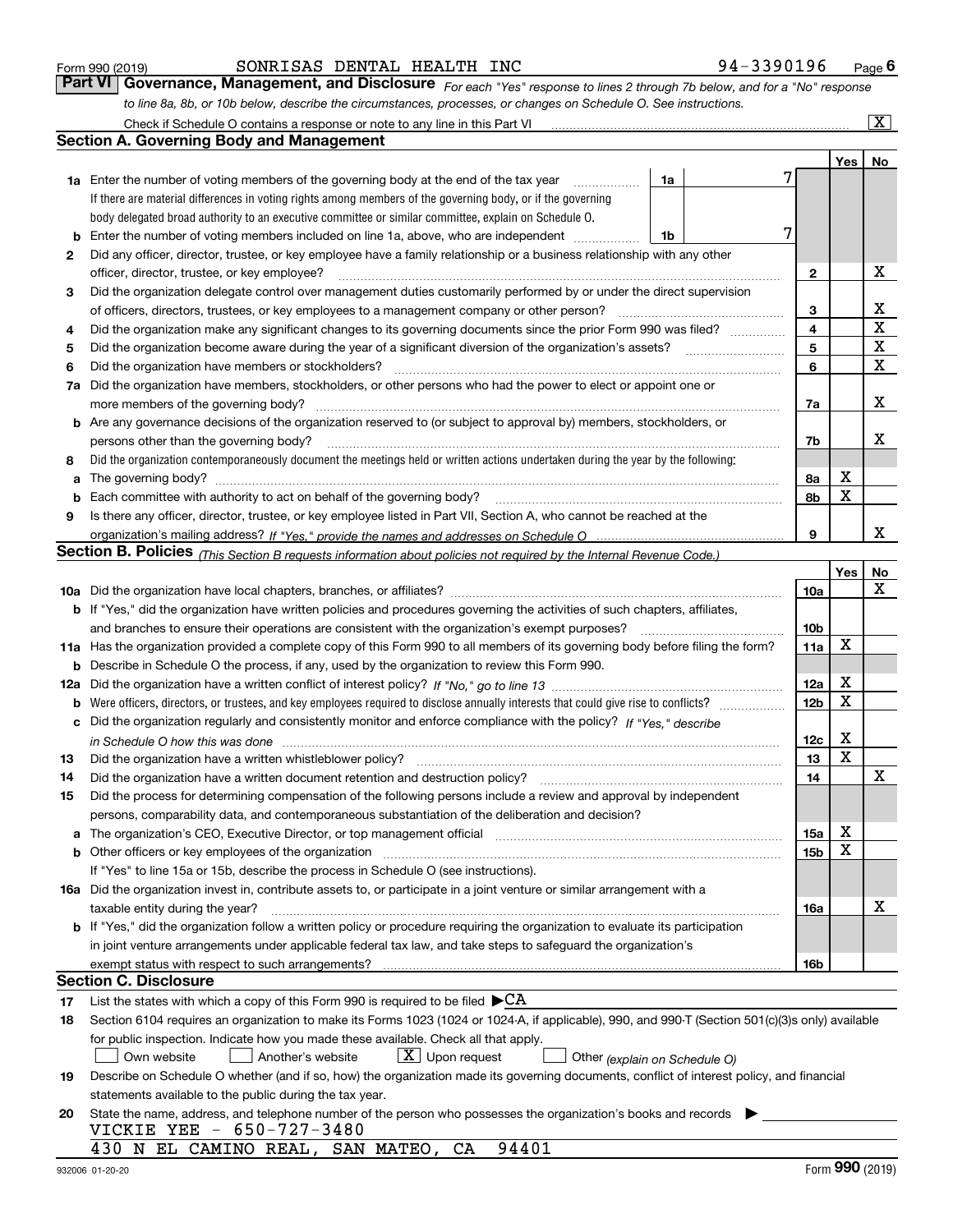$\mathcal{L}^{\text{max}}$ 

### **7Part VII Compensation of Officers, Directors, Trustees, Key Employees, Highest Compensated Employees, and Independent Contractors**

Check if Schedule O contains a response or note to any line in this Part VII

**Section A. Officers, Directors, Trustees, Key Employees, and Highest Compensated Employees**

**1a**  Complete this table for all persons required to be listed. Report compensation for the calendar year ending with or within the organization's tax year. **•** List all of the organization's current officers, directors, trustees (whether individuals or organizations), regardless of amount of compensation.

Enter -0- in columns (D), (E), and (F) if no compensation was paid.

 $\bullet$  List all of the organization's  $\,$ current key employees, if any. See instructions for definition of "key employee."

**•** List the organization's five current highest compensated employees (other than an officer, director, trustee, or key employee) who received reportable compensation (Box 5 of Form W-2 and/or Box 7 of Form 1099-MISC) of more than \$100,000 from the organization and any related organizations.

**•** List all of the organization's former officers, key employees, and highest compensated employees who received more than \$100,000 of reportable compensation from the organization and any related organizations.

**former directors or trustees**  ¥ List all of the organization's that received, in the capacity as a former director or trustee of the organization, more than \$10,000 of reportable compensation from the organization and any related organizations.

See instructions for the order in which to list the persons above.

Check this box if neither the organization nor any related organization compensated any current officer, director, or trustee.  $\mathcal{L}^{\text{max}}$ 

| (A)                            | (B)                    | (C)                                                              |                       |                       |              |                                   |             | (D)                 | (E)                              | (F)                      |  |
|--------------------------------|------------------------|------------------------------------------------------------------|-----------------------|-----------------------|--------------|-----------------------------------|-------------|---------------------|----------------------------------|--------------------------|--|
| Name and title                 | Average                | Position<br>(do not check more than one                          |                       |                       |              |                                   |             | Reportable          | Reportable                       | Estimated                |  |
|                                | hours per              | box, unless person is both an<br>officer and a director/trustee) |                       |                       |              |                                   |             | compensation        | compensation                     | amount of                |  |
|                                | week                   |                                                                  |                       |                       |              |                                   |             | from                | from related                     | other                    |  |
|                                | (list any<br>hours for |                                                                  |                       |                       |              |                                   |             | the<br>organization | organizations<br>(W-2/1099-MISC) | compensation<br>from the |  |
|                                | related                |                                                                  |                       |                       |              |                                   |             | (W-2/1099-MISC)     |                                  | organization             |  |
|                                | organizations          |                                                                  |                       |                       |              |                                   |             |                     |                                  | and related              |  |
|                                | below                  |                                                                  |                       |                       |              |                                   |             |                     |                                  | organizations            |  |
|                                | line)                  | Individual trustee or director                                   | Institutional trustee | Officer               | Key employee | Highest compensated<br>  employee | Former      |                     |                                  |                          |  |
| NIGEL TAVERNER<br>(1)          | $\overline{2.00}$      |                                                                  |                       |                       |              |                                   |             |                     |                                  |                          |  |
| CHAIRMAN                       |                        | $\mathbf x$                                                      |                       |                       |              |                                   |             | $\mathbf 0$ .       | 0.                               | $0_{\cdot}$              |  |
| (2)<br>CLYDE HINSHELWOOD       | 1.00                   |                                                                  |                       |                       |              |                                   |             |                     |                                  |                          |  |
| <b>DIRECTOR</b>                |                        | $\mathbf X$                                                      |                       |                       |              |                                   |             | $\mathbf 0$ .       | 0.                               | $\mathbf 0$ .            |  |
| SHERYL YOUNG<br>(3)            | 1.00                   |                                                                  |                       |                       |              |                                   |             |                     |                                  |                          |  |
| <b>DIRECTOR</b>                |                        | $\mathbf X$                                                      |                       |                       |              |                                   |             | $\mathbf 0$ .       | $\mathbf 0$ .                    | $\mathbf 0$ .            |  |
| HELEN GALLIGAN<br>(4)          | 1.00                   |                                                                  |                       |                       |              |                                   |             |                     |                                  |                          |  |
| <b>DIRECTOR</b>                |                        | $\overline{\textbf{X}}$                                          |                       |                       |              |                                   |             | $\mathbf 0$ .       | $\mathbf 0$ .                    | $\mathbf 0$ .            |  |
| RICK NAVARRO<br>(5)            | 1.00                   |                                                                  |                       |                       |              |                                   |             |                     |                                  |                          |  |
| <b>DIRECTOR</b>                |                        | $\mathbf x$                                                      |                       |                       |              |                                   |             | $\mathbf 0$ .       | $\mathbf 0$ .                    | $\pmb{0}$ .              |  |
| (6) LAWRENCE CAPPEL            | 1.00                   |                                                                  |                       |                       |              |                                   |             |                     |                                  |                          |  |
| <b>DIRECTOR</b>                |                        | $\mathbf X$                                                      |                       |                       |              |                                   |             | $\mathbf 0$ .       | 0.                               | $\mathbf 0$ .            |  |
| (7) LIZ DODGE                  | 1.00                   |                                                                  |                       |                       |              |                                   |             |                     |                                  |                          |  |
| <b>DIRECTOR</b>                |                        | $\mathbf x$                                                      |                       |                       |              |                                   |             | $\mathbf 0$ .       | $\mathbf 0$ .                    | $0_{\cdot}$              |  |
| (8)<br>MAURA LEBARON-HSIEH     | 40.00                  |                                                                  |                       |                       |              |                                   |             |                     |                                  |                          |  |
| <b>DIRECTOR</b>                |                        | $\mathbf X$                                                      |                       | X                     |              |                                   |             | 75,000.             | 0.                               | $\mathbf 0$ .            |  |
| (9)<br><b>TORREY ROTHSTEIN</b> | 40.00                  |                                                                  |                       |                       |              |                                   |             |                     |                                  |                          |  |
| <b>DIRECTOR</b>                |                        | $\mathbf X$                                                      |                       | X                     |              |                                   |             | 160,000.            | $\mathbf 0$ .                    | $0_{\cdot}$              |  |
| (10) PATRICA A KINNIBURGH      | 40.00                  |                                                                  |                       |                       |              |                                   |             |                     |                                  |                          |  |
| CENTER DIRECTOR                |                        |                                                                  |                       | X                     |              |                                   |             | 93,671.             | 0.                               | $\mathbf 0$ .            |  |
| (11) CHERYL A FAMA             | 10.00                  |                                                                  |                       |                       |              |                                   |             |                     |                                  |                          |  |
| CFO                            |                        |                                                                  |                       | X                     |              |                                   |             | $\mathbf 0$ .       | $\mathbf 0$ .                    | $0_{.}$                  |  |
| (12) TRACEY FECHER             | 40.00                  |                                                                  |                       |                       |              |                                   |             |                     |                                  |                          |  |
| CEO                            |                        |                                                                  |                       | $\overline{\text{X}}$ |              |                                   |             | 180,000.            | 0.                               | $\mathbf 0$ .            |  |
| (13) LAURIE A JUE              | 40.00                  |                                                                  |                       |                       |              |                                   |             |                     |                                  |                          |  |
| DENTIST                        |                        |                                                                  |                       |                       | $\rm X$      |                                   |             | 175,110.            | 0.                               | $\mathbf 0$ .            |  |
| (14) TORREY ROTHESTEIN         | 40.00                  |                                                                  |                       |                       |              |                                   |             |                     |                                  |                          |  |
| DENTIST                        |                        |                                                                  |                       |                       | $\mathbf X$  |                                   |             | 154,271.            | 0.                               | $\mathbf 0$ .            |  |
| (15) BONNIE JUE                | 40.00                  |                                                                  |                       |                       |              |                                   |             |                     |                                  |                          |  |
| FORMER CEO                     |                        |                                                                  |                       |                       |              |                                   | $\mathbf X$ | 140,131.            | 0.                               | 0.                       |  |
|                                |                        |                                                                  |                       |                       |              |                                   |             |                     |                                  |                          |  |
|                                |                        |                                                                  |                       |                       |              |                                   |             |                     |                                  |                          |  |
|                                |                        |                                                                  |                       |                       |              |                                   |             |                     |                                  |                          |  |
|                                |                        |                                                                  |                       |                       |              |                                   |             |                     |                                  |                          |  |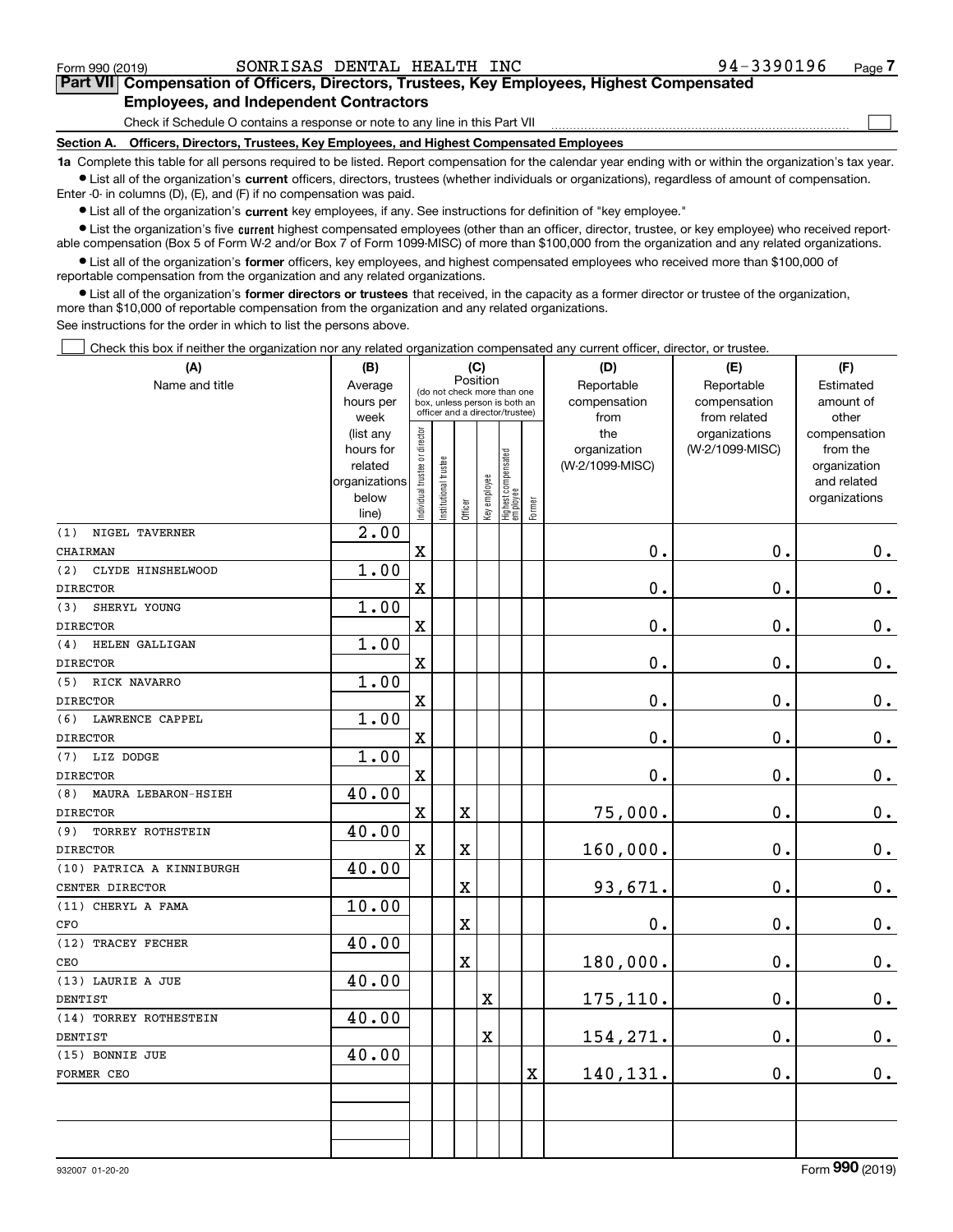|   | SONRISAS DENTAL HEALTH INC<br>Form 990 (2019)                                                                                                                                                                                              |                                                                      |                                |                       |                 |              |                                                                                                 |        |                                           | 94-3390196                                        |                                      |     |                                                                          | Page 8                               |
|---|--------------------------------------------------------------------------------------------------------------------------------------------------------------------------------------------------------------------------------------------|----------------------------------------------------------------------|--------------------------------|-----------------------|-----------------|--------------|-------------------------------------------------------------------------------------------------|--------|-------------------------------------------|---------------------------------------------------|--------------------------------------|-----|--------------------------------------------------------------------------|--------------------------------------|
|   | <b>Part VII</b><br>Section A. Officers, Directors, Trustees, Key Employees, and Highest Compensated Employees (continued)                                                                                                                  |                                                                      |                                |                       |                 |              |                                                                                                 |        |                                           |                                                   |                                      |     |                                                                          |                                      |
|   | (A)<br>Name and title                                                                                                                                                                                                                      | (B)<br>Average<br>hours per<br>week                                  |                                |                       | (C)<br>Position |              | (do not check more than one<br>box, unless person is both an<br>officer and a director/trustee) |        | (D)<br>Reportable<br>compensation<br>from | (E)<br>Reportable<br>compensation<br>from related |                                      |     | (F)<br>Estimated<br>amount of<br>other                                   |                                      |
|   |                                                                                                                                                                                                                                            | (list any<br>hours for<br>related<br>organizations<br>below<br>line) | Individual trustee or director | Institutional trustee | Officer         | key employee | Highest compensated<br>employee                                                                 | Former | the<br>organization<br>(W-2/1099-MISC)    | organizations<br>(W-2/1099-MISC)                  |                                      |     | compensation<br>from the<br>organization<br>and related<br>organizations |                                      |
|   |                                                                                                                                                                                                                                            |                                                                      |                                |                       |                 |              |                                                                                                 |        |                                           |                                                   |                                      |     |                                                                          |                                      |
|   |                                                                                                                                                                                                                                            |                                                                      |                                |                       |                 |              |                                                                                                 |        |                                           |                                                   |                                      |     |                                                                          |                                      |
|   |                                                                                                                                                                                                                                            |                                                                      |                                |                       |                 |              |                                                                                                 |        |                                           |                                                   |                                      |     |                                                                          |                                      |
|   |                                                                                                                                                                                                                                            |                                                                      |                                |                       |                 |              |                                                                                                 |        |                                           |                                                   |                                      |     |                                                                          |                                      |
|   |                                                                                                                                                                                                                                            |                                                                      |                                |                       |                 |              |                                                                                                 |        |                                           |                                                   |                                      |     |                                                                          |                                      |
|   |                                                                                                                                                                                                                                            |                                                                      |                                |                       |                 |              |                                                                                                 |        |                                           |                                                   |                                      |     |                                                                          |                                      |
|   |                                                                                                                                                                                                                                            |                                                                      |                                |                       |                 |              |                                                                                                 |        |                                           |                                                   |                                      |     |                                                                          |                                      |
|   |                                                                                                                                                                                                                                            |                                                                      |                                |                       |                 |              |                                                                                                 |        |                                           |                                                   |                                      |     |                                                                          |                                      |
|   |                                                                                                                                                                                                                                            |                                                                      |                                |                       |                 |              |                                                                                                 |        |                                           |                                                   |                                      |     |                                                                          |                                      |
|   |                                                                                                                                                                                                                                            |                                                                      |                                |                       |                 |              |                                                                                                 |        | 978,183.                                  |                                                   | 0.                                   |     |                                                                          | $0$ .                                |
|   | c Total from continuation sheets to Part VII, Section A manufactor continuum                                                                                                                                                               |                                                                      |                                |                       |                 |              |                                                                                                 |        | $0$ .<br>978,183.                         |                                                   | $\overline{0}$ .<br>$\overline{0}$ . |     |                                                                          | $\overline{0}$ .<br>$\overline{0}$ . |
| 2 | Total number of individuals (including but not limited to those listed above) who received more than \$100,000 of reportable                                                                                                               |                                                                      |                                |                       |                 |              |                                                                                                 |        |                                           |                                                   |                                      |     |                                                                          |                                      |
|   | compensation from the organization $\blacktriangleright$                                                                                                                                                                                   |                                                                      |                                |                       |                 |              |                                                                                                 |        |                                           |                                                   |                                      |     |                                                                          | 6                                    |
|   |                                                                                                                                                                                                                                            |                                                                      |                                |                       |                 |              |                                                                                                 |        |                                           |                                                   |                                      |     | <b>Yes</b>                                                               | No                                   |
| з | Did the organization list any former officer, director, trustee, key employee, or highest compensated employee on                                                                                                                          |                                                                      |                                |                       |                 |              |                                                                                                 |        |                                           |                                                   |                                      |     |                                                                          |                                      |
| 4 | line 1a? If "Yes," complete Schedule J for such individual material content content to the complete Schedule J<br>For any individual listed on line 1a, is the sum of reportable compensation and other compensation from the organization |                                                                      |                                |                       |                 |              |                                                                                                 |        |                                           |                                                   |                                      | 3   | X                                                                        |                                      |
| 5 | Did any person listed on line 1a receive or accrue compensation from any unrelated organization or individual for services                                                                                                                 |                                                                      |                                |                       |                 |              |                                                                                                 |        |                                           |                                                   |                                      | 4   | X                                                                        |                                      |
|   | <b>Section B. Independent Contractors</b>                                                                                                                                                                                                  |                                                                      |                                |                       |                 |              |                                                                                                 |        |                                           |                                                   |                                      | 5   |                                                                          | х                                    |
| 1 | Complete this table for your five highest compensated independent contractors that received more than \$100,000 of compensation from                                                                                                       |                                                                      |                                |                       |                 |              |                                                                                                 |        |                                           |                                                   |                                      |     |                                                                          |                                      |
|   | the organization. Report compensation for the calendar year ending with or within the organization's tax year.<br>(A)<br>Name and business address                                                                                         |                                                                      |                                | <b>NONE</b>           |                 |              |                                                                                                 |        | (B)<br>Description of services            |                                                   |                                      | (C) | Compensation                                                             |                                      |
|   |                                                                                                                                                                                                                                            |                                                                      |                                |                       |                 |              |                                                                                                 |        |                                           |                                                   |                                      |     |                                                                          |                                      |
|   |                                                                                                                                                                                                                                            |                                                                      |                                |                       |                 |              |                                                                                                 |        |                                           |                                                   |                                      |     |                                                                          |                                      |
|   |                                                                                                                                                                                                                                            |                                                                      |                                |                       |                 |              |                                                                                                 |        |                                           |                                                   |                                      |     |                                                                          |                                      |
|   |                                                                                                                                                                                                                                            |                                                                      |                                |                       |                 |              |                                                                                                 |        |                                           |                                                   |                                      |     |                                                                          |                                      |
|   |                                                                                                                                                                                                                                            |                                                                      |                                |                       |                 |              |                                                                                                 |        |                                           |                                                   |                                      |     |                                                                          |                                      |
| 2 | Total number of independent contractors (including but not limited to those listed above) who received more than<br>\$100,000 of compensation from the organization                                                                        |                                                                      |                                |                       |                 | 0            |                                                                                                 |        |                                           |                                                   |                                      |     |                                                                          |                                      |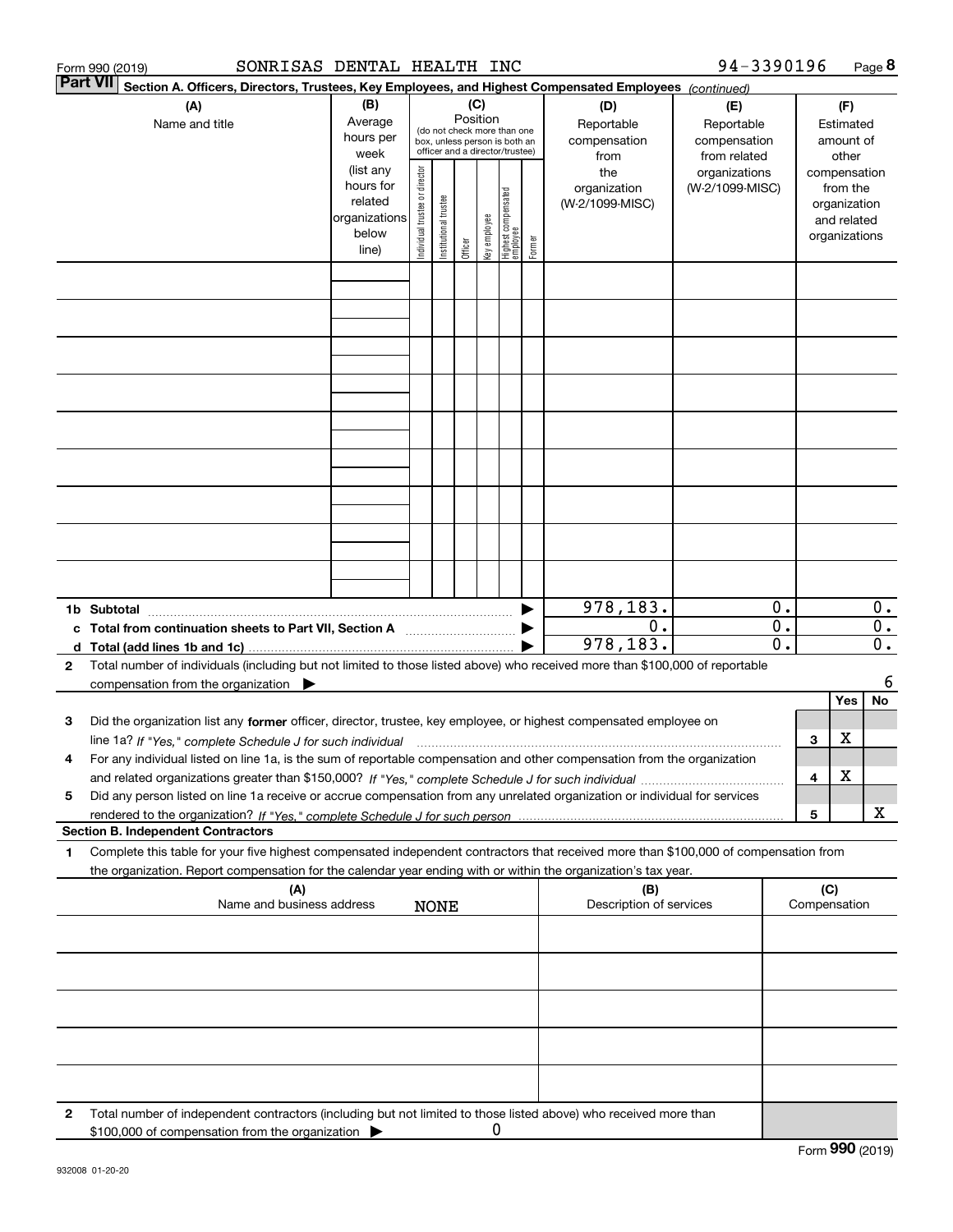|                                                                     | <b>Part VIII</b> |        | <b>Statement of Revenue</b>                                                                                           |                                            |                |                      |                                            |                                                           |                                                 |                                                                 |
|---------------------------------------------------------------------|------------------|--------|-----------------------------------------------------------------------------------------------------------------------|--------------------------------------------|----------------|----------------------|--------------------------------------------|-----------------------------------------------------------|-------------------------------------------------|-----------------------------------------------------------------|
|                                                                     |                  |        | Check if Schedule O contains a response or note to any line in this Part VIII                                         |                                            |                |                      |                                            |                                                           |                                                 |                                                                 |
|                                                                     |                  |        |                                                                                                                       |                                            |                |                      | (A)<br>Total revenue                       | $\overline{(B)}$<br>Related or exempt<br>function revenue | $\overline{C}$<br>Unrelated<br>business revenue | (D)<br>Revenue excluded<br>from tax under<br>sections 512 - 514 |
|                                                                     |                  |        | 1 a Federated campaigns                                                                                               | 1a                                         |                |                      |                                            |                                                           |                                                 |                                                                 |
| Grants<br>Contributions, Gifts, Grants<br>and Other Similar Amounts |                  | b      | Membership dues                                                                                                       | 1 <sub>b</sub>                             |                |                      |                                            |                                                           |                                                 |                                                                 |
|                                                                     |                  | с      | Fundraising events                                                                                                    | 1 <sub>c</sub>                             |                |                      |                                            |                                                           |                                                 |                                                                 |
|                                                                     |                  | d      | Related organizations                                                                                                 | 1 <sub>d</sub><br>$\overline{\phantom{a}}$ |                |                      |                                            |                                                           |                                                 |                                                                 |
|                                                                     |                  |        | Government grants (contributions)                                                                                     | 1e                                         |                | 925,000.             |                                            |                                                           |                                                 |                                                                 |
|                                                                     |                  |        | All other contributions, gifts, grants, and                                                                           |                                            |                |                      |                                            |                                                           |                                                 |                                                                 |
|                                                                     |                  |        | similar amounts not included above                                                                                    | 1f                                         |                | 958,515.             |                                            |                                                           |                                                 |                                                                 |
|                                                                     |                  | a      | Noncash contributions included in lines 1a-1f                                                                         | $1g$ \$                                    |                |                      |                                            |                                                           |                                                 |                                                                 |
|                                                                     |                  |        |                                                                                                                       |                                            |                | <b>Business Code</b> | $\blacktriangleright$ 1,883,515.           |                                                           |                                                 |                                                                 |
|                                                                     |                  |        | PATIENT SERVICES                                                                                                      |                                            |                |                      | $621300$ $1,450,913.1,450,913.$            |                                                           |                                                 |                                                                 |
| Program Service<br>Revenue                                          | 2a               |        |                                                                                                                       |                                            |                |                      |                                            |                                                           |                                                 |                                                                 |
|                                                                     |                  | b      | <u> 1989 - Johann Barn, mars ann an t-Amhain Aonaich an t-Aonaich an t-Aonaich ann an t-Aonaich ann an t-Aonaich</u>  |                                            |                |                      |                                            |                                                           |                                                 |                                                                 |
|                                                                     |                  | c<br>d | <u> 1989 - Johann Barn, mars eta bainar eta bat erroman erroman erroman erroman erroman erroman erroman erroman e</u> |                                            |                |                      |                                            |                                                           |                                                 |                                                                 |
|                                                                     |                  |        | the control of the control of the control of the control of the control of                                            |                                            |                |                      |                                            |                                                           |                                                 |                                                                 |
|                                                                     |                  | f      |                                                                                                                       |                                            |                |                      |                                            |                                                           |                                                 |                                                                 |
|                                                                     |                  |        |                                                                                                                       |                                            |                |                      | $\blacktriangleright$ 1,450,913.           |                                                           |                                                 |                                                                 |
|                                                                     | 3                |        | Investment income (including dividends, interest, and                                                                 |                                            |                |                      |                                            |                                                           |                                                 |                                                                 |
|                                                                     |                  |        |                                                                                                                       |                                            |                |                      | 2,255.                                     |                                                           |                                                 | 2,255.                                                          |
|                                                                     | 4                |        | Income from investment of tax-exempt bond proceeds                                                                    |                                            |                |                      |                                            |                                                           |                                                 |                                                                 |
|                                                                     | 5                |        |                                                                                                                       |                                            |                |                      |                                            |                                                           |                                                 |                                                                 |
|                                                                     |                  |        |                                                                                                                       | (i) Real                                   |                | (ii) Personal        |                                            |                                                           |                                                 |                                                                 |
|                                                                     | 6а               |        | Gross rents<br>.                                                                                                      | 6а                                         |                |                      |                                            |                                                           |                                                 |                                                                 |
|                                                                     |                  |        | Less: rental expenses                                                                                                 | 6b                                         |                |                      |                                            |                                                           |                                                 |                                                                 |
|                                                                     |                  | с      | Rental income or (loss)                                                                                               | 6c                                         |                |                      |                                            |                                                           |                                                 |                                                                 |
|                                                                     |                  | d      | Net rental income or (loss)                                                                                           | (i) Securities                             |                | (ii) Other           |                                            |                                                           |                                                 |                                                                 |
|                                                                     | 7 а              |        | Gross amount from sales of<br>assets other than inventory                                                             | 7a                                         |                |                      |                                            |                                                           |                                                 |                                                                 |
|                                                                     |                  |        | Less: cost or other basis                                                                                             |                                            |                |                      |                                            |                                                           |                                                 |                                                                 |
|                                                                     |                  |        | and sales expenses                                                                                                    | 7b                                         |                |                      |                                            |                                                           |                                                 |                                                                 |
| Revenue                                                             |                  |        | c Gain or (loss)                                                                                                      | 7c                                         |                |                      |                                            |                                                           |                                                 |                                                                 |
|                                                                     |                  |        |                                                                                                                       |                                            |                |                      |                                            |                                                           |                                                 |                                                                 |
| <b>Other</b>                                                        |                  |        | 8 a Gross income from fundraising events (not  <br>including \$                                                       | of                                         |                |                      |                                            |                                                           |                                                 |                                                                 |
|                                                                     |                  |        | contributions reported on line 1c). See                                                                               |                                            |                |                      |                                            |                                                           |                                                 |                                                                 |
|                                                                     |                  |        |                                                                                                                       |                                            | 8a             | 1,500.               |                                            |                                                           |                                                 |                                                                 |
|                                                                     |                  |        |                                                                                                                       |                                            | 8b             | 870.                 |                                            |                                                           |                                                 |                                                                 |
|                                                                     |                  |        | c Net income or (loss) from fundraising events                                                                        |                                            |                |                      | 630.                                       |                                                           |                                                 | 630.                                                            |
|                                                                     |                  |        | 9 a Gross income from gaming activities. See                                                                          |                                            |                |                      |                                            |                                                           |                                                 |                                                                 |
|                                                                     |                  |        |                                                                                                                       |                                            | 9a             | 2,616.               |                                            |                                                           |                                                 |                                                                 |
|                                                                     |                  |        | <b>b</b> Less: direct expenses <b>manually</b>                                                                        |                                            | 9 <sub>b</sub> | 619.                 |                                            |                                                           |                                                 | 1,997.                                                          |
|                                                                     |                  |        | c Net income or (loss) from gaming activities                                                                         |                                            |                |                      | 1,997.                                     |                                                           |                                                 |                                                                 |
|                                                                     |                  |        | 10 a Gross sales of inventory, less returns                                                                           |                                            |                |                      |                                            |                                                           |                                                 |                                                                 |
|                                                                     |                  |        | <b>b</b> Less: cost of goods sold                                                                                     |                                            | 10a<br>10b     |                      |                                            |                                                           |                                                 |                                                                 |
|                                                                     |                  |        | c Net income or (loss) from sales of inventory                                                                        |                                            |                |                      |                                            |                                                           |                                                 |                                                                 |
|                                                                     |                  |        |                                                                                                                       |                                            |                | <b>Business Code</b> |                                            |                                                           |                                                 |                                                                 |
|                                                                     | 11 a             |        | OTHER INCOME                                                                                                          |                                            |                | 621300               | 1,840.                                     |                                                           |                                                 | 1,840.                                                          |
|                                                                     |                  | b      |                                                                                                                       |                                            |                |                      |                                            |                                                           |                                                 |                                                                 |
|                                                                     |                  | c      |                                                                                                                       |                                            |                |                      |                                            |                                                           |                                                 |                                                                 |
| Miscellaneous<br>Revenue                                            |                  |        |                                                                                                                       |                                            |                |                      |                                            |                                                           |                                                 |                                                                 |
|                                                                     |                  |        |                                                                                                                       |                                            |                |                      | 1,840.                                     |                                                           |                                                 |                                                                 |
|                                                                     | 12 <sup>12</sup> |        |                                                                                                                       |                                            |                |                      | $\blacktriangleright$ 3,341,150.1,450,913. |                                                           | $0$ .                                           | 6,722.                                                          |

Form 990 (2019) SONRISAS DENTAL HEALTH INC 94-3390196 Page

**9**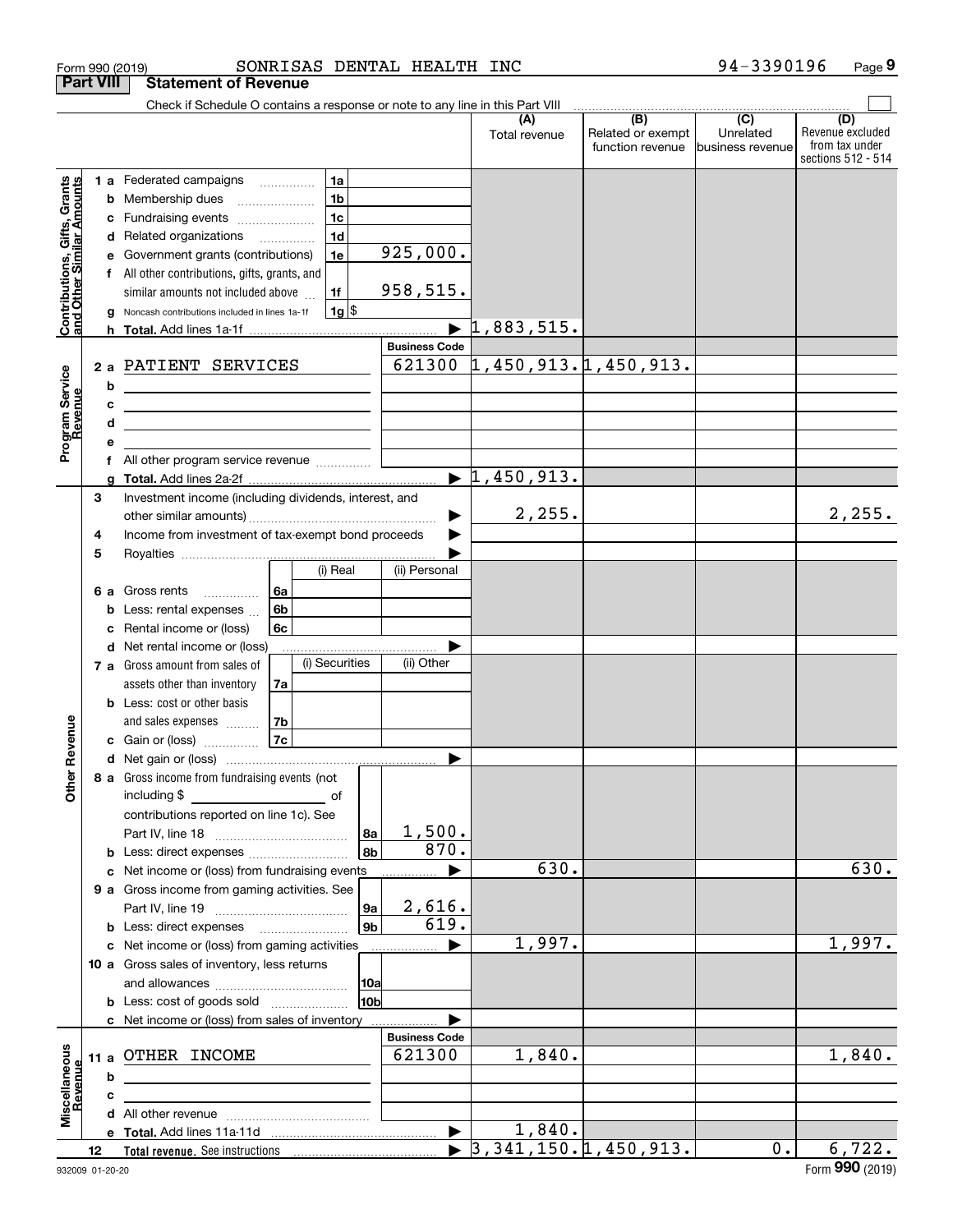**(A) (B) (C) (D)** Check if Schedule O contains a response or note to any line in this Part IX Total expenses | Program service Management and *Do not include amounts reported on lines 6b, 7b, 8b, 9b, and 10b of Part VIII.*

*Section 501(c)(3) and 501(c)(4) organizations must complete all columns. All other organizations must complete column (A).*

|              | Do not include amounts reported on lines 6b,<br>7b, 8b, 9b, and 10b of Part VIII.                                                                                                                          | (A)<br>Total expenses | (B)<br>Program service<br>expenses | (C)<br>Management and<br>general expenses | (U)<br>Fundraising<br>expenses    |
|--------------|------------------------------------------------------------------------------------------------------------------------------------------------------------------------------------------------------------|-----------------------|------------------------------------|-------------------------------------------|-----------------------------------|
| 1.           | Grants and other assistance to domestic organizations                                                                                                                                                      |                       |                                    |                                           |                                   |
|              | and domestic governments. See Part IV, line 21                                                                                                                                                             |                       |                                    |                                           |                                   |
| $\mathbf{2}$ | Grants and other assistance to domestic                                                                                                                                                                    |                       |                                    |                                           |                                   |
|              | individuals. See Part IV, line 22                                                                                                                                                                          |                       |                                    |                                           |                                   |
| 3            | Grants and other assistance to foreign                                                                                                                                                                     |                       |                                    |                                           |                                   |
|              | organizations, foreign governments, and foreign                                                                                                                                                            |                       |                                    |                                           |                                   |
|              | individuals. See Part IV, lines 15 and 16                                                                                                                                                                  |                       |                                    |                                           |                                   |
| 4            | Benefits paid to or for members                                                                                                                                                                            |                       |                                    |                                           |                                   |
| 5            | Compensation of current officers, directors,                                                                                                                                                               |                       |                                    |                                           |                                   |
|              |                                                                                                                                                                                                            | 636,750.              | 339,000.                           | 210,500.                                  | 87,250.                           |
| 6            | Compensation not included above to disqualified                                                                                                                                                            |                       |                                    |                                           |                                   |
|              | persons (as defined under section 4958(f)(1)) and                                                                                                                                                          |                       |                                    |                                           |                                   |
|              |                                                                                                                                                                                                            |                       |                                    |                                           |                                   |
|              | persons described in section 4958(c)(3)(B)<br>1.1.1.1.1.1.1                                                                                                                                                | 1,346,630.            | 1,292,196.                         | 27, 217.                                  | 27,217.                           |
| 7            | Other salaries and wages                                                                                                                                                                                   |                       |                                    |                                           |                                   |
| 8            | Pension plan accruals and contributions (include                                                                                                                                                           |                       |                                    |                                           |                                   |
|              | section 401(k) and 403(b) employer contributions)                                                                                                                                                          | 17,593.<br>122, 643.  | $\frac{14,469}{100,866}$           | $\frac{2,109}{14,699}$                    | $\frac{1,015.}{7,078.}$<br>8,298. |
| 9            |                                                                                                                                                                                                            | 143,780.              | 118,249.                           | 17, 233.                                  |                                   |
| 10           |                                                                                                                                                                                                            |                       |                                    |                                           |                                   |
| 11           | Fees for services (nonemployees):                                                                                                                                                                          |                       |                                    |                                           |                                   |
| a            |                                                                                                                                                                                                            | 6,580.                |                                    | 6,580.                                    |                                   |
| b            |                                                                                                                                                                                                            | 2,500.                |                                    | 2,500.                                    |                                   |
| c            |                                                                                                                                                                                                            |                       |                                    |                                           |                                   |
| d            |                                                                                                                                                                                                            |                       |                                    |                                           |                                   |
| e            | Professional fundraising services. See Part IV, line 17                                                                                                                                                    | 33, 193.              |                                    |                                           | 33,193.                           |
| f            | Investment management fees                                                                                                                                                                                 |                       |                                    |                                           |                                   |
| g            | Other. (If line 11g amount exceeds 10% of line 25,                                                                                                                                                         |                       |                                    |                                           |                                   |
|              | column (A) amount, list line 11g expenses on Sch O.)                                                                                                                                                       | 10,041.<br>8,729.     | 10,041.<br>8,206.                  |                                           |                                   |
| 12           |                                                                                                                                                                                                            |                       |                                    | 436.                                      | 87.<br>$\overline{541}$ .         |
| 13           |                                                                                                                                                                                                            | 54, 113.              | 50,866.                            | 2,706.                                    |                                   |
| 14           |                                                                                                                                                                                                            | 59,989.               | 56,390.                            | $\overline{2,999}$ .                      | 600.                              |
| 15           |                                                                                                                                                                                                            |                       |                                    |                                           |                                   |
| 16           |                                                                                                                                                                                                            | 39,680.               | 37,299.                            | 1,984.                                    | 397.                              |
| 17           | Travel                                                                                                                                                                                                     | 3,960.                | 3,722.                             | $\overline{198}$ .                        | 40.                               |
| 18           | Payments of travel or entertainment expenses                                                                                                                                                               |                       |                                    |                                           |                                   |
|              | for any federal, state, or local public officials                                                                                                                                                          |                       |                                    |                                           |                                   |
| 19           | Conferences, conventions, and meetings                                                                                                                                                                     |                       |                                    |                                           |                                   |
| 20           | Interest                                                                                                                                                                                                   |                       |                                    |                                           |                                   |
| 21           |                                                                                                                                                                                                            |                       |                                    |                                           |                                   |
| 22           | Depreciation, depletion, and amortization                                                                                                                                                                  | 250,253.<br>28,084.   | 235, 237.<br>26,399.               | 12,513.<br>1,404.                         | $\frac{2,503.}{281.}$             |
| 23           | Insurance                                                                                                                                                                                                  |                       |                                    |                                           |                                   |
| 24           | Other expenses. Itemize expenses not covered<br>above (List miscellaneous expenses on line 24e. If<br>line 24e amount exceeds 10% of line 25, column (A)<br>amount, list line 24e expenses on Schedule O.) |                       |                                    |                                           |                                   |
| a            | DENTAL EQUIPMENT & RELA                                                                                                                                                                                    | 203, 360.             | 203, 360.                          |                                           |                                   |
| b            | FACILITY MAINTENANCE                                                                                                                                                                                       | 82,813.               | 77,844.                            | 4,141.                                    | 828.                              |
| c            | LAB FEES                                                                                                                                                                                                   | 59,181.               | 59,181.                            |                                           |                                   |
| d            | PPE<br>& COVID<br><b>RELATED</b>                                                                                                                                                                           | 49,897.               | 49,897.                            |                                           |                                   |
|              | e All other expenses                                                                                                                                                                                       | 4,471.                | 3,008.                             | 160.                                      | <u>1,303.</u>                     |
| 25           | Total functional expenses. Add lines 1 through 24e                                                                                                                                                         | 3, 164, 240.          | 2,686,230.                         | 307,379.                                  | 170,631.                          |
| 26           | Joint costs. Complete this line only if the organization                                                                                                                                                   |                       |                                    |                                           |                                   |
|              | reported in column (B) joint costs from a combined                                                                                                                                                         |                       |                                    |                                           |                                   |
|              | educational campaign and fundraising solicitation.                                                                                                                                                         |                       |                                    |                                           |                                   |
|              | Check here $\blacktriangleright$<br>if following SOP 98-2 (ASC 958-720)                                                                                                                                    |                       |                                    |                                           |                                   |

 $\mathcal{L}^{\text{max}}$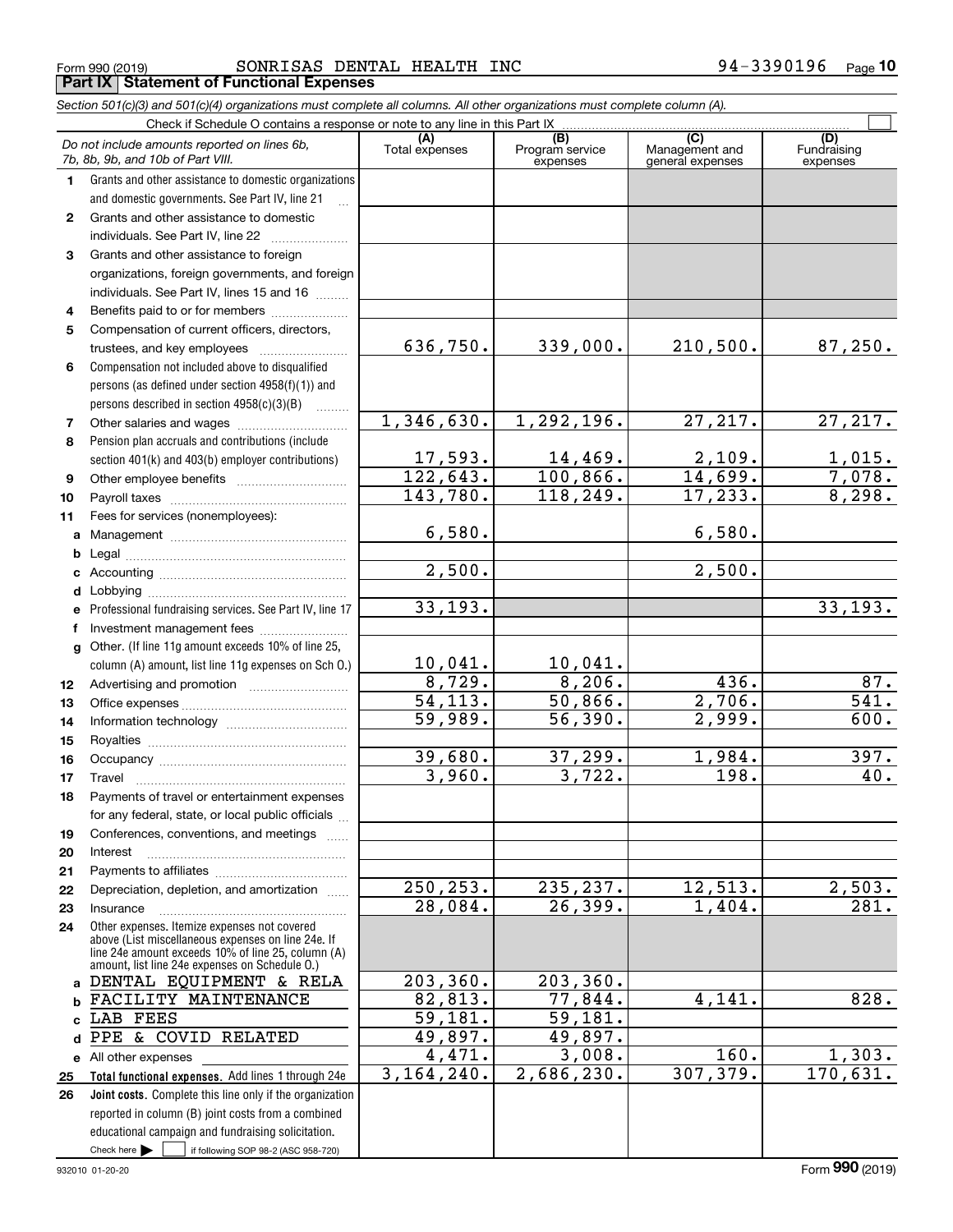| Form 990 (2019) | SONRISAS DENTAL | HEALTH | <b>INC</b> | 3390196<br>$94 -$ | $P$ age |  |
|-----------------|-----------------|--------|------------|-------------------|---------|--|
|                 |                 |        |            |                   |         |  |

|                             |    |                                                                                                                                                                                                                                |                              | (A)<br>Beginning of year |                 | (B)<br>End of year |
|-----------------------------|----|--------------------------------------------------------------------------------------------------------------------------------------------------------------------------------------------------------------------------------|------------------------------|--------------------------|-----------------|--------------------|
|                             | 1  | Cash - non-interest-bearing                                                                                                                                                                                                    |                              | 371, 138.                | $\mathbf{1}$    | 1,047,704.         |
|                             | 2  |                                                                                                                                                                                                                                |                              | 312,095.                 | $\overline{2}$  | 314,350.           |
|                             | 3  |                                                                                                                                                                                                                                |                              | 10,305.                  | $\mathbf{3}$    | 189,897.           |
|                             | 4  |                                                                                                                                                                                                                                |                              | 158,969.                 | $\overline{4}$  | 76, 345.           |
|                             | 5  | Loans and other receivables from any current or former officer, director,                                                                                                                                                      |                              |                          |                 |                    |
|                             |    | trustee, key employee, creator or founder, substantial contributor, or 35%                                                                                                                                                     |                              |                          |                 |                    |
|                             |    | controlled entity or family member of any of these persons                                                                                                                                                                     |                              |                          | 5               |                    |
|                             | 6  | Loans and other receivables from other disqualified persons (as defined                                                                                                                                                        |                              |                          |                 |                    |
|                             |    | under section $4958(f)(1)$ , and persons described in section $4958(c)(3)(B)$                                                                                                                                                  | $\sim$                       |                          | 6               |                    |
|                             | 7  |                                                                                                                                                                                                                                |                              |                          | $\overline{7}$  |                    |
| Assets                      | 8  |                                                                                                                                                                                                                                |                              |                          | 8               |                    |
|                             | 9  |                                                                                                                                                                                                                                |                              | 28,600.                  | $\mathbf{9}$    | 27,906.            |
|                             |    | <b>10a</b> Land, buildings, and equipment: cost or other                                                                                                                                                                       |                              |                          |                 |                    |
|                             |    | basis. Complete Part VI of Schedule D  10a                                                                                                                                                                                     |                              |                          |                 |                    |
|                             |    | 10b<br><b>b</b> Less: accumulated depreciation                                                                                                                                                                                 | 2, 244, 793.<br>1, 181, 951. | 1,277,371.               | 10 <sub>c</sub> | 1,062,842.         |
|                             | 11 |                                                                                                                                                                                                                                |                              |                          | 11              |                    |
|                             | 12 |                                                                                                                                                                                                                                |                              |                          | 12              |                    |
|                             | 13 |                                                                                                                                                                                                                                |                              |                          | 13              |                    |
|                             | 14 |                                                                                                                                                                                                                                |                              |                          | 14              |                    |
|                             | 15 |                                                                                                                                                                                                                                |                              | 16, 595.                 | 15              | 16,595.            |
|                             | 16 |                                                                                                                                                                                                                                |                              | $\overline{2,175,073}$ . | 16              | 2,735,639.         |
|                             | 17 |                                                                                                                                                                                                                                |                              | 232,803.                 | 17              | 215, 227.          |
|                             | 18 |                                                                                                                                                                                                                                |                              |                          | 18              |                    |
|                             | 19 | Deferred revenue manual contracts and contracts are all the contracts and contracts are contracted and contracts are contracted and contract are contracted and contract are contracted and contract are contracted and contra |                              | 28,857.                  | 19              | 24,804.            |
|                             | 20 | Tax-exempt bond liabilities                                                                                                                                                                                                    |                              |                          | 20              |                    |
|                             | 21 | Escrow or custodial account liability. Complete Part IV of Schedule D                                                                                                                                                          |                              |                          | 21              |                    |
|                             | 22 | Loans and other payables to any current or former officer, director,                                                                                                                                                           |                              |                          |                 |                    |
| Liabilities                 |    | trustee, key employee, creator or founder, substantial contributor, or 35%                                                                                                                                                     |                              |                          |                 |                    |
|                             |    | controlled entity or family member of any of these persons                                                                                                                                                                     |                              |                          | 22              |                    |
|                             | 23 | Secured mortgages and notes payable to unrelated third parties                                                                                                                                                                 |                              |                          | 23              |                    |
|                             | 24 | Unsecured notes and loans payable to unrelated third parties                                                                                                                                                                   |                              |                          | 24              |                    |
|                             | 25 | Other liabilities (including federal income tax, payables to related third                                                                                                                                                     |                              |                          |                 |                    |
|                             |    | parties, and other liabilities not included on lines 17-24). Complete Part X                                                                                                                                                   |                              |                          |                 |                    |
|                             |    | of Schedule D                                                                                                                                                                                                                  |                              | 0.                       | 25              | 405,285.           |
|                             | 26 | Total liabilities. Add lines 17 through 25                                                                                                                                                                                     |                              | 261,660.                 | 26              | 645, 316.          |
|                             |    | Organizations that follow FASB ASC 958, check here $\blacktriangleright \boxed{X}$                                                                                                                                             |                              |                          |                 |                    |
|                             |    | and complete lines 27, 28, 32, and 33.                                                                                                                                                                                         |                              |                          |                 |                    |
|                             | 27 | Net assets without donor restrictions                                                                                                                                                                                          |                              | 1,913,413.               | 27              | 2,090,323.         |
|                             | 28 |                                                                                                                                                                                                                                |                              |                          | 28              |                    |
|                             |    | Organizations that do not follow FASB ASC 958, check here $\blacktriangleright \Box$                                                                                                                                           |                              |                          |                 |                    |
|                             |    | and complete lines 29 through 33.                                                                                                                                                                                              |                              |                          |                 |                    |
|                             | 29 |                                                                                                                                                                                                                                |                              |                          | 29              |                    |
|                             | 30 | Paid-in or capital surplus, or land, building, or equipment fund                                                                                                                                                               |                              |                          | 30              |                    |
|                             | 31 | Retained earnings, endowment, accumulated income, or other funds                                                                                                                                                               |                              |                          | 31              |                    |
| Net Assets or Fund Balances | 32 |                                                                                                                                                                                                                                |                              | 1,913,413.               | 32              | 2,090,323.         |
|                             | 33 |                                                                                                                                                                                                                                |                              | 2, 175, 073.             | 33              | 2,735,639.         |

Form (2019) **990**

### **Part X Balance Sheet**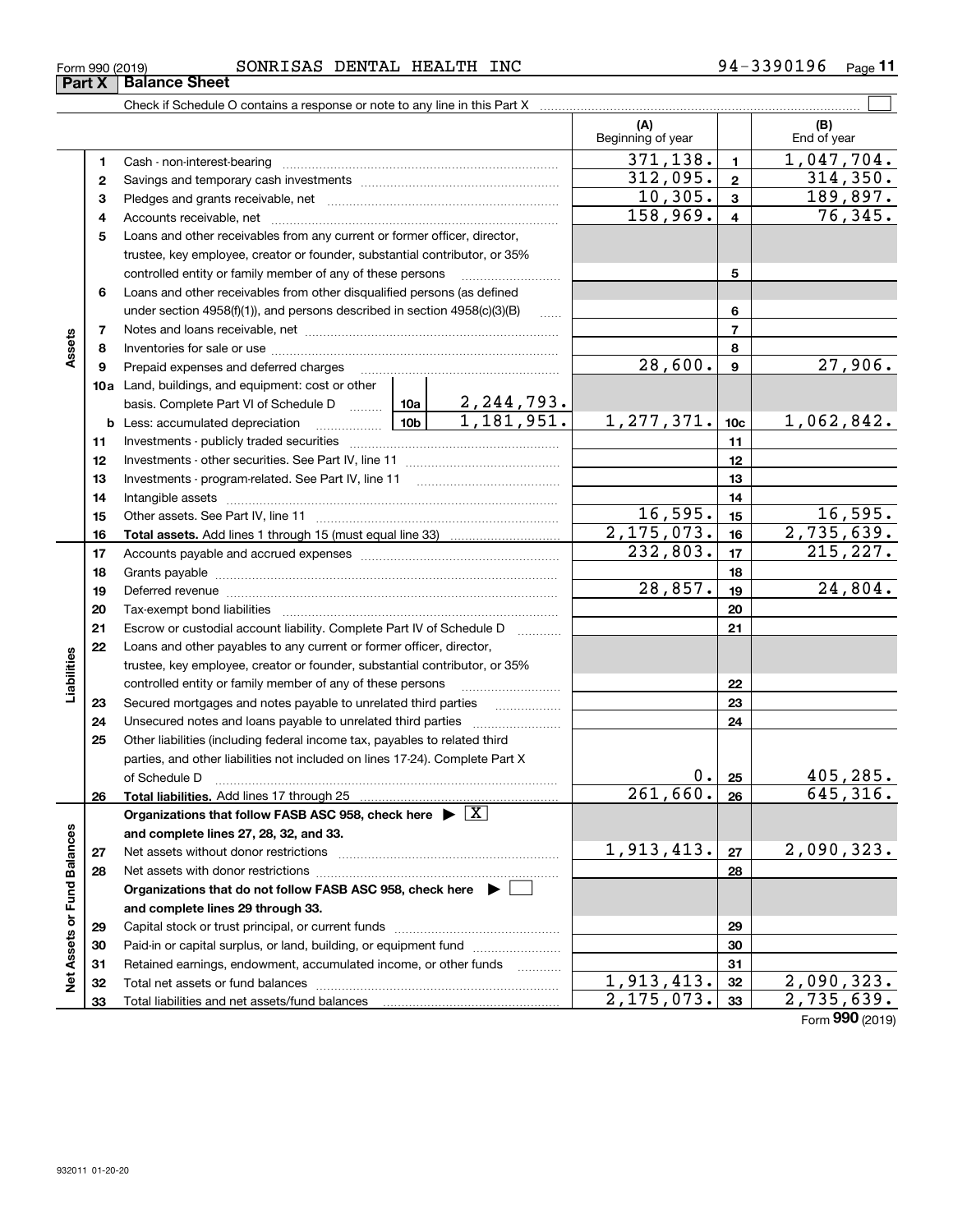|    | 94-3390196<br>SONRISAS DENTAL HEALTH INC<br>Form 990 (2019)                                                                                                                                                                                      |                          |            | Page $12$ |
|----|--------------------------------------------------------------------------------------------------------------------------------------------------------------------------------------------------------------------------------------------------|--------------------------|------------|-----------|
|    | <b>Reconciliation of Net Assets</b><br>  Part XI                                                                                                                                                                                                 |                          |            |           |
|    |                                                                                                                                                                                                                                                  |                          |            |           |
|    |                                                                                                                                                                                                                                                  |                          |            |           |
| 1  | Total revenue (must equal Part VIII, column (A), line 12)<br>1.                                                                                                                                                                                  | 3,341,150.               |            |           |
| 2  | $\overline{2}$<br>Total expenses (must equal Part IX, column (A), line 25)                                                                                                                                                                       | $\overline{3,164,240}$ . |            |           |
| 3  | 3<br>Revenue less expenses. Subtract line 2 from line 1                                                                                                                                                                                          | 176,910.                 |            |           |
| 4  | 4                                                                                                                                                                                                                                                | 1,913,413.               |            |           |
| 5  | 5<br>Net unrealized gains (losses) on investments [11] [11] non-manufactured manufactured manufactured manufactured manufactured manufactured manufactured manufactured manufactured manufactured manufactured manufactured manufac              |                          |            |           |
| 6  | 6                                                                                                                                                                                                                                                |                          |            |           |
| 7  | $\overline{7}$<br>Investment expenses with an annual contract expenses and contract and contract expenses and contract expenses and contract expenses and contract expenses and contract expenses and contract expenses and contract expenses an |                          |            |           |
| 8  | 8<br>Prior period adjustments                                                                                                                                                                                                                    |                          |            |           |
| 9  | 9<br>Other changes in net assets or fund balances (explain on Schedule O)                                                                                                                                                                        |                          |            | 0.        |
| 10 | Net assets or fund balances at end of year. Combine lines 3 through 9 (must equal Part X, line 32,                                                                                                                                               |                          |            |           |
|    | column (B))<br>10 <sup>10</sup>                                                                                                                                                                                                                  | 2,090,323.               |            |           |
|    | <b>Part XII</b> Financial Statements and Reporting                                                                                                                                                                                               |                          |            |           |
|    | Check if Schedule O contains a response or note to any line in this Part XII [11] [12] Check if Schedule O contains a response or note to any line in this Part XII                                                                              |                          |            |           |
|    |                                                                                                                                                                                                                                                  |                          | <b>Yes</b> | <b>No</b> |
| 1  | $\boxed{\text{X}}$ Accrual<br>Accounting method used to prepare the Form 990: <u>I</u> Cash<br>Other                                                                                                                                             |                          |            |           |
|    | If the organization changed its method of accounting from a prior year or checked "Other," explain in Schedule O.                                                                                                                                |                          |            |           |
|    | 2a Were the organization's financial statements compiled or reviewed by an independent accountant?                                                                                                                                               | 2a                       |            | х         |
|    | If "Yes," check a box below to indicate whether the financial statements for the year were compiled or reviewed on a                                                                                                                             |                          |            |           |
|    | separate basis, consolidated basis, or both:                                                                                                                                                                                                     |                          |            |           |
|    | Separate basis<br><b>Consolidated basis</b><br>Both consolidated and separate basis                                                                                                                                                              |                          |            |           |
|    | <b>b</b> Were the organization's financial statements audited by an independent accountant?                                                                                                                                                      | 2 <sub>b</sub>           | х          |           |
|    | If "Yes," check a box below to indicate whether the financial statements for the year were audited on a separate basis,                                                                                                                          |                          |            |           |
|    | consolidated basis, or both:                                                                                                                                                                                                                     |                          |            |           |
|    | $X$ Both consolidated and separate basis<br>Separate basis<br><b>Consolidated basis</b>                                                                                                                                                          |                          |            |           |
| c  | If "Yes" to line 2a or 2b, does the organization have a committee that assumes responsibility for oversight of the audit,                                                                                                                        |                          |            |           |
|    |                                                                                                                                                                                                                                                  | 2c                       |            | x         |
|    | If the organization changed either its oversight process or selection process during the tax year, explain on Schedule O.                                                                                                                        |                          |            |           |
|    | 3a As a result of a federal award, was the organization required to undergo an audit or audits as set forth in the Single Audit                                                                                                                  |                          |            |           |
|    |                                                                                                                                                                                                                                                  | За                       |            | x         |
|    | b If "Yes," did the organization undergo the required audit or audits? If the organization did not undergo the required audit                                                                                                                    |                          |            |           |
|    |                                                                                                                                                                                                                                                  | 3b                       |            |           |

Form (2019) **990**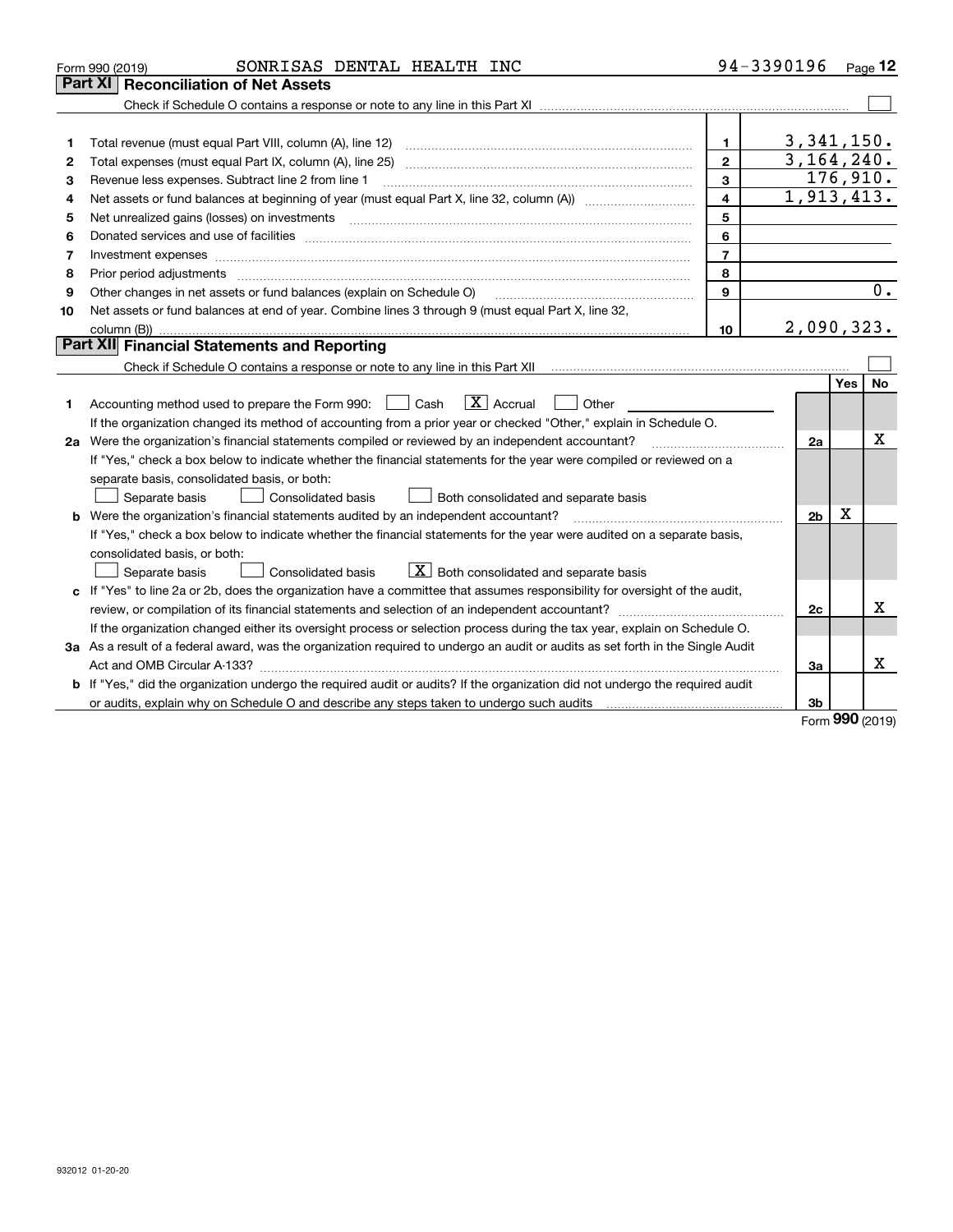| <b>SCHEDULE A</b> |
|-------------------|
|-------------------|

Department of the Treasury Internal Revenue Service

**(Form 990 or 990-EZ)**

### **Public Charity Status and Public Support**

**Complete if the organization is a section 501(c)(3) organization or a section 4947(a)(1) nonexempt charitable trust.**

**| Attach to Form 990 or Form 990-EZ.** 

**| Go to www.irs.gov/Form990 for instructions and the latest information.**

| OMB No 1545-0047                    |
|-------------------------------------|
| 2019                                |
| <b>Open to Public</b><br>Inspection |

| Name of the organization |  |
|--------------------------|--|
|--------------------------|--|

|       | Name of the organization<br><b>Employer identification number</b> |                                                                                                                                               |          |                            |                             |                                 |                            |                            |
|-------|-------------------------------------------------------------------|-----------------------------------------------------------------------------------------------------------------------------------------------|----------|----------------------------|-----------------------------|---------------------------------|----------------------------|----------------------------|
|       |                                                                   |                                                                                                                                               |          | SONRISAS DENTAL HEALTH INC |                             |                                 |                            | 94-3390196                 |
|       | Part I                                                            | Reason for Public Charity Status (All organizations must complete this part.) See instructions.                                               |          |                            |                             |                                 |                            |                            |
|       |                                                                   | The organization is not a private foundation because it is: (For lines 1 through 12, check only one box.)                                     |          |                            |                             |                                 |                            |                            |
| 1.    |                                                                   | A church, convention of churches, or association of churches described in section 170(b)(1)(A)(i).                                            |          |                            |                             |                                 |                            |                            |
| 2     |                                                                   | A school described in section 170(b)(1)(A)(ii). (Attach Schedule E (Form 990 or 990-EZ).)                                                     |          |                            |                             |                                 |                            |                            |
| з     |                                                                   | A hospital or a cooperative hospital service organization described in section 170(b)(1)(A)(iii).                                             |          |                            |                             |                                 |                            |                            |
| 4     |                                                                   | A medical research organization operated in conjunction with a hospital described in section 170(b)(1)(A)(iii). Enter the hospital's name,    |          |                            |                             |                                 |                            |                            |
|       |                                                                   | city, and state:                                                                                                                              |          |                            |                             |                                 |                            |                            |
| 5     |                                                                   | An organization operated for the benefit of a college or university owned or operated by a governmental unit described in                     |          |                            |                             |                                 |                            |                            |
|       |                                                                   | section 170(b)(1)(A)(iv). (Complete Part II.)                                                                                                 |          |                            |                             |                                 |                            |                            |
| 6     |                                                                   | A federal, state, or local government or governmental unit described in section 170(b)(1)(A)(v).                                              |          |                            |                             |                                 |                            |                            |
| 7     |                                                                   | An organization that normally receives a substantial part of its support from a governmental unit or from the general public described in     |          |                            |                             |                                 |                            |                            |
|       |                                                                   | section 170(b)(1)(A)(vi). (Complete Part II.)                                                                                                 |          |                            |                             |                                 |                            |                            |
| 8     |                                                                   | A community trust described in section 170(b)(1)(A)(vi). (Complete Part II.)                                                                  |          |                            |                             |                                 |                            |                            |
| 9     |                                                                   | An agricultural research organization described in section 170(b)(1)(A)(ix) operated in conjunction with a land-grant college                 |          |                            |                             |                                 |                            |                            |
|       |                                                                   | or university or a non-land-grant college of agriculture (see instructions). Enter the name, city, and state of the college or                |          |                            |                             |                                 |                            |                            |
|       |                                                                   | university:                                                                                                                                   |          |                            |                             |                                 |                            |                            |
|       | 10 $X$                                                            | An organization that normally receives: (1) more than 33 1/3% of its support from contributions, membership fees, and gross receipts from     |          |                            |                             |                                 |                            |                            |
|       |                                                                   | activities related to its exempt functions - subject to certain exceptions, and (2) no more than 33 1/3% of its support from gross investment |          |                            |                             |                                 |                            |                            |
|       |                                                                   | income and unrelated business taxable income (less section 511 tax) from businesses acquired by the organization after June 30, 1975.         |          |                            |                             |                                 |                            |                            |
|       |                                                                   | See section 509(a)(2). (Complete Part III.)                                                                                                   |          |                            |                             |                                 |                            |                            |
| 11    |                                                                   | An organization organized and operated exclusively to test for public safety. See section 509(a)(4).                                          |          |                            |                             |                                 |                            |                            |
| 12    |                                                                   | An organization organized and operated exclusively for the benefit of, to perform the functions of, or to carry out the purposes of one or    |          |                            |                             |                                 |                            |                            |
|       |                                                                   | more publicly supported organizations described in section 509(a)(1) or section 509(a)(2). See section 509(a)(3). Check the box in            |          |                            |                             |                                 |                            |                            |
|       |                                                                   | lines 12a through 12d that describes the type of supporting organization and complete lines 12e, 12f, and 12g.                                |          |                            |                             |                                 |                            |                            |
| a     |                                                                   | Type I. A supporting organization operated, supervised, or controlled by its supported organization(s), typically by giving                   |          |                            |                             |                                 |                            |                            |
|       |                                                                   | the supported organization(s) the power to regularly appoint or elect a majority of the directors or trustees of the supporting               |          |                            |                             |                                 |                            |                            |
|       |                                                                   | organization. You must complete Part IV, Sections A and B.                                                                                    |          |                            |                             |                                 |                            |                            |
| b     |                                                                   | Type II. A supporting organization supervised or controlled in connection with its supported organization(s), by having                       |          |                            |                             |                                 |                            |                            |
|       |                                                                   | control or management of the supporting organization vested in the same persons that control or manage the supported                          |          |                            |                             |                                 |                            |                            |
|       |                                                                   | organization(s). You must complete Part IV, Sections A and C.                                                                                 |          |                            |                             |                                 |                            |                            |
| с     |                                                                   | Type III functionally integrated. A supporting organization operated in connection with, and functionally integrated with,                    |          |                            |                             |                                 |                            |                            |
|       |                                                                   | its supported organization(s) (see instructions). You must complete Part IV, Sections A, D, and E.                                            |          |                            |                             |                                 |                            |                            |
| d     |                                                                   | Type III non-functionally integrated. A supporting organization operated in connection with its supported organization(s)                     |          |                            |                             |                                 |                            |                            |
|       |                                                                   | that is not functionally integrated. The organization generally must satisfy a distribution requirement and an attentiveness                  |          |                            |                             |                                 |                            |                            |
|       |                                                                   | requirement (see instructions). You must complete Part IV, Sections A and D, and Part V.                                                      |          |                            |                             |                                 |                            |                            |
| е     |                                                                   | Check this box if the organization received a written determination from the IRS that it is a Type I, Type II, Type III                       |          |                            |                             |                                 |                            |                            |
|       |                                                                   | functionally integrated, or Type III non-functionally integrated supporting organization.                                                     |          |                            |                             |                                 |                            |                            |
| f     |                                                                   | Enter the number of supported organizations                                                                                                   |          |                            |                             |                                 |                            |                            |
|       |                                                                   | Provide the following information about the supported organization(s).<br>(i) Name of supported                                               | (ii) EIN | (iii) Type of organization |                             | (iv) Is the organization listed | (v) Amount of monetary     | (vi) Amount of other       |
|       |                                                                   | organization                                                                                                                                  |          | (described on lines 1-10   | in your governing document? |                                 | support (see instructions) | support (see instructions) |
|       |                                                                   |                                                                                                                                               |          | above (see instructions))  | Yes                         | No.                             |                            |                            |
|       |                                                                   |                                                                                                                                               |          |                            |                             |                                 |                            |                            |
|       |                                                                   |                                                                                                                                               |          |                            |                             |                                 |                            |                            |
|       |                                                                   |                                                                                                                                               |          |                            |                             |                                 |                            |                            |
|       |                                                                   |                                                                                                                                               |          |                            |                             |                                 |                            |                            |
|       |                                                                   |                                                                                                                                               |          |                            |                             |                                 |                            |                            |
|       |                                                                   |                                                                                                                                               |          |                            |                             |                                 |                            |                            |
|       |                                                                   |                                                                                                                                               |          |                            |                             |                                 |                            |                            |
|       |                                                                   |                                                                                                                                               |          |                            |                             |                                 |                            |                            |
|       |                                                                   |                                                                                                                                               |          |                            |                             |                                 |                            |                            |
| Total |                                                                   |                                                                                                                                               |          |                            |                             |                                 |                            |                            |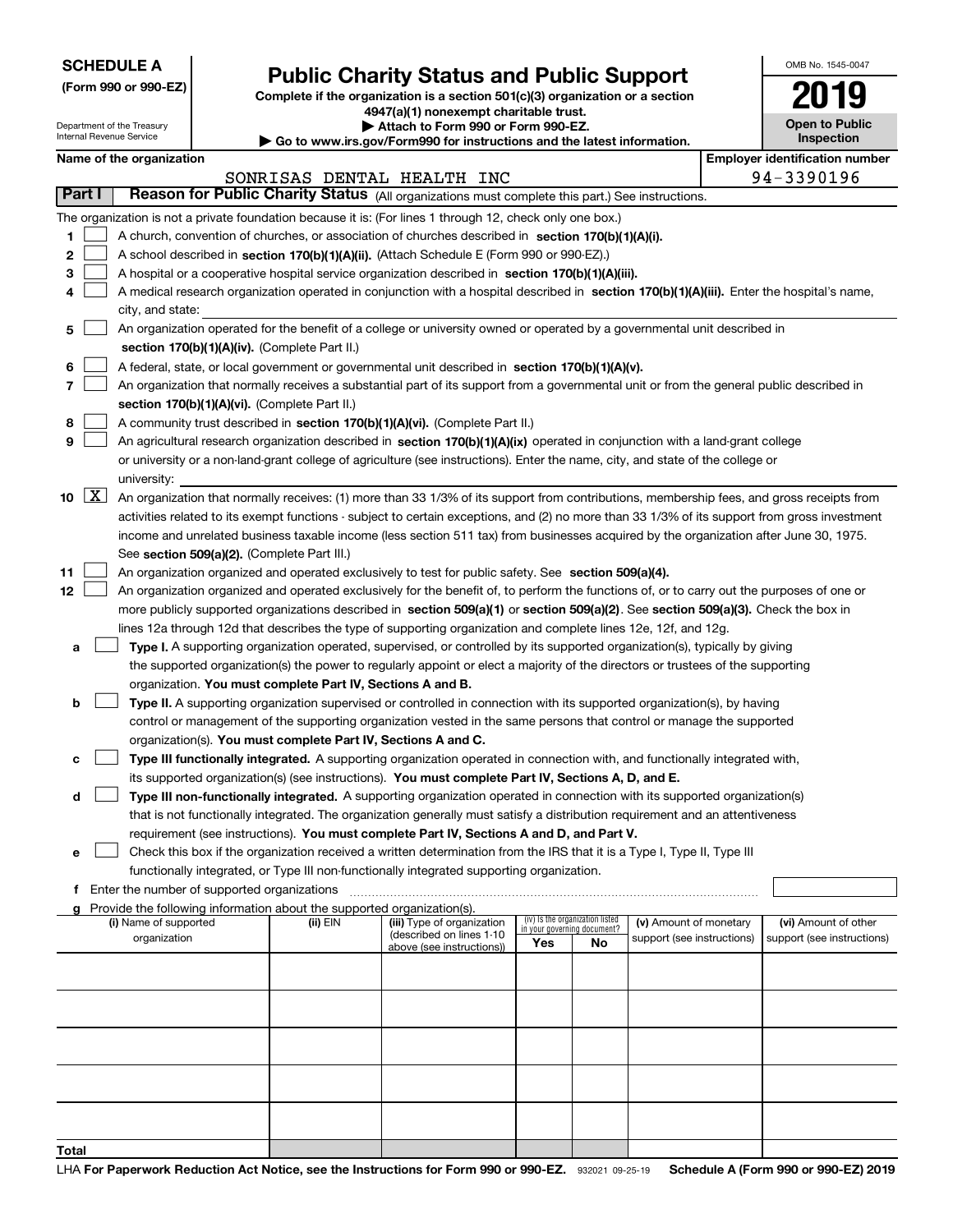**2**

(Complete only if you checked the box on line 5, 7, or 8 of Part I or if the organization failed to qualify under Part III. If the organization fails to qualify under the tests listed below, please complete Part III.) **Part II Support Schedule for Organizations Described in Sections 170(b)(1)(A)(iv) and 170(b)(1)(A)(vi)** 

|    | <b>Section A. Public Support</b>                                                                                                               |            |            |            |            |          |           |
|----|------------------------------------------------------------------------------------------------------------------------------------------------|------------|------------|------------|------------|----------|-----------|
|    | Calendar year (or fiscal year beginning in) $\blacktriangleright$                                                                              | (a) 2015   | $(b)$ 2016 | $(c)$ 2017 | $(d)$ 2018 | (e) 2019 | (f) Total |
|    | 1 Gifts, grants, contributions, and                                                                                                            |            |            |            |            |          |           |
|    | membership fees received. (Do not                                                                                                              |            |            |            |            |          |           |
|    | include any "unusual grants.")                                                                                                                 |            |            |            |            |          |           |
|    | 2 Tax revenues levied for the organ-                                                                                                           |            |            |            |            |          |           |
|    | ization's benefit and either paid to                                                                                                           |            |            |            |            |          |           |
|    | or expended on its behalf                                                                                                                      |            |            |            |            |          |           |
|    | 3 The value of services or facilities                                                                                                          |            |            |            |            |          |           |
|    | furnished by a governmental unit to                                                                                                            |            |            |            |            |          |           |
|    | the organization without charge                                                                                                                |            |            |            |            |          |           |
|    | 4 Total. Add lines 1 through 3                                                                                                                 |            |            |            |            |          |           |
| 5. | The portion of total contributions                                                                                                             |            |            |            |            |          |           |
|    | by each person (other than a                                                                                                                   |            |            |            |            |          |           |
|    | governmental unit or publicly                                                                                                                  |            |            |            |            |          |           |
|    | supported organization) included                                                                                                               |            |            |            |            |          |           |
|    | on line 1 that exceeds 2% of the                                                                                                               |            |            |            |            |          |           |
|    | amount shown on line 11,                                                                                                                       |            |            |            |            |          |           |
|    | column (f)                                                                                                                                     |            |            |            |            |          |           |
|    | 6 Public support. Subtract line 5 from line 4.                                                                                                 |            |            |            |            |          |           |
|    | <b>Section B. Total Support</b>                                                                                                                |            |            |            |            |          |           |
|    | Calendar year (or fiscal year beginning in)                                                                                                    | (a) $2015$ | $(b)$ 2016 | $(c)$ 2017 | $(d)$ 2018 | (e) 2019 | (f) Total |
|    | 7 Amounts from line 4                                                                                                                          |            |            |            |            |          |           |
|    | 8 Gross income from interest,                                                                                                                  |            |            |            |            |          |           |
|    | dividends, payments received on                                                                                                                |            |            |            |            |          |           |
|    | securities loans, rents, royalties,                                                                                                            |            |            |            |            |          |           |
|    | and income from similar sources                                                                                                                |            |            |            |            |          |           |
| 9. | Net income from unrelated business                                                                                                             |            |            |            |            |          |           |
|    | activities, whether or not the                                                                                                                 |            |            |            |            |          |           |
|    | business is regularly carried on                                                                                                               |            |            |            |            |          |           |
|    | <b>10</b> Other income. Do not include gain                                                                                                    |            |            |            |            |          |           |
|    | or loss from the sale of capital                                                                                                               |            |            |            |            |          |           |
|    | assets (Explain in Part VI.)                                                                                                                   |            |            |            |            |          |           |
|    | 11 Total support. Add lines 7 through 10                                                                                                       |            |            |            |            |          |           |
|    | <b>12</b> Gross receipts from related activities, etc. (see instructions)                                                                      |            |            |            |            | 12       |           |
|    | 13 First five years. If the Form 990 is for the organization's first, second, third, fourth, or fifth tax year as a section 501(c)(3)          |            |            |            |            |          |           |
|    | organization, check this box and stop here                                                                                                     |            |            |            |            |          |           |
|    | Section C. Computation of Public Support Percentage                                                                                            |            |            |            |            |          |           |
|    | 14 Public support percentage for 2019 (line 6, column (f) divided by line 11, column (f) <i>mummeronom</i>                                     |            |            |            |            | 14       | %         |
|    |                                                                                                                                                |            |            |            |            | 15       | %         |
|    | 16a 33 1/3% support test - 2019. If the organization did not check the box on line 13, and line 14 is 33 1/3% or more, check this box and      |            |            |            |            |          |           |
|    | stop here. The organization qualifies as a publicly supported organization                                                                     |            |            |            |            |          | ▔▁∣       |
|    | b 33 1/3% support test - 2018. If the organization did not check a box on line 13 or 16a, and line 15 is 33 1/3% or more, check this box       |            |            |            |            |          |           |
|    | and stop here. The organization qualifies as a publicly supported organization                                                                 |            |            |            |            |          |           |
|    | 17a 10% -facts-and-circumstances test - 2019. If the organization did not check a box on line 13, 16a, or 16b, and line 14 is 10% or more,     |            |            |            |            |          |           |
|    | and if the organization meets the "facts-and-circumstances" test, check this box and stop here. Explain in Part VI how the organization        |            |            |            |            |          |           |
|    | meets the "facts-and-circumstances" test. The organization qualifies as a publicly supported organization                                      |            |            |            |            |          |           |
|    | <b>b 10% -facts-and-circumstances test - 2018.</b> If the organization did not check a box on line 13, 16a, 16b, or 17a, and line 15 is 10% or |            |            |            |            |          |           |
|    | more, and if the organization meets the "facts-and-circumstances" test, check this box and stop here. Explain in Part VI how the               |            |            |            |            |          |           |
|    | organization meets the "facts-and-circumstances" test. The organization qualifies as a publicly supported organization                         |            |            |            |            |          |           |
|    | 18 Private foundation. If the organization did not check a box on line 13, 16a, 16b, 17a, or 17b, check this box and see instructions          |            |            |            |            |          |           |
|    |                                                                                                                                                |            |            |            |            |          |           |

**Schedule A (Form 990 or 990-EZ) 2019**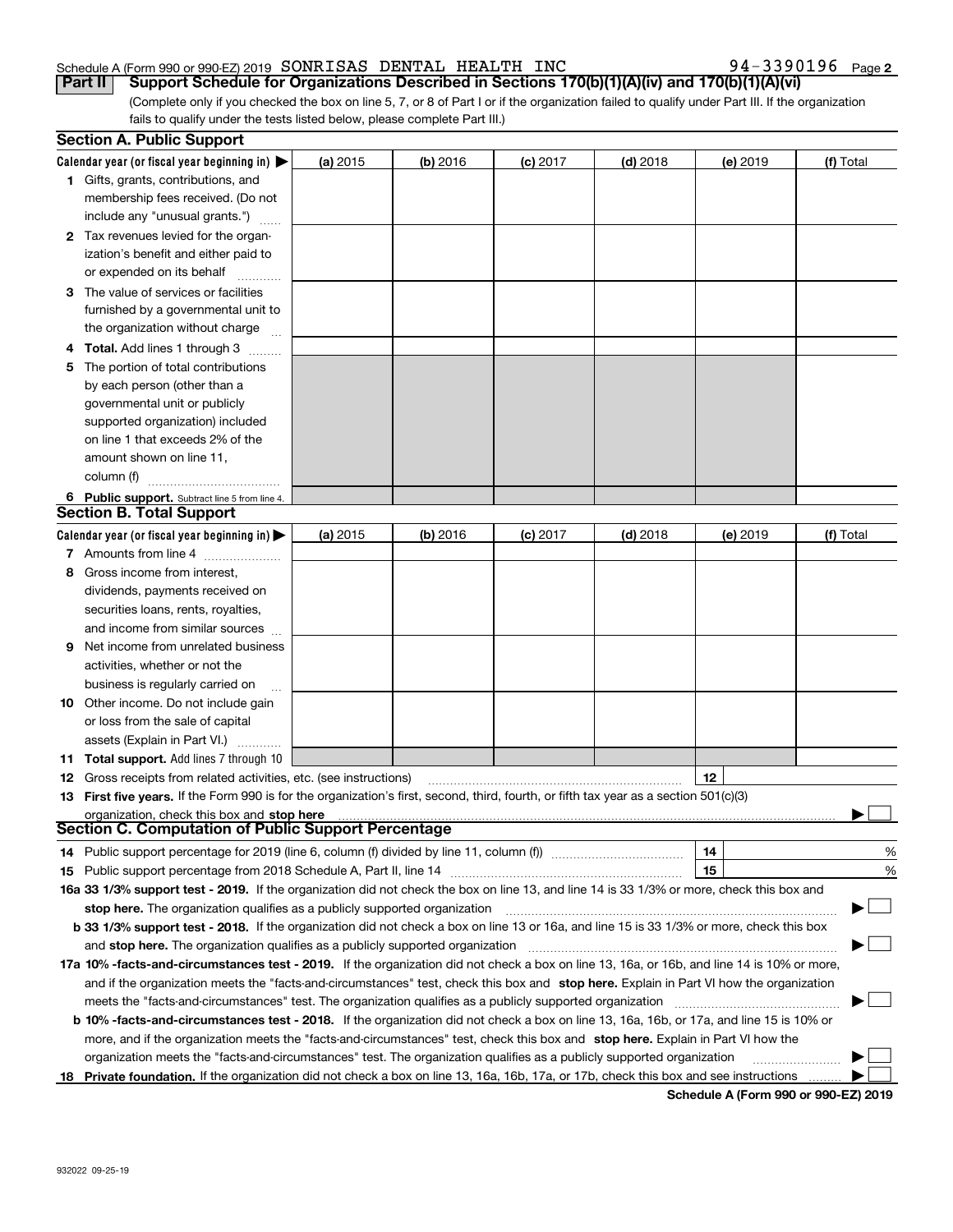(Complete only if you checked the box on line 10 of Part I or if the organization failed to qualify under Part II. If the organization fails to qualify under the tests listed below, please complete Part II.)

| <b>Section A. Public Support</b>                                                                                                                                                                                                      |           |            |            |            |          |                                 |
|---------------------------------------------------------------------------------------------------------------------------------------------------------------------------------------------------------------------------------------|-----------|------------|------------|------------|----------|---------------------------------|
| Calendar year (or fiscal year beginning in)                                                                                                                                                                                           | (a) 2015  | $(b)$ 2016 | $(c)$ 2017 | $(d)$ 2018 | (e) 2019 | (f) Total                       |
| 1 Gifts, grants, contributions, and                                                                                                                                                                                                   |           |            |            |            |          |                                 |
| membership fees received. (Do not                                                                                                                                                                                                     |           |            |            |            |          |                                 |
| include any "unusual grants.")                                                                                                                                                                                                        | 1221201.  | 730,345.   | 1238617.   | 3660066.   | 1807550. | 8657779.                        |
| 2 Gross receipts from admissions,                                                                                                                                                                                                     |           |            |            |            |          |                                 |
| merchandise sold or services per-                                                                                                                                                                                                     |           |            |            |            |          |                                 |
| formed, or facilities furnished in<br>any activity that is related to the                                                                                                                                                             |           |            |            |            |          |                                 |
| organization's tax-exempt purpose                                                                                                                                                                                                     | 993, 773. | 1572169.   | 1397284.   | 1721368.   | 1450913. | 7135507.                        |
| 3 Gross receipts from activities that                                                                                                                                                                                                 |           |            |            |            |          |                                 |
| are not an unrelated trade or bus-                                                                                                                                                                                                    |           |            |            |            |          |                                 |
| iness under section 513                                                                                                                                                                                                               |           |            |            |            |          |                                 |
| 4 Tax revenues levied for the organ-                                                                                                                                                                                                  |           |            |            |            |          |                                 |
| ization's benefit and either paid to                                                                                                                                                                                                  |           |            |            |            |          |                                 |
| or expended on its behalf                                                                                                                                                                                                             |           |            |            |            |          |                                 |
| 5 The value of services or facilities                                                                                                                                                                                                 |           |            |            |            |          |                                 |
| furnished by a governmental unit to                                                                                                                                                                                                   |           |            |            |            |          |                                 |
| the organization without charge                                                                                                                                                                                                       |           |            |            |            |          |                                 |
| 6 Total. Add lines 1 through 5                                                                                                                                                                                                        | 2214974.  | 2302514.   | 2635901.   | 5381434.   |          | 3258463.15793286.               |
| 7a Amounts included on lines 1, 2, and                                                                                                                                                                                                |           |            |            |            |          |                                 |
| 3 received from disqualified persons                                                                                                                                                                                                  | 275,676.  | 533,000.   | 975,489.   | 3123098.   | 925,000. | 5832263.                        |
| <b>b</b> Amounts included on lines 2 and 3 received                                                                                                                                                                                   |           |            |            |            |          |                                 |
| from other than disqualified persons that                                                                                                                                                                                             |           |            |            |            |          |                                 |
| exceed the greater of \$5,000 or 1% of the<br>amount on line 13 for the year                                                                                                                                                          |           |            |            |            |          | 0.                              |
| c Add lines 7a and 7b                                                                                                                                                                                                                 | 275,676.  | 533,000.   | 975,489.   | 3123098.   | 925,000. | 5832263.                        |
| 8 Public support. (Subtract line 7c from line 6.)                                                                                                                                                                                     |           |            |            |            |          | 9961023.                        |
| <b>Section B. Total Support</b>                                                                                                                                                                                                       |           |            |            |            |          |                                 |
| Calendar year (or fiscal year beginning in)                                                                                                                                                                                           | (a) 2015  | (b) 2016   | $(c)$ 2017 | $(d)$ 2018 | (e) 2019 | (f) Total                       |
| <b>9</b> Amounts from line 6                                                                                                                                                                                                          | 2214974.  | 2302514.   | 2635901.   | 5381434.   |          | 3258463.15793286.               |
| 10a Gross income from interest,                                                                                                                                                                                                       |           |            |            |            |          |                                 |
| dividends, payments received on                                                                                                                                                                                                       |           |            |            |            |          |                                 |
| securities loans, rents, royalties,<br>and income from similar sources                                                                                                                                                                | 403.      | 261.       | 2,122.     | 3,854.     | 2, 255.  | 8,895.                          |
| <b>b</b> Unrelated business taxable income                                                                                                                                                                                            |           |            |            |            |          |                                 |
| (less section 511 taxes) from businesses                                                                                                                                                                                              |           |            |            |            |          |                                 |
| acquired after June 30, 1975                                                                                                                                                                                                          |           |            |            |            |          |                                 |
| c Add lines 10a and 10b                                                                                                                                                                                                               | 403.      | 261.       | 2,122.     | 3,854.     | 2, 255.  | 8,895.                          |
| 11 Net income from unrelated business                                                                                                                                                                                                 |           |            |            |            |          |                                 |
| activities not included in line 10b,                                                                                                                                                                                                  |           |            |            |            |          |                                 |
| whether or not the business is<br>regularly carried on                                                                                                                                                                                |           |            |            |            |          |                                 |
| <b>12</b> Other income. Do not include gain                                                                                                                                                                                           |           |            |            |            |          |                                 |
| or loss from the sale of capital                                                                                                                                                                                                      |           |            |            |            |          |                                 |
| assets (Explain in Part VI.)<br>13 Total support. (Add lines 9, 10c, 11, and 12.)                                                                                                                                                     | 2215377.  | 2302775.   | 2638023.   | 5385288.   |          | 3260718.15802181.               |
| 14 First five years. If the Form 990 is for the organization's first, second, third, fourth, or fifth tax year as a section 501(c)(3) organization,                                                                                   |           |            |            |            |          |                                 |
| check this box and <b>stop here</b> measurement contracts and a structure of the state of the state of the state of the state of the state of the state of the state of the state of the state of the state of the state of the sta   |           |            |            |            |          |                                 |
| <b>Section C. Computation of Public Support Percentage</b>                                                                                                                                                                            |           |            |            |            |          |                                 |
| 15 Public support percentage for 2019 (line 8, column (f), divided by line 13, column (f))                                                                                                                                            |           |            |            |            | 15       | 63.04<br>%                      |
| 16 Public support percentage from 2018 Schedule A, Part III, line 15                                                                                                                                                                  |           |            |            |            | 16       | 60.14<br>$\%$                   |
| Section D. Computation of Investment Income Percentage                                                                                                                                                                                |           |            |            |            |          |                                 |
| 17 Investment income percentage for 2019 (line 10c, column (f), divided by line 13, column (f))                                                                                                                                       |           |            |            |            | 17       | .06<br>$\%$                     |
|                                                                                                                                                                                                                                       |           |            |            |            | 18       | .06<br>%                        |
| <b>18</b> Investment income percentage from <b>2018</b> Schedule A, Part III, line 17<br>19a 33 1/3% support tests - 2019. If the organization did not check the box on line 14, and line 15 is more than 33 1/3%, and line 17 is not |           |            |            |            |          |                                 |
|                                                                                                                                                                                                                                       |           |            |            |            |          | $\blacktriangleright$ $\vert$ X |
| more than 33 1/3%, check this box and stop here. The organization qualifies as a publicly supported organization                                                                                                                      |           |            |            |            |          |                                 |
| b 33 1/3% support tests - 2018. If the organization did not check a box on line 14 or line 19a, and line 16 is more than 33 1/3%, and                                                                                                 |           |            |            |            |          |                                 |
| line 18 is not more than 33 1/3%, check this box and stop here. The organization qualifies as a publicly supported organization                                                                                                       |           |            |            |            |          |                                 |
|                                                                                                                                                                                                                                       |           |            |            |            |          |                                 |

**Schedule A (Form 990 or 990-EZ) 2019**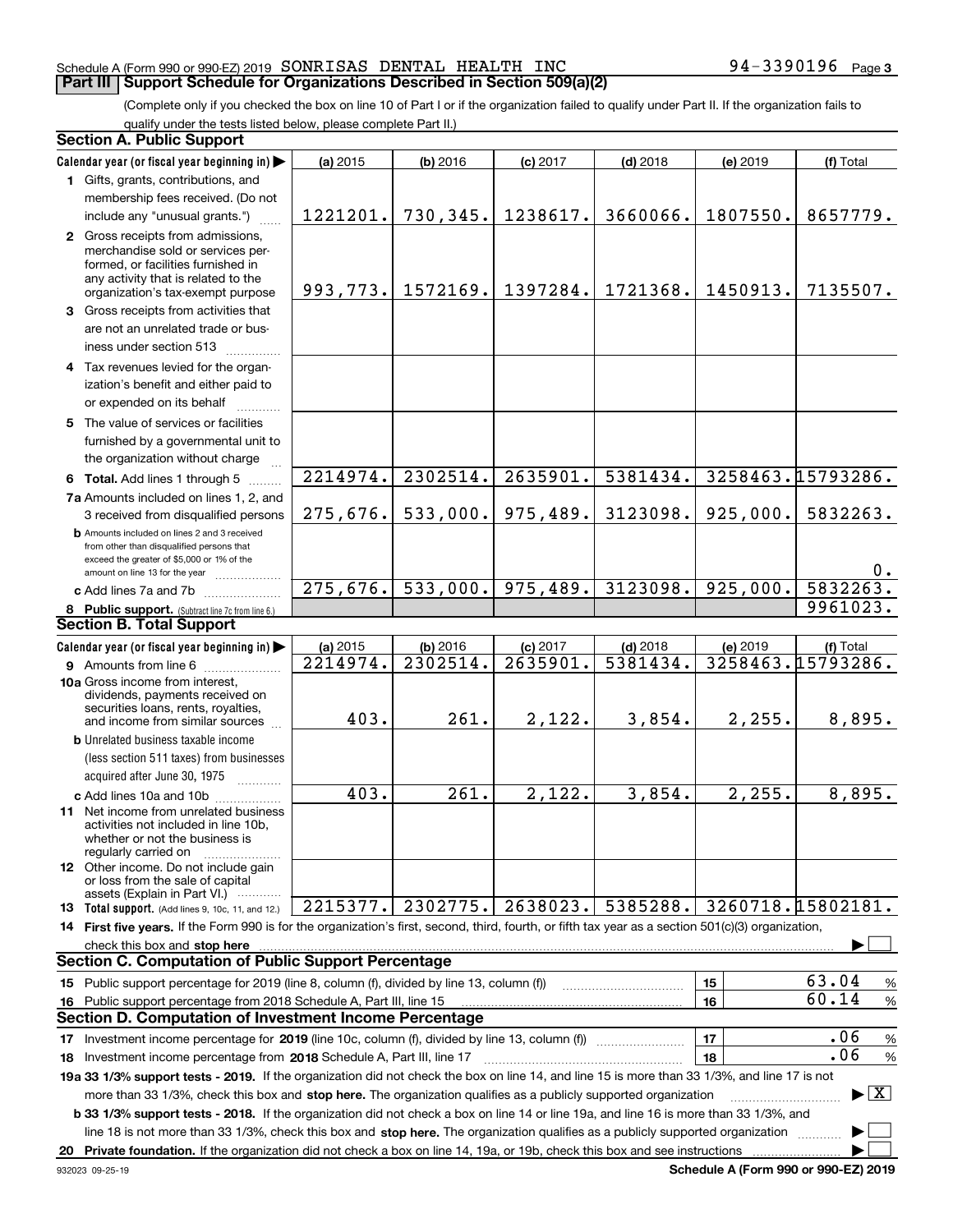#### **Part IV Supporting Organizations**

(Complete only if you checked a box in line 12 on Part I. If you checked 12a of Part I, complete Sections A and B. If you checked 12b of Part I, complete Sections A and C. If you checked 12c of Part I, complete Sections A, D, and E. If you checked 12d of Part I, complete Sections A and D, and complete Part V.)

#### **Section A. All Supporting Organizations**

- **1** Are all of the organization's supported organizations listed by name in the organization's governing documents? If "No," describe in **Part VI** how the supported organizations are designated. If designated by *class or purpose, describe the designation. If historic and continuing relationship, explain.*
- **2** Did the organization have any supported organization that does not have an IRS determination of status under section 509(a)(1) or (2)? If "Yes," explain in Part VI how the organization determined that the supported *organization was described in section 509(a)(1) or (2).*
- **3a** Did the organization have a supported organization described in section 501(c)(4), (5), or (6)? If "Yes," answer *(b) and (c) below.*
- **b** Did the organization confirm that each supported organization qualified under section 501(c)(4), (5), or (6) and satisfied the public support tests under section 509(a)(2)? If "Yes," describe in **Part VI** when and how the *organization made the determination.*
- **c**Did the organization ensure that all support to such organizations was used exclusively for section 170(c)(2)(B) purposes? If "Yes," explain in **Part VI** what controls the organization put in place to ensure such use.
- **4a***If* Was any supported organization not organized in the United States ("foreign supported organization")? *"Yes," and if you checked 12a or 12b in Part I, answer (b) and (c) below.*
- **b** Did the organization have ultimate control and discretion in deciding whether to make grants to the foreign supported organization? If "Yes," describe in **Part VI** how the organization had such control and discretion *despite being controlled or supervised by or in connection with its supported organizations.*
- **c** Did the organization support any foreign supported organization that does not have an IRS determination under sections 501(c)(3) and 509(a)(1) or (2)? If "Yes," explain in **Part VI** what controls the organization used *to ensure that all support to the foreign supported organization was used exclusively for section 170(c)(2)(B) purposes.*
- **5a***If "Yes,"* Did the organization add, substitute, or remove any supported organizations during the tax year? answer (b) and (c) below (if applicable). Also, provide detail in **Part VI,** including (i) the names and EIN *numbers of the supported organizations added, substituted, or removed; (ii) the reasons for each such action; (iii) the authority under the organization's organizing document authorizing such action; and (iv) how the action was accomplished (such as by amendment to the organizing document).*
- **b** Type I or Type II only. Was any added or substituted supported organization part of a class already designated in the organization's organizing document?
- **cSubstitutions only.**  Was the substitution the result of an event beyond the organization's control?
- **6** Did the organization provide support (whether in the form of grants or the provision of services or facilities) to **Part VI.** *If "Yes," provide detail in* support or benefit one or more of the filing organization's supported organizations? anyone other than (i) its supported organizations, (ii) individuals that are part of the charitable class benefited by one or more of its supported organizations, or (iii) other supporting organizations that also
- **7**Did the organization provide a grant, loan, compensation, or other similar payment to a substantial contributor *If "Yes," complete Part I of Schedule L (Form 990 or 990-EZ).* regard to a substantial contributor? (as defined in section 4958(c)(3)(C)), a family member of a substantial contributor, or a 35% controlled entity with
- **8** Did the organization make a loan to a disqualified person (as defined in section 4958) not described in line 7? *If "Yes," complete Part I of Schedule L (Form 990 or 990-EZ).*
- **9a** Was the organization controlled directly or indirectly at any time during the tax year by one or more in section 509(a)(1) or (2))? If "Yes," *provide detail in* <code>Part VI.</code> disqualified persons as defined in section 4946 (other than foundation managers and organizations described
- **b** Did one or more disqualified persons (as defined in line 9a) hold a controlling interest in any entity in which the supporting organization had an interest? If "Yes," provide detail in P**art VI**.
- **c**Did a disqualified person (as defined in line 9a) have an ownership interest in, or derive any personal benefit from, assets in which the supporting organization also had an interest? If "Yes," provide detail in P**art VI.**
- **10a** Was the organization subject to the excess business holdings rules of section 4943 because of section supporting organizations)? If "Yes," answer 10b below. 4943(f) (regarding certain Type II supporting organizations, and all Type III non-functionally integrated
- **b** Did the organization have any excess business holdings in the tax year? (Use Schedule C, Form 4720, to *determine whether the organization had excess business holdings.)*

**3a3b3c4a4b4c5a5b5c6789a 9b9c10a10b**

**1**

**2**

**YesNo**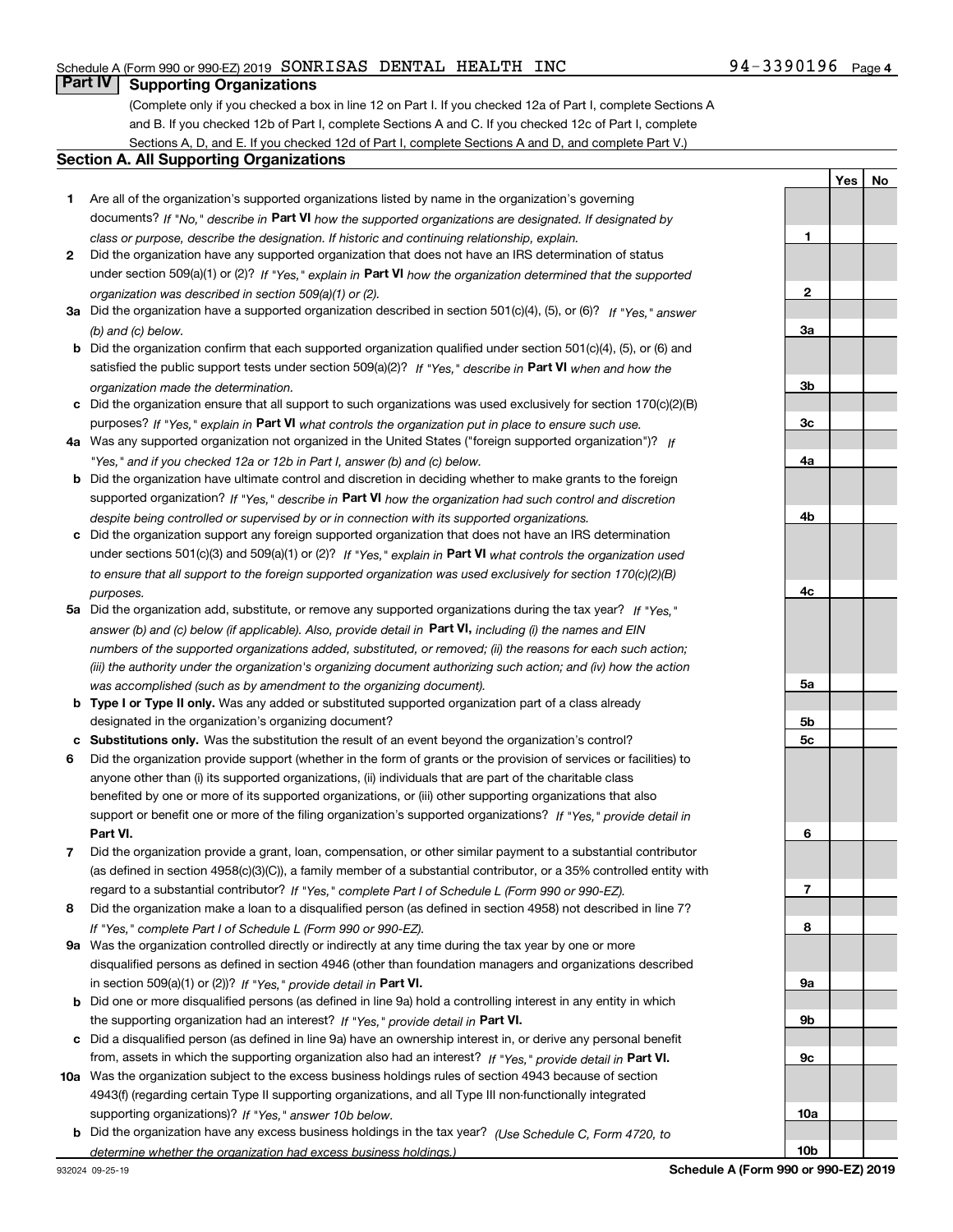### Schedule A (Form 990 or 990-EZ) 2019 Page SONRISAS DENTAL HEALTH INC 94-3390196**Part IV | Supporting Organizations** *(continued)*

|    |                                                                                                                                   |                 | Yes        | No |
|----|-----------------------------------------------------------------------------------------------------------------------------------|-----------------|------------|----|
| 11 | Has the organization accepted a gift or contribution from any of the following persons?                                           |                 |            |    |
|    | a A person who directly or indirectly controls, either alone or together with persons described in (b) and (c)                    |                 |            |    |
|    | below, the governing body of a supported organization?                                                                            | 11a             |            |    |
|    | <b>b</b> A family member of a person described in (a) above?                                                                      | 11 <sub>b</sub> |            |    |
|    | c A 35% controlled entity of a person described in (a) or (b) above? If "Yes" to a, b, or c, provide detail in Part VI.           | 11c             |            |    |
|    | <b>Section B. Type I Supporting Organizations</b>                                                                                 |                 |            |    |
|    |                                                                                                                                   |                 | Yes        | No |
| 1  | Did the directors, trustees, or membership of one or more supported organizations have the power to                               |                 |            |    |
|    | regularly appoint or elect at least a majority of the organization's directors or trustees at all times during the                |                 |            |    |
|    | tax year? If "No," describe in Part VI how the supported organization(s) effectively operated, supervised, or                     |                 |            |    |
|    | controlled the organization's activities. If the organization had more than one supported organization,                           |                 |            |    |
|    | describe how the powers to appoint and/or remove directors or trustees were allocated among the supported                         |                 |            |    |
|    | organizations and what conditions or restrictions, if any, applied to such powers during the tax year.                            | 1               |            |    |
| 2  | Did the organization operate for the benefit of any supported organization other than the supported                               |                 |            |    |
|    | organization(s) that operated, supervised, or controlled the supporting organization? If "Yes," explain in                        |                 |            |    |
|    | Part VI how providing such benefit carried out the purposes of the supported organization(s) that operated,                       |                 |            |    |
|    | supervised, or controlled the supporting organization.                                                                            | 2               |            |    |
|    | <b>Section C. Type II Supporting Organizations</b>                                                                                |                 |            |    |
|    |                                                                                                                                   |                 | Yes        | No |
| 1. | Were a majority of the organization's directors or trustees during the tax year also a majority of the directors                  |                 |            |    |
|    |                                                                                                                                   |                 |            |    |
|    | or trustees of each of the organization's supported organization(s)? If "No," describe in Part VI how control                     |                 |            |    |
|    | or management of the supporting organization was vested in the same persons that controlled or managed                            | 1               |            |    |
|    | the supported organization(s).<br>Section D. All Type III Supporting Organizations                                                |                 |            |    |
|    |                                                                                                                                   |                 | Yes        | No |
|    |                                                                                                                                   |                 |            |    |
| 1  | Did the organization provide to each of its supported organizations, by the last day of the fifth month of the                    |                 |            |    |
|    | organization's tax year, (i) a written notice describing the type and amount of support provided during the prior tax             |                 |            |    |
|    | year, (ii) a copy of the Form 990 that was most recently filed as of the date of notification, and (iii) copies of the            |                 |            |    |
|    | organization's governing documents in effect on the date of notification, to the extent not previously provided?                  | 1               |            |    |
| 2  | Were any of the organization's officers, directors, or trustees either (i) appointed or elected by the supported                  |                 |            |    |
|    | organization(s) or (ii) serving on the governing body of a supported organization? If "No," explain in Part VI how                |                 |            |    |
|    | the organization maintained a close and continuous working relationship with the supported organization(s).                       | 2               |            |    |
| 3  | By reason of the relationship described in (2), did the organization's supported organizations have a                             |                 |            |    |
|    | significant voice in the organization's investment policies and in directing the use of the organization's                        |                 |            |    |
|    | income or assets at all times during the tax year? If "Yes," describe in Part VI the role the organization's                      |                 |            |    |
|    | supported organizations played in this regard.                                                                                    | 3               |            |    |
|    | Section E. Type III Functionally Integrated Supporting Organizations                                                              |                 |            |    |
| 1  | Check the box next to the method that the organization used to satisfy the Integral Part Test during the year (see instructions). |                 |            |    |
| a  | The organization satisfied the Activities Test. Complete line 2 below.                                                            |                 |            |    |
| b  | The organization is the parent of each of its supported organizations. Complete line 3 below.                                     |                 |            |    |
| c  | The organization supported a governmental entity. Describe in Part VI how you supported a government entity (see instructions),   |                 |            |    |
| 2  | Activities Test. Answer (a) and (b) below.                                                                                        |                 | <b>Yes</b> | No |
| a  | Did substantially all of the organization's activities during the tax year directly further the exempt purposes of                |                 |            |    |
|    | the supported organization(s) to which the organization was responsive? If "Yes," then in Part VI identify                        |                 |            |    |
|    | those supported organizations and explain how these activities directly furthered their exempt purposes,                          |                 |            |    |
|    | how the organization was responsive to those supported organizations, and how the organization determined                         |                 |            |    |
|    | that these activities constituted substantially all of its activities.                                                            | 2a              |            |    |
|    | <b>b</b> Did the activities described in (a) constitute activities that, but for the organization's involvement, one or more      |                 |            |    |
|    | of the organization's supported organization(s) would have been engaged in? If "Yes," explain in Part VI the                      |                 |            |    |
|    | reasons for the organization's position that its supported organization(s) would have engaged in these                            |                 |            |    |
|    | activities but for the organization's involvement.                                                                                | 2b              |            |    |
| 3  | Parent of Supported Organizations. Answer (a) and (b) below.                                                                      |                 |            |    |
|    | a Did the organization have the power to regularly appoint or elect a majority of the officers, directors, or                     |                 |            |    |
|    | trustees of each of the supported organizations? Provide details in Part VI.                                                      | За              |            |    |
|    | <b>b</b> Did the organization exercise a substantial degree of direction over the policies, programs, and activities of each      |                 |            |    |
|    | of its supported organizations? If "Yes." describe in Part VI the role played by the organization in this regard.                 | 3b              |            |    |

**Schedule A (Form 990 or 990-EZ) 2019**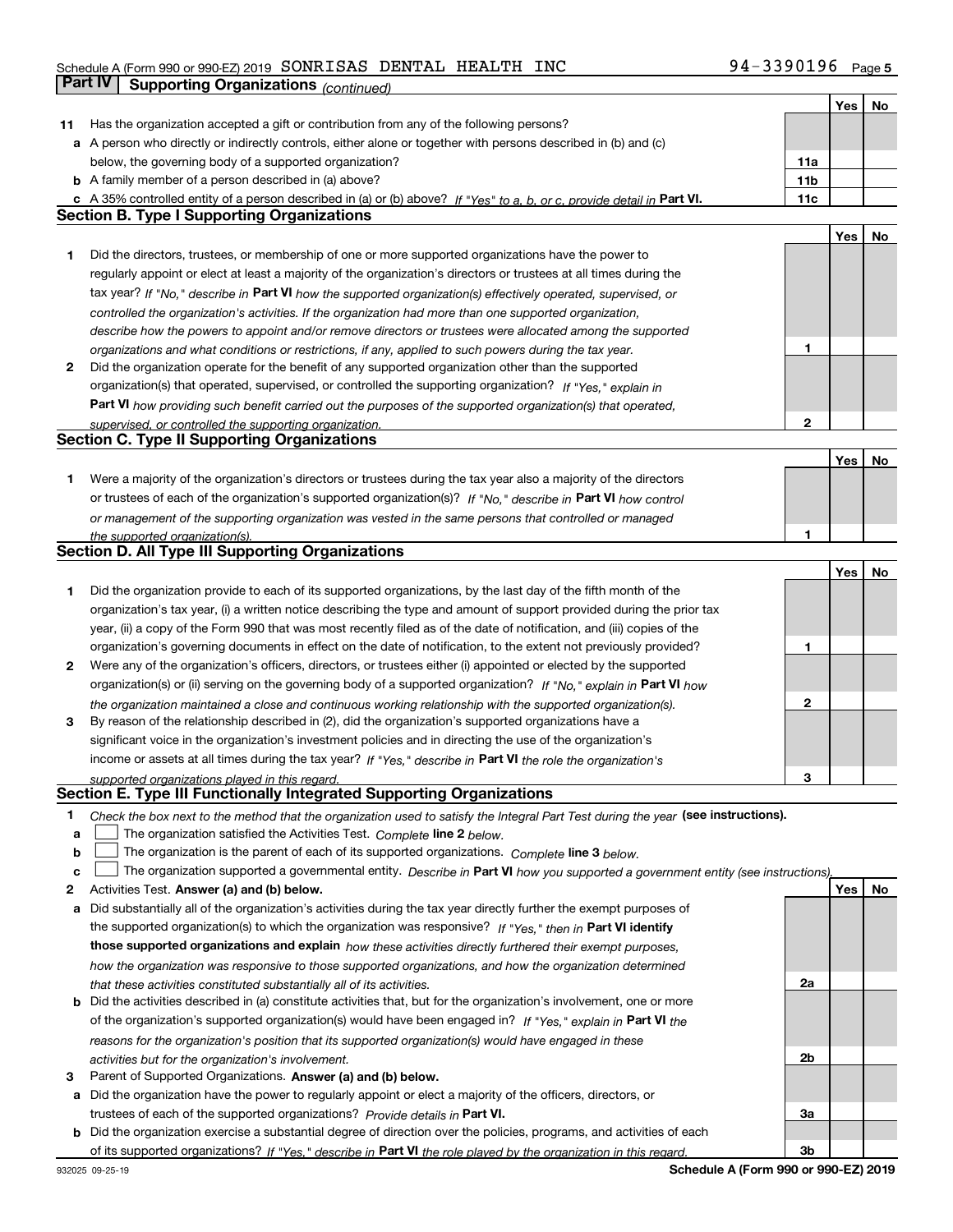#### **7** Other expenses (see instructions) **8 Adjusted Net Income** (subtract lines 5, 6, and 7 from line 4) **8 8**

**Section A - Adjusted Net Income**

Net short-term capital gain

Depreciation and depletion

**4**Add lines 1 through 3.

**2** Recoveries of prior-year distributions **3** Other gross income (see instructions)

**6** Portion of operating expenses paid or incurred for production or

collection of gross income or for management, conservation, or

maintenance of property held for production of income (see instructions)

**1**

 $\mathcal{L}^{\text{max}}$ 

**1**

**5**

|  |  | <b>Section B - Minimum Asset Amount</b> |
|--|--|-----------------------------------------|
|--|--|-----------------------------------------|

| <b>Section B - Minimum Asset Amount</b> |                                                                              |                | (A) Prior Year | (B) Current Year<br>(optional) |  |
|-----------------------------------------|------------------------------------------------------------------------------|----------------|----------------|--------------------------------|--|
|                                         | Aggregate fair market value of all non-exempt-use assets (see                |                |                |                                |  |
|                                         | instructions for short tax year or assets held for part of year):            |                |                |                                |  |
|                                         | a Average monthly value of securities                                        | 1a             |                |                                |  |
|                                         | <b>b</b> Average monthly cash balances                                       | 1 <sub>b</sub> |                |                                |  |
|                                         | c Fair market value of other non-exempt-use assets                           | 1c             |                |                                |  |
| d                                       | Total (add lines 1a, 1b, and 1c)                                             | 1d             |                |                                |  |
| е                                       | <b>Discount</b> claimed for blockage or other                                |                |                |                                |  |
|                                         | factors (explain in detail in Part VI):                                      |                |                |                                |  |
| $\mathbf{2}$                            | Acquisition indebtedness applicable to non-exempt-use assets                 | $\mathbf{2}$   |                |                                |  |
| 3                                       | Subtract line 2 from line 1d.                                                | 3              |                |                                |  |
| 4                                       | Cash deemed held for exempt use. Enter 1-1/2% of line 3 (for greater amount, |                |                |                                |  |
|                                         | see instructions).                                                           | 4              |                |                                |  |
| -5                                      | Net value of non-exempt-use assets (subtract line 4 from line 3)             | 5              |                |                                |  |
| 6                                       | Multiply line 5 by .035.                                                     | 6              |                |                                |  |
| 7                                       | Recoveries of prior-year distributions                                       | 7              |                |                                |  |
| 8                                       | Minimum Asset Amount (add line 7 to line 6)                                  | 8              |                |                                |  |
|                                         | <b>Section C - Distributable Amount</b>                                      |                |                | <b>Current Year</b>            |  |
| 1                                       | Adjusted net income for prior year (from Section A, line 8, Column A)        | 1              |                |                                |  |
| 2                                       | Enter 85% of line 1                                                          | $\overline{2}$ |                |                                |  |
| 3                                       | Minimum asset amount for prior year (from Section B, line 8, Column A)       | 3              |                |                                |  |
| 4                                       | Enter greater of line 2 or line 3.                                           | 4              |                |                                |  |
| 5                                       | Income tax imposed in prior year                                             | 5              |                |                                |  |
| 6                                       | <b>Distributable Amount.</b> Subtract line 5 from line 4, unless subject to  |                |                |                                |  |
|                                         | emergency temporary reduction (see instructions).                            | 6              |                |                                |  |

**SEP 10. See instructions.** All antegral Part Test as a qualifying trust on Nov. 20, 1970 (explain in Part VI). See instructions. All

other Type III non-functionally integrated supporting organizations must complete Sections A through E.

(A) Prior Year

**67**

**7**Check here if the current year is the organization's first as a non-functionally integrated Type III supporting organization (see  $\mathcal{L}^{\text{max}}$ 

instructions).

**Schedule A (Form 990 or 990-EZ) 2019**

(B) Current Year (optional)

#### Schedule A (Form 990 or 990-EZ) 2019 Page SONRISAS DENTAL HEALTH INC 94-3390196**Part V Type III Non-Functionally Integrated 509(a)(3) Supporting Organizations**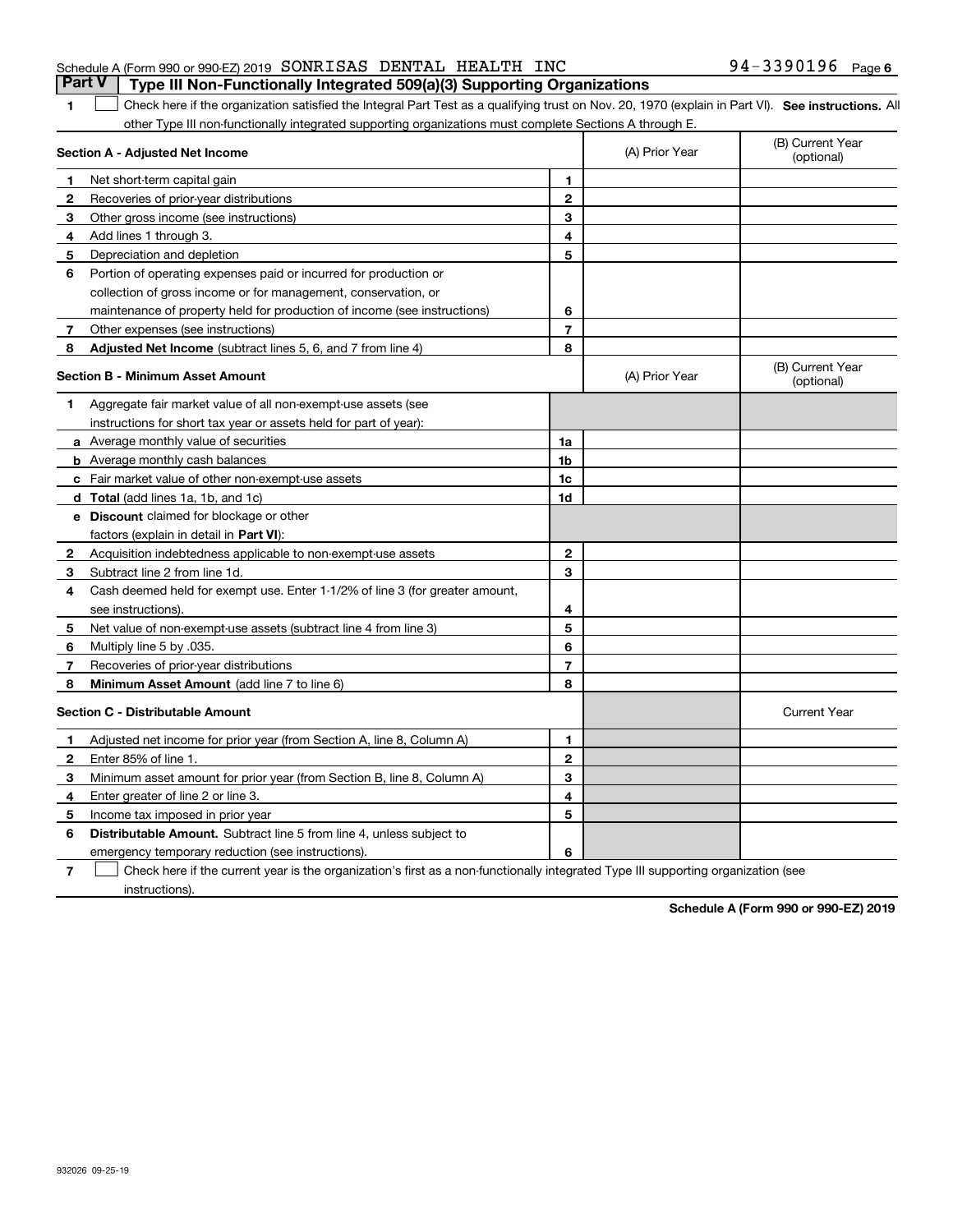| Part V | Type III Non-Functionally Integrated 509(a)(3) Supporting Organizations                    |                             | (continued)                           |                                         |
|--------|--------------------------------------------------------------------------------------------|-----------------------------|---------------------------------------|-----------------------------------------|
|        | <b>Section D - Distributions</b>                                                           |                             |                                       | <b>Current Year</b>                     |
| 1      | Amounts paid to supported organizations to accomplish exempt purposes                      |                             |                                       |                                         |
| 2      | Amounts paid to perform activity that directly furthers exempt purposes of supported       |                             |                                       |                                         |
|        | organizations, in excess of income from activity                                           |                             |                                       |                                         |
| з      | Administrative expenses paid to accomplish exempt purposes of supported organizations      |                             |                                       |                                         |
| 4      | Amounts paid to acquire exempt-use assets                                                  |                             |                                       |                                         |
| 5      | Qualified set-aside amounts (prior IRS approval required)                                  |                             |                                       |                                         |
| 6      | Other distributions (describe in Part VI). See instructions.                               |                             |                                       |                                         |
| 7      | <b>Total annual distributions.</b> Add lines 1 through 6.                                  |                             |                                       |                                         |
| 8      | Distributions to attentive supported organizations to which the organization is responsive |                             |                                       |                                         |
|        | (provide details in Part VI). See instructions.                                            |                             |                                       |                                         |
| 9      | Distributable amount for 2019 from Section C, line 6                                       |                             |                                       |                                         |
| 10     | Line 8 amount divided by line 9 amount                                                     |                             |                                       |                                         |
|        |                                                                                            | (i)                         | (iii)                                 | (iii)                                   |
|        | <b>Section E - Distribution Allocations</b> (see instructions)                             | <b>Excess Distributions</b> | <b>Underdistributions</b><br>Pre-2019 | <b>Distributable</b><br>Amount for 2019 |
| 1      | Distributable amount for 2019 from Section C, line 6                                       |                             |                                       |                                         |
| 2      | Underdistributions, if any, for years prior to 2019 (reason-                               |                             |                                       |                                         |
|        | able cause required- explain in <b>Part VI</b> ). See instructions.                        |                             |                                       |                                         |
| з      | Excess distributions carryover, if any, to 2019                                            |                             |                                       |                                         |
|        | <b>a</b> From 2014                                                                         |                             |                                       |                                         |
|        | <b>b</b> From 2015                                                                         |                             |                                       |                                         |
|        | $c$ From 2016                                                                              |                             |                                       |                                         |
|        | d From 2017                                                                                |                             |                                       |                                         |
|        | e From 2018                                                                                |                             |                                       |                                         |
|        | Total of lines 3a through e                                                                |                             |                                       |                                         |
|        | <b>g</b> Applied to underdistributions of prior years                                      |                             |                                       |                                         |
|        | <b>h</b> Applied to 2019 distributable amount                                              |                             |                                       |                                         |
|        | Carryover from 2014 not applied (see instructions)                                         |                             |                                       |                                         |
|        | Remainder. Subtract lines 3g, 3h, and 3i from 3f.                                          |                             |                                       |                                         |
| 4      | Distributions for 2019 from Section D,                                                     |                             |                                       |                                         |
|        | line $7:$                                                                                  |                             |                                       |                                         |
|        | <b>a</b> Applied to underdistributions of prior years                                      |                             |                                       |                                         |
|        | <b>b</b> Applied to 2019 distributable amount                                              |                             |                                       |                                         |
| c      | Remainder. Subtract lines 4a and 4b from 4.                                                |                             |                                       |                                         |
| 5      | Remaining underdistributions for years prior to 2019, if                                   |                             |                                       |                                         |
|        | any. Subtract lines 3g and 4a from line 2. For result greater                              |                             |                                       |                                         |
|        | than zero, explain in Part VI. See instructions.                                           |                             |                                       |                                         |
| 6      | Remaining underdistributions for 2019. Subtract lines 3h                                   |                             |                                       |                                         |
|        | and 4b from line 1. For result greater than zero, explain in                               |                             |                                       |                                         |
|        | Part VI. See instructions.                                                                 |                             |                                       |                                         |
| 7      | Excess distributions carryover to 2020. Add lines 3j                                       |                             |                                       |                                         |
|        | and 4c.                                                                                    |                             |                                       |                                         |
| 8      | Breakdown of line 7:                                                                       |                             |                                       |                                         |
|        | a Excess from 2015                                                                         |                             |                                       |                                         |
|        | <b>b</b> Excess from 2016                                                                  |                             |                                       |                                         |
|        | c Excess from 2017                                                                         |                             |                                       |                                         |
|        | d Excess from 2018                                                                         |                             |                                       |                                         |
|        |                                                                                            |                             |                                       |                                         |
|        | e Excess from 2019                                                                         |                             |                                       |                                         |

**Schedule A (Form 990 or 990-EZ) 2019**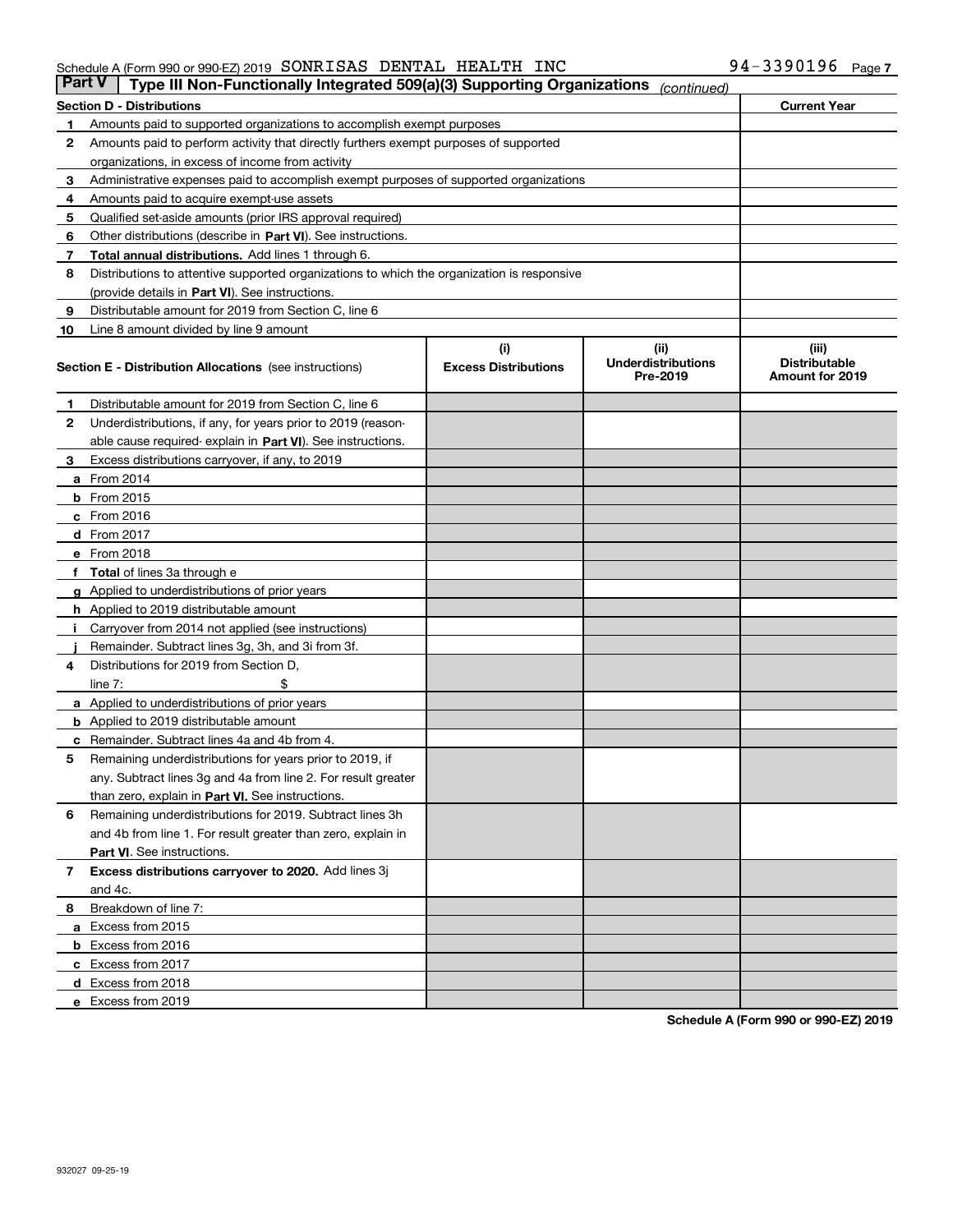|                | Schedule A (Form 990 or 990-EZ) 2019 SONRISAS DENTAL HEALTH INC |  |                                                                                                                                 | 94-3390196 Page 8                                                                                                                                                                                                                                                                                                                                                                                                                 |  |
|----------------|-----------------------------------------------------------------|--|---------------------------------------------------------------------------------------------------------------------------------|-----------------------------------------------------------------------------------------------------------------------------------------------------------------------------------------------------------------------------------------------------------------------------------------------------------------------------------------------------------------------------------------------------------------------------------|--|
| <b>Part VI</b> |                                                                 |  |                                                                                                                                 | Supplemental Information. Provide the explanations required by Part II, line 10; Part II, line 17a or 17b; Part III, line 12;<br>Part IV, Section A, lines 1, 2, 3b, 3c, 4b, 4c, 5a, 6, 9a, 9b, 9c, 11a, 11b, and 11c; Part IV, Section B, lines 1 and 2; Part IV, Section C,<br>line 1; Part IV, Section D, lines 2 and 3; Part IV, Section E, lines 1c, 2a, 2b, 3a, and 3b; Part V, line 1; Part V, Section B, line 1e; Part V, |  |
|                | (See instructions.)                                             |  | Section D, lines 5, 6, and 8; and Part V, Section E, lines 2, 5, and 6. Also complete this part for any additional information. |                                                                                                                                                                                                                                                                                                                                                                                                                                   |  |
|                |                                                                 |  |                                                                                                                                 |                                                                                                                                                                                                                                                                                                                                                                                                                                   |  |
|                |                                                                 |  |                                                                                                                                 |                                                                                                                                                                                                                                                                                                                                                                                                                                   |  |
|                |                                                                 |  |                                                                                                                                 |                                                                                                                                                                                                                                                                                                                                                                                                                                   |  |
|                |                                                                 |  |                                                                                                                                 |                                                                                                                                                                                                                                                                                                                                                                                                                                   |  |
|                |                                                                 |  |                                                                                                                                 |                                                                                                                                                                                                                                                                                                                                                                                                                                   |  |
|                |                                                                 |  |                                                                                                                                 |                                                                                                                                                                                                                                                                                                                                                                                                                                   |  |
|                |                                                                 |  |                                                                                                                                 |                                                                                                                                                                                                                                                                                                                                                                                                                                   |  |
|                |                                                                 |  |                                                                                                                                 |                                                                                                                                                                                                                                                                                                                                                                                                                                   |  |
|                |                                                                 |  |                                                                                                                                 |                                                                                                                                                                                                                                                                                                                                                                                                                                   |  |
|                |                                                                 |  |                                                                                                                                 |                                                                                                                                                                                                                                                                                                                                                                                                                                   |  |
|                |                                                                 |  |                                                                                                                                 |                                                                                                                                                                                                                                                                                                                                                                                                                                   |  |
|                |                                                                 |  |                                                                                                                                 |                                                                                                                                                                                                                                                                                                                                                                                                                                   |  |
|                |                                                                 |  |                                                                                                                                 |                                                                                                                                                                                                                                                                                                                                                                                                                                   |  |
|                |                                                                 |  |                                                                                                                                 |                                                                                                                                                                                                                                                                                                                                                                                                                                   |  |
|                |                                                                 |  |                                                                                                                                 |                                                                                                                                                                                                                                                                                                                                                                                                                                   |  |
|                |                                                                 |  |                                                                                                                                 |                                                                                                                                                                                                                                                                                                                                                                                                                                   |  |
|                |                                                                 |  |                                                                                                                                 |                                                                                                                                                                                                                                                                                                                                                                                                                                   |  |
|                |                                                                 |  |                                                                                                                                 |                                                                                                                                                                                                                                                                                                                                                                                                                                   |  |
|                |                                                                 |  |                                                                                                                                 |                                                                                                                                                                                                                                                                                                                                                                                                                                   |  |
|                |                                                                 |  |                                                                                                                                 |                                                                                                                                                                                                                                                                                                                                                                                                                                   |  |
|                |                                                                 |  |                                                                                                                                 |                                                                                                                                                                                                                                                                                                                                                                                                                                   |  |
|                |                                                                 |  |                                                                                                                                 |                                                                                                                                                                                                                                                                                                                                                                                                                                   |  |
|                |                                                                 |  |                                                                                                                                 |                                                                                                                                                                                                                                                                                                                                                                                                                                   |  |
|                |                                                                 |  |                                                                                                                                 |                                                                                                                                                                                                                                                                                                                                                                                                                                   |  |
|                |                                                                 |  |                                                                                                                                 |                                                                                                                                                                                                                                                                                                                                                                                                                                   |  |
|                |                                                                 |  |                                                                                                                                 |                                                                                                                                                                                                                                                                                                                                                                                                                                   |  |
|                |                                                                 |  |                                                                                                                                 |                                                                                                                                                                                                                                                                                                                                                                                                                                   |  |
|                |                                                                 |  |                                                                                                                                 |                                                                                                                                                                                                                                                                                                                                                                                                                                   |  |
|                |                                                                 |  |                                                                                                                                 |                                                                                                                                                                                                                                                                                                                                                                                                                                   |  |
|                |                                                                 |  |                                                                                                                                 |                                                                                                                                                                                                                                                                                                                                                                                                                                   |  |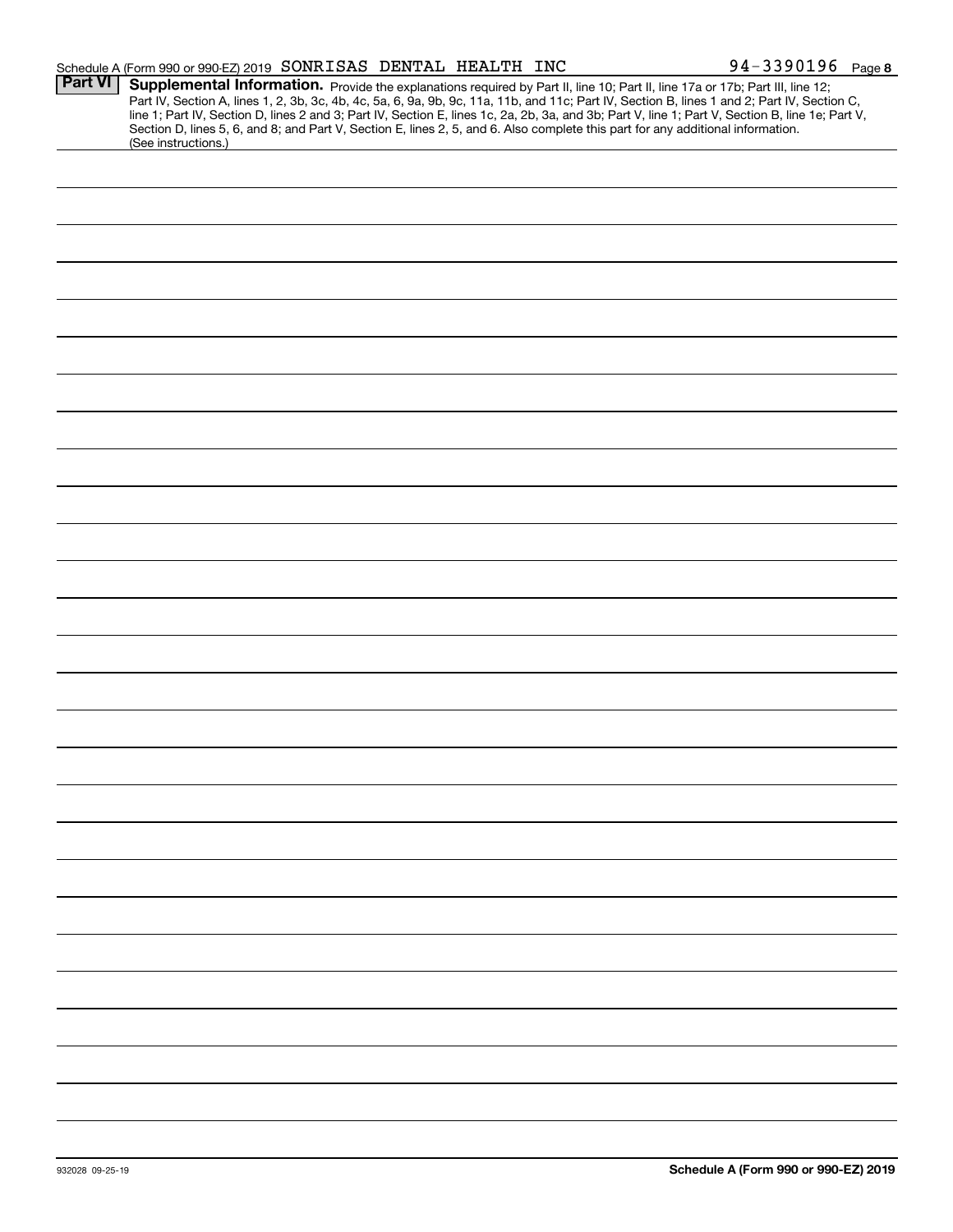### **Payments from Disqualified Persons Schedule A 2019 Included on Part III, Line 7a**

**\*\* Do Not File \*\* \*\*\* Not Open to Public Inspection \*\*\***

| Payer's Name                      | 2015<br>Amount | 2016<br>Amount | 2017<br>Amount | 2018<br>Amount             | 2019<br>Amount |
|-----------------------------------|----------------|----------------|----------------|----------------------------|----------------|
| PENINSULA HEALTH<br>CARE DISTRICT | 275,676.       | 533,000.       |                | $975,489.$ 3, 123, 098.    | 925,000.       |
|                                   |                |                |                |                            |                |
|                                   |                |                |                |                            |                |
|                                   |                |                |                |                            |                |
|                                   |                |                |                |                            |                |
|                                   |                |                |                |                            |                |
|                                   |                |                |                |                            |                |
|                                   |                |                |                |                            |                |
|                                   |                |                |                |                            |                |
|                                   |                |                |                |                            |                |
|                                   |                |                |                |                            |                |
|                                   |                |                |                |                            |                |
|                                   |                |                |                |                            |                |
|                                   |                |                |                |                            |                |
|                                   |                |                |                |                            |                |
|                                   |                |                |                |                            |                |
|                                   |                |                |                |                            |                |
|                                   |                |                |                |                            |                |
|                                   |                |                |                |                            |                |
|                                   |                |                |                |                            |                |
|                                   |                |                |                |                            |                |
|                                   |                |                |                |                            |                |
|                                   |                |                |                |                            |                |
|                                   |                |                |                |                            |                |
|                                   |                |                |                |                            |                |
|                                   |                |                |                |                            |                |
|                                   |                |                |                |                            |                |
| Total to Schedule A,              | 275,676.       | 533,000.       |                | <u>975,489. 3,123,098.</u> | 925,000.       |

923172 04-01-19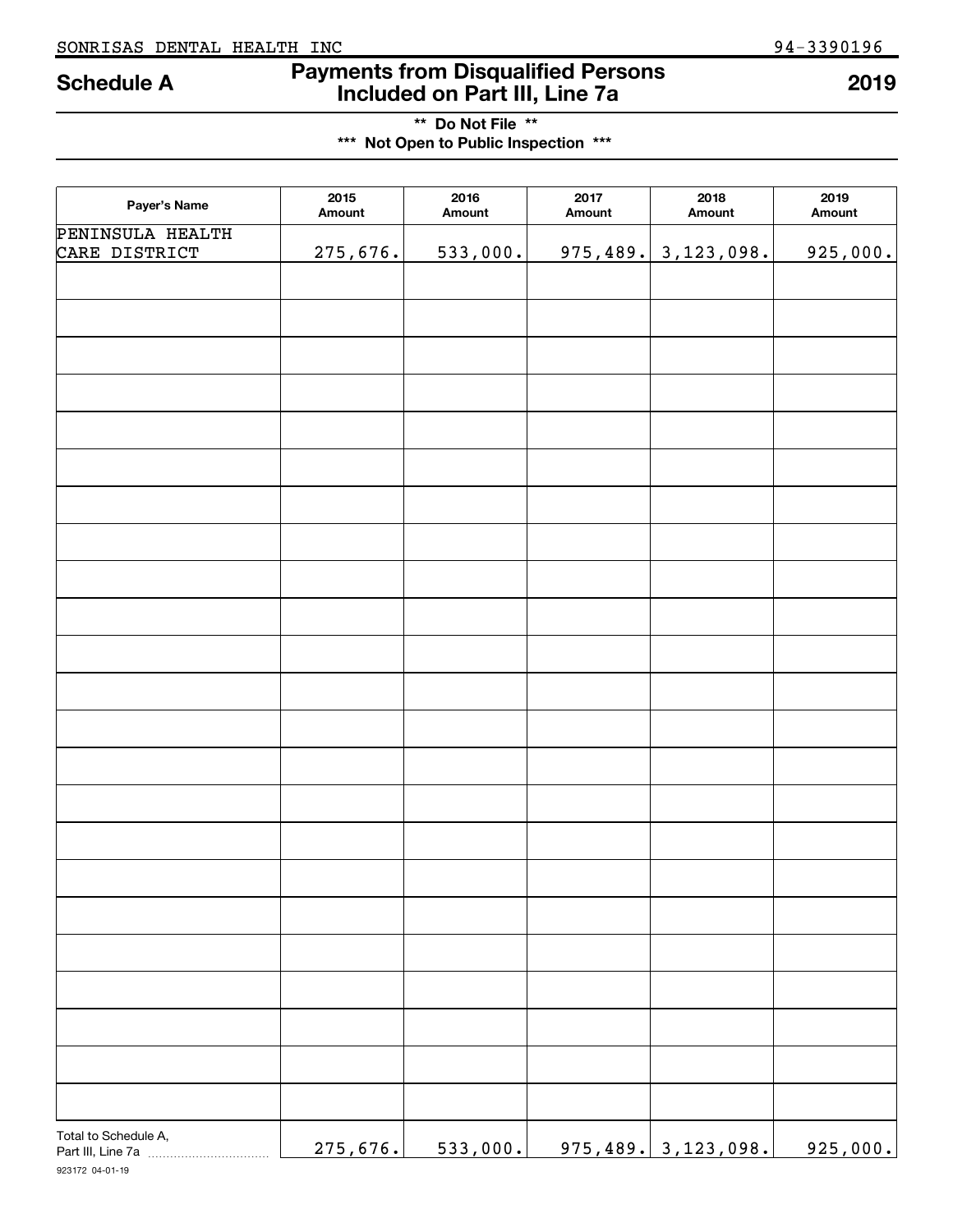Department of the Treasury Internal Revenue Service **(Form 990, 990-EZ, or 990-PF)**

Name of the organization

**Organization type** (check one):

## **Schedule B Schedule of Contributors**

**| Attach to Form 990, Form 990-EZ, or Form 990-PF. | Go to www.irs.gov/Form990 for the latest information.** OMB No. 1545-0047

**2019**

**Employer identification number**

| 4-3390196 |  |
|-----------|--|
|-----------|--|

| SONRISAS DENTAL HEALTH INC |  |  | 94-3390196 |
|----------------------------|--|--|------------|

| Filers of:         | <b>Section:</b>                                                                    |
|--------------------|------------------------------------------------------------------------------------|
| Form 990 or 990-FZ | $\boxed{\text{X}}$ 501(c)( 3) (enter number) organization                          |
|                    | $4947(a)(1)$ nonexempt charitable trust <b>not</b> treated as a private foundation |
|                    | 527 political organization                                                         |
| Form 990-PF        | 501(c)(3) exempt private foundation                                                |
|                    | 4947(a)(1) nonexempt charitable trust treated as a private foundation              |
|                    | 501(c)(3) taxable private foundation                                               |

Check if your organization is covered by the **General Rule** or a **Special Rule. Note:**  Only a section 501(c)(7), (8), or (10) organization can check boxes for both the General Rule and a Special Rule. See instructions.

#### **General Rule**

 $\boxed{\textbf{X}}$  For an organization filing Form 990, 990-EZ, or 990-PF that received, during the year, contributions totaling \$5,000 or more (in money or property) from any one contributor. Complete Parts I and II. See instructions for determining a contributor's total contributions.

#### **Special Rules**

any one contributor, during the year, total contributions of the greater of  $\,$  (1) \$5,000; or **(2)** 2% of the amount on (i) Form 990, Part VIII, line 1h; For an organization described in section 501(c)(3) filing Form 990 or 990-EZ that met the 33 1/3% support test of the regulations under sections 509(a)(1) and 170(b)(1)(A)(vi), that checked Schedule A (Form 990 or 990-EZ), Part II, line 13, 16a, or 16b, and that received from or (ii) Form 990-EZ, line 1. Complete Parts I and II.  $\mathcal{L}^{\text{max}}$ 

year, total contributions of more than \$1,000 *exclusively* for religious, charitable, scientific, literary, or educational purposes, or for the For an organization described in section 501(c)(7), (8), or (10) filing Form 990 or 990-EZ that received from any one contributor, during the prevention of cruelty to children or animals. Complete Parts I, II, and III.  $\mathcal{L}^{\text{max}}$ 

purpose. Don't complete any of the parts unless the **General Rule** applies to this organization because it received *nonexclusively* year, contributions <sub>exclusively</sub> for religious, charitable, etc., purposes, but no such contributions totaled more than \$1,000. If this box is checked, enter here the total contributions that were received during the year for an  $\;$ exclusively religious, charitable, etc., For an organization described in section 501(c)(7), (8), or (10) filing Form 990 or 990-EZ that received from any one contributor, during the religious, charitable, etc., contributions totaling \$5,000 or more during the year  $\Box$ — $\Box$   $\Box$  $\mathcal{L}^{\text{max}}$ 

**Caution:**  An organization that isn't covered by the General Rule and/or the Special Rules doesn't file Schedule B (Form 990, 990-EZ, or 990-PF),  **must** but it answer "No" on Part IV, line 2, of its Form 990; or check the box on line H of its Form 990-EZ or on its Form 990-PF, Part I, line 2, to certify that it doesn't meet the filing requirements of Schedule B (Form 990, 990-EZ, or 990-PF).

**For Paperwork Reduction Act Notice, see the instructions for Form 990, 990-EZ, or 990-PF. Schedule B (Form 990, 990-EZ, or 990-PF) (2019)** LHA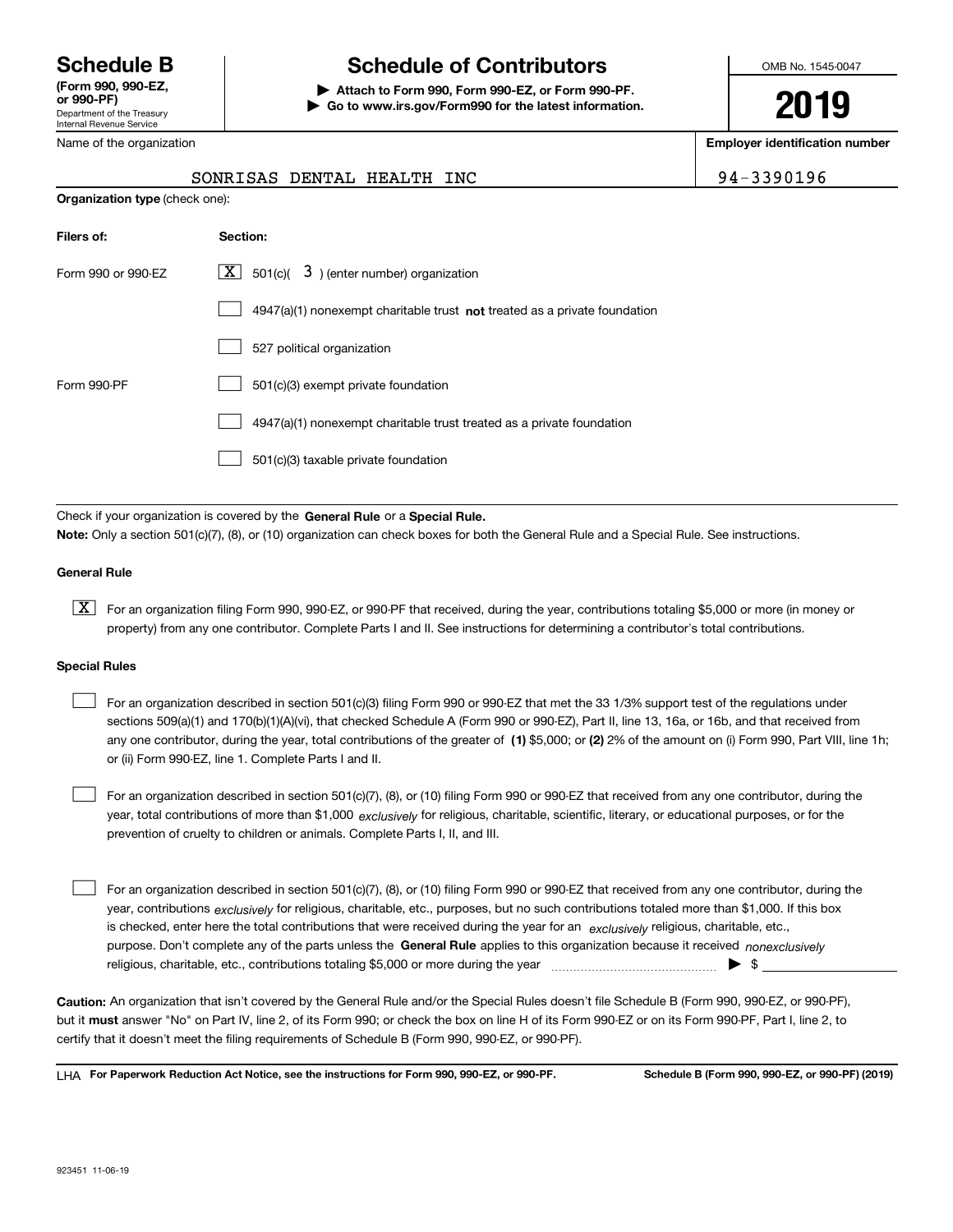#### Schedule B (Form 990, 990-EZ, or 990-PF) (2019)  $P_0 = 2$

Name of organization

**Employer identification number**

**(d)**

 $\lceil \text{X} \rceil$  $\mathcal{L}^{\text{max}}$  $\mathcal{L}^{\text{max}}$ 

 $\boxed{\text{X}}$  $\mathcal{L}^{\text{max}}$  $\mathcal{L}^{\text{max}}$ 

 $\lceil \text{X} \rceil$  $\mathcal{L}^{\text{max}}$  $\mathcal{L}^{\text{max}}$ 

 $|X|$  $\mathcal{L}^{\text{max}}$  $\mathcal{L}^{\text{max}}$ 

 $|X|$  $\mathcal{L}^{\text{max}}$  $\mathcal{L}^{\text{max}}$ 

 $\boxed{\text{X}}$  $\mathcal{L}^{\text{max}}$  $\mathcal{L}^{\text{max}}$ 

**(d)**

**(d)**

**(d)**

**(d)**

**(d)**

SONRISAS DENTAL HEALTH INC 94-3390196

#### **(a)No.(b)Name, address, and ZIP + 4 (c)Total contributions Type of contribution PersonPayrollNoncash (a)No.(b)Name, address, and ZIP + 4 (c)Total contributions Type of contribution PersonPayrollNoncash (a)No.(b)Name, address, and ZIP + 4 (c)Total contributions Type of contribution PersonPayrollNoncash (a)No.(b)Name, address, and ZIP + 4 (c) Total contributions Type of contribution PersonPayrollNoncash (a)No.(b)Name, address, and ZIP + 4 (c)Total contributions Type of contribution PersonPayrollNoncash (a)No.(b)Name, address, and ZIP + 4 (c)Total contributions Type of contribution PersonPayrollNoncash Contributors** (see instructions). Use duplicate copies of Part I if additional space is needed. \$(Complete Part II for noncash contributions.) \$(Complete Part II for noncash contributions.) \$(Complete Part II for noncash contributions.) \$(Complete Part II for noncash contributions.) \$(Complete Part II for noncash contributions.) \$(Complete Part II for Chedule B (Form 990, 990-EZ, or 990-PF) (2019)<br> **2Part I 2Part I Contributors** (see instructions). Use duplicate copies of Part I if additional space is needed.<br> **2Part I Contributors** (see instructions). Use duplica 1 X ATKINSON FOUNDATION 10,000. 1660 BUST ST, STE 300 SAN FRANCISCO, CA 94019 2 X DELTA DENTAL COMMUNITY CARE FOUND. 25,000. ONE DENTAL DRIVE MECHANICSBURG, PA 17055 3 SAND HILL FOUNDATION AND RESONANCE RESONALLY Personal Decision of the SAND HILL FOUNDATION 40,000. 3000 SAND HILL ROAD, STE 1-120 MENLO PARK, CA 94025 4 SILICON VALLEY COMMUNITY FOUNDATION A RESOLUTION A RESOLUTION 66,500. 2440 W EL CAMINO REAL, STE 300 MOUNTAIN VIEW, CA 94040 5 X SUTTER HEALTH 40,000. 100 SOUTH SAN MATEO DRIVE, ROOM 4403 SAN MATEO, CA 94401 6 X CITY OF HALF MOON BAY 10,000. 501 MAIN STREET

noncash contributions.)

HALF MOON BAY, CA 94019

923452 11-06-19 **Schedule B (Form 990, 990-EZ, or 990-PF) (2019)**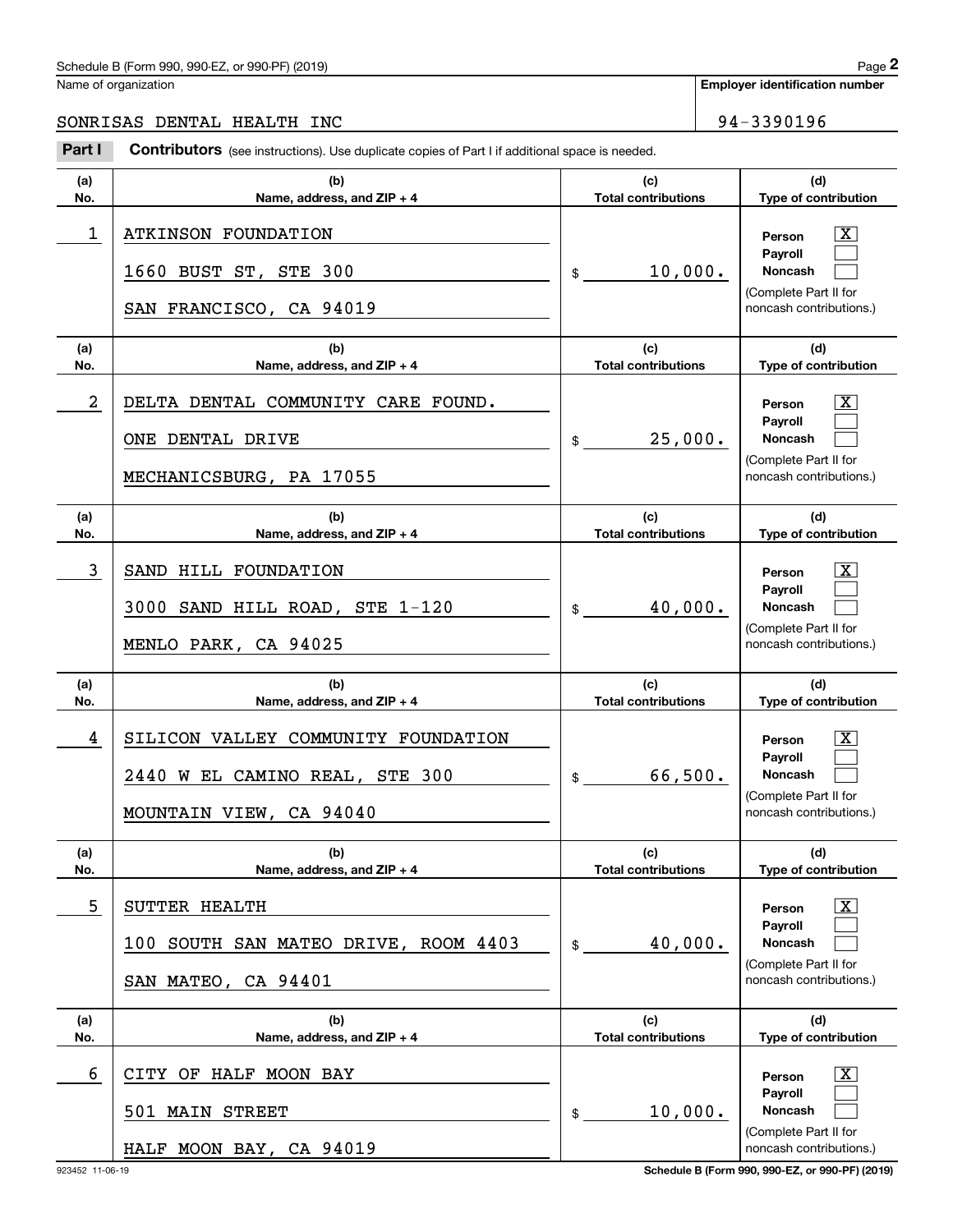## Schedule B (Form 990, 990-EZ, or 990-PF) (2019) Page 2

Name of organization

### SONRISAS DENTAL HEALTH INC 94-3390196

|            | Schedule B (Form 990, 990-EZ, or 990-PF) (2019)                                                       |                                   |            | Page 2                                                                                                        |  |  |
|------------|-------------------------------------------------------------------------------------------------------|-----------------------------------|------------|---------------------------------------------------------------------------------------------------------------|--|--|
|            | Vame of organization                                                                                  |                                   |            | <b>Employer identification number</b>                                                                         |  |  |
|            | SONRISAS DENTAL HEALTH INC                                                                            |                                   | 94-3390196 |                                                                                                               |  |  |
| Part I     | <b>Contributors</b> (see instructions). Use duplicate copies of Part I if additional space is needed. |                                   |            |                                                                                                               |  |  |
| (a)<br>No. | (b)<br>Name, address, and ZIP + 4                                                                     | (c)<br><b>Total contributions</b> |            | (d)<br>Type of contribution                                                                                   |  |  |
| 7          | CALIFORNIA WELLNESS<br>499 14TH ST                                                                    | 135,000.<br>\$                    |            | $\mathbf{X}$<br>Person<br>Payroll<br>Noncash<br>(Complete Part II for                                         |  |  |
|            | OAKLAND, CA 94612                                                                                     |                                   |            | noncash contributions.)                                                                                       |  |  |
| (a)<br>No. | (b)<br>Name, address, and ZIP + 4                                                                     | (c)<br><b>Total contributions</b> |            | (d)<br>Type of contribution                                                                                   |  |  |
| 8          | DIGNITY HEALTH MEDICAL FOUNDATION<br>185 BERRY STREET SUITE 300<br>SAN FRANCISCO, CA 94107            | 20,000.<br>\$                     |            | $\overline{\mathbf{X}}$<br>Person<br>Payroll<br>Noncash<br>(Complete Part II for<br>noncash contributions.)   |  |  |
| (a)<br>No. | (b)<br>Name, address, and ZIP + 4                                                                     | (c)<br><b>Total contributions</b> |            | (d)<br>Type of contribution                                                                                   |  |  |
| 9          | SEQUOIA HEALTH DISTRICT<br>525 VETERANS BLVD<br>REDWOOD CITY, CA 94063                                | 75,000.<br>\$                     |            | $\overline{\mathbf{X}}$<br>Person<br>Payroll<br>Noncash<br>(Complete Part II for<br>noncash contributions.)   |  |  |
| (a)<br>No. | (b)<br>Name, address, and ZIP + 4                                                                     | (c)<br><b>Total contributions</b> |            | (d)<br>Type of contribution                                                                                   |  |  |
| 10         | AAPD FOUNDATION<br>211 EAST CHICAGO AVE, SUITE 1700<br>CHICAGO, IL 60611                              | 20,000.<br>\$                     |            | $\mathbf{X}$<br>Person<br>Payroll<br><b>Noncash</b><br>(Complete Part II for<br>noncash contributions.)       |  |  |
| (a)<br>No. | (b)<br>Name, address, and ZIP + 4                                                                     | (c)<br><b>Total contributions</b> |            | (d)<br>Type of contribution                                                                                   |  |  |
| 11         | KAISER GRANTS<br>601 VAN NESS AVE SUITE 2002<br>SAN FRANCISCO, CA 94102                               | 40,000.<br>\$                     |            | $\boxed{\text{X}}$<br>Person<br>Payroll<br>Noncash<br>(Complete Part II for<br>noncash contributions.)        |  |  |
| (a)<br>No. | (b)<br>Name, address, and ZIP + 4                                                                     | (c)<br><b>Total contributions</b> |            | (d)<br>Type of contribution                                                                                   |  |  |
| 12         | STANFORD HEALTH CARE<br>300 PASTEUR DRIVE MC 5540<br>STANFORD, CA 94305                               | 50,000.<br>\$                     |            | $\boxed{\text{X}}$<br>Person<br>Payroll<br><b>Noncash</b><br>(Complete Part II for<br>noncash contributions.) |  |  |

923452 11-06-19 **Schedule B (Form 990, 990-EZ, or 990-PF) (2019)**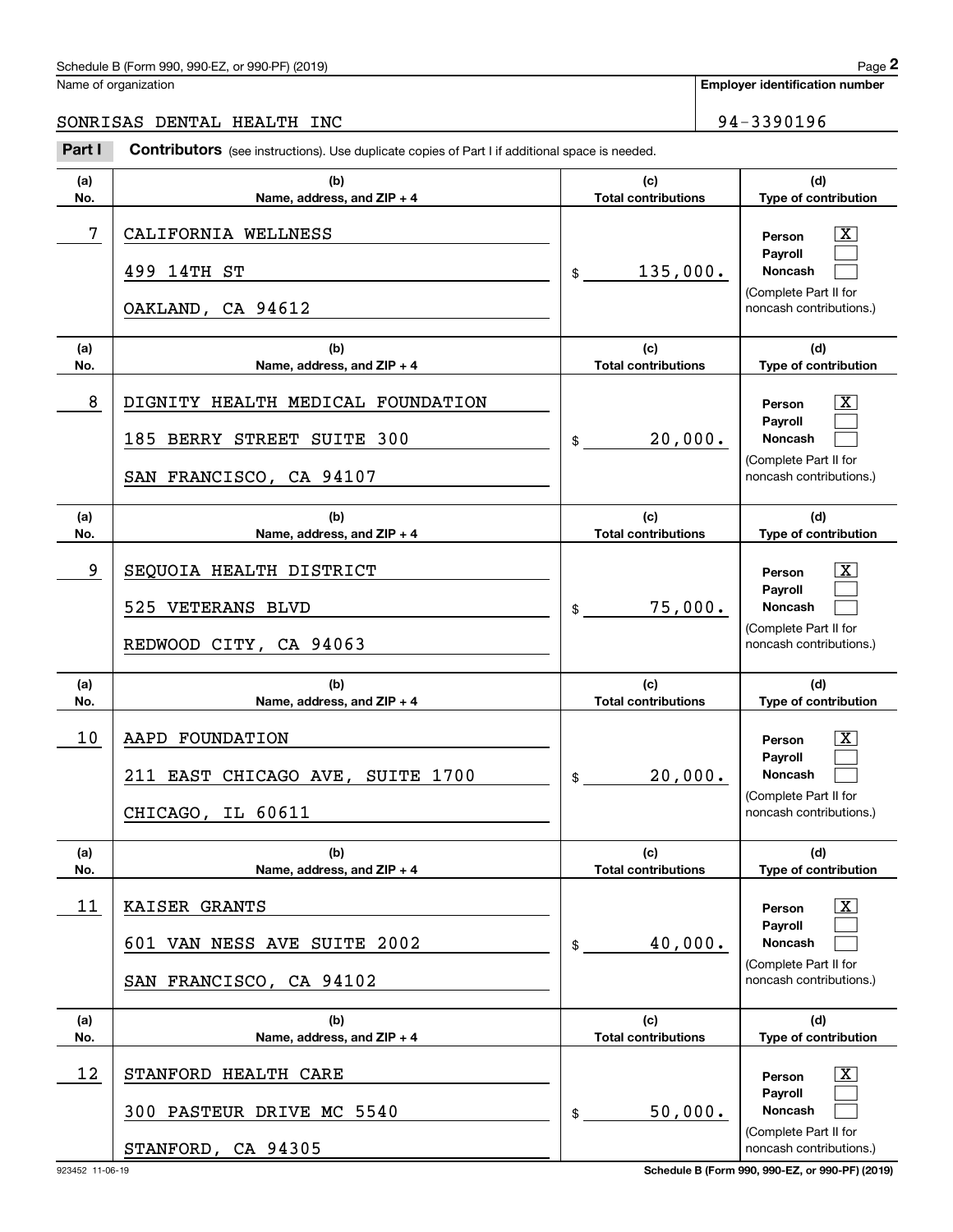### Schedule B (Form 990, 990-EZ, or 990-PF) (2019) Page 2

Name of organization

**Employer identification number**

#### SONRISAS DENTAL HEALTH INC 94-3390196

Chedule B (Form 990, 990-EZ, or 990-PF) (2019)<br>
lame of organization<br> **200NRISAS DENTAL HEALTH INC**<br> **24** - 3390196<br> **294** - 3390196

| (a)<br>No. | (b)<br>Name, address, and ZIP + 4                                                                | (c)<br><b>Total contributions</b> | (d)<br>Type of contribution                                                                                      |
|------------|--------------------------------------------------------------------------------------------------|-----------------------------------|------------------------------------------------------------------------------------------------------------------|
| 13         | LUCILE SALTER PACKARD CHILDREN<br>HOSPITAL<br>725 WELCH RD MC 5553<br>PALO ALTO, CA 94304        | 50,000.<br>$\mathfrak{S}$         | $\overline{\text{X}}$<br>Person<br>Payroll<br><b>Noncash</b><br>(Complete Part II for<br>noncash contributions.) |
| (a)        | (b)                                                                                              | (c)                               | (d)                                                                                                              |
| No.        | Name, address, and ZIP + 4                                                                       | <b>Total contributions</b>        | Type of contribution                                                                                             |
| 14         | SUNLIGHT GIVING<br>855 EL CAMINO REAL BUILDING 4 SUITE<br>250<br>PALO ALTO, CA 94301             | 80,000.<br>$\mathfrak{S}$         | $\overline{\text{X}}$<br>Person<br>Payroll<br><b>Noncash</b><br>(Complete Part II for<br>noncash contributions.) |
| (a)<br>No. | (b)<br>Name, address, and ZIP + 4                                                                | (c)<br><b>Total contributions</b> | (d)<br>Type of contribution                                                                                      |
| 15         | PHILANTHROPIC VENTURES<br>1222 PRESERVATION PARK WAY<br>OAKLAND, CA 94612                        | 10,000.<br>$\mathfrak{S}$         | $\overline{\text{X}}$<br>Person<br>Payroll<br><b>Noncash</b><br>(Complete Part II for<br>noncash contributions.) |
| (a)<br>No. | (b)<br>Name, address, and ZIP + 4                                                                | (c)<br><b>Total contributions</b> | (d)<br>Type of contribution                                                                                      |
| 16         | SMALL BUSINESS ADMINISTRATION<br>409 3RD ST. SW<br>WASHINGTON, DC 20416                          | 10,000.<br>$\mathsf{\$}$          | X.<br>Person<br>Payroll<br><b>Noncash</b><br>(Complete Part II for<br>noncash contributions.)                    |
| (a)<br>No. | (b)<br>Name, address, and ZIP + 4                                                                | (c)<br><b>Total contributions</b> | (d)<br>Type of contribution                                                                                      |
| 17         | NATIONAL CHILDREN'S ORAL HEALTH<br>FOUNDATION<br>4530 PARK ROAD SUITE 320<br>CHARLOTTE, NC 28209 | 46,950.<br>\$                     | X.<br>Person<br>Pavroll<br><b>Noncash</b><br>(Complete Part II for<br>noncash contributions.)                    |
| (a)<br>No. | (b)<br>Name, address, and ZIP + 4                                                                | (c)<br><b>Total contributions</b> | (d)<br>Type of contribution                                                                                      |
| 18         | UNIVERSITY OF CALIFORNIA SAN FRANCISCO<br>1701 DIVISADERO ST<br>SAN FRANCISCO, CA 94115          | 24,500.<br>\$                     | $\overline{\mathbf{X}}$<br>Person<br>Payroll<br>Noncash<br>(Complete Part II for<br>noncash contributions.)      |

923452 11-06-19 **Schedule B (Form 990, 990-EZ, or 990-PF) (2019)**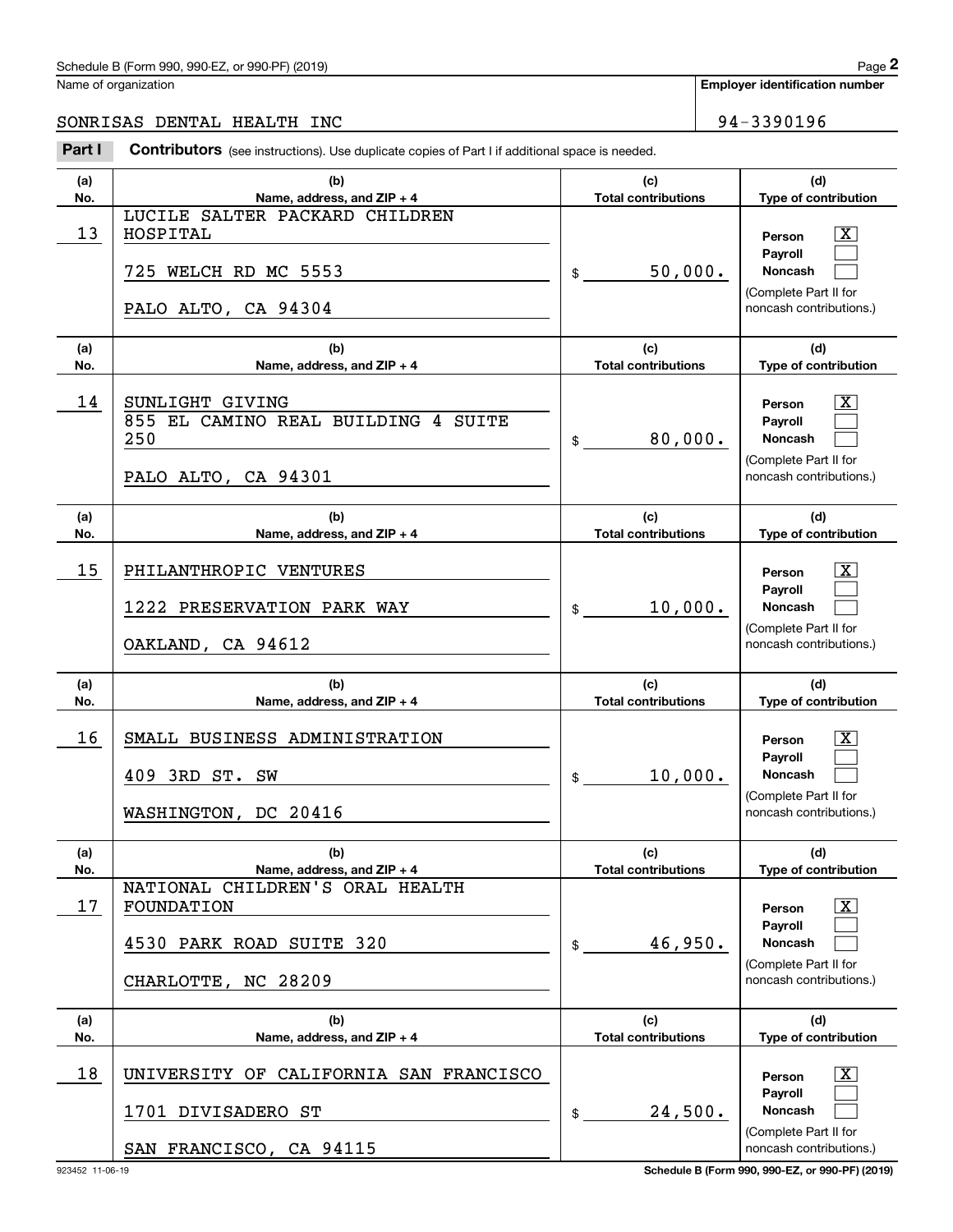**Employer identification number**

SONRISAS DENTAL HEALTH INC 94-3390196

Chedule B (Form 990, 990-EZ, or 990-PF) (2019)<br> **2018 Conduct B (Form 990, 990-EZ, or 990-PF) (2019)**<br> **3Part II if additional space is needed.**<br> **294 – 3390196**<br> **194 – 3390196**<br> **194 – 3390196** 

| (a)<br>No.<br>from<br>Part I | (b)<br>Description of noncash property given | (c)<br>FMV (or estimate)<br>(See instructions.) | (d)<br>Date received |
|------------------------------|----------------------------------------------|-------------------------------------------------|----------------------|
|                              |                                              |                                                 |                      |
|                              |                                              | $\frac{1}{2}$                                   |                      |
| (a)<br>No.<br>from<br>Part I | (b)<br>Description of noncash property given | (c)<br>FMV (or estimate)<br>(See instructions.) | (d)<br>Date received |
|                              |                                              |                                                 |                      |
|                              |                                              | $\frac{1}{2}$                                   |                      |
| (a)<br>No.<br>from<br>Part I | (b)<br>Description of noncash property given | (c)<br>FMV (or estimate)<br>(See instructions.) | (d)<br>Date received |
|                              |                                              |                                                 |                      |
|                              |                                              | $\frac{1}{2}$                                   |                      |
| (a)<br>No.<br>from<br>Part I | (b)<br>Description of noncash property given | (c)<br>FMV (or estimate)<br>(See instructions.) | (d)<br>Date received |
|                              |                                              |                                                 |                      |
|                              |                                              | $$\circ$$                                       |                      |
| (a)<br>No.<br>from<br>Part I | (b)<br>Description of noncash property given | (c)<br>FMV (or estimate)<br>(See instructions.) | (d)<br>Date received |
|                              |                                              |                                                 |                      |
|                              |                                              | \$                                              |                      |
| (a)<br>No.<br>from<br>Part I | (b)<br>Description of noncash property given | (c)<br>FMV (or estimate)<br>(See instructions.) | (d)<br>Date received |
|                              |                                              |                                                 |                      |
|                              |                                              | \$                                              |                      |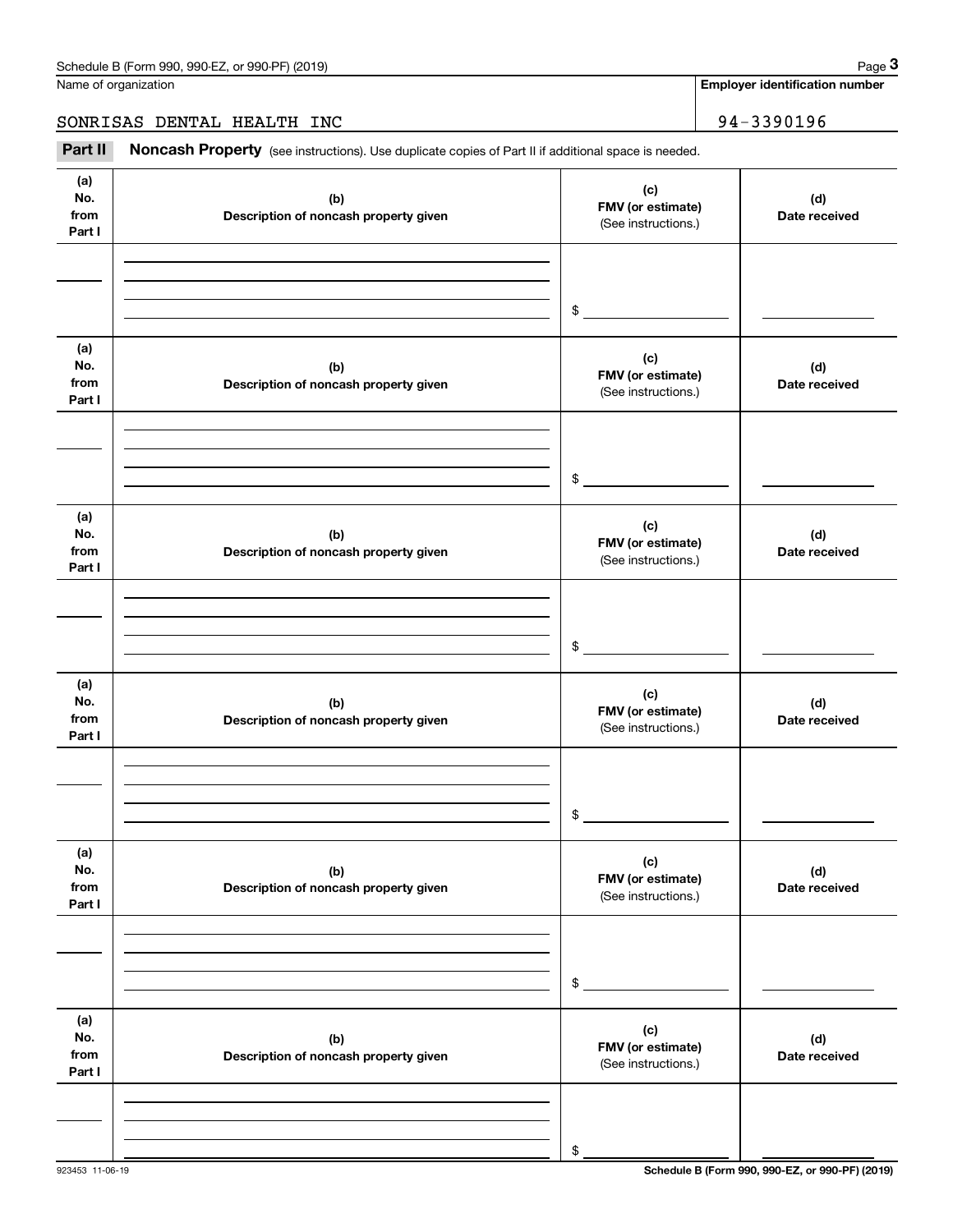|                 | Schedule B (Form 990, 990-EZ, or 990-PF) (2019)                                                                                                                                                                                                                            |                      | Page 4                                                                                                                                                         |
|-----------------|----------------------------------------------------------------------------------------------------------------------------------------------------------------------------------------------------------------------------------------------------------------------------|----------------------|----------------------------------------------------------------------------------------------------------------------------------------------------------------|
|                 | Name of organization                                                                                                                                                                                                                                                       |                      | <b>Employer identification number</b>                                                                                                                          |
|                 | SONRISAS DENTAL HEALTH INC                                                                                                                                                                                                                                                 |                      | 94-3390196                                                                                                                                                     |
| Part III        |                                                                                                                                                                                                                                                                            |                      | Exclusively religious, charitable, etc., contributions to organizations described in section 501(c)(7), (8), or (10) that total more than \$1,000 for the year |
|                 | from any one contributor. Complete columns (a) through (e) and the following line entry. For organizations<br>completing Part III, enter the total of exclusively religious, charitable, etc., contributions of \$1,000 or less for the year. (Enter this info. once.) \\$ |                      |                                                                                                                                                                |
|                 | Use duplicate copies of Part III if additional space is needed.                                                                                                                                                                                                            |                      |                                                                                                                                                                |
| (a) No.         |                                                                                                                                                                                                                                                                            |                      |                                                                                                                                                                |
| from<br>Part I  | (b) Purpose of gift                                                                                                                                                                                                                                                        | (c) Use of gift      | (d) Description of how gift is held                                                                                                                            |
|                 |                                                                                                                                                                                                                                                                            |                      |                                                                                                                                                                |
|                 |                                                                                                                                                                                                                                                                            |                      |                                                                                                                                                                |
|                 |                                                                                                                                                                                                                                                                            |                      |                                                                                                                                                                |
|                 |                                                                                                                                                                                                                                                                            |                      |                                                                                                                                                                |
|                 |                                                                                                                                                                                                                                                                            | (e) Transfer of gift |                                                                                                                                                                |
|                 | Transferee's name, address, and ZIP + 4                                                                                                                                                                                                                                    |                      | Relationship of transferor to transferee                                                                                                                       |
|                 |                                                                                                                                                                                                                                                                            |                      |                                                                                                                                                                |
|                 |                                                                                                                                                                                                                                                                            |                      |                                                                                                                                                                |
|                 |                                                                                                                                                                                                                                                                            |                      |                                                                                                                                                                |
|                 |                                                                                                                                                                                                                                                                            |                      |                                                                                                                                                                |
| (a) No.<br>from | (b) Purpose of gift                                                                                                                                                                                                                                                        | (c) Use of gift      | (d) Description of how gift is held                                                                                                                            |
| Part I          |                                                                                                                                                                                                                                                                            |                      |                                                                                                                                                                |
|                 |                                                                                                                                                                                                                                                                            |                      |                                                                                                                                                                |
|                 |                                                                                                                                                                                                                                                                            |                      |                                                                                                                                                                |
|                 |                                                                                                                                                                                                                                                                            |                      |                                                                                                                                                                |
|                 |                                                                                                                                                                                                                                                                            | (e) Transfer of gift |                                                                                                                                                                |
|                 |                                                                                                                                                                                                                                                                            |                      |                                                                                                                                                                |
|                 | Transferee's name, address, and ZIP + 4                                                                                                                                                                                                                                    |                      | Relationship of transferor to transferee                                                                                                                       |
|                 |                                                                                                                                                                                                                                                                            |                      |                                                                                                                                                                |
|                 |                                                                                                                                                                                                                                                                            |                      |                                                                                                                                                                |
|                 |                                                                                                                                                                                                                                                                            |                      |                                                                                                                                                                |
| (a) No.<br>from | (b) Purpose of gift                                                                                                                                                                                                                                                        | (c) Use of gift      |                                                                                                                                                                |
| Part I          |                                                                                                                                                                                                                                                                            |                      | (d) Description of how gift is held                                                                                                                            |
|                 |                                                                                                                                                                                                                                                                            |                      |                                                                                                                                                                |
|                 |                                                                                                                                                                                                                                                                            |                      |                                                                                                                                                                |
|                 |                                                                                                                                                                                                                                                                            |                      |                                                                                                                                                                |
|                 |                                                                                                                                                                                                                                                                            | (e) Transfer of gift |                                                                                                                                                                |
|                 |                                                                                                                                                                                                                                                                            |                      |                                                                                                                                                                |
|                 | Transferee's name, address, and $ZIP + 4$                                                                                                                                                                                                                                  |                      | Relationship of transferor to transferee                                                                                                                       |
|                 |                                                                                                                                                                                                                                                                            |                      |                                                                                                                                                                |
|                 |                                                                                                                                                                                                                                                                            |                      |                                                                                                                                                                |
|                 |                                                                                                                                                                                                                                                                            |                      |                                                                                                                                                                |
| (a) No.<br>from |                                                                                                                                                                                                                                                                            |                      |                                                                                                                                                                |
| Part I          | (b) Purpose of gift                                                                                                                                                                                                                                                        | (c) Use of gift      | (d) Description of how gift is held                                                                                                                            |
|                 |                                                                                                                                                                                                                                                                            |                      |                                                                                                                                                                |
|                 |                                                                                                                                                                                                                                                                            |                      |                                                                                                                                                                |
|                 |                                                                                                                                                                                                                                                                            |                      |                                                                                                                                                                |
|                 |                                                                                                                                                                                                                                                                            |                      |                                                                                                                                                                |
|                 |                                                                                                                                                                                                                                                                            | (e) Transfer of gift |                                                                                                                                                                |
|                 |                                                                                                                                                                                                                                                                            |                      |                                                                                                                                                                |
|                 | Transferee's name, address, and ZIP + 4                                                                                                                                                                                                                                    |                      | Relationship of transferor to transferee                                                                                                                       |
|                 |                                                                                                                                                                                                                                                                            |                      |                                                                                                                                                                |
|                 |                                                                                                                                                                                                                                                                            |                      |                                                                                                                                                                |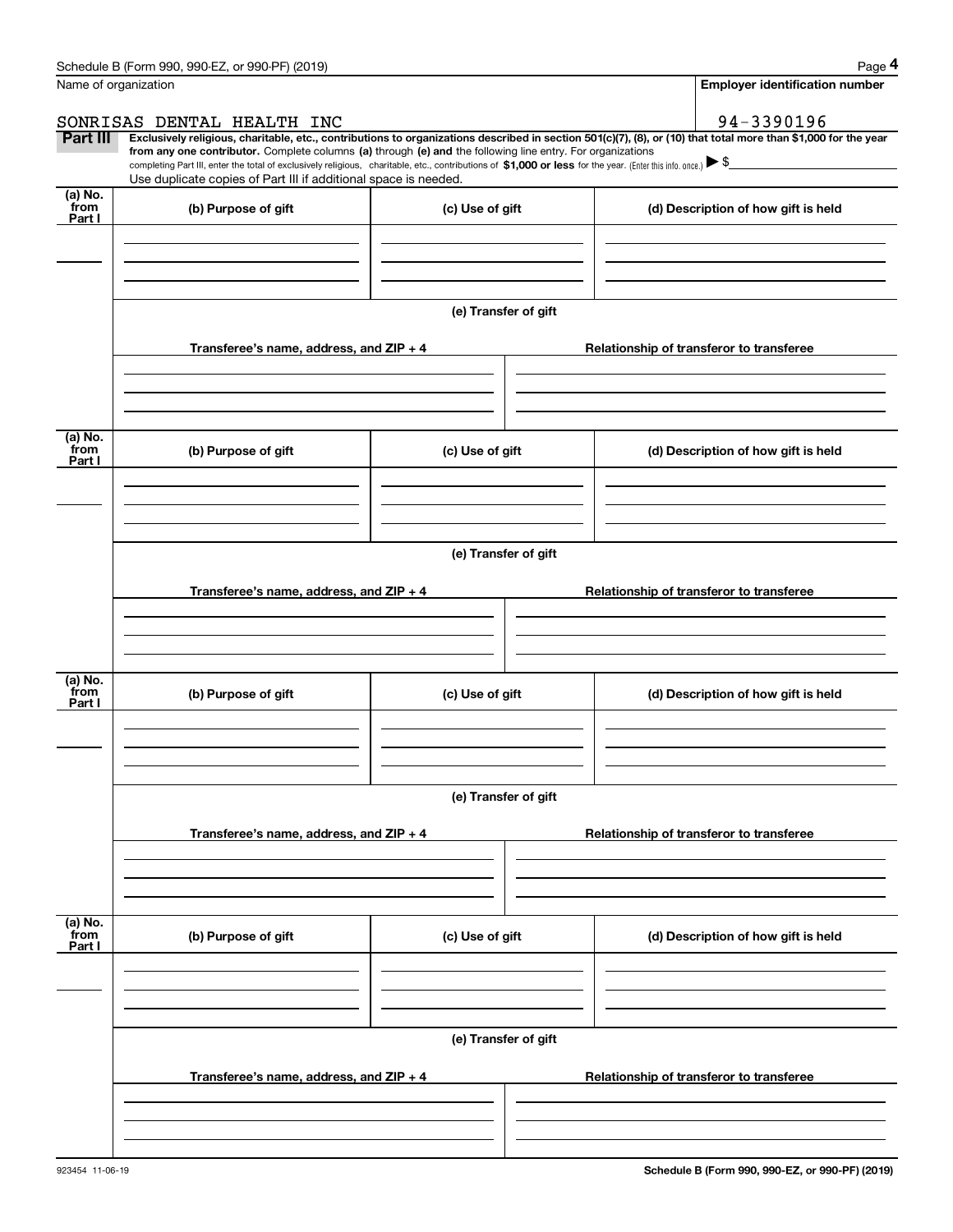|  |  |  |  | <b>SCHEDULE D</b> |  |
|--|--|--|--|-------------------|--|
|  |  |  |  |                   |  |

Department of the Treasury

| (Form 990) |  |
|------------|--|
|------------|--|

### **SCHEDULE D Supplemental Financial Statements**

**(Form 990)** (**Form 990,**<br>Part IV, line 6, 7, 8, 9, 10, 11a, 11b, 11c, 11d, 11e, 11f, 12a, or 12b.<br>Department of the Treasury **and Exercise Connect Connect Connect Connect Connect Connect Connect Connect Connect** 

| //Form990 for instructions and the latest information. | Attach to Form 990. |  |
|--------------------------------------------------------|---------------------|--|
|                                                        |                     |  |

OMB No. 1545-0047 **Open to Public Inspection 2019**

| Internal Revenue Service | Go to www.irs.gov/Form990 for instructions and the latest information. |  |
|--------------------------|------------------------------------------------------------------------|--|
| Name of the organization |                                                                        |  |

|  | nployer identification number |  |
|--|-------------------------------|--|
|--|-------------------------------|--|

|          | SONRISAS DENTAL HEALTH INC                                                                                                                                                                                                     |                         | 94-3390196                                                                                                                                                                                                                                 |
|----------|--------------------------------------------------------------------------------------------------------------------------------------------------------------------------------------------------------------------------------|-------------------------|--------------------------------------------------------------------------------------------------------------------------------------------------------------------------------------------------------------------------------------------|
| Part I   | Organizations Maintaining Donor Advised Funds or Other Similar Funds or Accounts. Complete if the                                                                                                                              |                         |                                                                                                                                                                                                                                            |
|          | organization answered "Yes" on Form 990, Part IV, line 6.                                                                                                                                                                      |                         |                                                                                                                                                                                                                                            |
|          |                                                                                                                                                                                                                                | (a) Donor advised funds | (b) Funds and other accounts                                                                                                                                                                                                               |
| 1.       |                                                                                                                                                                                                                                |                         |                                                                                                                                                                                                                                            |
| 2        | Aggregate value of contributions to (during year)                                                                                                                                                                              |                         |                                                                                                                                                                                                                                            |
| з        | Aggregate value of grants from (during year)                                                                                                                                                                                   |                         |                                                                                                                                                                                                                                            |
| 4        |                                                                                                                                                                                                                                |                         |                                                                                                                                                                                                                                            |
| 5        | Did the organization inform all donors and donor advisors in writing that the assets held in donor advised funds                                                                                                               |                         |                                                                                                                                                                                                                                            |
|          |                                                                                                                                                                                                                                |                         | Yes<br>No                                                                                                                                                                                                                                  |
| 6        | Did the organization inform all grantees, donors, and donor advisors in writing that grant funds can be used only                                                                                                              |                         |                                                                                                                                                                                                                                            |
|          | for charitable purposes and not for the benefit of the donor or donor advisor, or for any other purpose conferring                                                                                                             |                         |                                                                                                                                                                                                                                            |
|          | impermissible private benefit?                                                                                                                                                                                                 |                         | Yes<br>No                                                                                                                                                                                                                                  |
| Part II  | Conservation Easements. Complete if the organization answered "Yes" on Form 990, Part IV, line 7.                                                                                                                              |                         |                                                                                                                                                                                                                                            |
| 1        |                                                                                                                                                                                                                                |                         |                                                                                                                                                                                                                                            |
|          | Purpose(s) of conservation easements held by the organization (check all that apply).                                                                                                                                          |                         |                                                                                                                                                                                                                                            |
|          | Preservation of land for public use (for example, recreation or education)                                                                                                                                                     |                         | Preservation of a historically important land area                                                                                                                                                                                         |
|          | Protection of natural habitat                                                                                                                                                                                                  |                         | Preservation of a certified historic structure                                                                                                                                                                                             |
|          | Preservation of open space                                                                                                                                                                                                     |                         |                                                                                                                                                                                                                                            |
| 2        | Complete lines 2a through 2d if the organization held a qualified conservation contribution in the form of a conservation easement on the last                                                                                 |                         |                                                                                                                                                                                                                                            |
|          | day of the tax year.                                                                                                                                                                                                           |                         | Held at the End of the Tax Year                                                                                                                                                                                                            |
| а        | Total number of conservation easements                                                                                                                                                                                         |                         | 2a                                                                                                                                                                                                                                         |
| b        | Total acreage restricted by conservation easements                                                                                                                                                                             |                         | 2 <sub>b</sub>                                                                                                                                                                                                                             |
| c        |                                                                                                                                                                                                                                |                         | 2c                                                                                                                                                                                                                                         |
| d        | Number of conservation easements included in (c) acquired after 7/25/06, and not on a historic structure                                                                                                                       |                         |                                                                                                                                                                                                                                            |
|          | listed in the National Register [111] in the National Register [11] in the National Register [11] in the National Register [11] in the National Register [11] in the National Register [11] in the National Register [11] in t |                         | 2d                                                                                                                                                                                                                                         |
| 3.       | Number of conservation easements modified, transferred, released, extinguished, or terminated by the organization during the tax                                                                                               |                         |                                                                                                                                                                                                                                            |
|          | year                                                                                                                                                                                                                           |                         |                                                                                                                                                                                                                                            |
| 4        | Number of states where property subject to conservation easement is located $\blacktriangleright$                                                                                                                              |                         |                                                                                                                                                                                                                                            |
| 5        | Does the organization have a written policy regarding the periodic monitoring, inspection, handling of                                                                                                                         |                         |                                                                                                                                                                                                                                            |
|          | violations, and enforcement of the conservation easements it holds?                                                                                                                                                            |                         | Yes<br>No                                                                                                                                                                                                                                  |
| 6        | Staff and volunteer hours devoted to monitoring, inspecting, handling of violations, and enforcing conservation easements during the year                                                                                      |                         |                                                                                                                                                                                                                                            |
|          |                                                                                                                                                                                                                                |                         |                                                                                                                                                                                                                                            |
| 7        | Amount of expenses incurred in monitoring, inspecting, handling of violations, and enforcing conservation easements during the year                                                                                            |                         |                                                                                                                                                                                                                                            |
|          | $\blacktriangleright$ s                                                                                                                                                                                                        |                         |                                                                                                                                                                                                                                            |
| 8        | Does each conservation easement reported on line 2(d) above satisfy the requirements of section 170(h)(4)(B)(i)                                                                                                                |                         |                                                                                                                                                                                                                                            |
|          |                                                                                                                                                                                                                                |                         | Yes<br>No                                                                                                                                                                                                                                  |
| 9        | In Part XIII, describe how the organization reports conservation easements in its revenue and expense statement and                                                                                                            |                         |                                                                                                                                                                                                                                            |
|          | balance sheet, and include, if applicable, the text of the footnote to the organization's financial statements that describes the                                                                                              |                         |                                                                                                                                                                                                                                            |
|          | organization's accounting for conservation easements.                                                                                                                                                                          |                         |                                                                                                                                                                                                                                            |
| Part III | Organizations Maintaining Collections of Art, Historical Treasures, or Other Similar Assets.                                                                                                                                   |                         |                                                                                                                                                                                                                                            |
|          | Complete if the organization answered "Yes" on Form 990, Part IV, line 8.                                                                                                                                                      |                         |                                                                                                                                                                                                                                            |
|          | 1a If the organization elected, as permitted under FASB ASC 958, not to report in its revenue statement and balance sheet works                                                                                                |                         |                                                                                                                                                                                                                                            |
|          | of art, historical treasures, or other similar assets held for public exhibition, education, or research in furtherance of public                                                                                              |                         |                                                                                                                                                                                                                                            |
|          | service, provide in Part XIII the text of the footnote to its financial statements that describes these items.                                                                                                                 |                         |                                                                                                                                                                                                                                            |
| b        | If the organization elected, as permitted under FASB ASC 958, to report in its revenue statement and balance sheet works of                                                                                                    |                         |                                                                                                                                                                                                                                            |
|          | art, historical treasures, or other similar assets held for public exhibition, education, or research in furtherance of public service,                                                                                        |                         |                                                                                                                                                                                                                                            |
|          | provide the following amounts relating to these items:                                                                                                                                                                         |                         |                                                                                                                                                                                                                                            |
|          |                                                                                                                                                                                                                                |                         | \$<br><u> Alban Alban (Alban Alban Alban Alban Alban Alban Alban Alban Alban Alban Alban Alban Alban Alban Alban Alban Alban Alban Alban Alban Alban Alban Alban Alban Alban Alban Alban Alban Alban Alban Alban Alban Alban Alban Alb</u> |
|          | (ii) Assets included in Form 990, Part X                                                                                                                                                                                       |                         | $\triangleright$ \$                                                                                                                                                                                                                        |
| 2        | If the organization received or held works of art, historical treasures, or other similar assets for financial gain, provide                                                                                                   |                         |                                                                                                                                                                                                                                            |
|          | the following amounts required to be reported under FASB ASC 958 relating to these items:                                                                                                                                      |                         |                                                                                                                                                                                                                                            |
| а        |                                                                                                                                                                                                                                |                         | $\triangleright$ \$                                                                                                                                                                                                                        |
|          |                                                                                                                                                                                                                                |                         | $\blacktriangleright$ \$                                                                                                                                                                                                                   |

**b** Assets included in Form 990, Part X 

| LHA For Paperwork Reduction Act Notice, see the Instructions for Form 990. | <b>Schedule D (Form 990) 2019</b> |
|----------------------------------------------------------------------------|-----------------------------------|
|                                                                            |                                   |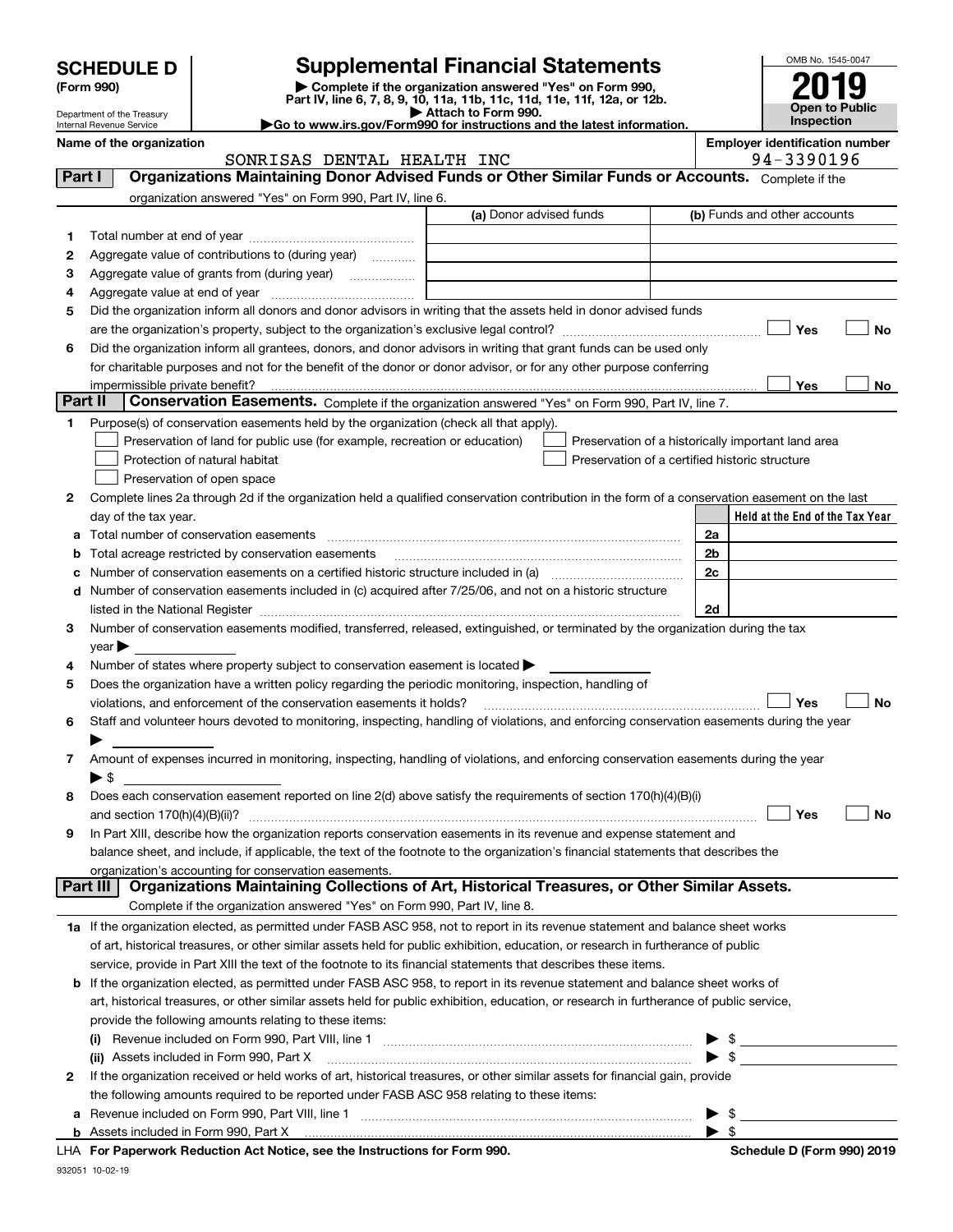|               | Schedule D (Form 990) 2019                                                                                                                                                                                                     | SONRISAS DENTAL HEALTH INC |                |                   |                                                                                                                                                                                                                               |                      |                | 94-3390196 Page 2   |
|---------------|--------------------------------------------------------------------------------------------------------------------------------------------------------------------------------------------------------------------------------|----------------------------|----------------|-------------------|-------------------------------------------------------------------------------------------------------------------------------------------------------------------------------------------------------------------------------|----------------------|----------------|---------------------|
|               | Part III<br>Organizations Maintaining Collections of Art, Historical Treasures, or Other Similar Assets (continued)                                                                                                            |                            |                |                   |                                                                                                                                                                                                                               |                      |                |                     |
| 3             | Using the organization's acquisition, accession, and other records, check any of the following that make significant use of its                                                                                                |                            |                |                   |                                                                                                                                                                                                                               |                      |                |                     |
|               | collection items (check all that apply):                                                                                                                                                                                       |                            |                |                   |                                                                                                                                                                                                                               |                      |                |                     |
| a             | Public exhibition                                                                                                                                                                                                              |                            |                |                   | Loan or exchange program                                                                                                                                                                                                      |                      |                |                     |
| b             | Scholarly research                                                                                                                                                                                                             | е                          |                |                   | Other and the contract of the contract of the contract of the contract of the contract of the contract of the contract of the contract of the contract of the contract of the contract of the contract of the contract of the |                      |                |                     |
| c             | Preservation for future generations                                                                                                                                                                                            |                            |                |                   |                                                                                                                                                                                                                               |                      |                |                     |
| 4             | Provide a description of the organization's collections and explain how they further the organization's exempt purpose in Part XIII.                                                                                           |                            |                |                   |                                                                                                                                                                                                                               |                      |                |                     |
| 5             | During the year, did the organization solicit or receive donations of art, historical treasures, or other similar assets                                                                                                       |                            |                |                   |                                                                                                                                                                                                                               |                      |                |                     |
|               | to be sold to raise funds rather than to be maintained as part of the organization's collection?                                                                                                                               |                            |                |                   |                                                                                                                                                                                                                               |                      | Yes            | No                  |
|               | <b>Part IV</b><br>Escrow and Custodial Arrangements. Complete if the organization answered "Yes" on Form 990, Part IV, line 9, or                                                                                              |                            |                |                   |                                                                                                                                                                                                                               |                      |                |                     |
|               | reported an amount on Form 990, Part X, line 21.                                                                                                                                                                               |                            |                |                   |                                                                                                                                                                                                                               |                      |                |                     |
|               | 1a Is the organization an agent, trustee, custodian or other intermediary for contributions or other assets not included                                                                                                       |                            |                |                   |                                                                                                                                                                                                                               |                      |                |                     |
|               | on Form 990, Part X? [11] matter contracts and contracts and contracts are contracted as a function of the set of the set of the set of the set of the set of the set of the set of the set of the set of the set of the set o |                            |                |                   |                                                                                                                                                                                                                               |                      | Yes            | No                  |
|               | b If "Yes," explain the arrangement in Part XIII and complete the following table:                                                                                                                                             |                            |                |                   |                                                                                                                                                                                                                               |                      |                |                     |
|               |                                                                                                                                                                                                                                |                            |                |                   |                                                                                                                                                                                                                               |                      | Amount         |                     |
| c             | Beginning balance                                                                                                                                                                                                              |                            |                |                   |                                                                                                                                                                                                                               | 1c                   |                |                     |
|               | Additions during the year manufactured and an annual contract of the year manufactured and a set of the year manufactured and a set of the year manufactured and a set of the year manufactured and a set of the set of the se |                            |                |                   |                                                                                                                                                                                                                               | 1d                   |                |                     |
| е             | Distributions during the year measurement contains and all the state of the state of the state of the state of                                                                                                                 |                            |                |                   |                                                                                                                                                                                                                               | 1e                   |                |                     |
|               |                                                                                                                                                                                                                                |                            |                |                   |                                                                                                                                                                                                                               | 1f                   |                |                     |
|               | 2a Did the organization include an amount on Form 990, Part X, line 21, for escrow or custodial account liability?                                                                                                             |                            |                |                   |                                                                                                                                                                                                                               |                      | Yes            | No                  |
| <b>Part V</b> | <b>b</b> If "Yes," explain the arrangement in Part XIII. Check here if the explanation has been provided on Part XIII                                                                                                          |                            |                |                   |                                                                                                                                                                                                                               |                      |                |                     |
|               | Endowment Funds. Complete if the organization answered "Yes" on Form 990, Part IV, line 10.                                                                                                                                    |                            |                |                   |                                                                                                                                                                                                                               |                      |                |                     |
|               |                                                                                                                                                                                                                                | (a) Current year           | (b) Prior year |                   | (c) Two years back                                                                                                                                                                                                            | (d) Three years back |                | (e) Four years back |
| 1a            | Beginning of year balance                                                                                                                                                                                                      |                            |                |                   |                                                                                                                                                                                                                               |                      |                |                     |
|               |                                                                                                                                                                                                                                |                            |                |                   |                                                                                                                                                                                                                               |                      |                |                     |
|               | Net investment earnings, gains, and losses                                                                                                                                                                                     |                            |                |                   |                                                                                                                                                                                                                               |                      |                |                     |
|               |                                                                                                                                                                                                                                |                            |                |                   |                                                                                                                                                                                                                               |                      |                |                     |
|               | e Other expenditures for facilities                                                                                                                                                                                            |                            |                |                   |                                                                                                                                                                                                                               |                      |                |                     |
|               | and programs                                                                                                                                                                                                                   |                            |                |                   |                                                                                                                                                                                                                               |                      |                |                     |
|               |                                                                                                                                                                                                                                |                            |                |                   |                                                                                                                                                                                                                               |                      |                |                     |
| g             | End of year balance                                                                                                                                                                                                            |                            |                |                   |                                                                                                                                                                                                                               |                      |                |                     |
| 2             | Provide the estimated percentage of the current year end balance (line 1g, column (a)) held as:                                                                                                                                |                            |                |                   |                                                                                                                                                                                                                               |                      |                |                     |
|               | Board designated or quasi-endowment > ____                                                                                                                                                                                     |                            | %              |                   |                                                                                                                                                                                                                               |                      |                |                     |
| b             | Term endowment $\blacktriangleright$                                                                                                                                                                                           | %<br>%                     |                |                   |                                                                                                                                                                                                                               |                      |                |                     |
| c             | The percentages on lines 2a, 2b, and 2c should equal 100%.                                                                                                                                                                     |                            |                |                   |                                                                                                                                                                                                                               |                      |                |                     |
|               | 3a Are there endowment funds not in the possession of the organization that are held and administered for the organization                                                                                                     |                            |                |                   |                                                                                                                                                                                                                               |                      |                |                     |
|               | by:                                                                                                                                                                                                                            |                            |                |                   |                                                                                                                                                                                                                               |                      |                | Yes<br>No           |
|               | (i)                                                                                                                                                                                                                            |                            |                |                   |                                                                                                                                                                                                                               |                      | 3a(i)          |                     |
|               |                                                                                                                                                                                                                                |                            |                |                   |                                                                                                                                                                                                                               |                      | 3a(ii)         |                     |
|               |                                                                                                                                                                                                                                |                            |                |                   |                                                                                                                                                                                                                               |                      | 3b             |                     |
| 4             | Describe in Part XIII the intended uses of the organization's endowment funds.                                                                                                                                                 |                            |                |                   |                                                                                                                                                                                                                               |                      |                |                     |
|               | Land, Buildings, and Equipment.<br><b>Part VI</b>                                                                                                                                                                              |                            |                |                   |                                                                                                                                                                                                                               |                      |                |                     |
|               | Complete if the organization answered "Yes" on Form 990, Part IV, line 11a. See Form 990, Part X, line 10.                                                                                                                     |                            |                |                   |                                                                                                                                                                                                                               |                      |                |                     |
|               | Description of property                                                                                                                                                                                                        | (a) Cost or other          |                | (b) Cost or other |                                                                                                                                                                                                                               | (c) Accumulated      | (d) Book value |                     |
|               |                                                                                                                                                                                                                                | basis (investment)         |                | basis (other)     |                                                                                                                                                                                                                               | depreciation         |                |                     |
|               |                                                                                                                                                                                                                                |                            |                |                   |                                                                                                                                                                                                                               |                      |                |                     |
| b             |                                                                                                                                                                                                                                |                            |                |                   |                                                                                                                                                                                                                               |                      |                |                     |
|               |                                                                                                                                                                                                                                | $\overline{1,053},511.$    |                |                   |                                                                                                                                                                                                                               | 503,944.             |                | 549, 567.           |
|               |                                                                                                                                                                                                                                | 951,315.                   |                |                   |                                                                                                                                                                                                                               | 545,026.             |                | 406,289.            |
|               | e Other.                                                                                                                                                                                                                       | 239,967.                   |                |                   |                                                                                                                                                                                                                               | 132,981.             |                | 106,986.            |
|               | Total. Add lines 1a through 1e. (Column (d) must equal Form 990. Part X. column (B). line 10c.)                                                                                                                                |                            |                |                   |                                                                                                                                                                                                                               |                      |                | 1,062,842.          |

**Schedule D (Form 990) 2019**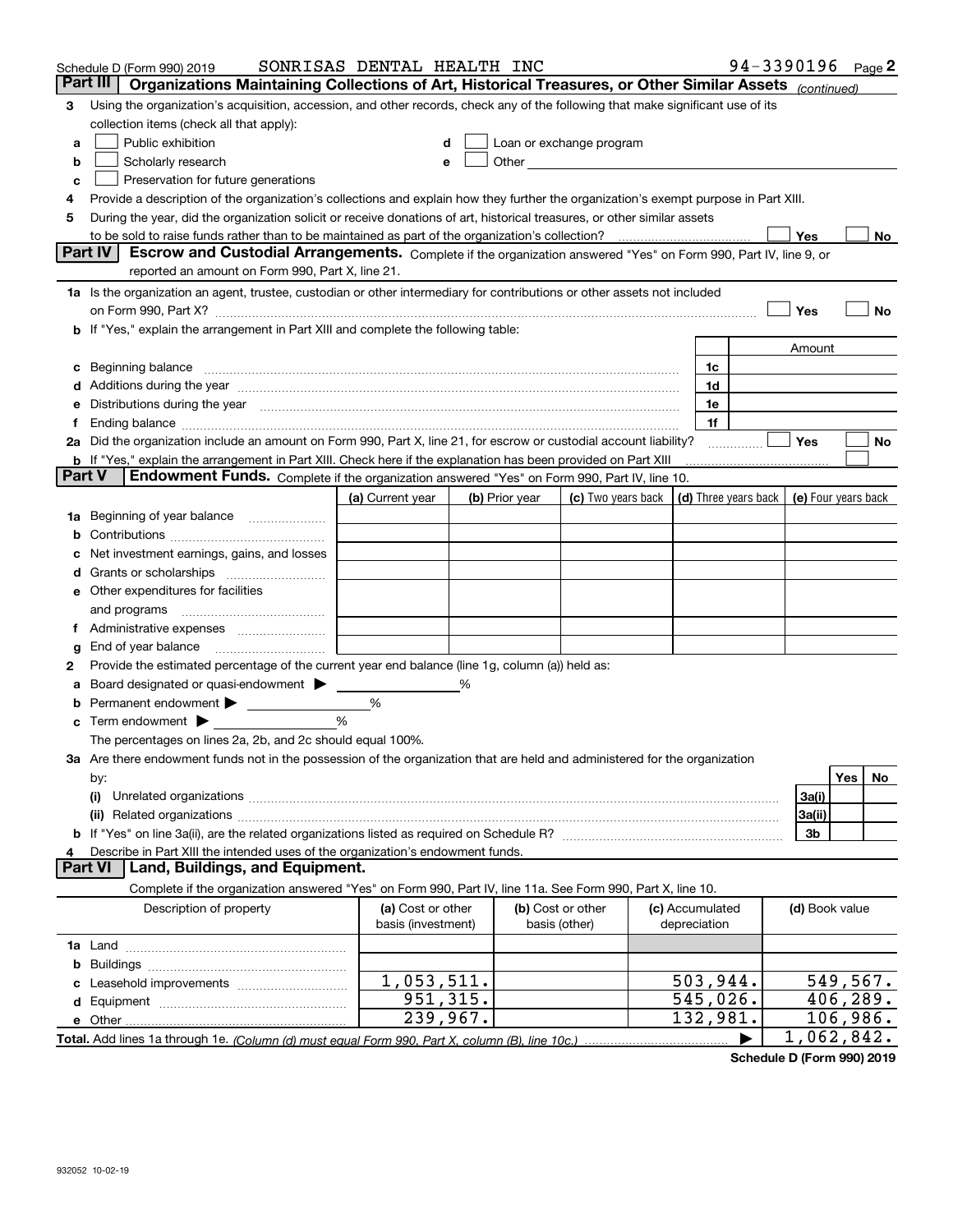| 94-3390196<br>SONRISAS DENTAL HEALTH INC<br>Schedule D (Form 990) 2019 |  | Page |
|------------------------------------------------------------------------|--|------|
|------------------------------------------------------------------------|--|------|

## **Part VII Investments - Other Securities.**

Complete if the organization answered "Yes" on Form 990, Part IV, line 11b. See Form 990, Part X, line 12.

| (a) Description of security or category (including name of security)                   | (b) Book value | (c) Method of valuation: Cost or end-of-year market value |
|----------------------------------------------------------------------------------------|----------------|-----------------------------------------------------------|
| (1) Financial derivatives                                                              |                |                                                           |
| (2) Closely held equity interests                                                      |                |                                                           |
| $(3)$ Other                                                                            |                |                                                           |
| (A)                                                                                    |                |                                                           |
| (B)                                                                                    |                |                                                           |
| (C)                                                                                    |                |                                                           |
| (D)                                                                                    |                |                                                           |
| (E)                                                                                    |                |                                                           |
| (F)                                                                                    |                |                                                           |
| (G)                                                                                    |                |                                                           |
| (H)                                                                                    |                |                                                           |
| Total. (Col. (b) must equal Form 990, Part X, col. (B) line 12.) $\blacktriangleright$ |                |                                                           |

#### **Part VIII Investments - Program Related.**

Complete if the organization answered "Yes" on Form 990, Part IV, line 11c. See Form 990, Part X, line 13.

| (a) Description of investment                                                                 | (b) Book value | (c) Method of valuation: Cost or end-of-year market value |
|-----------------------------------------------------------------------------------------------|----------------|-----------------------------------------------------------|
| (1)                                                                                           |                |                                                           |
| (2)                                                                                           |                |                                                           |
| $\frac{1}{2}$                                                                                 |                |                                                           |
| (4)                                                                                           |                |                                                           |
| $\left(5\right)$                                                                              |                |                                                           |
| (6)                                                                                           |                |                                                           |
| (7)                                                                                           |                |                                                           |
| (8)                                                                                           |                |                                                           |
| (9)                                                                                           |                |                                                           |
| <b>Total.</b> (Col. (b) must equal Form 990, Part X, col. (B) line 13.) $\blacktriangleright$ |                |                                                           |

#### **Part IX Other Assets.**

Complete if the organization answered "Yes" on Form 990, Part IV, line 11d. See Form 990, Part X, line 15.

| (a) Description                                                                                                   | (b) Book value |
|-------------------------------------------------------------------------------------------------------------------|----------------|
| (1)                                                                                                               |                |
| (2)                                                                                                               |                |
| (3)                                                                                                               |                |
| (4)                                                                                                               |                |
| (5)                                                                                                               |                |
| (6)                                                                                                               |                |
| (7)                                                                                                               |                |
| (8)                                                                                                               |                |
| (9)                                                                                                               |                |
|                                                                                                                   |                |
| <b>Other Liabilities.</b><br><b>Part X</b>                                                                        |                |
| Complete if the organization answered "Yes" on Form 990, Part IV, line 11e or 11f. See Form 990, Part X, line 25. |                |
| (a) Description of liability<br>1.                                                                                | (b) Book value |

| (a) Description of Ilability        | ( <b>b</b> ) BOOK value |
|-------------------------------------|-------------------------|
| Federal income taxes                |                         |
| SOCIAL SECURITY TAX DEFERRAL<br>(2) | 9,920.                  |
| PPP LOAN<br>(3)                     | 395, 365.               |
| (4)                                 |                         |
| $\frac{1}{2}$                       |                         |
| (6)                                 |                         |
| (7)                                 |                         |
| (8)                                 |                         |
| (9)                                 |                         |
|                                     | 405, 285.               |

**Total.**  *(Column (b) must equal Form 990, Part X, col. (B) line 25.)* 

**2.** Liability for uncertain tax positions. In Part XIII, provide the text of the footnote to the organization's financial statements that reports the organization's liability for uncertain tax positions under FASB ASC 740. Check here if the text of the footnote has been provided in Part XIII

 $\mathcal{L}^{\text{max}}$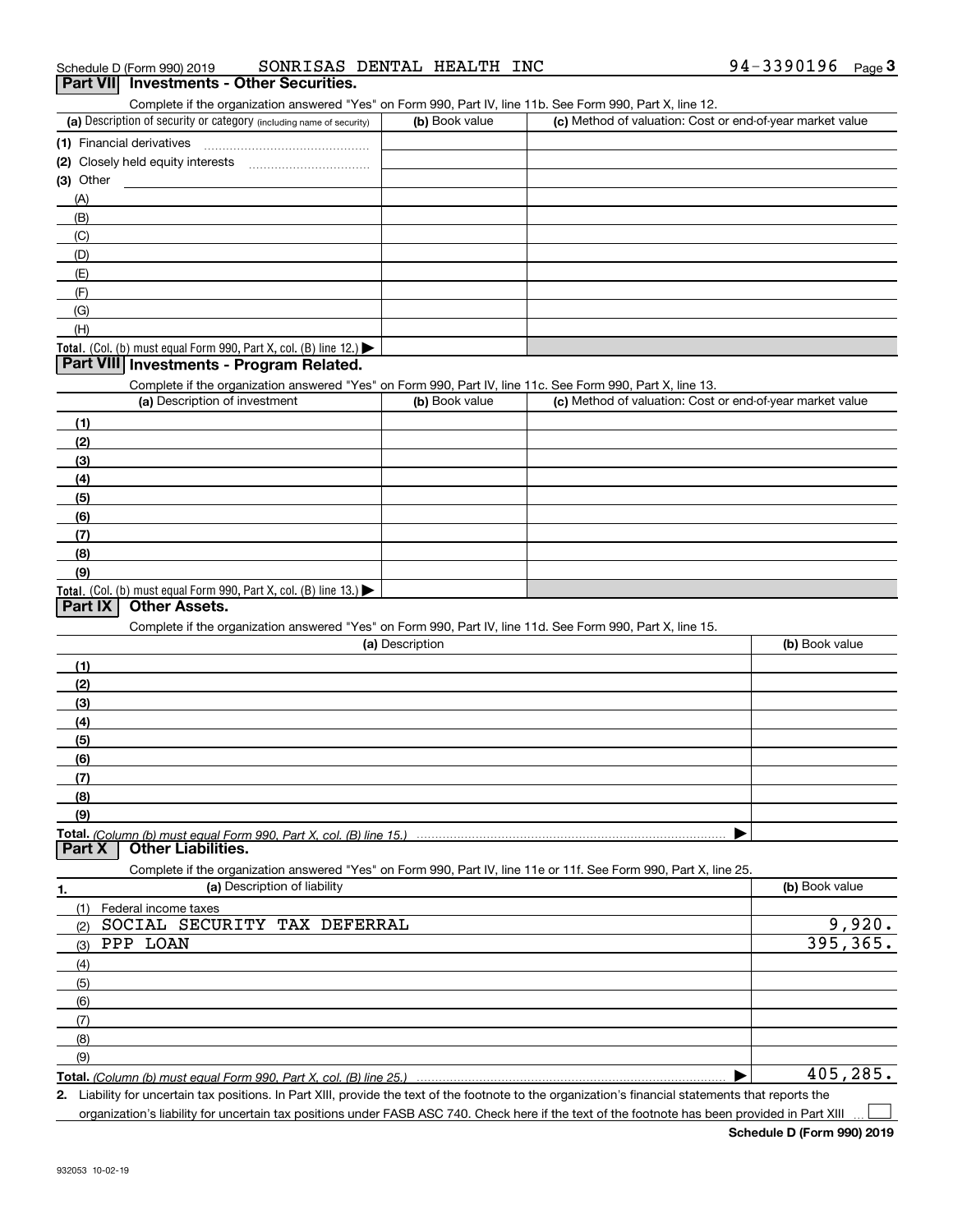|   | SONRISAS DENTAL HEALTH INC<br>Schedule D (Form 990) 2019                                                                                                                                                                                                                  |                | 94-3390196<br>Page 4 |
|---|---------------------------------------------------------------------------------------------------------------------------------------------------------------------------------------------------------------------------------------------------------------------------|----------------|----------------------|
|   | <b>Part XI</b><br>Reconciliation of Revenue per Audited Financial Statements With Revenue per Return.                                                                                                                                                                     |                |                      |
|   | Complete if the organization answered "Yes" on Form 990, Part IV, line 12a.                                                                                                                                                                                               |                |                      |
| 1 | Total revenue, gains, and other support per audited financial statements                                                                                                                                                                                                  |                | $\blacksquare$       |
| 2 | Amounts included on line 1 but not on Form 990, Part VIII, line 12:                                                                                                                                                                                                       |                |                      |
| a | Net unrealized gains (losses) on investments [11] matter contracts and the unrealized gains (losses) on investments                                                                                                                                                       | 2a             |                      |
| b |                                                                                                                                                                                                                                                                           | 2 <sub>b</sub> |                      |
| c | Recoveries of prior year grants [11] matter contracts and prior year grants [11] matter contracts and prior year grants and prior year of the contracts and prior year of the contracts and prior year of the contracts and pr                                            | 2c             |                      |
| d | Other (Describe in Part XIII.) <b>2006</b> 2007 2010 2010 2010 2010 2011 2012 2013 2014 2014 2015 2016 2017 2018 2019 2016 2017 2018 2019 2016 2017 2018 2019 2016 2017 2018 2019 2018 2019 2019 2016 2017 2018 2019 2018 2019 2019                                       | 2d             |                      |
| е | Add lines 2a through 2d                                                                                                                                                                                                                                                   |                | <b>2e</b>            |
| З |                                                                                                                                                                                                                                                                           |                | 3                    |
| 4 | Amounts included on Form 990, Part VIII, line 12, but not on line 1:                                                                                                                                                                                                      |                |                      |
| а | Investment expenses not included on Form 990, Part VIII, line 7b [111] [11] [12]                                                                                                                                                                                          | 4a             |                      |
| b | Other (Describe in Part XIII.) <b>Construction Construction</b> Chern Construction Chern Chern Chern Chern Chern Chern                                                                                                                                                    | 4 <sub>b</sub> |                      |
|   | Add lines 4a and 4b                                                                                                                                                                                                                                                       |                | 4с.                  |
| 5 |                                                                                                                                                                                                                                                                           |                | 5                    |
|   | Part XII Reconciliation of Expenses per Audited Financial Statements With Expenses per Return.                                                                                                                                                                            |                |                      |
|   | Complete if the organization answered "Yes" on Form 990, Part IV, line 12a.                                                                                                                                                                                               |                |                      |
| 1 | Total expenses and losses per audited financial statements [11] [12] manuscription control expenses and losses per audited financial statements [12] [12] manuscription of the statements [12] manuscription of the statements                                            |                | $\mathbf{1}$         |
| 2 | Amounts included on line 1 but not on Form 990, Part IX, line 25:                                                                                                                                                                                                         |                |                      |
| a |                                                                                                                                                                                                                                                                           | 2a             |                      |
| b | Prior year adjustments manufactured and control and all prior year adjustments and all prior year adjustments                                                                                                                                                             | 2 <sub>b</sub> |                      |
| c | Other losses                                                                                                                                                                                                                                                              | 2c             |                      |
|   |                                                                                                                                                                                                                                                                           | 2d             |                      |
| e | Add lines 2a through 2d <b>[10]</b> [20] <b>All (20)</b> [20] [20] <b>All (20)</b> [30] <b>All (20)</b> [30] <b>All (20)</b> [30] <b>All (20)</b> [30] <b>All (20)</b> [30] <b>All (20)</b> [30] <b>All (20)</b> [30] <b>All (20) All (20) All (20) All (20) All (20)</b> |                | 2e                   |
| 3 |                                                                                                                                                                                                                                                                           |                | 3                    |
| 4 | Amounts included on Form 990, Part IX, line 25, but not on line 1:                                                                                                                                                                                                        |                |                      |
| a |                                                                                                                                                                                                                                                                           | 4a             |                      |
|   |                                                                                                                                                                                                                                                                           | 4 <sub>b</sub> |                      |
|   | Add lines 4a and 4b                                                                                                                                                                                                                                                       |                | 4c                   |
| 5 |                                                                                                                                                                                                                                                                           |                | 5                    |
|   | <b>Part XIII Supplemental Information.</b>                                                                                                                                                                                                                                |                |                      |

Provide the descriptions required for Part II, lines 3, 5, and 9; Part III, lines 1a and 4; Part IV, lines 1b and 2b; Part V, line 4; Part X, line 2; Part XI, lines 2d and 4b; and Part XII, lines 2d and 4b. Also complete this part to provide any additional information.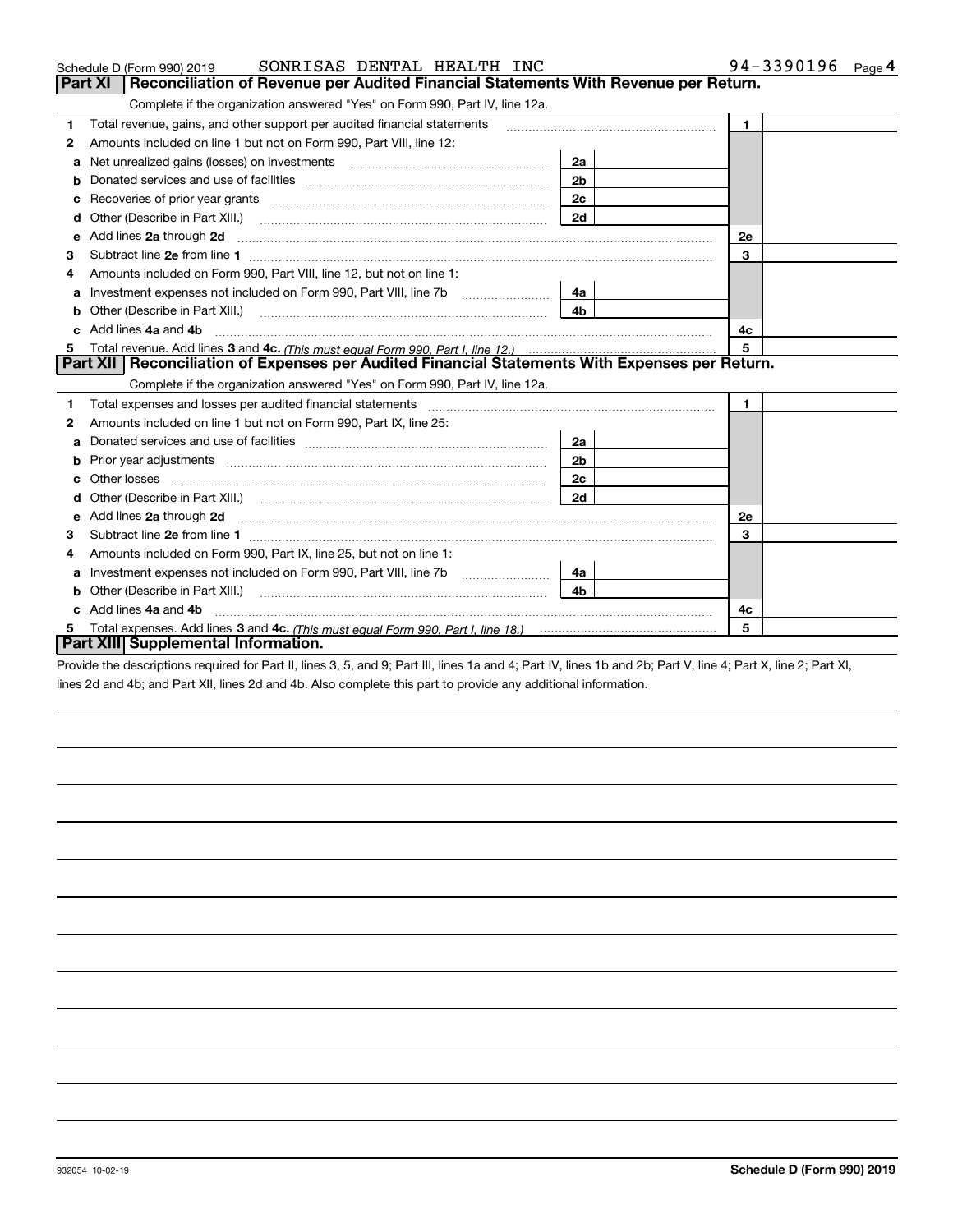| <b>SCHEDULE G</b>                                                                                                                                  |                                  |               |                                    |                            |                                                                  | <b>Supplemental Information Regarding Fundraising or Gaming Activities</b>                                                                                          |                                        | OMB No. 1545-0047                     |
|----------------------------------------------------------------------------------------------------------------------------------------------------|----------------------------------|---------------|------------------------------------|----------------------------|------------------------------------------------------------------|---------------------------------------------------------------------------------------------------------------------------------------------------------------------|----------------------------------------|---------------------------------------|
| (Form 990 or 990-EZ)                                                                                                                               |                                  |               |                                    |                            |                                                                  | Complete if the organization answered "Yes" on Form 990, Part IV, line 17, 18, or 19, or if the<br>organization entered more than \$15,000 on Form 990-EZ, line 6a. |                                        | 2019                                  |
| Department of the Treasury                                                                                                                         |                                  |               | Attach to Form 990 or Form 990-EZ. |                            |                                                                  |                                                                                                                                                                     |                                        | <b>Open to Public</b><br>Inspection   |
| Internal Revenue Service                                                                                                                           |                                  |               |                                    |                            |                                                                  | ► Go to www.irs.gov/Form990 for instructions and the latest information.                                                                                            |                                        |                                       |
| Name of the organization                                                                                                                           |                                  |               |                                    |                            |                                                                  |                                                                                                                                                                     |                                        | <b>Employer identification number</b> |
|                                                                                                                                                    | SONRISAS DENTAL HEALTH INC       |               |                                    |                            |                                                                  |                                                                                                                                                                     | 94-3390196                             |                                       |
| Part I                                                                                                                                             | required to complete this part.  |               |                                    |                            |                                                                  | Fundraising Activities. Complete if the organization answered "Yes" on Form 990, Part IV, line 17. Form 990-EZ filers are not                                       |                                        |                                       |
| 1 Indicate whether the organization raised funds through any of the following activities. Check all that apply.                                    |                                  |               |                                    |                            |                                                                  |                                                                                                                                                                     |                                        |                                       |
| Mail solicitations<br>a                                                                                                                            |                                  |               | e                                  |                            |                                                                  | Solicitation of non-government grants                                                                                                                               |                                        |                                       |
| b                                                                                                                                                  | Internet and email solicitations |               | ΙX.<br>f                           |                            |                                                                  | Solicitation of government grants                                                                                                                                   |                                        |                                       |
| Phone solicitations<br>c                                                                                                                           |                                  |               | g                                  | Special fundraising events |                                                                  |                                                                                                                                                                     |                                        |                                       |
| In-person solicitations<br>d                                                                                                                       |                                  |               |                                    |                            |                                                                  |                                                                                                                                                                     |                                        |                                       |
| 2 a Did the organization have a written or oral agreement with any individual (including officers, directors, trustees, or                         |                                  |               |                                    |                            |                                                                  |                                                                                                                                                                     |                                        |                                       |
|                                                                                                                                                    |                                  |               |                                    |                            |                                                                  | key employees listed in Form 990, Part VII) or entity in connection with professional fundraising services?                                                         | Yes                                    | $\sqrt{X}$ No                         |
| <b>b</b> If "Yes," list the 10 highest paid individuals or entities (fundraisers) pursuant to agreements under which the fundraiser is to be       |                                  |               |                                    |                            |                                                                  |                                                                                                                                                                     |                                        |                                       |
| compensated at least \$5,000 by the organization.                                                                                                  |                                  |               |                                    |                            |                                                                  |                                                                                                                                                                     |                                        |                                       |
|                                                                                                                                                    |                                  |               |                                    |                            |                                                                  |                                                                                                                                                                     |                                        |                                       |
| (i) Name and address of individual                                                                                                                 |                                  |               |                                    |                            | (iii) Did<br>fundraiser                                          | (iv) Gross receipts                                                                                                                                                 | (v) Amount paid<br>to (or retained by) | (vi) Amount paid                      |
| or entity (fundraiser)                                                                                                                             |                                  | (ii) Activity |                                    |                            | have custody<br>from activity<br>or control of<br>contributions? |                                                                                                                                                                     | fundraiser                             | to (or retained by)<br>organization   |
|                                                                                                                                                    |                                  |               |                                    |                            |                                                                  |                                                                                                                                                                     | listed in col. (i)                     |                                       |
| BRITTANY JARABEK CONSULTING -                                                                                                                      |                                  |               |                                    | Yes                        | No                                                               |                                                                                                                                                                     |                                        |                                       |
| 2562 29TH AVE, SAN FRANCISCO,                                                                                                                      |                                  |               |                                    |                            | X                                                                | 0.                                                                                                                                                                  | 26,276.                                | $-26, 276.$                           |
|                                                                                                                                                    |                                  |               |                                    |                            |                                                                  |                                                                                                                                                                     |                                        |                                       |
|                                                                                                                                                    |                                  |               |                                    |                            |                                                                  |                                                                                                                                                                     |                                        |                                       |
|                                                                                                                                                    |                                  |               |                                    |                            |                                                                  |                                                                                                                                                                     |                                        |                                       |
|                                                                                                                                                    |                                  |               |                                    |                            |                                                                  |                                                                                                                                                                     |                                        |                                       |
|                                                                                                                                                    |                                  |               |                                    |                            |                                                                  |                                                                                                                                                                     |                                        |                                       |
|                                                                                                                                                    |                                  |               |                                    |                            |                                                                  |                                                                                                                                                                     |                                        |                                       |
|                                                                                                                                                    |                                  |               |                                    |                            |                                                                  |                                                                                                                                                                     |                                        |                                       |
|                                                                                                                                                    |                                  |               |                                    |                            |                                                                  |                                                                                                                                                                     |                                        |                                       |
|                                                                                                                                                    |                                  |               |                                    |                            |                                                                  |                                                                                                                                                                     |                                        |                                       |
|                                                                                                                                                    |                                  |               |                                    |                            |                                                                  |                                                                                                                                                                     |                                        |                                       |
|                                                                                                                                                    |                                  |               |                                    |                            |                                                                  |                                                                                                                                                                     |                                        |                                       |
|                                                                                                                                                    |                                  |               |                                    |                            |                                                                  |                                                                                                                                                                     |                                        |                                       |
|                                                                                                                                                    |                                  |               |                                    |                            |                                                                  |                                                                                                                                                                     |                                        |                                       |
|                                                                                                                                                    |                                  |               |                                    |                            |                                                                  |                                                                                                                                                                     |                                        |                                       |
|                                                                                                                                                    |                                  |               |                                    |                            |                                                                  |                                                                                                                                                                     |                                        |                                       |
|                                                                                                                                                    |                                  |               |                                    |                            |                                                                  |                                                                                                                                                                     |                                        |                                       |
|                                                                                                                                                    |                                  |               |                                    |                            |                                                                  |                                                                                                                                                                     |                                        |                                       |
|                                                                                                                                                    |                                  |               |                                    |                            |                                                                  |                                                                                                                                                                     |                                        |                                       |
| Total                                                                                                                                              |                                  |               |                                    |                            |                                                                  |                                                                                                                                                                     | 26,276.                                | $-26, 276.$                           |
| 3 List all states in which the organization is registered or licensed to solicit contributions or has been notified it is exempt from registration |                                  |               |                                    |                            |                                                                  |                                                                                                                                                                     |                                        |                                       |
| or licensing.                                                                                                                                      |                                  |               |                                    |                            |                                                                  |                                                                                                                                                                     |                                        |                                       |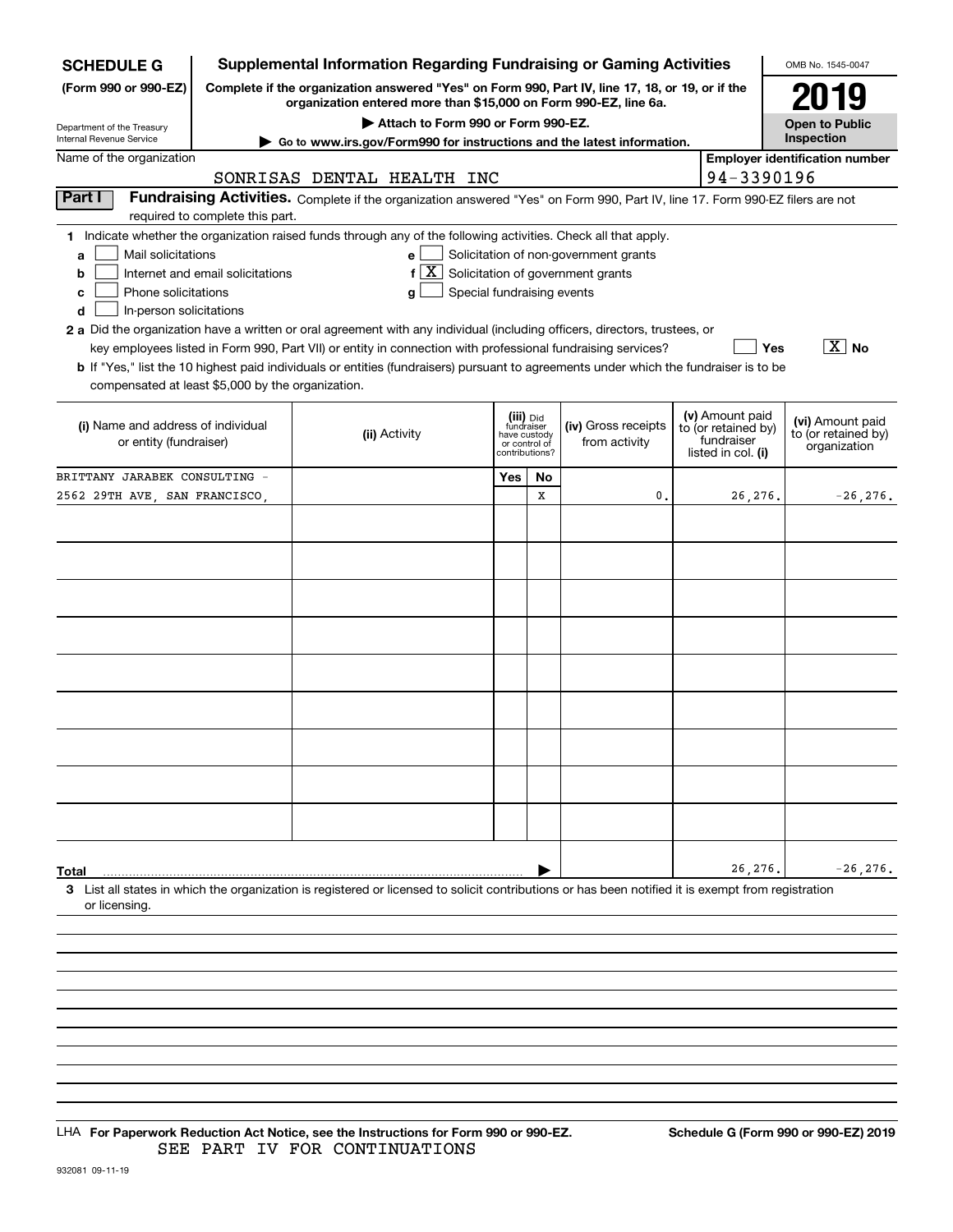**2**

**Part II** | Fundraising Events. Complete if the organization answered "Yes" on Form 990, Part IV, line 18, or reported more than \$15,000 of fundraising event contributions and gross income on Form 990-EZ, lines 1 and 6b. List events with gross receipts greater than \$5,000.

|                 |          |                                                                                                          | (a) Event $#1$ | (b) Event #2            | (c) Other events<br><b>NONE</b> | (d) Total events<br>(add col. (a) through |
|-----------------|----------|----------------------------------------------------------------------------------------------------------|----------------|-------------------------|---------------------------------|-------------------------------------------|
|                 |          |                                                                                                          | PAILLA EVENT   |                         |                                 |                                           |
|                 |          |                                                                                                          | (event type)   | (event type)            | (total number)                  | col. (c)                                  |
|                 |          |                                                                                                          |                |                         |                                 |                                           |
| Revenue         |          |                                                                                                          | 1,500.         |                         |                                 | 1,500.                                    |
|                 |          |                                                                                                          |                |                         |                                 |                                           |
|                 |          |                                                                                                          |                |                         |                                 |                                           |
|                 |          | 3 Gross income (line 1 minus line 2)                                                                     | 1,500.         |                         |                                 | 1,500.                                    |
|                 |          |                                                                                                          |                |                         |                                 |                                           |
|                 |          |                                                                                                          |                |                         |                                 |                                           |
|                 |          |                                                                                                          |                |                         |                                 |                                           |
|                 | 5.       |                                                                                                          |                |                         |                                 |                                           |
|                 |          |                                                                                                          |                |                         |                                 |                                           |
| Direct Expenses |          | 7 Food and beverages                                                                                     |                |                         |                                 |                                           |
|                 |          |                                                                                                          |                |                         |                                 |                                           |
|                 |          |                                                                                                          |                |                         |                                 |                                           |
|                 |          |                                                                                                          |                |                         |                                 |                                           |
|                 | 8        |                                                                                                          |                |                         |                                 |                                           |
|                 | 9        |                                                                                                          | 870.           |                         |                                 | 870.                                      |
|                 | 10       | Direct expense summary. Add lines 4 through 9 in column (d)                                              |                |                         |                                 | 870.                                      |
|                 |          | 11 Net income summary. Subtract line 10 from line 3, column (d)                                          |                |                         |                                 | 630.                                      |
|                 | Part III | Gaming. Complete if the organization answered "Yes" on Form 990, Part IV, line 19, or reported more than |                |                         |                                 |                                           |
|                 |          | \$15,000 on Form 990-EZ, line 6a.                                                                        |                |                         |                                 |                                           |
|                 |          |                                                                                                          |                | (b) Pull tabs/instant   |                                 | (d) Total gaming (add                     |
| Revenue         |          |                                                                                                          | (a) Bingo      | bingo/progressive bingo | (c) Other gaming                | col. (a) through col. (c))                |
|                 |          |                                                                                                          |                |                         |                                 |                                           |
|                 |          |                                                                                                          |                |                         | 2,616.                          | 2,616.                                    |
|                 |          |                                                                                                          |                |                         |                                 |                                           |
|                 |          |                                                                                                          |                |                         |                                 |                                           |
|                 |          |                                                                                                          |                |                         |                                 |                                           |
|                 | 3        |                                                                                                          |                |                         |                                 |                                           |
| Direct Expenses |          |                                                                                                          |                |                         |                                 |                                           |
|                 | 4        |                                                                                                          |                |                         |                                 |                                           |
|                 |          |                                                                                                          |                |                         |                                 |                                           |
|                 |          |                                                                                                          |                |                         | 619.                            | 619.                                      |
|                 |          |                                                                                                          | Yes<br>%       | Yes<br>%                | Yes<br>%                        |                                           |
|                 | 6.       | Volunteer labor                                                                                          | No             | No                      | $\boxed{X}$ No                  |                                           |
|                 |          |                                                                                                          |                |                         |                                 |                                           |
|                 | 7        | Direct expense summary. Add lines 2 through 5 in column (d)                                              |                |                         |                                 | 619.                                      |
|                 |          |                                                                                                          |                |                         |                                 |                                           |
|                 | 8        |                                                                                                          |                |                         |                                 | 1,997.                                    |
|                 |          |                                                                                                          |                |                         |                                 |                                           |
| 9               |          | Enter the state(s) in which the organization conducts gaming activities:                                 |                |                         |                                 |                                           |
|                 |          |                                                                                                          |                |                         |                                 | $\boxed{\text{X}}$ No<br>Yes              |
|                 |          | <b>b</b> If "No," explain:                                                                               |                |                         |                                 |                                           |
|                 |          |                                                                                                          |                |                         |                                 |                                           |
|                 |          |                                                                                                          |                |                         |                                 |                                           |
|                 |          |                                                                                                          |                |                         |                                 | $\boxed{\text{X}}$ No<br>Yes              |
|                 |          |                                                                                                          |                |                         |                                 |                                           |
|                 |          |                                                                                                          |                |                         |                                 |                                           |
|                 |          |                                                                                                          |                |                         |                                 |                                           |

932082 09-11-19

**Schedule G (Form 990 or 990-EZ) 2019**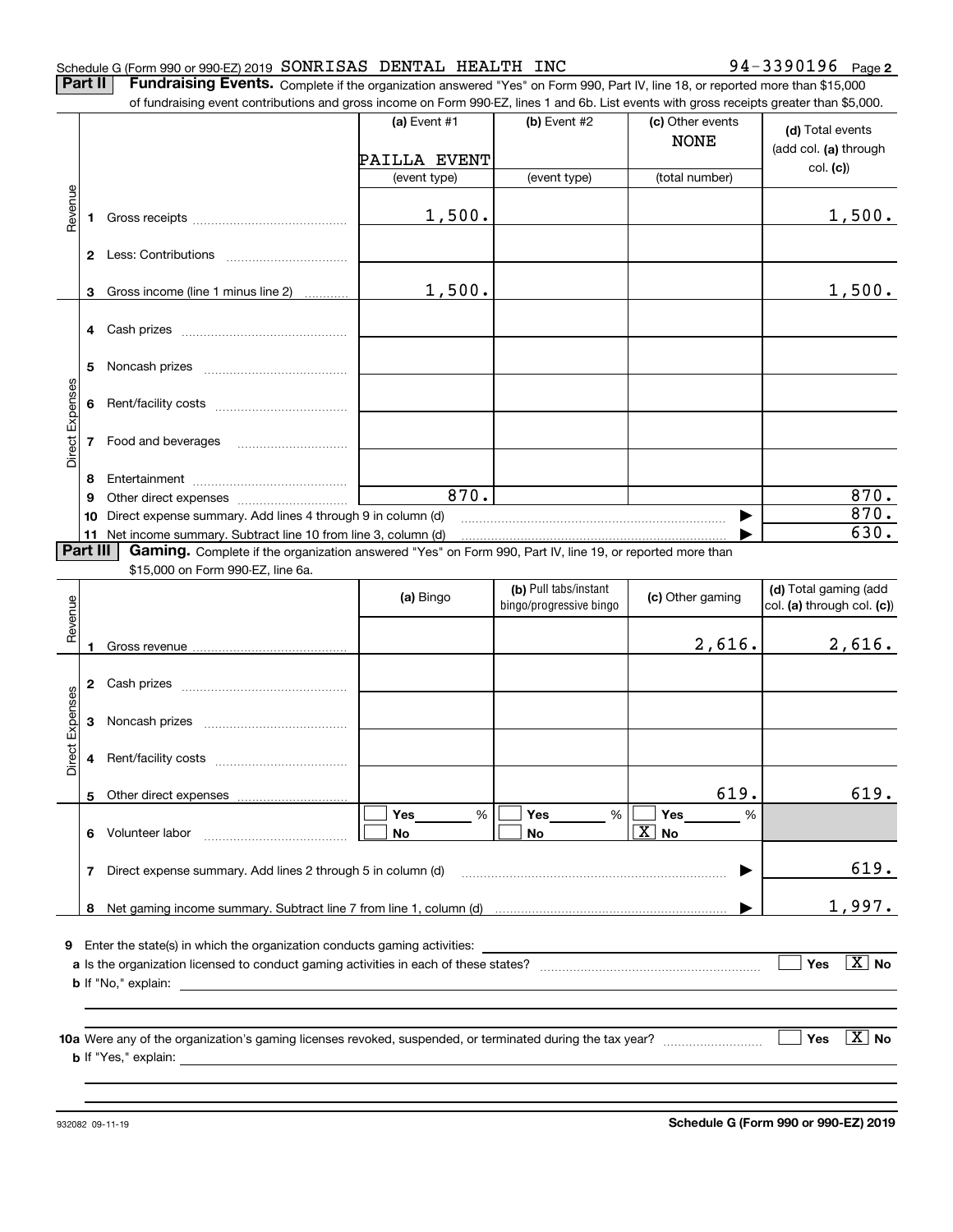|       | Schedule G (Form 990 or 990-EZ) 2019 SONRISAS DENTAL HEALTH INC                                                                                          | 94-3390196 |     | Page 3                |
|-------|----------------------------------------------------------------------------------------------------------------------------------------------------------|------------|-----|-----------------------|
|       |                                                                                                                                                          |            | Yes | $\overline{X}$ No     |
|       | 12 Is the organization a grantor, beneficiary or trustee of a trust, or a member of a partnership or other entity formed                                 |            |     |                       |
|       |                                                                                                                                                          |            | Yes | $\boxed{\text{X}}$ No |
|       | 13 Indicate the percentage of gaming activity conducted in:                                                                                              |            |     |                       |
|       |                                                                                                                                                          | 13а        |     | %                     |
|       |                                                                                                                                                          | 13b        |     | %                     |
|       | 14 Enter the name and address of the person who prepares the organization's gaming/special events books and records:                                     |            |     |                       |
|       | Name $\blacktriangleright$<br><u> 1989 - Johann Stoff, amerikansk politiker (d. 1989)</u>                                                                |            |     |                       |
|       |                                                                                                                                                          |            |     |                       |
|       |                                                                                                                                                          |            | Yes | $\boxed{\text{X}}$ No |
|       | of gaming revenue retained by the third party $\triangleright$ \$                                                                                        |            |     |                       |
|       | c If "Yes," enter name and address of the third party:                                                                                                   |            |     |                       |
|       | Name $\blacktriangleright$                                                                                                                               |            |     |                       |
|       | Address $\blacktriangleright$<br><u>some started and the started and the started and the started and the started and the started and the started and</u> |            |     |                       |
|       | <b>16</b> Gaming manager information:                                                                                                                    |            |     |                       |
|       | <u> 1989 - Johann Barbara, marka a shekara tsa 1989 - An tsa 1989 - An tsa 1989 - An tsa 1989 - An tsa 1989 - An</u><br>Name $\blacktriangleright$       |            |     |                       |
|       |                                                                                                                                                          |            |     |                       |
|       | Gaming manager compensation > \$                                                                                                                         |            |     |                       |
|       |                                                                                                                                                          |            |     |                       |
|       |                                                                                                                                                          |            |     |                       |
|       |                                                                                                                                                          |            |     |                       |
|       | Director/officer<br>Employee<br>Independent contractor                                                                                                   |            |     |                       |
|       | <b>17</b> Mandatory distributions:                                                                                                                       |            |     |                       |
|       | a Is the organization required under state law to make charitable distributions from the gaming proceeds to                                              |            |     |                       |
|       | retain the state gaming license? $\Box$ No                                                                                                               |            |     |                       |
|       | <b>b</b> Enter the amount of distributions required under state law to be distributed to other exempt organizations or spent in the                      |            |     |                       |
|       | organization's own exempt activities during the tax year $\triangleright$ \$                                                                             |            |     |                       |
|       | <b>Part IV</b><br>Supplemental Information. Provide the explanations required by Part I, line 2b, columns (iii) and (v); and Part III, lines 9, 9b, 10b, |            |     |                       |
|       | 15b, 15c, 16, and 17b, as applicable. Also provide any additional information. See instructions.                                                         |            |     |                       |
|       | SCHEDULE G, PART I, LINE 2B, LIST OF TEN HIGHEST PAID FUNDRAISERS:                                                                                       |            |     |                       |
|       |                                                                                                                                                          |            |     |                       |
|       | NAME OF FUNDRAISER: BRITTANY JARABEK CONSULTING                                                                                                          |            |     |                       |
| ( I ) |                                                                                                                                                          |            |     |                       |
| ( I ) | ADDRESS OF FUNDRAISER: 2562 29TH AVE, SAN FRANCISCO, CA                                                                                                  | 94116      |     |                       |
|       |                                                                                                                                                          |            |     |                       |
|       |                                                                                                                                                          |            |     |                       |
|       |                                                                                                                                                          |            |     |                       |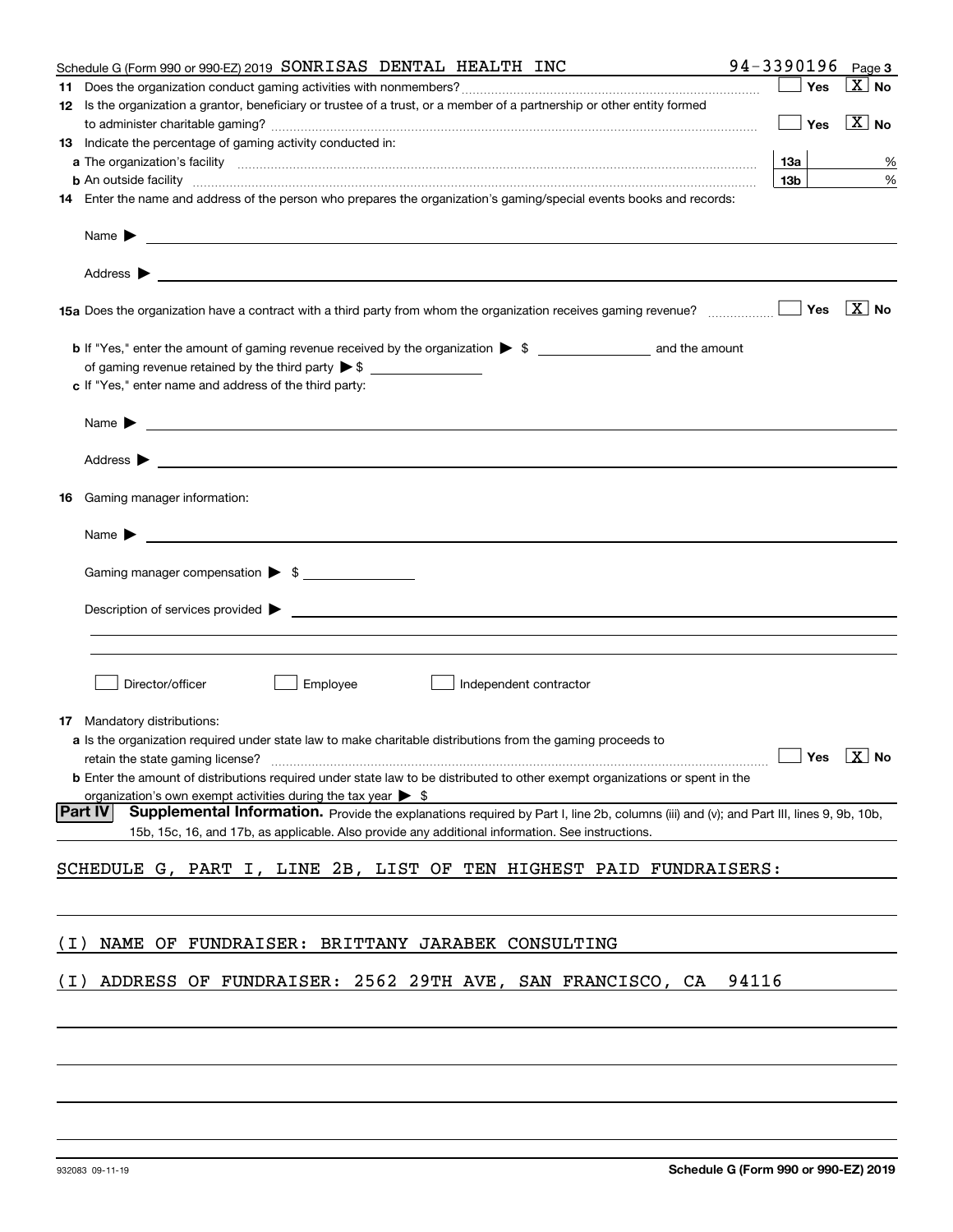| <b>Part IV Supplemental Information</b> (continued) |  |  |  |
|-----------------------------------------------------|--|--|--|
|                                                     |  |  |  |
|                                                     |  |  |  |
|                                                     |  |  |  |
|                                                     |  |  |  |
|                                                     |  |  |  |
|                                                     |  |  |  |
|                                                     |  |  |  |
|                                                     |  |  |  |
|                                                     |  |  |  |
|                                                     |  |  |  |
|                                                     |  |  |  |
|                                                     |  |  |  |
|                                                     |  |  |  |
|                                                     |  |  |  |
|                                                     |  |  |  |
|                                                     |  |  |  |
|                                                     |  |  |  |
|                                                     |  |  |  |
|                                                     |  |  |  |
|                                                     |  |  |  |
|                                                     |  |  |  |
|                                                     |  |  |  |
|                                                     |  |  |  |
|                                                     |  |  |  |
|                                                     |  |  |  |
|                                                     |  |  |  |
|                                                     |  |  |  |
|                                                     |  |  |  |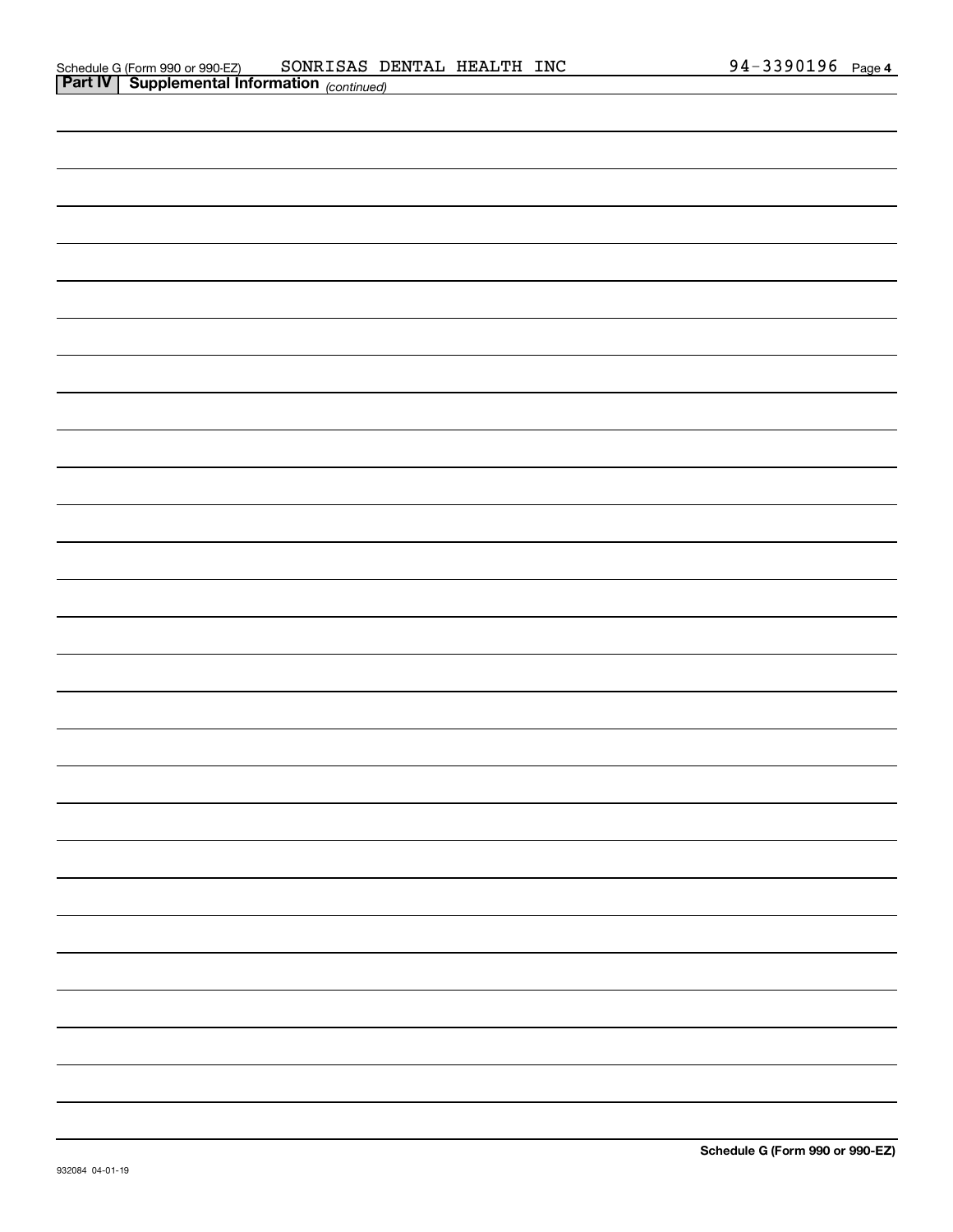|   | <b>Compensation Information</b><br><b>SCHEDULE J</b>                                                                                                                                                 | OMB No. 1545-0047                     |            |                  |
|---|------------------------------------------------------------------------------------------------------------------------------------------------------------------------------------------------------|---------------------------------------|------------|------------------|
|   | (Form 990)<br>For certain Officers, Directors, Trustees, Key Employees, and Highest                                                                                                                  |                                       |            |                  |
|   | <b>Compensated Employees</b>                                                                                                                                                                         |                                       | 2019       |                  |
|   | Complete if the organization answered "Yes" on Form 990, Part IV, line 23.<br>Attach to Form 990.                                                                                                    | <b>Open to Public</b>                 |            |                  |
|   | Department of the Treasury<br>Go to www.irs.gov/Form990 for instructions and the latest information.<br>Internal Revenue Service                                                                     |                                       | Inspection |                  |
|   | Name of the organization                                                                                                                                                                             | <b>Employer identification number</b> |            |                  |
|   | SONRISAS DENTAL HEALTH INC                                                                                                                                                                           | 94-3390196                            |            |                  |
|   | Part I<br><b>Questions Regarding Compensation</b>                                                                                                                                                    |                                       |            |                  |
|   |                                                                                                                                                                                                      |                                       | Yes        | No               |
|   | Check the appropriate box(es) if the organization provided any of the following to or for a person listed on Form 990,                                                                               |                                       |            |                  |
|   | Part VII, Section A, line 1a. Complete Part III to provide any relevant information regarding these items.                                                                                           |                                       |            |                  |
|   | First-class or charter travel<br>Housing allowance or residence for personal use                                                                                                                     |                                       |            |                  |
|   | Travel for companions<br>Payments for business use of personal residence                                                                                                                             |                                       |            |                  |
|   | Tax indemnification and gross-up payments<br>Health or social club dues or initiation fees                                                                                                           |                                       |            |                  |
|   | Discretionary spending account<br>Personal services (such as maid, chauffeur, chef)                                                                                                                  |                                       |            |                  |
|   |                                                                                                                                                                                                      |                                       |            |                  |
| b | If any of the boxes on line 1a are checked, did the organization follow a written policy regarding payment or                                                                                        |                                       |            |                  |
|   | reimbursement or provision of all of the expenses described above? If "No," complete Part III to explain                                                                                             | 1b                                    |            |                  |
| 2 | Did the organization require substantiation prior to reimbursing or allowing expenses incurred by all directors,                                                                                     |                                       |            |                  |
|   |                                                                                                                                                                                                      | $\mathbf{2}$                          |            |                  |
|   |                                                                                                                                                                                                      |                                       |            |                  |
| з | Indicate which, if any, of the following the organization used to establish the compensation of the organization's                                                                                   |                                       |            |                  |
|   | CEO/Executive Director. Check all that apply. Do not check any boxes for methods used by a related organization to<br>establish compensation of the CEO/Executive Director, but explain in Part III. |                                       |            |                  |
|   | $X$ Compensation committee<br>Written employment contract                                                                                                                                            |                                       |            |                  |
|   | $X$ Compensation survey or study<br>Independent compensation consultant                                                                                                                              |                                       |            |                  |
|   | $\mathbf{X}$ Approval by the board or compensation committee<br>Form 990 of other organizations                                                                                                      |                                       |            |                  |
|   |                                                                                                                                                                                                      |                                       |            |                  |
| 4 | During the year, did any person listed on Form 990, Part VII, Section A, line 1a, with respect to the filing                                                                                         |                                       |            |                  |
|   | organization or a related organization:                                                                                                                                                              |                                       |            |                  |
| а | Receive a severance payment or change-of-control payment?                                                                                                                                            | 4a                                    |            | х                |
|   |                                                                                                                                                                                                      | 4b                                    |            | X                |
| с | Participate in, or receive payment from, an equity-based compensation arrangement?                                                                                                                   | 4c                                    |            | X                |
|   | If "Yes" to any of lines 4a-c, list the persons and provide the applicable amounts for each item in Part III.                                                                                        |                                       |            |                  |
|   |                                                                                                                                                                                                      |                                       |            |                  |
|   | Only section 501(c)(3), 501(c)(4), and 501(c)(29) organizations must complete lines 5-9.                                                                                                             |                                       |            |                  |
|   | For persons listed on Form 990, Part VII, Section A, line 1a, did the organization pay or accrue any compensation                                                                                    |                                       |            |                  |
|   | contingent on the revenues of:                                                                                                                                                                       |                                       |            |                  |
| a |                                                                                                                                                                                                      | 5a                                    |            | x                |
|   |                                                                                                                                                                                                      | 5b                                    |            | X                |
|   | If "Yes" on line 5a or 5b, describe in Part III.                                                                                                                                                     |                                       |            |                  |
| 6 | For persons listed on Form 990, Part VII, Section A, line 1a, did the organization pay or accrue any compensation                                                                                    |                                       |            |                  |
|   | contingent on the net earnings of:                                                                                                                                                                   |                                       |            |                  |
| a | The organization? <b>With the organization? Constitution of the organization</b> of the organization?                                                                                                | 6a                                    |            | x<br>$\mathbf X$ |
|   |                                                                                                                                                                                                      | 6b                                    |            |                  |
|   | If "Yes" on line 6a or 6b, describe in Part III.                                                                                                                                                     |                                       |            |                  |
|   | 7 For persons listed on Form 990, Part VII, Section A, line 1a, did the organization provide any nonfixed payments                                                                                   |                                       |            | х                |
|   |                                                                                                                                                                                                      | 7                                     |            |                  |
| 8 | Were any amounts reported on Form 990, Part VII, paid or accrued pursuant to a contract that was subject to the                                                                                      | 8                                     |            | х                |
|   | initial contract exception described in Regulations section 53.4958-4(a)(3)? If "Yes," describe in Part III                                                                                          |                                       |            |                  |
| 9 | If "Yes" on line 8, did the organization also follow the rebuttable presumption procedure described in                                                                                               | 9                                     |            |                  |
|   | duction Act Notice, and the Instructions for Form 000                                                                                                                                                | Calcadola Line                        |            |                  |

LHA For Paperwork Reduction Act Notice, see the Instructions for Form 990. Schedule J (Form 990) 2019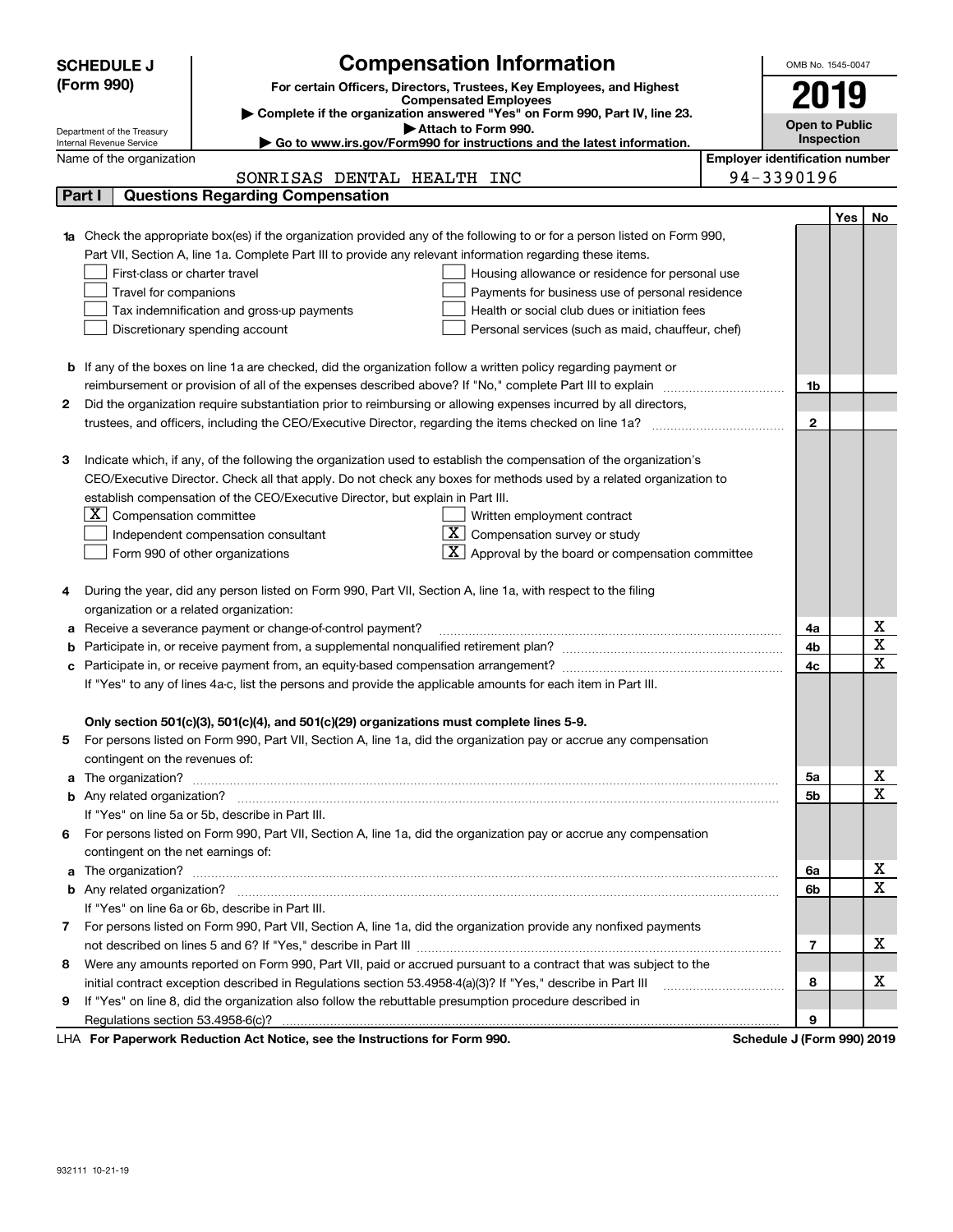94-3390196

**2**

# **Part II Officers, Directors, Trustees, Key Employees, and Highest Compensated Employees.**  Schedule J (Form 990) 2019 Page Use duplicate copies if additional space is needed.

For each individual whose compensation must be reported on Schedule J, report compensation from the organization on row (i) and from related organizations, described in the instructions, on row (ii). Do not list any individuals that aren't listed on Form 990, Part VII.

**Note:**  The sum of columns (B)(i)-(iii) for each listed individual must equal the total amount of Form 990, Part VII, Section A, line 1a, applicable column (D) and (E) amounts for that individual.

| (A) Name and Title       |      | (B) Breakdown of W-2 and/or 1099-MISC compensation |                                           |                                           | (C) Retirement and<br>other deferred | (D) Nontaxable<br>benefits | (E) Total of columns<br>$(B)(i)-(D)$ | (F) Compensation<br>in column (B)         |
|--------------------------|------|----------------------------------------------------|-------------------------------------------|-------------------------------------------|--------------------------------------|----------------------------|--------------------------------------|-------------------------------------------|
|                          |      | (i) Base<br>compensation                           | (ii) Bonus &<br>incentive<br>compensation | (iii) Other<br>reportable<br>compensation | compensation                         |                            |                                      | reported as deferred<br>on prior Form 990 |
| TORREY ROTHSTEIN<br>(1)  | (i)  | 160,000.                                           | 0.                                        | 0.                                        | $\overline{0}$ .                     | 0.                         | 160,000.                             | 0.                                        |
| <b>DIRECTOR</b>          | (ii) | 0.                                                 | 0.                                        | $\overline{0}$ .                          | $\overline{0}$ .                     | $\mathbf 0$ .              | 0.                                   | 0.                                        |
| TRACEY FECHER<br>(2)     | (i)  | 180,000.                                           | $\overline{0}$ .                          | $\overline{0}$ .                          | $\overline{0}$ .                     | $\overline{0}$ .           | 180,000.                             | $\overline{\mathbf{0}}$ .                 |
| CEO                      | (ii) | $0$ .                                              | $\overline{0}$ .                          | $\overline{0}$ .                          | $\overline{0}$ .                     | $0$ .                      | 0.                                   | $\overline{\mathbf{0}}$ .                 |
| (3)<br>LAURIE A JUE      | (i)  | 175,110.                                           | $\overline{0}$ .                          | $\overline{0}$ .                          | $\overline{0}$ .                     | $\overline{0}$ .           | 175, 110.                            | $\overline{\mathbf{0}}$ .                 |
| DENTIST                  | (ii) | $\overline{0}$ .                                   | $\overline{0}$ .                          | $\overline{0}$ .                          | $\overline{0}$ .                     | $\overline{0}$ .           | $\overline{0}$ .                     | $\overline{0}$ .                          |
| TORREY ROTHESTEIN<br>(4) | (i)  | 154, 271.                                          | $\overline{0}$ .                          | $\overline{0}$ .                          | $\overline{0}$ .                     | $\overline{0}$ .           | 154, 271.                            | $\overline{0}$ .                          |
| DENTIST                  | (ii) | $\overline{0}$ .                                   | $\overline{0}$ .                          | $\overline{0}$ .                          | $\overline{0}$ .                     | $\overline{0}$ .           | $\overline{0}$ .                     | $\overline{0}$ .                          |
| (5) BONNIE JUE           | (i)  | 140, 131.                                          | $\overline{0}$ .                          | $\overline{0}$ .                          | $\overline{0}$ .                     | $\overline{0}$ .           | 140, 131.                            | $\overline{0}$ .                          |
| FORMER CEO               | (ii) | $0$ .                                              | $\overline{0}$ .                          | $\overline{0}$ .                          | $\overline{0}$ .                     | 0.                         | $\overline{0}$ .                     | $\overline{0}$ .                          |
|                          | (i)  |                                                    |                                           |                                           |                                      |                            |                                      |                                           |
|                          | (ii) |                                                    |                                           |                                           |                                      |                            |                                      |                                           |
|                          | (i)  |                                                    |                                           |                                           |                                      |                            |                                      |                                           |
|                          | (ii) |                                                    |                                           |                                           |                                      |                            |                                      |                                           |
|                          | (i)  |                                                    |                                           |                                           |                                      |                            |                                      |                                           |
|                          | (ii) |                                                    |                                           |                                           |                                      |                            |                                      |                                           |
|                          | (i)  |                                                    |                                           |                                           |                                      |                            |                                      |                                           |
|                          | (ii) |                                                    |                                           |                                           |                                      |                            |                                      |                                           |
|                          | (i)  |                                                    |                                           |                                           |                                      |                            |                                      |                                           |
|                          | (ii) |                                                    |                                           |                                           |                                      |                            |                                      |                                           |
|                          | (i)  |                                                    |                                           |                                           |                                      |                            |                                      |                                           |
|                          | (ii) |                                                    |                                           |                                           |                                      |                            |                                      |                                           |
|                          | (i)  |                                                    |                                           |                                           |                                      |                            |                                      |                                           |
|                          | (ii) |                                                    |                                           |                                           |                                      |                            |                                      |                                           |
|                          | (i)  |                                                    |                                           |                                           |                                      |                            |                                      |                                           |
|                          | (ii) |                                                    |                                           |                                           |                                      |                            |                                      |                                           |
|                          | (i)  |                                                    |                                           |                                           |                                      |                            |                                      |                                           |
|                          | (ii) |                                                    |                                           |                                           |                                      |                            |                                      |                                           |
|                          | (i)  |                                                    |                                           |                                           |                                      |                            |                                      |                                           |
|                          | (ii) |                                                    |                                           |                                           |                                      |                            |                                      |                                           |
|                          | (i)  |                                                    |                                           |                                           |                                      |                            |                                      |                                           |
|                          | (ii) |                                                    |                                           |                                           |                                      |                            |                                      |                                           |

**Schedule J (Form 990) 2019**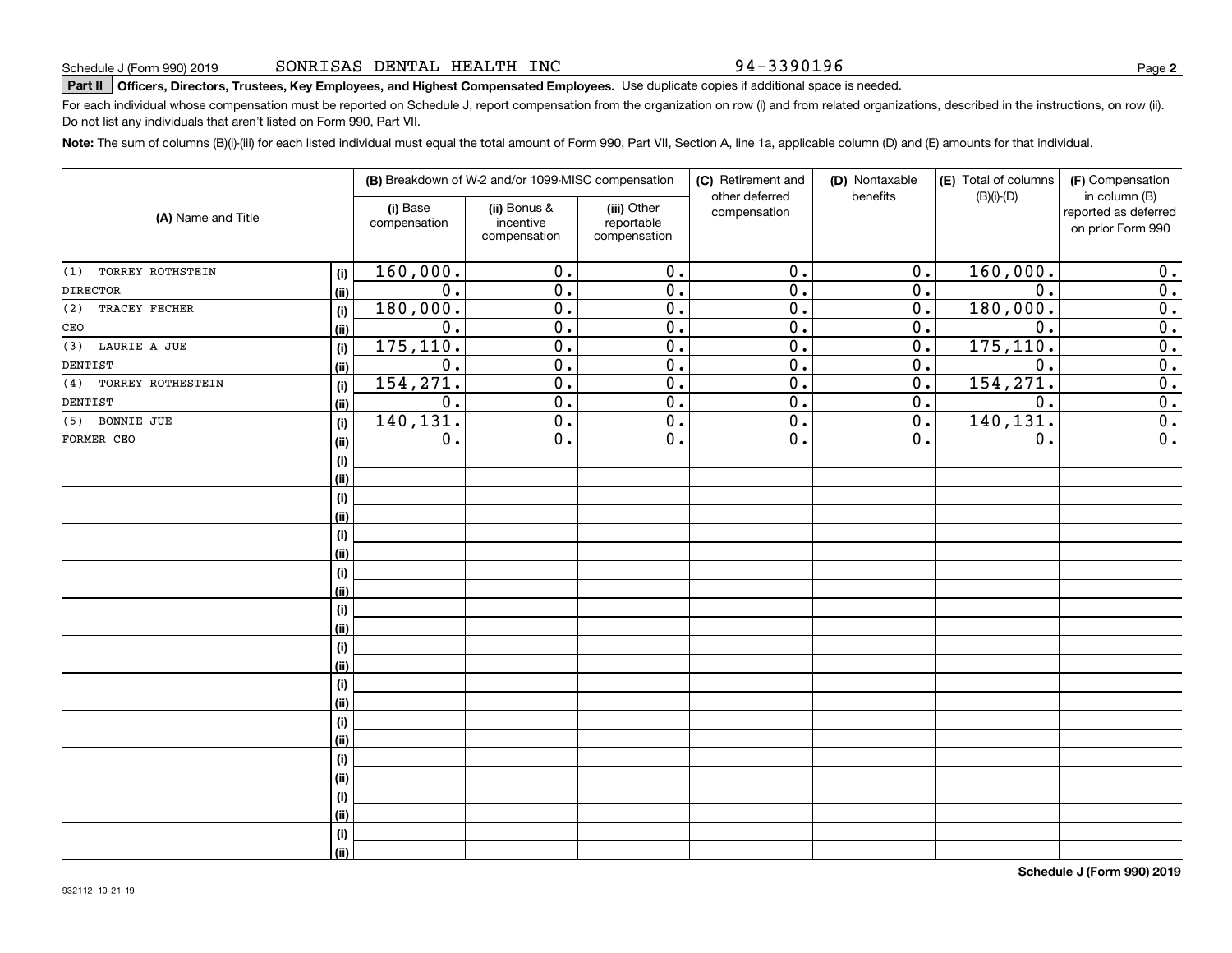#### **Part III Supplemental Information**

Schedule J (Form 990) 2019 SONRISAS DENTAL HEALTH INC<br>Part III Supplemental Information<br>Provide the information, explanation, or descriptions required for Part I, lines 1a, 1b, 3, 4a, 4b, 4c, 5a, 5b, 6a, 6b, 7, and 8, and

**Schedule J (Form 990) 2019**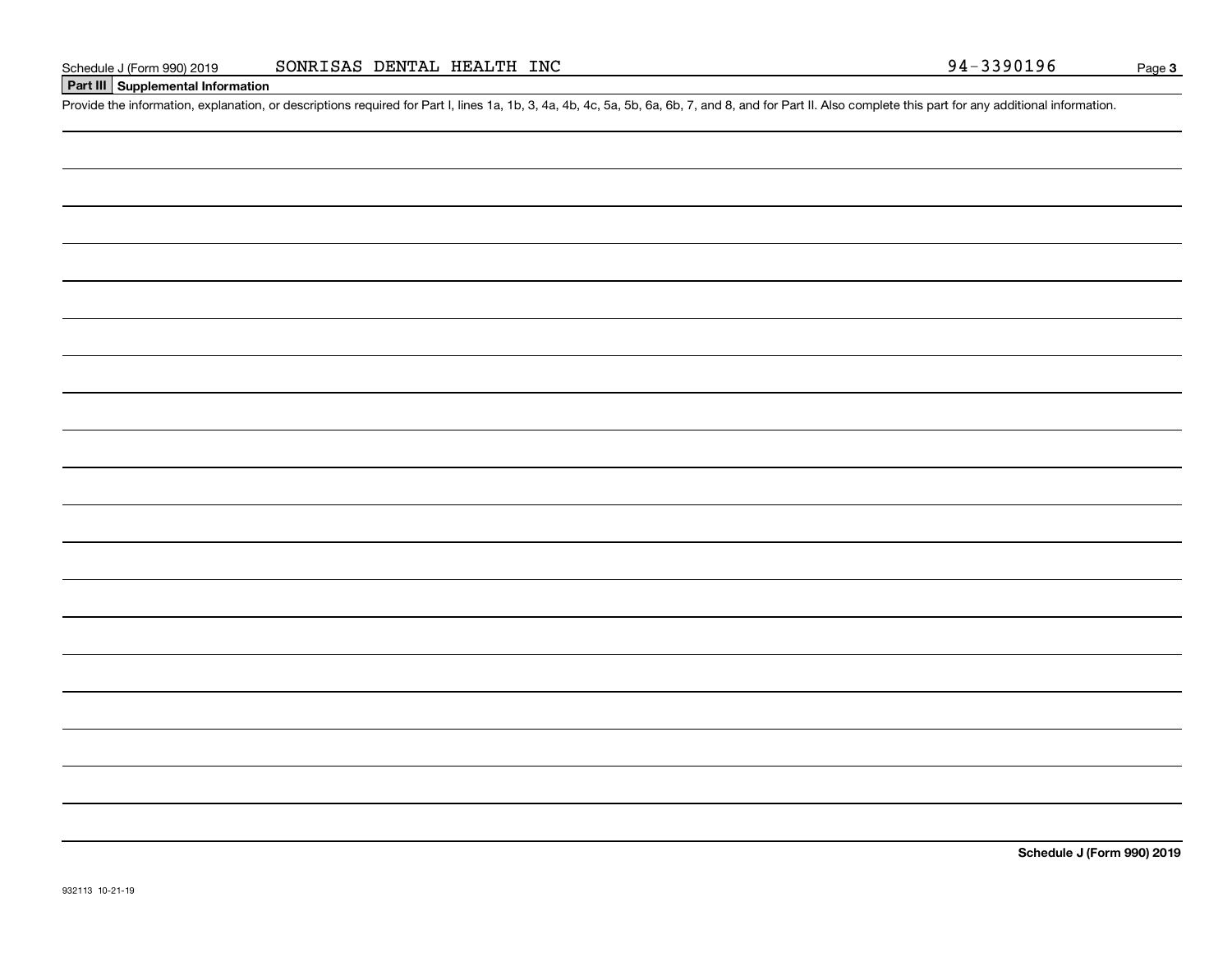Department of the Treasury **(Form 990 or 990-EZ)**

Name of the organization

Internal Revenue Service

**SCHEDULE O Supplemental Information to Form 990 or 990-EZ**

**Complete to provide information for responses to specific questions on Form 990 or 990-EZ or to provide any additional information. | Attach to Form 990 or 990-EZ. | Go to www.irs.gov/Form990 for the latest information.**



SONRISAS DENTAL HEALTH INC  $\vert$  94-3390196

FORM 990, PART I, LINE 1, DESCRIPTION OF ORGANIZATION MISSION:

DENTAL CARE AND ORAL HEALTH EDUCATION TO OUR COMMUNITY. WE SERVE

INDIVIDUALS OF ALL AGES, INCLUDING THOSE WHO EXPERIENCE ECONOMIC,

PHYSICAL OR DEVELOPMENTAL CHALLENGES. WE PROVIDE THESE SERVICES WITH

DIGNITY, RESPECT, AND COMPASSION. WE OFFER TWO CONVENIENT LOCATIONS IN

HALF MOON BAY AND SAN MATEO.

FORM 990, PART III, LINE 1, DESCRIPTION OF ORGANIZATION MISSION:

THESE SERVICES WITH DIGNITY, RESPECT, AND COMPASSION. WE OFFER TWO

CONVENIENT LOCATIONS IN HALF MOON BAY AND SAN MATEO.

FORM 990, PART III, LINE 4A

LHA For Paperwork Reduction Act Notice, see the Instructions for Form 990 or 990-EZ. Schedule O (Form 990 or 990-EZ) (2019) SONRISAS DENTAL HEALTH'S ACCESS TO CARE PROGRAM MAKES DENTAL CARE ACCESSIBLE TO INDIVIDUALS AT ALL INCOME LEVELS IN SAN MATEO COUNTY. THE ACCESS TO CARE PROGRAM INCLUDES OUR: AFFORDABLE SCALE PLAN, GERIATRIC DENTISTRY, DISEASE PREVENTION PROGRAMS, DENTAL SCREENING, AND MOBILE DENTAL CARE. WE SCREEN, EDUCATE, AND TREAT ADULTS, INCLUDING FARMWORKERS, SENIORS, CHILDREN, AND PATIENTS OF ALL AGES WITH SPECIAL NEEDS AND MOBILITY CONSIDERATIONS. THE GOAL OF OUR ACCESS TO CARE PROGRAM IS TO BECOME THE DENTAL HOME FOR EACH PATIENT SEEN AT OUR DENTAL CENTERS, WHICH WE DEFINE AS SEEING A PATIENT AT LEAST TWICE PER YEAR, WITH THE OUTCOME OF IMPROVING OUR PATIENTS' ORAL HEALTH AND HELPING THEM TO MAINTAIN THAT IMPROVEMENT OVER TIME. WITH A GOAL OF EQUITABLE ACCESS AND OPTIMIZING OUTCOMES, SDH SEEKS TO MEET THE UNIQUE NEEDS OF SPECIFIC PATIENT POPULATIONS WHO ARE MOST AT-RISK: LOW-INCOME INDIVIDUALS, CHILDREN, SENIORS, AND PEOPLE WITH DISABILITIES OR OTHER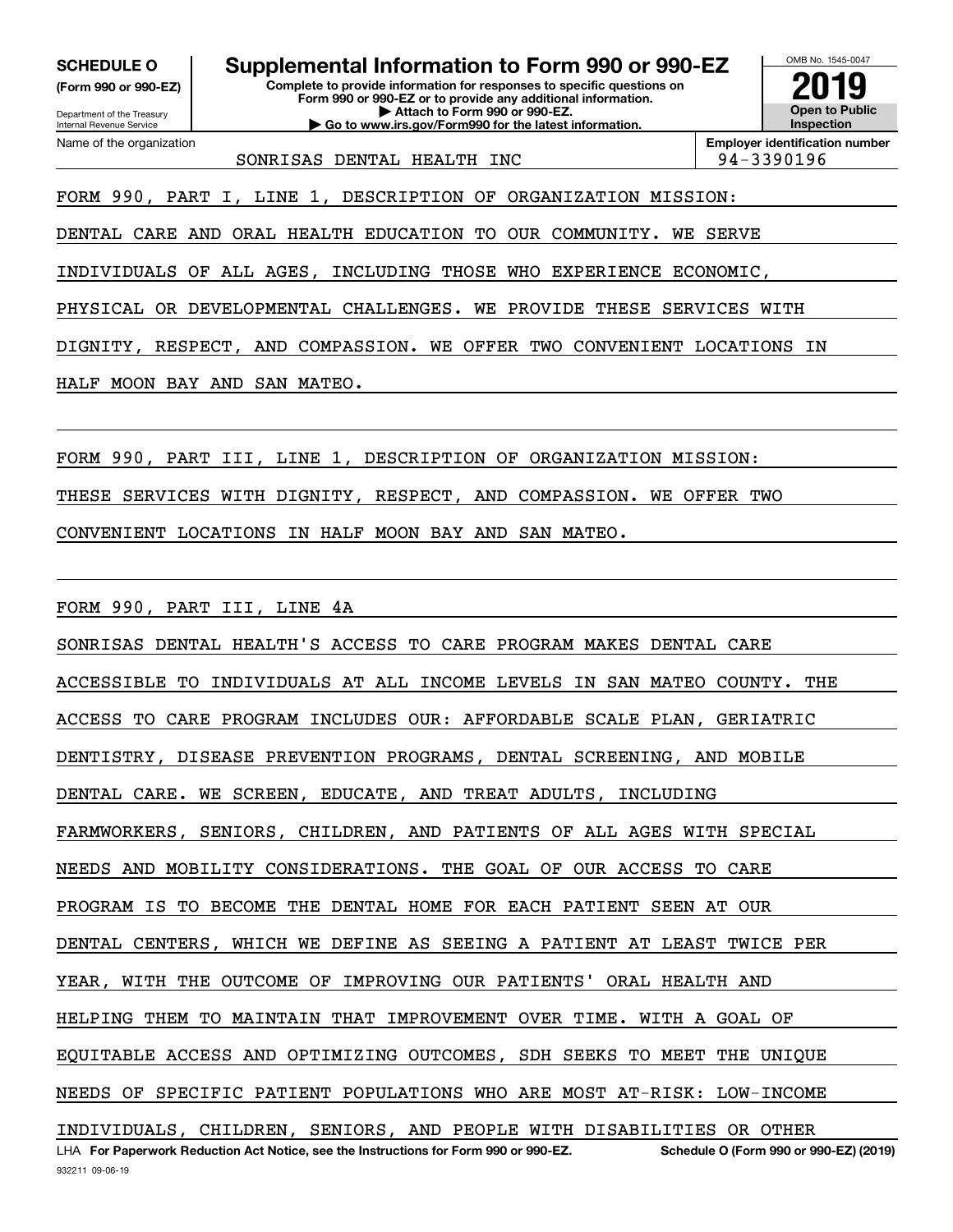| Schedule O (Form 990 or 990-EZ) (2019)                                                   | Page 2                                              |
|------------------------------------------------------------------------------------------|-----------------------------------------------------|
| Name of the organization<br>SONRISAS DENTAL HEALTH INC                                   | <b>Employer identification number</b><br>94-3390196 |
| SPECIAL NEEDS. IN RESPONSE TO THE NEEDS OF OUR PATIENTS, SDH OFFERS AN                   |                                                     |
| AFFORDABLE SLIDING PAYMENT SCALE PLAN, PROVIDES SERVICES AT VARIOUS                      |                                                     |
| LOCATIONS, INCLUDING THROUGH OUR MOBILE UNIT, OFFERS SEDATION DENTISTRY                  |                                                     |
| THE NEEDS OF PATIENTS WITH SPECIAL NEEDS OR INCREASED ANXIETY<br>MEET<br>TO.             |                                                     |
| AFTER MUCH-DELAYED DENTAL CARE, AND EMPLOYS PEDIATRIC SPECIALIST                         |                                                     |
| DENTISTS ALONGSIDE OUR GENERAL DENTISTS.<br>DUE TO THE PANDEMIC, SDH                     |                                                     |
| SHUT DOWN FOR 12 WEEKS.<br>BEFORE THAT SDH WAS SCHEDULED<br>WAS                          | TO HAVE                                             |
| 12,000 ANNUAL PATIENT VISITS. IN FY19-20, THERE WERE 9880 DENTAL                         |                                                     |
| VISITS FOR 3882 UNIQUE PATIENTS.                                                         |                                                     |
|                                                                                          |                                                     |
| SONRISAS DENTAL HEALTH'S SCHOOL-BASED ORAL HEALTH SCREENING AND                          |                                                     |
| EDUCATION PROGRAM IDENTIFIES CHILDREN WHO HAVE HAD LIMITED                               | OR NO                                               |
| PREVIOUS DENTAL CARE AND HELPS TO RESTORE<br>THEIR ORAL HEALTH. SCHOOL                   |                                                     |
| SCREENINGS TAKE PLACE AT SCHOOLS WITH 50% OR MORE OF THEIR STUDENTS                      |                                                     |
| ELIGIBLE FOR FREE AND REDUCED LUNCH.<br>PROVIDERS SCREEN                                 | CHILDREN FOR                                        |
| ORAL HEALTH, ENGAGE CHILDREN IN AN EDUCATION SESSION, AND PROVIDE EACH                   |                                                     |
| CHILD WITH A "GOODY BAG" OF ORAL HEALTH CARE ITEMS SUCH AS A                             |                                                     |
| TOOTHBRUSH, TOOTHPASTE, FLOSS, AND A 2-MINUTE TIMER TO TAKE HOME.                        |                                                     |
| CHILDREN WHOSE PARENTS/GUARDIANS PROVIDE CONSENT WILL ALSO HAVE                          |                                                     |
| FLUORIDE VARNISH APPLIED TO THEIR TEETH.                                                 |                                                     |
| FOLLOWING THE SCREENING, SDH STAFF REACH OUT TO PARENTS/GUARDIANS TO                     |                                                     |
| EDUCATE THEM ABOUT THEIR CHILDREN'S DENTAL HEALTH STATUS AND TO LEARN                    |                                                     |
| WHETHER THE CHILD HAS A DENTAL HOME. IF THE CHILD DOES NOT HAVE A                        |                                                     |
| DENTAL HOME, SDH WILL PROVIDE LOCAL REFERRALS, BASED ON THE CHILD'S                      |                                                     |
| NEEDS AND CIRCUMSTANCES. BEFORE THE PANDEMIC SHUTDOWN, SDH WAS                           |                                                     |
| SCHEDULED TO SCREEN 1000 CHILDREN AT LOW-INCOME SCHOOLS IN SAN MATEO                     |                                                     |
| COUNTY.<br>THE TEAM PIVOTED TO VIRTUAL ORAL HEALTH EDUCATION FOR THE                     |                                                     |
| REMAINDER OF THE FISCAL YEAR AND BEGAN PROVIDING DRIVE-THROUGH DENTAL<br>932212 09-06-19 | Schedule O (Form 990 or 990-EZ) (2019)              |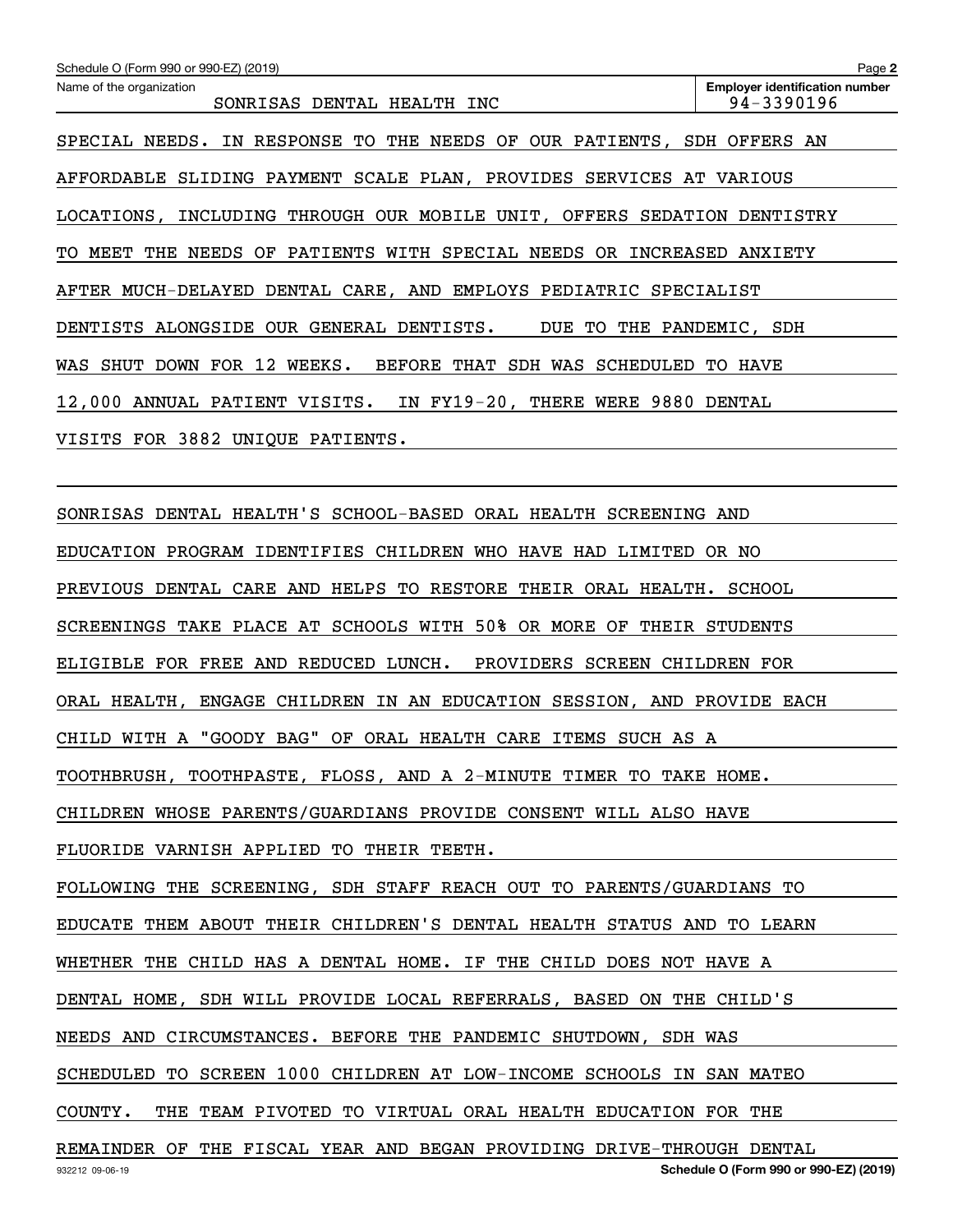| Schedule O (Form 990 or 990-EZ) (2019) | Page 2                                |            |
|----------------------------------------|---------------------------------------|------------|
| Name of the organization               | <b>Employer identification number</b> |            |
|                                        | SONRISAS DENTAL HEALTH INC            | 94-3390196 |
| SCREENINGS IN THE FALL OF 2020.        | SDH PLANS TO RESUME IN-PERSON         |            |

SCREENINGS AT SCHOOLS IN 2021.

FORM 990, PART VI, SECTION B, LINE 11B:

REVIEW BY OFFICERS OF ORGANIZATION

FORM 990, PART VI, SECTION B, LINE 12C:

ANNUAL COMPLETION OF RELATED CONFLICT OF INTEREST STATEMENTS

FORM 990, PART VI, SECTION B, LINE 15:

ANNUAL EREVIEW AND APPROVAL OF OFFICER COMPENSATION BY BOARD

FORM 990, PART VI, SECTION C, LINE 19:

NO OTHER DOCUMENTS ARE AVAILABLE TO THE PUBLIC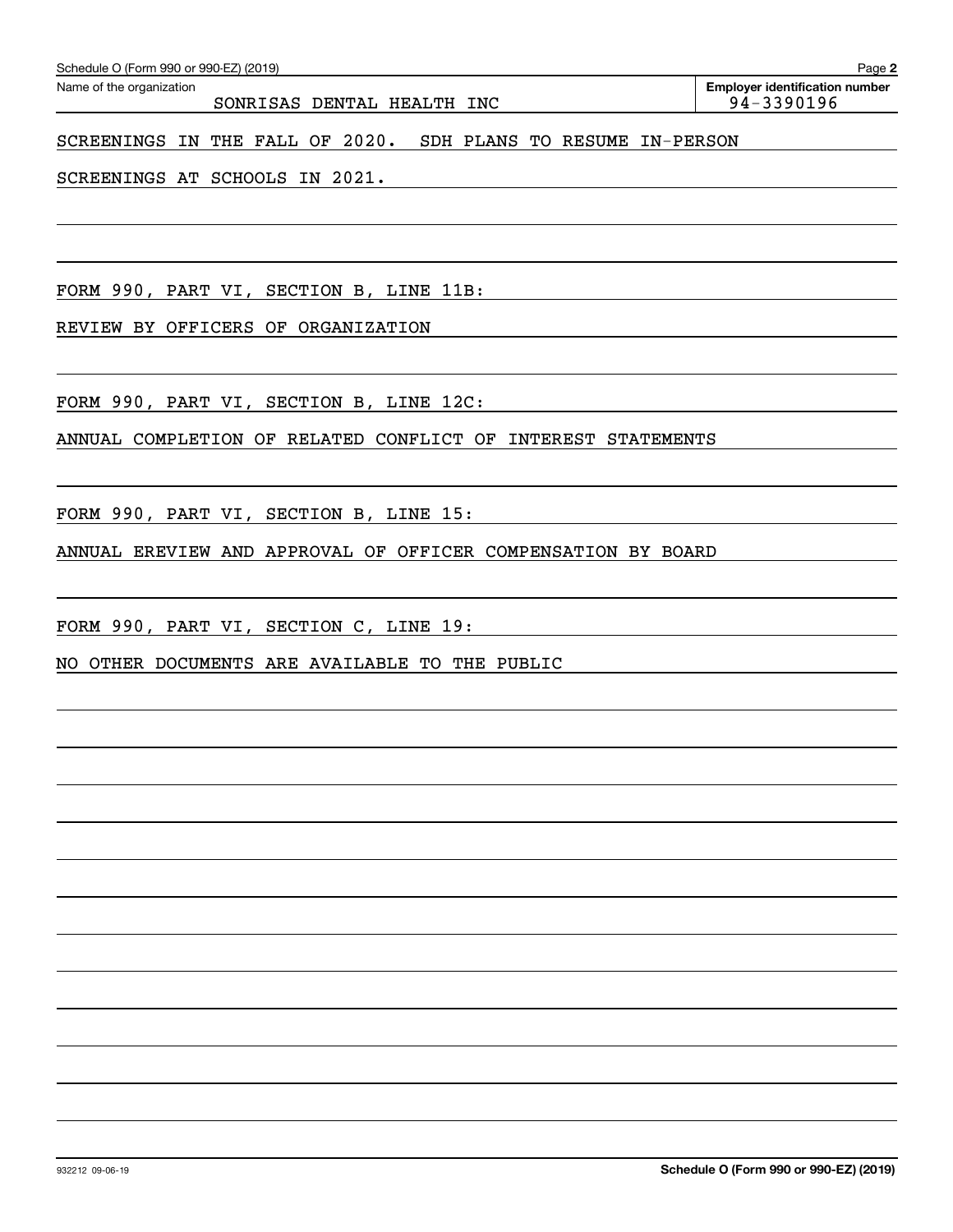| <b>TAXABLE YEAR</b><br>2019 |                                                                                                                                                                                                                                                                                                                                                                                                                                                                                                                                                                                                                                                                                                                                                                                                                                                                                                                                                                                                                                                                                                                                                                                                                                                                                                                                                                                                                                                                    |                                                                                                                                                                                                                                                                                                                                                                                                                                                                                                                                                                                                                                                                                                                                                                                                                                                                                                                                                                                                                                                                                                                                                                                    |  | <b>Exempt Organizations</b> | California e-file Return Authorization for |            |     |      |                                 |                       |                      |                    |         |                      | <b>FORM</b><br>8453-EO |
|-----------------------------|--------------------------------------------------------------------------------------------------------------------------------------------------------------------------------------------------------------------------------------------------------------------------------------------------------------------------------------------------------------------------------------------------------------------------------------------------------------------------------------------------------------------------------------------------------------------------------------------------------------------------------------------------------------------------------------------------------------------------------------------------------------------------------------------------------------------------------------------------------------------------------------------------------------------------------------------------------------------------------------------------------------------------------------------------------------------------------------------------------------------------------------------------------------------------------------------------------------------------------------------------------------------------------------------------------------------------------------------------------------------------------------------------------------------------------------------------------------------|------------------------------------------------------------------------------------------------------------------------------------------------------------------------------------------------------------------------------------------------------------------------------------------------------------------------------------------------------------------------------------------------------------------------------------------------------------------------------------------------------------------------------------------------------------------------------------------------------------------------------------------------------------------------------------------------------------------------------------------------------------------------------------------------------------------------------------------------------------------------------------------------------------------------------------------------------------------------------------------------------------------------------------------------------------------------------------------------------------------------------------------------------------------------------------|--|-----------------------------|--------------------------------------------|------------|-----|------|---------------------------------|-----------------------|----------------------|--------------------|---------|----------------------|------------------------|
| Exempt Organization name    |                                                                                                                                                                                                                                                                                                                                                                                                                                                                                                                                                                                                                                                                                                                                                                                                                                                                                                                                                                                                                                                                                                                                                                                                                                                                                                                                                                                                                                                                    |                                                                                                                                                                                                                                                                                                                                                                                                                                                                                                                                                                                                                                                                                                                                                                                                                                                                                                                                                                                                                                                                                                                                                                                    |  |                             |                                            |            |     |      |                                 |                       |                      | Identifying number |         |                      |                        |
|                             |                                                                                                                                                                                                                                                                                                                                                                                                                                                                                                                                                                                                                                                                                                                                                                                                                                                                                                                                                                                                                                                                                                                                                                                                                                                                                                                                                                                                                                                                    | SONRISAS DENTAL HEALTH INC                                                                                                                                                                                                                                                                                                                                                                                                                                                                                                                                                                                                                                                                                                                                                                                                                                                                                                                                                                                                                                                                                                                                                         |  |                             |                                            |            |     |      |                                 |                       |                      | 94-3390196         |         |                      |                        |
| Part I                      |                                                                                                                                                                                                                                                                                                                                                                                                                                                                                                                                                                                                                                                                                                                                                                                                                                                                                                                                                                                                                                                                                                                                                                                                                                                                                                                                                                                                                                                                    | <b>Electronic Return Information</b> (whole dollars only)                                                                                                                                                                                                                                                                                                                                                                                                                                                                                                                                                                                                                                                                                                                                                                                                                                                                                                                                                                                                                                                                                                                          |  |                             |                                            |            |     |      |                                 |                       |                      |                    |         |                      |                        |
| 1                           |                                                                                                                                                                                                                                                                                                                                                                                                                                                                                                                                                                                                                                                                                                                                                                                                                                                                                                                                                                                                                                                                                                                                                                                                                                                                                                                                                                                                                                                                    | Total gross receipts (Form 199, line 4)                                                                                                                                                                                                                                                                                                                                                                                                                                                                                                                                                                                                                                                                                                                                                                                                                                                                                                                                                                                                                                                                                                                                            |  |                             |                                            |            |     |      |                                 |                       |                      | 1.                 |         |                      | 3, 342, 639            |
| 2                           |                                                                                                                                                                                                                                                                                                                                                                                                                                                                                                                                                                                                                                                                                                                                                                                                                                                                                                                                                                                                                                                                                                                                                                                                                                                                                                                                                                                                                                                                    | Total gross income (Form 199, line 8)                                                                                                                                                                                                                                                                                                                                                                                                                                                                                                                                                                                                                                                                                                                                                                                                                                                                                                                                                                                                                                                                                                                                              |  |                             |                                            |            |     |      |                                 |                       |                      | 2                  |         |                      | 3,342,639              |
| 3                           |                                                                                                                                                                                                                                                                                                                                                                                                                                                                                                                                                                                                                                                                                                                                                                                                                                                                                                                                                                                                                                                                                                                                                                                                                                                                                                                                                                                                                                                                    | Total expenses and disbursements (Form 199, line 9)                                                                                                                                                                                                                                                                                                                                                                                                                                                                                                                                                                                                                                                                                                                                                                                                                                                                                                                                                                                                                                                                                                                                |  |                             |                                            |            |     |      |                                 |                       |                      | 3                  |         |                      | 3, 165, 729            |
| Part II                     |                                                                                                                                                                                                                                                                                                                                                                                                                                                                                                                                                                                                                                                                                                                                                                                                                                                                                                                                                                                                                                                                                                                                                                                                                                                                                                                                                                                                                                                                    | Settle Your Account Electronically for Taxable Year 2019                                                                                                                                                                                                                                                                                                                                                                                                                                                                                                                                                                                                                                                                                                                                                                                                                                                                                                                                                                                                                                                                                                                           |  |                             |                                            |            |     |      |                                 |                       |                      |                    |         |                      |                        |
| 4                           |                                                                                                                                                                                                                                                                                                                                                                                                                                                                                                                                                                                                                                                                                                                                                                                                                                                                                                                                                                                                                                                                                                                                                                                                                                                                                                                                                                                                                                                                    | Electronic funds withdrawal                                                                                                                                                                                                                                                                                                                                                                                                                                                                                                                                                                                                                                                                                                                                                                                                                                                                                                                                                                                                                                                                                                                                                        |  | 4a Amount                   |                                            |            |     |      | 4b Withdrawal date (mm/dd/yyyy) |                       |                      |                    |         |                      |                        |
| Part III                    |                                                                                                                                                                                                                                                                                                                                                                                                                                                                                                                                                                                                                                                                                                                                                                                                                                                                                                                                                                                                                                                                                                                                                                                                                                                                                                                                                                                                                                                                    | <b>Banking Information</b> (Have you verified the exempt organization's banking information?)                                                                                                                                                                                                                                                                                                                                                                                                                                                                                                                                                                                                                                                                                                                                                                                                                                                                                                                                                                                                                                                                                      |  |                             |                                            |            |     |      |                                 |                       |                      |                    |         |                      |                        |
| 5 Routing number            |                                                                                                                                                                                                                                                                                                                                                                                                                                                                                                                                                                                                                                                                                                                                                                                                                                                                                                                                                                                                                                                                                                                                                                                                                                                                                                                                                                                                                                                                    |                                                                                                                                                                                                                                                                                                                                                                                                                                                                                                                                                                                                                                                                                                                                                                                                                                                                                                                                                                                                                                                                                                                                                                                    |  |                             |                                            |            |     |      |                                 |                       |                      |                    |         |                      |                        |
| 6 Account number            |                                                                                                                                                                                                                                                                                                                                                                                                                                                                                                                                                                                                                                                                                                                                                                                                                                                                                                                                                                                                                                                                                                                                                                                                                                                                                                                                                                                                                                                                    |                                                                                                                                                                                                                                                                                                                                                                                                                                                                                                                                                                                                                                                                                                                                                                                                                                                                                                                                                                                                                                                                                                                                                                                    |  |                             |                                            |            |     |      | 7 Type of account:              |                       | Checking             |                    | Savings |                      |                        |
| Part IV                     |                                                                                                                                                                                                                                                                                                                                                                                                                                                                                                                                                                                                                                                                                                                                                                                                                                                                                                                                                                                                                                                                                                                                                                                                                                                                                                                                                                                                                                                                    | <b>Declaration of Officer</b>                                                                                                                                                                                                                                                                                                                                                                                                                                                                                                                                                                                                                                                                                                                                                                                                                                                                                                                                                                                                                                                                                                                                                      |  |                             |                                            |            |     |      |                                 |                       |                      |                    |         |                      |                        |
| on line 4a.                 |                                                                                                                                                                                                                                                                                                                                                                                                                                                                                                                                                                                                                                                                                                                                                                                                                                                                                                                                                                                                                                                                                                                                                                                                                                                                                                                                                                                                                                                                    | I authorize the exempt organization's account to be settled as designated in Part II. If I check Part II, Box 4, I authorize an electronic funds withdrawal for the amount listed                                                                                                                                                                                                                                                                                                                                                                                                                                                                                                                                                                                                                                                                                                                                                                                                                                                                                                                                                                                                  |  |                             |                                            |            |     |      |                                 |                       |                      |                    |         |                      |                        |
|                             |                                                                                                                                                                                                                                                                                                                                                                                                                                                                                                                                                                                                                                                                                                                                                                                                                                                                                                                                                                                                                                                                                                                                                                                                                                                                                                                                                                                                                                                                    | Under penalties of perjury, I declare that I am an officer of the above exempt organization and that the information I provided to my electronic return originator (ERO),<br>transmitter, or intermediate service provider and the amounts in Part I above agree with the amounts on the corresponding lines of the exempt organization's 2019<br>California electronic return. To the best of my knowledge and belief, the exempt organization's return is true, correct, and complete. If the exempt organization is filing<br>a balance due return, I understand that if the Franchise Tax Board (FTB) does not receive full and timely payment of the exempt organization's fee liability, the exempt<br>organization will remain liable for the fee liability and all applicable interest and penalties. I authorize the exempt organization return and accompanying schedules and<br>statements be transmitted to the FTB by the ERO, transmitter, or intermediate service provider. If the processing of the exempt organization's return or refund is<br>delayed, I authorize the FTB to disclose to the ERO or intermediate service provider the reason(s) for the delay. |  |                             |                                            |            |     |      |                                 |                       |                      |                    |         |                      |                        |
| Sign                        |                                                                                                                                                                                                                                                                                                                                                                                                                                                                                                                                                                                                                                                                                                                                                                                                                                                                                                                                                                                                                                                                                                                                                                                                                                                                                                                                                                                                                                                                    | Signature of officer                                                                                                                                                                                                                                                                                                                                                                                                                                                                                                                                                                                                                                                                                                                                                                                                                                                                                                                                                                                                                                                                                                                                                               |  |                             | Date                                       |            | CFO |      |                                 |                       |                      |                    |         |                      |                        |
| <b>Here</b>                 |                                                                                                                                                                                                                                                                                                                                                                                                                                                                                                                                                                                                                                                                                                                                                                                                                                                                                                                                                                                                                                                                                                                                                                                                                                                                                                                                                                                                                                                                    |                                                                                                                                                                                                                                                                                                                                                                                                                                                                                                                                                                                                                                                                                                                                                                                                                                                                                                                                                                                                                                                                                                                                                                                    |  |                             |                                            |            |     |      |                                 |                       |                      |                    |         |                      |                        |
| Part V                      |                                                                                                                                                                                                                                                                                                                                                                                                                                                                                                                                                                                                                                                                                                                                                                                                                                                                                                                                                                                                                                                                                                                                                                                                                                                                                                                                                                                                                                                                    |                                                                                                                                                                                                                                                                                                                                                                                                                                                                                                                                                                                                                                                                                                                                                                                                                                                                                                                                                                                                                                                                                                                                                                                    |  |                             |                                            |            |     |      |                                 |                       |                      |                    |         |                      |                        |
|                             | Declaration of Electronic Return Originator (ERO) and Paid Preparer.<br>I declare that I have reviewed the above exempt organization's return and that the entries on form FTB 8453-EO are complete and correct to the best of my knowledge. (If I<br>am only an intermediate service provider, I understand that I am not responsible for reviewing the exempt organization's return. I declare, however, that form FTB 8453-EO<br>accurately reflects the data on the return.) I have obtained the organization officer's signature on form FTB 8453-EO before transmitting this return to the FTB; I have<br>provided the organization officer with a copy of all forms and information that I will file with the FTB, and I have followed all other requirements described in FTB Pub.<br>1345, 2019 Handbook for Authorized e-file Providers. I will keep form FTB 8453-EO on file for four years from the due date of the return or four years from the date<br>the exempt organization return is filed, whichever is later, and I will make a copy available to the FTB upon request. If I am also the paid preparer, under penalties of perjury,<br>I declare that I have examined the above exempt organization's return and accompanying schedules and statements, and to the best of my knowledge and belief, they are<br>true, correct, and complete. I make this declaration based on all information of which I have knowledge.<br><b>ERO's PTIN</b> |                                                                                                                                                                                                                                                                                                                                                                                                                                                                                                                                                                                                                                                                                                                                                                                                                                                                                                                                                                                                                                                                                                                                                                                    |  |                             |                                            |            |     |      |                                 |                       |                      |                    |         |                      |                        |
| <b>ERO</b>                  | ERO's-<br>signature                                                                                                                                                                                                                                                                                                                                                                                                                                                                                                                                                                                                                                                                                                                                                                                                                                                                                                                                                                                                                                                                                                                                                                                                                                                                                                                                                                                                                                                |                                                                                                                                                                                                                                                                                                                                                                                                                                                                                                                                                                                                                                                                                                                                                                                                                                                                                                                                                                                                                                                                                                                                                                                    |  |                             |                                            |            |     |      | also paid<br>preparer           | $\overline{\text{x}}$ | if self-<br>employed |                    |         | P00275833            |                        |
| Must                        |                                                                                                                                                                                                                                                                                                                                                                                                                                                                                                                                                                                                                                                                                                                                                                                                                                                                                                                                                                                                                                                                                                                                                                                                                                                                                                                                                                                                                                                                    | Firm's name (or yours                                                                                                                                                                                                                                                                                                                                                                                                                                                                                                                                                                                                                                                                                                                                                                                                                                                                                                                                                                                                                                                                                                                                                              |  | EIDE BAILLY LLP             |                                            |            |     |      |                                 |                       |                      |                    |         |                      | Firm's FEIN 45-0250958 |
| Sign                        |                                                                                                                                                                                                                                                                                                                                                                                                                                                                                                                                                                                                                                                                                                                                                                                                                                                                                                                                                                                                                                                                                                                                                                                                                                                                                                                                                                                                                                                                    | if self-employed)<br>and address                                                                                                                                                                                                                                                                                                                                                                                                                                                                                                                                                                                                                                                                                                                                                                                                                                                                                                                                                                                                                                                                                                                                                   |  |                             | 4040 CAMPBELL AVE,                         | <b>STE</b> | 200 |      |                                 |                       |                      |                    |         |                      |                        |
|                             |                                                                                                                                                                                                                                                                                                                                                                                                                                                                                                                                                                                                                                                                                                                                                                                                                                                                                                                                                                                                                                                                                                                                                                                                                                                                                                                                                                                                                                                                    |                                                                                                                                                                                                                                                                                                                                                                                                                                                                                                                                                                                                                                                                                                                                                                                                                                                                                                                                                                                                                                                                                                                                                                                    |  | MENLO PARK, CA              |                                            |            |     |      |                                 |                       |                      |                    |         |                      | ZIP code 94025-1053    |
|                             |                                                                                                                                                                                                                                                                                                                                                                                                                                                                                                                                                                                                                                                                                                                                                                                                                                                                                                                                                                                                                                                                                                                                                                                                                                                                                                                                                                                                                                                                    | Under penalties of perjury, I declare that I have examined the above organization's return and accompanying schedules and statements, and to the best of my knowledge<br>and belief, they are true, correct, and complete. I make this declaration based on all information of which I have knowledge.                                                                                                                                                                                                                                                                                                                                                                                                                                                                                                                                                                                                                                                                                                                                                                                                                                                                             |  |                             |                                            |            |     |      |                                 |                       |                      |                    |         |                      |                        |
| Paid                        |                                                                                                                                                                                                                                                                                                                                                                                                                                                                                                                                                                                                                                                                                                                                                                                                                                                                                                                                                                                                                                                                                                                                                                                                                                                                                                                                                                                                                                                                    | Paid<br>preparer's                                                                                                                                                                                                                                                                                                                                                                                                                                                                                                                                                                                                                                                                                                                                                                                                                                                                                                                                                                                                                                                                                                                                                                 |  |                             |                                            |            |     | Date |                                 | Check<br>if self-     |                      |                    |         | Paid preparer's PTIN |                        |
| Preparer<br><b>Must</b>     |                                                                                                                                                                                                                                                                                                                                                                                                                                                                                                                                                                                                                                                                                                                                                                                                                                                                                                                                                                                                                                                                                                                                                                                                                                                                                                                                                                                                                                                                    | signature<br>Firm's name (or yours                                                                                                                                                                                                                                                                                                                                                                                                                                                                                                                                                                                                                                                                                                                                                                                                                                                                                                                                                                                                                                                                                                                                                 |  |                             |                                            |            |     |      |                                 | employed              |                      |                    |         |                      |                        |
| Sign                        |                                                                                                                                                                                                                                                                                                                                                                                                                                                                                                                                                                                                                                                                                                                                                                                                                                                                                                                                                                                                                                                                                                                                                                                                                                                                                                                                                                                                                                                                    | if self-employed)                                                                                                                                                                                                                                                                                                                                                                                                                                                                                                                                                                                                                                                                                                                                                                                                                                                                                                                                                                                                                                                                                                                                                                  |  |                             |                                            |            |     |      |                                 |                       |                      | Firm's FEIN        |         |                      |                        |
|                             |                                                                                                                                                                                                                                                                                                                                                                                                                                                                                                                                                                                                                                                                                                                                                                                                                                                                                                                                                                                                                                                                                                                                                                                                                                                                                                                                                                                                                                                                    | and address                                                                                                                                                                                                                                                                                                                                                                                                                                                                                                                                                                                                                                                                                                                                                                                                                                                                                                                                                                                                                                                                                                                                                                        |  |                             |                                            |            |     |      |                                 |                       |                      | ZIP code           |         |                      |                        |
|                             |                                                                                                                                                                                                                                                                                                                                                                                                                                                                                                                                                                                                                                                                                                                                                                                                                                                                                                                                                                                                                                                                                                                                                                                                                                                                                                                                                                                                                                                                    |                                                                                                                                                                                                                                                                                                                                                                                                                                                                                                                                                                                                                                                                                                                                                                                                                                                                                                                                                                                                                                                                                                                                                                                    |  |                             |                                            |            |     |      |                                 |                       |                      |                    |         |                      |                        |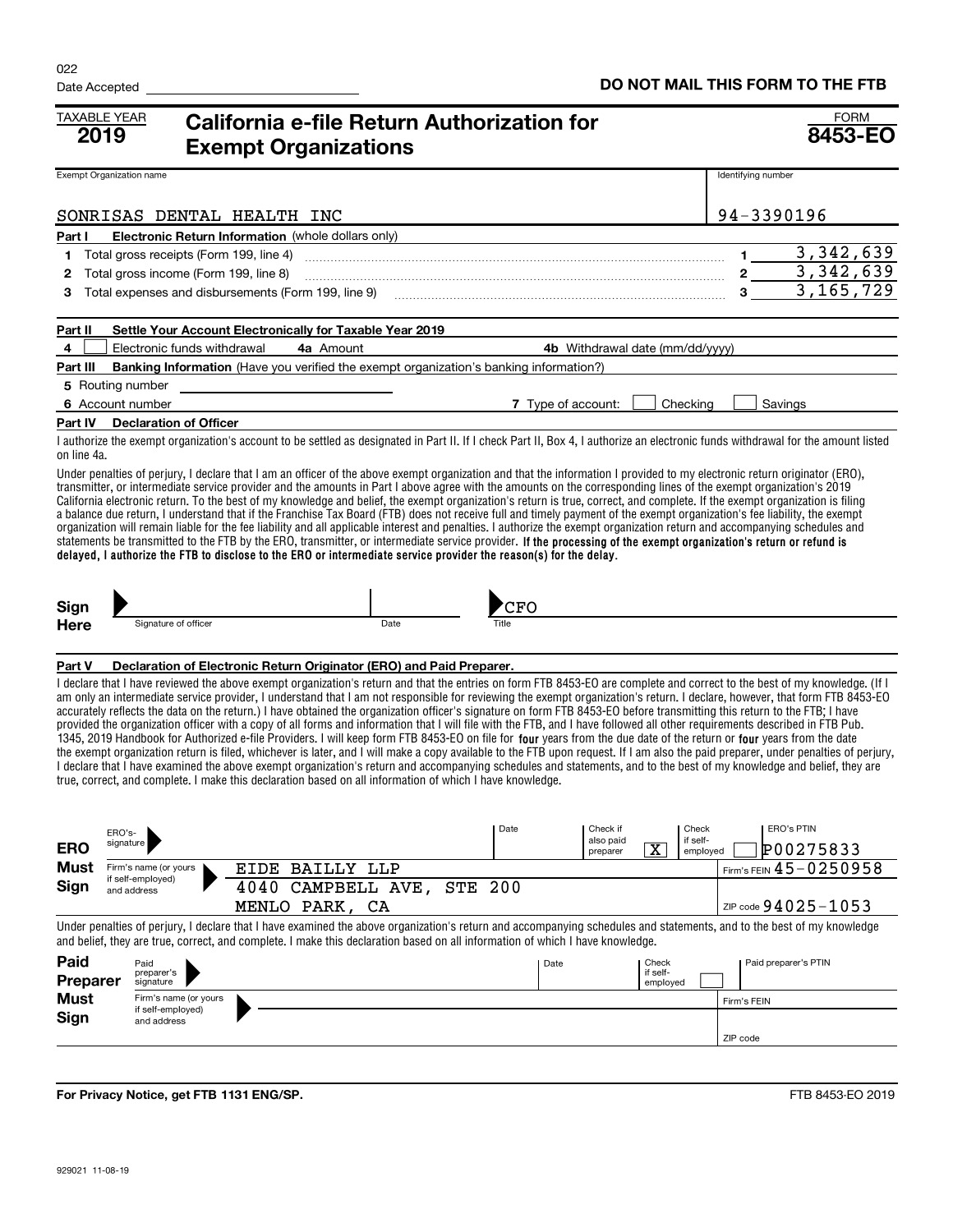### **Voucher at bottom of page.**

**DO NOT MAIL A PAPER COPY OF THE CORPORATE OR EXEMPT ORGANIZATION TAX RETURN WITH THE PAYMENT VOUCHER.**

**If the amount of payment is zero, do not mail this voucher.**

| <b>WHERE TO FILE:</b> | Using black or blue ink, make check or money order payable to<br>the "Franchise Tax Board." Write the corporation number, FEIN,<br>CA SOS file number and "2019 FTB 3586" on the check or money<br>order. Detach voucher below. Enclose, but <b>do not</b> staple, payment<br>with youcher and mail to:<br><b>FRANCHISE TAX BOARD</b><br><b>PO BOX 942857</b><br><b>SACRAMENTO CA 94257-0531</b> |
|-----------------------|--------------------------------------------------------------------------------------------------------------------------------------------------------------------------------------------------------------------------------------------------------------------------------------------------------------------------------------------------------------------------------------------------|
| institution.          | Make all checks or money orders payable in U.S. dollars and drawn against a U.S. financial                                                                                                                                                                                                                                                                                                       |

| <b>WHEN TO FILE:</b>    | Corporations - File and Pay by the 15th day of the 4th month<br>following the close of the taxable year.                               |
|-------------------------|----------------------------------------------------------------------------------------------------------------------------------------|
|                         | S corporations - File and Pay by the 15th day of the 3rd<br>month following the close of the taxable year.                             |
|                         | Exempt organizations - File and Pay by the 15th day of the<br>5th month following the close of the taxable year.                       |
|                         | When the due date falls on a weekend or holiday, the deadline to file and pay<br>without penalty is extended to the next business day. |
|                         |                                                                                                                                        |
| <b>ONLINE SERVICES:</b> | Corporations can make payments online using Web Pay for                                                                                |

| <b>INE SERVICES:</b> Corporations can make payments online using Web Pay for |
|------------------------------------------------------------------------------|
| Businesses. Corporations can make an immediate payment or                    |
| schedule payments up to a year in advance. Go to ftb.ca.gov/pay              |
| for more information.                                                        |

939035 11-12-19

**CAUTION:** You may be required to pay electronically, see instructions. TAXABLE YEAR **Payment Voucher for Corporations Example 20 ALIFORNIA FORM** DETACH HERE IF NO PAYMENT IS DUE, DO NOT MAIL THIS VOUCHER DETACH HERE !!! !!!!!!!!!!!!! !!!!!!!!!!!!!! !!! **2019 and Exempt Organizations e-filed Returns 3586 (e-file)** 2323577 SONR 94-3390196 (650) 697-6900 19 3 FORM TYB 07-01-2019 TYE 06-30-2020 SONRISAS DENTAL HEALTH INC 430 N EL CAMINO REAL SAN MATEO CA 94401 Amount of Payment 10. 000000000000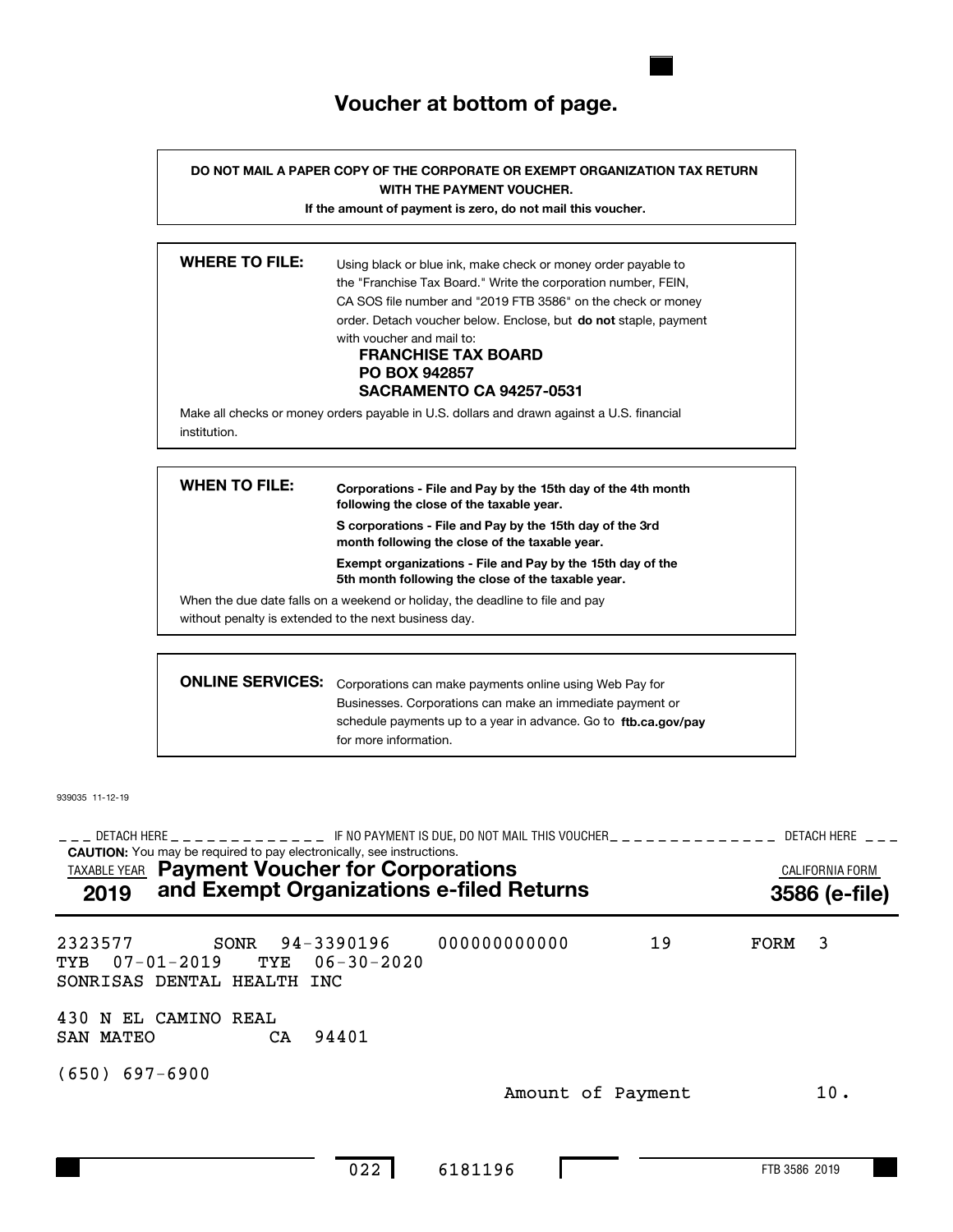#### TAXABLE YEAR FORM **California Exempt Organization 2019Annual Information Return <sup>199</sup>**

| LU I J               |                                                                                                                                                                                                                                            |                               |                                             | 1 J J                              |          |
|----------------------|--------------------------------------------------------------------------------------------------------------------------------------------------------------------------------------------------------------------------------------------|-------------------------------|---------------------------------------------|------------------------------------|----------|
|                      | 07/01/2019<br>, and ending (mm/dd/yyyy)<br>Calendar Year 2019 or fiscal year beginning (mm/dd/yyyy)<br>Corporation/Organization name                                                                                                       | California corporation number |                                             | 06/30/2020                         |          |
|                      |                                                                                                                                                                                                                                            |                               |                                             |                                    |          |
|                      | SONRISAS DENTAL HEALTH INC                                                                                                                                                                                                                 | 2323577                       |                                             |                                    |          |
|                      | Additional information. See instructions.                                                                                                                                                                                                  | <b>FEIN</b>                   |                                             |                                    |          |
|                      | Street address (suite or room)                                                                                                                                                                                                             | 94-3390196<br>PMB no.         |                                             |                                    |          |
|                      | 430 N EL CAMINO REAL                                                                                                                                                                                                                       |                               |                                             |                                    |          |
| City                 | State                                                                                                                                                                                                                                      | ZIP code                      |                                             |                                    |          |
| SAN MATEO            | CA                                                                                                                                                                                                                                         | 94401                         |                                             |                                    |          |
| Foreign country name | Foreign province/state/county                                                                                                                                                                                                              |                               | Foreign postal code                         |                                    |          |
| A                    | Yes $\boxed{\mathbf{X}}$ No<br>If exempt under R&TC Section 23701d, has the organization<br>J                                                                                                                                              |                               |                                             |                                    |          |
| В                    | $\boxed{\text{X}}$<br>Yes<br>engaged in political activities? See instructions.<br>No                                                                                                                                                      |                               |                                             | $X_{0}$<br>$\bullet$<br>Yes        |          |
| C                    | $\boxed{\mathbf{X}}$<br>Yes<br>No<br>K Is the organization exempt under R&TC Section 23701g? $\bullet$                                                                                                                                     |                               |                                             | $Yes \ \boxed{X} \ No$             |          |
| D                    | If "Yes," enter the gross receipts from nonmember sources \$<br>Final Information Return?                                                                                                                                                  |                               |                                             |                                    |          |
|                      | L If organization is a public charity exempt under R&TC<br>Surrendered (Withdrawn)  <br>Merged/Reorganized<br>Dissolved                                                                                                                    |                               |                                             |                                    |          |
| E                    | Section 23701d and meets the filing fee exception, check<br>Enter date: (mm/dd/yyyy) $\bullet$<br>Check accounting method: (1) $\Box$ Cash (2) $\boxed{\mathbf{X}}$ Accrual (3)<br>Other                                                   |                               |                                             |                                    |          |
| F                    | Federal return filed? (1) $\bullet$ $\bullet$ 990T (2) $\bullet$ 990PF (3) $\bullet$<br>M Is the organization a Limited Liability Company?<br>Sch H (990)                                                                                  |                               |                                             | Yes $X$ No<br>$\bullet$            |          |
|                      | $(4)$ $\boxed{\text{X}}$ Other 990 series<br>N Did the organization file Form 100 or Form 109 to                                                                                                                                           |                               |                                             |                                    |          |
| G                    | $\boxed{\mathbf{X}}$ No<br>Yes                                                                                                                                                                                                             |                               |                                             | $ X $ No<br>Yes                    |          |
| н                    | $\sqrt{X}$<br>Is this organization in a group exemption<br>. 1<br>Yes<br>No<br><b>0</b> Is the organization under audit by the IRS or has the                                                                                              |                               |                                             |                                    |          |
|                      | If "Yes," what is the parent's name?                                                                                                                                                                                                       |                               |                                             | $ X $ No<br>$\bullet$<br>Yes       |          |
|                      |                                                                                                                                                                                                                                            |                               |                                             | $Yes \ \boxed{X}$                  | No.      |
| L                    | Did the organization have any changes to its guidelines<br>not reported to the FTB? See instructions  •<br>Yes $X$ No                                                                                                                      |                               |                                             |                                    |          |
| Part I               | Complete Part I unless not required to file this form. See General Information B and C.                                                                                                                                                    |                               |                                             |                                    |          |
|                      | 1                                                                                                                                                                                                                                          |                               | 1                                           | $1,459,124$ 00                     |          |
|                      | 2                                                                                                                                                                                                                                          |                               | $\boldsymbol{2}$                            |                                    | 00       |
| Receipts             | Gross contributions, gifts, grants, and similar amounts received<br>Total gross receipts for filing requirement test. Add line 1 through line 3.<br>This line must be completed. If the result is less than \$50,000, see General Inf<br>3 | $\bullet$                     | 3<br>4                                      | 1,883,515<br>3,342,639             | 00<br>00 |
| and                  | $5\phantom{.0}$<br>5<br>Cost of goods sold                                                                                                                                                                                                 | 00                            |                                             |                                    |          |
| Revenues             | 6<br>6                                                                                                                                                                                                                                     | 00                            |                                             |                                    |          |
|                      | 7<br>Total costs. Add line 5 and line 6                                                                                                                                                                                                    |                               | $\overline{7}$                              |                                    | 00       |
|                      | Total gross income. Subtract line 7 from line 4 [11] matter in the state of the state of the state of the state of the state of the state of the state of the state of the state of the state of the state of the state of the<br>8        |                               | 8                                           | 3,342,639                          | 00       |
| <b>Expenses</b>      | 9                                                                                                                                                                                                                                          | $\bullet$                     | 9                                           | $3, 165, 729$ 00                   |          |
|                      | Excess of receipts over expenses and disbursements. Subtract line 9 from line 8 [11, 11, 11, 11, 11, 11, 11, 1<br>10                                                                                                                       |                               | 10                                          | $176,910 _{00}$                    |          |
|                      | 11<br>Total payments [111] continuum contract to the contract of the contract of the contract of the contract of the contract of the contract of the contract of the contract of the contract of the contract of the contract of the       |                               | 11                                          |                                    | 00       |
|                      | Use tax. See General Information K <b>manufacture in the contract of the Contract A</b><br>12<br>Payments balance. If line 11 is more than line 12, subtract line 12 from line 11 [1] [1] [1] [1] [1] ●<br>13                              |                               | 12<br>13                                    |                                    | 00<br>00 |
| <b>Filing Fee</b>    | Use tax balance. If line 12 is more than line 11, subtract line 11 from line 12 [11] [12] [11] [12] [11] Use tax balance. If line 12 [11] [11] Use tax balance. If line 12<br>14                                                           | $\bullet$                     | 14                                          |                                    | 00       |
|                      | 15                                                                                                                                                                                                                                         |                               | 15                                          | 10                                 | $00\,$   |
|                      | Penalties and Interest. See General Information J<br>16                                                                                                                                                                                    |                               | 16                                          |                                    | $00\,$   |
|                      |                                                                                                                                                                                                                                            |                               |                                             | 10 00                              |          |
| Sign                 |                                                                                                                                                                                                                                            |                               |                                             |                                    |          |
| Here                 | Title<br>Signature<br>of officer<br>CFO                                                                                                                                                                                                    | Date                          |                                             | <b>• Telephone</b><br>650-697-6900 |          |
|                      | Date                                                                                                                                                                                                                                       | Check if                      |                                             | $\bullet$ PTIN                     |          |
|                      | Preparer's<br>signature<br>05/14/21                                                                                                                                                                                                        | self-employed                 |                                             | P00275833                          |          |
| Paid                 | Firm's name                                                                                                                                                                                                                                |                               |                                             | <b>•</b> Firm's FEIN               |          |
| Preparer's           | (or yours,<br>EIDE BAILLY LLP<br>if self-                                                                                                                                                                                                  |                               |                                             | 45-0250958                         |          |
| Use Only             | 4040 CAMPBELL AVE, STE 200<br>employed)<br>and address                                                                                                                                                                                     |                               |                                             | $\overline{\bullet}$ Telephone     |          |
|                      | MENLO PARK, CA 94025-1053                                                                                                                                                                                                                  |                               | $\bullet$ $\boxed{\mathbf{X}}$ $\forall$ es | 650-522-3400                       |          |
|                      |                                                                                                                                                                                                                                            |                               |                                             | No                                 |          |

П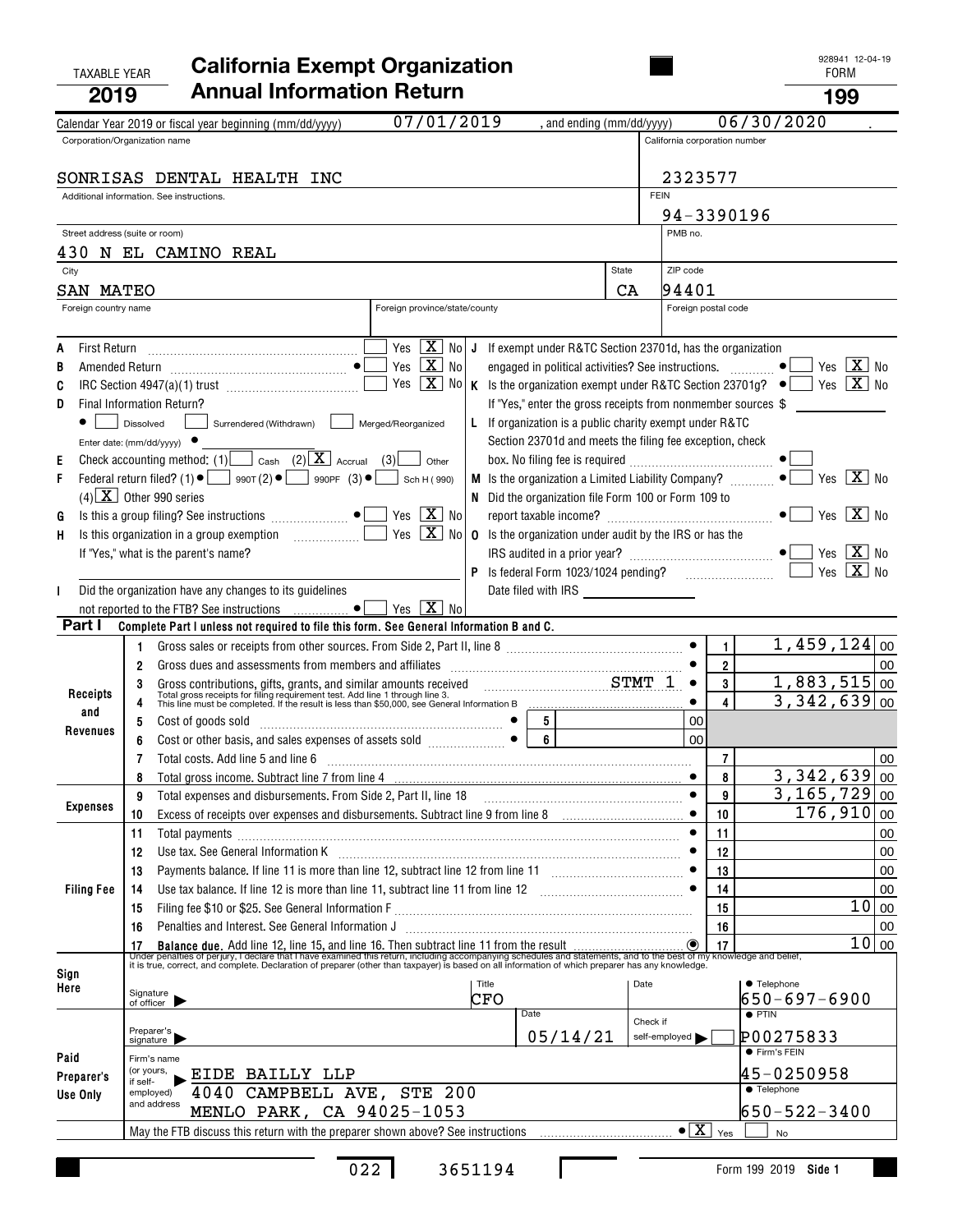#### SONRISAS DENTAL HEALTH INC  $94-3390196$

**Organizations with gross receipts of more than \$50,000 and private foundations regardless of Part II amount of gross receipts - complete Part II or furnish substitute information.**

928951 12-04-19

|                 |                     | 1.                                                                                                                                                                                                                                                                                                                                                                                   |                                                                                                        |                                         |                               | 1                       | $4,116$ 00                   |
|-----------------|---------------------|--------------------------------------------------------------------------------------------------------------------------------------------------------------------------------------------------------------------------------------------------------------------------------------------------------------------------------------------------------------------------------------|--------------------------------------------------------------------------------------------------------|-----------------------------------------|-------------------------------|-------------------------|------------------------------|
|                 |                     | $\mathbf{2}$                                                                                                                                                                                                                                                                                                                                                                         |                                                                                                        |                                         |                               | $\overline{\mathbf{2}}$ | 2,255<br>00                  |
|                 |                     | 3                                                                                                                                                                                                                                                                                                                                                                                    |                                                                                                        |                                         |                               | $\mathbf{3}$            | 00                           |
| Receipts        |                     | 4                                                                                                                                                                                                                                                                                                                                                                                    |                                                                                                        |                                         |                               | $\overline{\mathbf{4}}$ | 00                           |
| from            |                     | 5                                                                                                                                                                                                                                                                                                                                                                                    |                                                                                                        |                                         |                               | 5                       | 00                           |
| Other           |                     | 6                                                                                                                                                                                                                                                                                                                                                                                    |                                                                                                        |                                         |                               | 6                       | 00                           |
| <b>Sources</b>  |                     | 7<br>Other income                                                                                                                                                                                                                                                                                                                                                                    | SEE STATEMENT 2                                                                                        |                                         | $\bullet$                     | $\overline{7}$          | 1,452,753<br>00              |
|                 |                     | Total gross sales or receipts from other sources. Add line 1 through line 7. Enter here and on Side 1, Part I, line 1<br>8                                                                                                                                                                                                                                                           |                                                                                                        |                                         |                               | 8                       | $\overline{1,459,124}$<br>00 |
|                 |                     | Contributions, gifts, grants, and similar amounts paid manufactured contract and contributions, gifts, grants,<br>9                                                                                                                                                                                                                                                                  |                                                                                                        |                                         |                               | 9                       | 00                           |
|                 |                     | 10                                                                                                                                                                                                                                                                                                                                                                                   |                                                                                                        |                                         |                               | 10                      | 00                           |
|                 |                     | 11                                                                                                                                                                                                                                                                                                                                                                                   |                                                                                                        |                                         | $\bullet$                     | 11                      | 636,750<br>00                |
|                 |                     | 12                                                                                                                                                                                                                                                                                                                                                                                   |                                                                                                        |                                         |                               | 12                      | 1,346,630<br>00              |
| <b>Expenses</b> |                     | 13<br>$Interest \begin{array}{c} \rule{2.5cm}{0.15cm} \rule{2.5cm}{0.15cm} \rule{2.5cm}{0.15cm} \rule{2.5cm}{0.15cm} \rule{2.5cm}{0.15cm} \rule{2.5cm}{0.15cm} \rule{2.5cm}{0.15cm} \rule{2.5cm}{0.15cm} \rule{2.5cm}{0.15cm} \rule{2.5cm}{0.15cm} \rule{2.5cm}{0.15cm} \rule{2.5cm}{0.15cm} \rule{2.5cm}{0.15cm} \rule{2.5cm}{0.15cm} \rule{2.5cm}{0.15cm} \$                       |                                                                                                        |                                         |                               | 13                      | 00                           |
| and             |                     | 14                                                                                                                                                                                                                                                                                                                                                                                   |                                                                                                        |                                         |                               | 14                      | $143,780$ 00                 |
| Disburse-       |                     | 15                                                                                                                                                                                                                                                                                                                                                                                   |                                                                                                        |                                         |                               | 15                      | $39,680 _{00}$               |
| ments           |                     | 16                                                                                                                                                                                                                                                                                                                                                                                   |                                                                                                        |                                         |                               | 16                      | $250, 253$ 00                |
|                 |                     | Depreciation and depletion (See instructions)<br>Other Expenses and Disbursements<br>Citier Expenses and Disbursements<br>Citier STATEMENT 4<br>17                                                                                                                                                                                                                                   |                                                                                                        |                                         | $\bullet$                     | 17                      | $748,636$ 00                 |
|                 |                     | Total expenses and disbursements. Add line 9 through line 17. Enter here and on Side 1, Part I, line 9<br>18                                                                                                                                                                                                                                                                         |                                                                                                        |                                         |                               | 18                      | $\overline{3,165,729}$ 00    |
|                 | <b>Schedule L</b>   | <b>Balance Sheet</b>                                                                                                                                                                                                                                                                                                                                                                 | Beginning of taxable year                                                                              |                                         |                               | End of taxable vear     |                              |
| Assets          |                     |                                                                                                                                                                                                                                                                                                                                                                                      | (a)                                                                                                    | (b)                                     | (c)                           |                         | (d)                          |
|                 | 1 Cash              |                                                                                                                                                                                                                                                                                                                                                                                      |                                                                                                        | 683,233                                 |                               | $\bullet$               | 1,362,054                    |
|                 |                     |                                                                                                                                                                                                                                                                                                                                                                                      |                                                                                                        | 158,969                                 |                               | $\bullet$               | 76,345                       |
|                 |                     |                                                                                                                                                                                                                                                                                                                                                                                      |                                                                                                        |                                         |                               | ٠                       |                              |
| 4               |                     | $Inventories \begin{picture}(1,0) \put(0,0){\vector(1,0){100}} \put(0,0){\vector(1,0){100}} \put(0,0){\vector(1,0){100}} \put(0,0){\vector(1,0){100}} \put(0,0){\vector(1,0){100}} \put(0,0){\vector(1,0){100}} \put(0,0){\vector(1,0){100}} \put(0,0){\vector(1,0){100}} \put(0,0){\vector(1,0){100}} \put(0,0){\vector(1,0){100}} \put(0,0){\vector(1,0){100}} \put(0,0){\vector($ |                                                                                                        |                                         |                               |                         |                              |
|                 |                     | 5 Federal and state government obligations                                                                                                                                                                                                                                                                                                                                           |                                                                                                        |                                         |                               |                         |                              |
| 6               |                     |                                                                                                                                                                                                                                                                                                                                                                                      |                                                                                                        |                                         |                               |                         |                              |
| 7               |                     |                                                                                                                                                                                                                                                                                                                                                                                      |                                                                                                        |                                         |                               |                         |                              |
|                 | 8 Mortgage Ioans    |                                                                                                                                                                                                                                                                                                                                                                                      |                                                                                                        |                                         |                               |                         |                              |
|                 |                     | Other investments                                                                                                                                                                                                                                                                                                                                                                    |                                                                                                        |                                         |                               |                         |                              |
|                 |                     |                                                                                                                                                                                                                                                                                                                                                                                      | 2,187,968                                                                                              |                                         | 2, 244, 793                   |                         |                              |
|                 |                     | <b>b</b> Less accumulated depreciation <i></i>                                                                                                                                                                                                                                                                                                                                       | 910, 597                                                                                               | $1, 277, 371$ (                         | 1,181,951                     |                         | 1,062,842                    |
| 11 Land         |                     |                                                                                                                                                                                                                                                                                                                                                                                      |                                                                                                        |                                         |                               | ٠                       |                              |
|                 |                     | 12 Other assets STMT 5                                                                                                                                                                                                                                                                                                                                                               |                                                                                                        | 55,500                                  |                               | $\bullet$               | 234,398                      |
|                 |                     |                                                                                                                                                                                                                                                                                                                                                                                      |                                                                                                        | 2,175,073                               |                               |                         | $\overline{2,735,639}$       |
|                 |                     | Liabilities and net worth                                                                                                                                                                                                                                                                                                                                                            |                                                                                                        |                                         |                               |                         |                              |
|                 |                     |                                                                                                                                                                                                                                                                                                                                                                                      |                                                                                                        | 232,803                                 |                               | $\bullet$               | 215,227                      |
|                 |                     | 15 Contributions, gifts, or grants payable                                                                                                                                                                                                                                                                                                                                           |                                                                                                        |                                         |                               |                         |                              |
|                 |                     | 16 Bonds and notes payable                                                                                                                                                                                                                                                                                                                                                           |                                                                                                        |                                         |                               | $\bullet$               |                              |
|                 |                     |                                                                                                                                                                                                                                                                                                                                                                                      |                                                                                                        |                                         |                               |                         |                              |
|                 |                     | 18 Other liabilities STMT 6                                                                                                                                                                                                                                                                                                                                                          |                                                                                                        | 28,857                                  |                               |                         | 430,089                      |
|                 |                     | 19 Capital stock or principal fund                                                                                                                                                                                                                                                                                                                                                   |                                                                                                        |                                         |                               |                         |                              |
| 20              |                     | Paid-in or capital surplus. Attach reconciliation                                                                                                                                                                                                                                                                                                                                    |                                                                                                        |                                         |                               |                         |                              |
|                 |                     | 21 Retained earnings or income fund                                                                                                                                                                                                                                                                                                                                                  |                                                                                                        | 1,913,413                               |                               |                         | 2,090,323                    |
|                 |                     | 22 Total liabilities and net worth<br>.                                                                                                                                                                                                                                                                                                                                              |                                                                                                        | 2,175,073                               |                               |                         | $\overline{2,735,639}$       |
|                 | <b>Schedule M-1</b> |                                                                                                                                                                                                                                                                                                                                                                                      | Reconciliation of income per books with income per return                                              |                                         |                               |                         |                              |
|                 |                     |                                                                                                                                                                                                                                                                                                                                                                                      | Do not complete this schedule if the amount on Schedule L, line 13, column (d), is less than \$50,000. |                                         |                               |                         |                              |
|                 |                     |                                                                                                                                                                                                                                                                                                                                                                                      | 176,910<br>$\bullet$                                                                                   | 7 Income recorded on books this year    |                               |                         |                              |
|                 |                     |                                                                                                                                                                                                                                                                                                                                                                                      | $\bullet$                                                                                              | not included in this return             |                               | $\bullet$               |                              |
|                 |                     | 3 Excess of capital losses over capital gains                                                                                                                                                                                                                                                                                                                                        | $\bullet$                                                                                              | 8 Deductions in this return not charged |                               |                         |                              |
|                 |                     | 4 Income not recorded on books this year                                                                                                                                                                                                                                                                                                                                             | $\bullet$                                                                                              |                                         | against book income this year | $\bullet$               |                              |
|                 |                     | 5 Expenses recorded on books this year not                                                                                                                                                                                                                                                                                                                                           |                                                                                                        | 9 Total. Add line 7 and line 8          |                               |                         |                              |

**Side 2** Form 199 2019

~~~~~~~~~~~

deducted in this return

**6** Total. Add line 1 through line 5

 $\bullet$ 

022 3652194

**10** Net income per return.

Subtract line 9 from line 6 176,910 176,910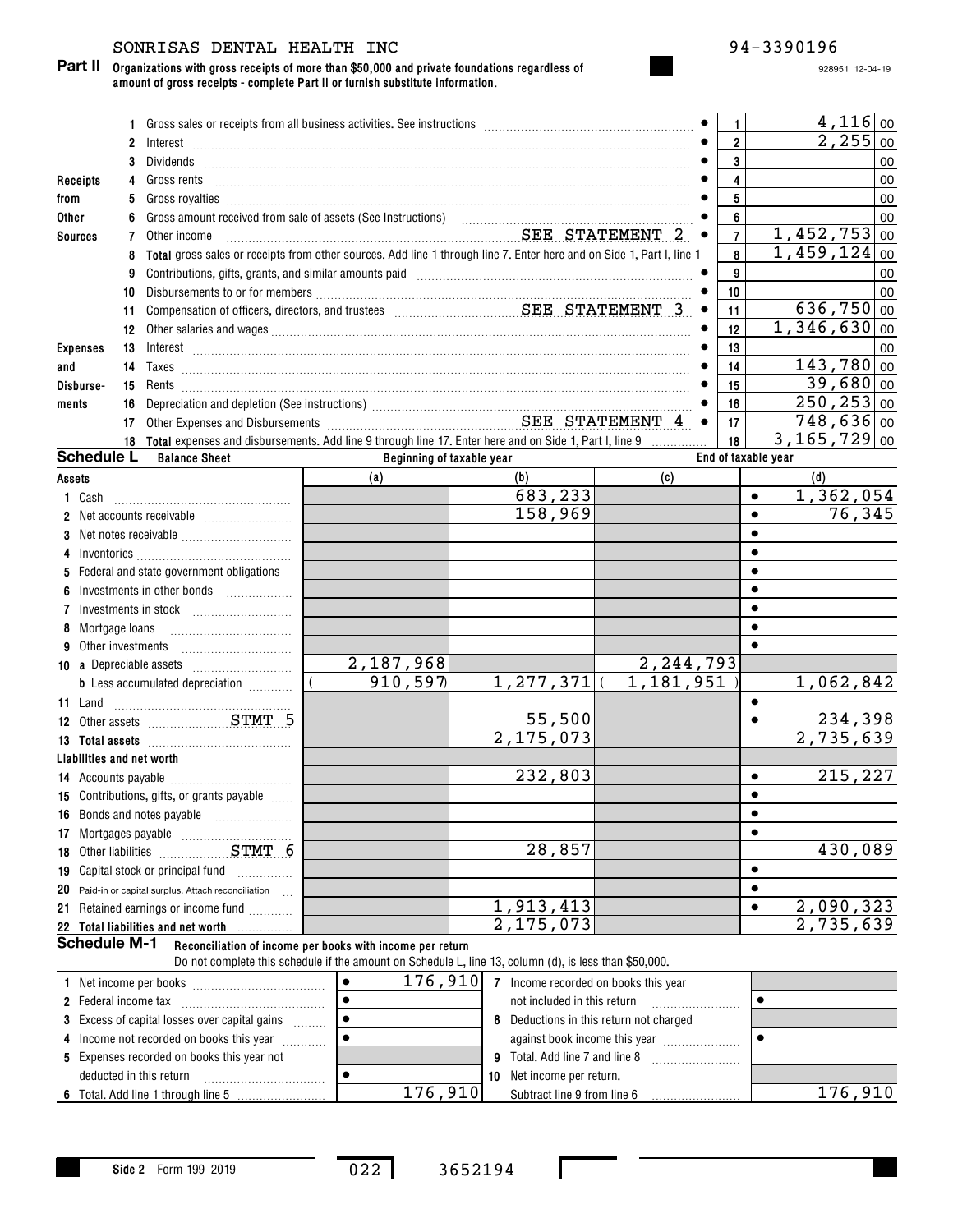| CA 199                                     | CASH CONTRIBUTIONS<br>INCLUDED ON PART I, LINE 3                                            |                 | STATEMENT 1   |
|--------------------------------------------|---------------------------------------------------------------------------------------------|-----------------|---------------|
| CONTRIBUTOR'S NAME                         | CONTRIBUTOR'S ADDRESS                                                                       | DATE OF<br>GIFT | <b>AMOUNT</b> |
| ATKINSON FOUNDATION                        | 1660 BUST ST, STE 300 SAN<br>FRANCISCO, CA 94019                                            | 03/02/20        | 10,000.       |
| DELTA DENTAL COMMUNITY<br>CARE FOUND.      | ONE DENTAL DRIVE<br>MECHANICSBURG, PA 17055                                                 | 08/15/19        | 25,000.       |
| SAND HILL FOUNDATION                       | 3000 SAND HILL ROAD, STE 1-120 01/03/20<br>MENLO PARK, CA 94025                             |                 | 40,000.       |
| FOUNDATION                                 | SILICON VALLEY COMMUNITY 2440 W EL CAMINO REAL, STE 300 03/17/20<br>MOUNTAIN VIEW, CA 94040 |                 | 66,500.       |
| SUTTER HEALTH                              | 100 SOUTH SAN MATEO DRIVE, 10/17/19<br>ROOM 4403 SAN MATEO, CA 94401                        |                 | 40,000.       |
|                                            | CITY OF HALF MOON BAY 501 MAIN STREET HALF MOON BAY, 11/26/19<br>CA 94019                   |                 | 10,000.       |
| CALIFORNIA WELLNESS                        | 499 14TH ST OAKLAND, CA 94612 10/23/19                                                      |                 | 135,000.      |
| DIGNITY HEALTH MEDICAL<br>FOUNDATION       | 185 BERRY STREET SUITE 300 SAN 01/29/20<br>FRANCISCO, CA 94107                              |                 | 20,000.       |
| SEQUOIA HEALTH DISTRICT                    | 525 VETERANS BLVD REDWOOD<br>CITY, CA 94063                                                 | 10/28/19        | 75,000.       |
| AAPD FOUNDATION                            | 211 EAST CHICAGO AVE, SUITE<br>1700 CHICAGO, IL 60611                                       | 07/23/19        | 20,000.       |
| KAISER GRANTS                              | 601 VAN NESS AVE SUITE 2002<br>SAN FRANCISCO, CA 94102                                      | 11/26/19        | 40,000.       |
| STANFORD HEALTH CARE                       | 300 PASTEUR DRIVE MC 5540<br>STANFORD, CA 94305                                             | 11/26/19        | 50,000.       |
| LUCILE SALTER PACKARD<br>CHILDREN HOSPITAL | 725 WELCH RD MC 5553 PALO<br>ALTO, CA 94304                                                 | 01/09/20        | 50,000.       |

}}}}}}}}}}}}}}}}}}}}}}}}}} }}}}}}}}}}

~~~~~~~~~~~~~~~~~~~~~~~~~~~~~~~~~~~~~~~~~~~~~~~~~~~~~~~~~~~~~~~~~~~~~~~~~~~~~~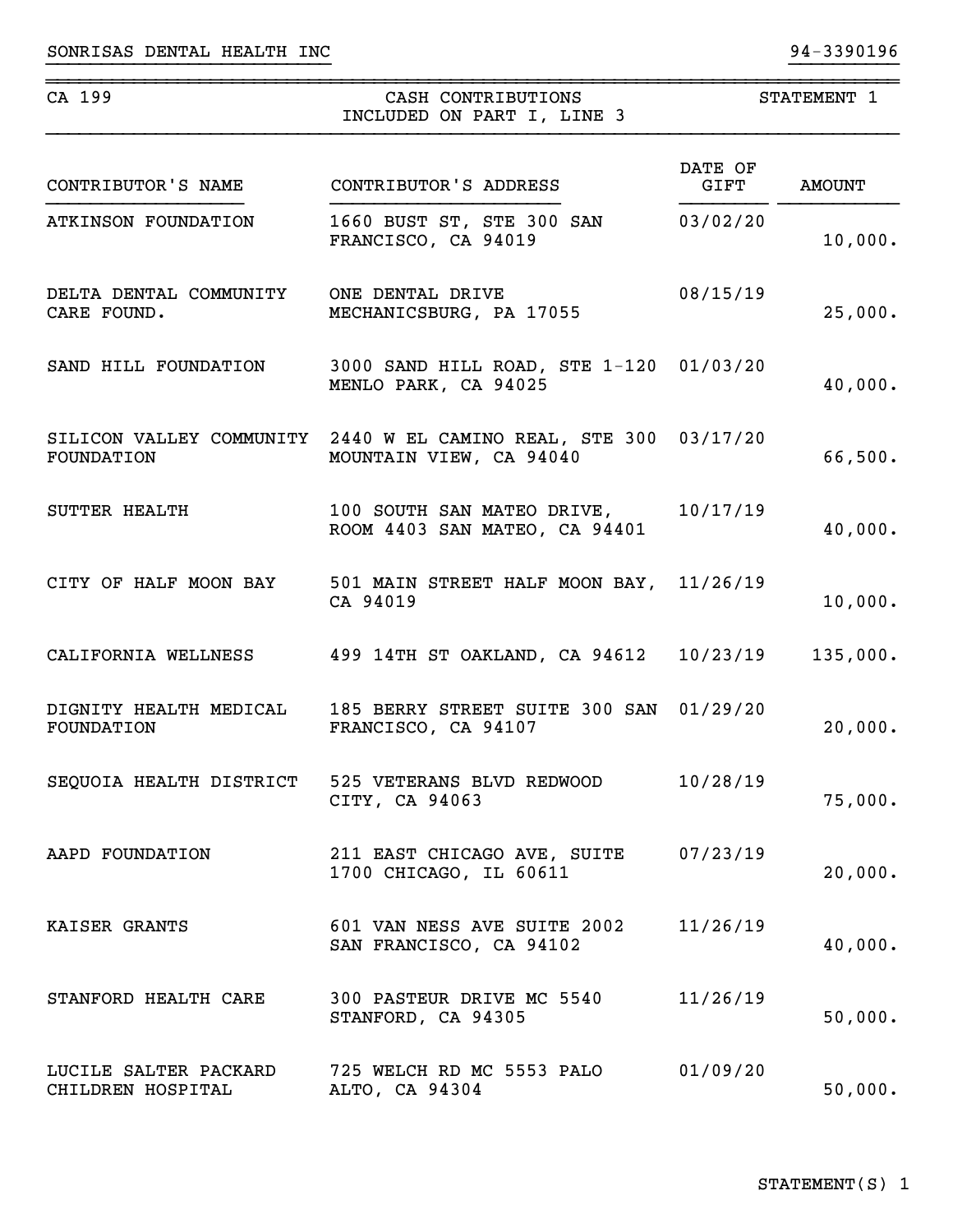| SONRISAS DENTAL HEALTH INC                                             |                                                                |          | 94-3390196 |
|------------------------------------------------------------------------|----------------------------------------------------------------|----------|------------|
| SUNLIGHT GIVING                                                        | 855 EL CAMINO REAL BUILDING 4<br>SUITE 250 PALO ALTO, CA 94301 | 03/02/20 | 80,000.    |
| PHILANTHROPIC VENTURES                                                 | 1222 PRESERVATION PARK WAY<br>OAKLAND, CA 94612                | 03/02/20 | 10,000.    |
| SMALL BUSINESS<br>ADMINISTRATION                                       | 409 3RD ST. SW WASHINGTON, DC<br>20416                         | 05/15/20 | 10,000.    |
| NATIONAL CHILDREN'S ORAL 4530 PARK ROAD SUITE 320<br>HEALTH FOUNDATION | CHARLOTTE, NC 28209                                            | 11/20/19 | 46,950.    |
| UNIVERSITY OF CALIFORNIA 1701 DIVISADERO ST SAN<br>SAN FRANCISCO       | FRANCISCO, CA 94115                                            | 10/30/19 | 24,500.    |
| TOTAL INCLUDED ON LINE 3                                               |                                                                |          | 752,950.   |

| CA 199                             | OTHER INCOME | STATEMENT <sub>2</sub> |
|------------------------------------|--------------|------------------------|
| DESCRIPTION                        |              | <b>AMOUNT</b>          |
| OTHER INCOME<br>PATIENT SERVICES   |              | 1,840.<br>1,450,913.   |
| TOTAL TO FORM 199, PART II, LINE 7 |              | 1,452,753.             |
|                                    |              |                        |

~~~~~~~~~~~~~~~~~~~~~~~~~~~~~~~~~~~~~~~~~~~~~~~~~~~~~~~~~~~~~~~~~~~~~~~~~~~~~~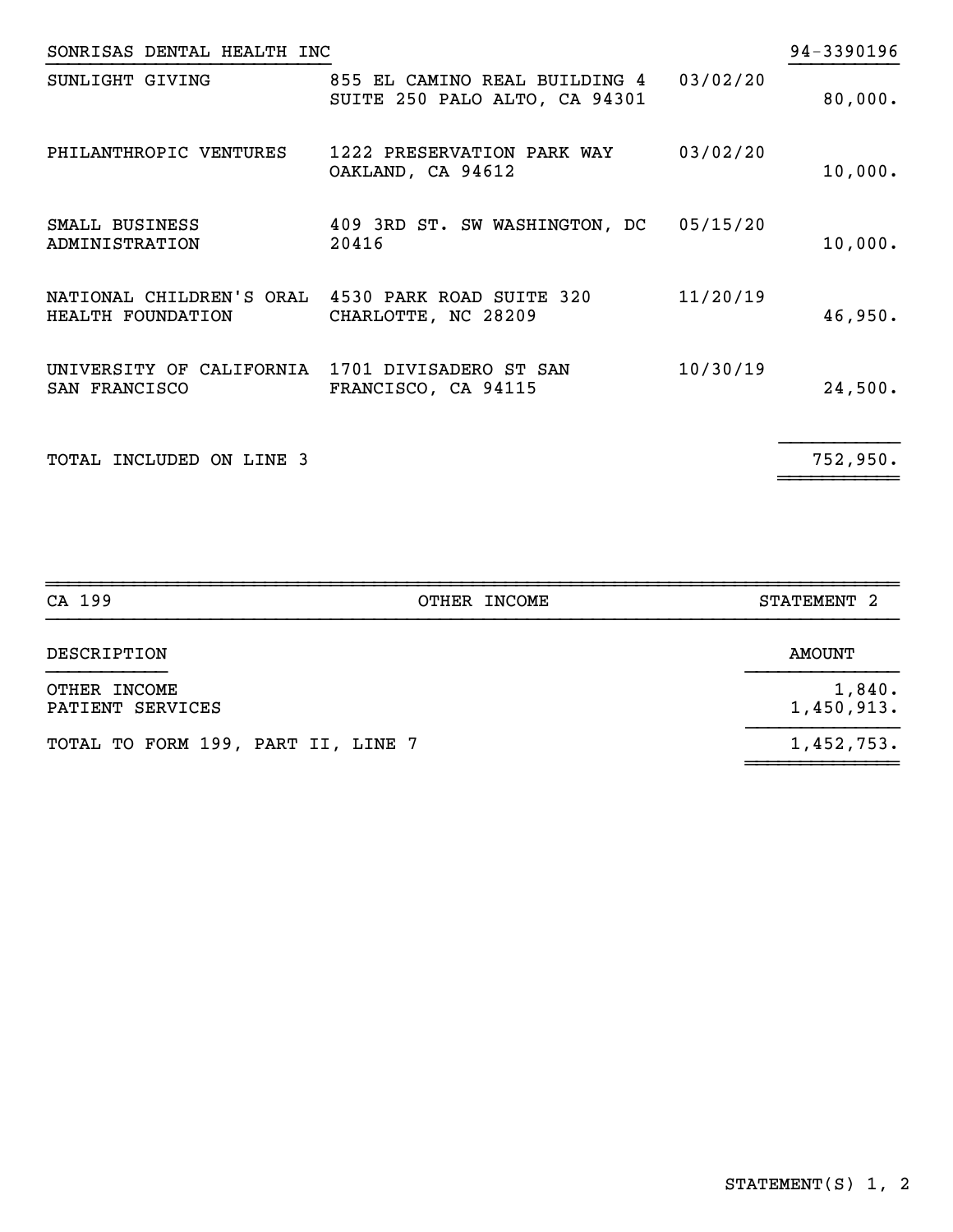| CA 199                                                             | COMPENSATION OF OFFICERS, DIRECTORS AND TRUSTEES | STATEMENT 3  |
|--------------------------------------------------------------------|--------------------------------------------------|--------------|
| NAME AND ADDRESS                                                   | TITLE AND<br>AVERAGE HRS WORKED/WK               | COMPENSATION |
| NIGEL TAVERNER<br>430 N EL CAMINO REAL<br>SAN MATEO, CA 94401      | <b>CHAIRMAN</b><br>2.00                          | $0$ .        |
| CLYDE HINSHELWOOD<br>430 N EL CAMINO REAL<br>SAN MATEO, CA 94401   | <b>DIRECTOR</b><br>1.00                          | 0.           |
| SHERYL YOUNG<br>430 N EL CAMINO REAL<br>SAN MATEO, CA 94401        | DIRECTOR<br>1.00                                 | 0.           |
| HELEN GALLIGAN<br>430 N EL CAMINO REAL<br>SAN MATEO, CA 94401      | <b>DIRECTOR</b><br>1.00                          | 0.           |
| RICK NAVARRO<br>430 N EL CAMINO REAL<br>SAN MATEO, CA 94401        | <b>DIRECTOR</b><br>1.00                          | 0.           |
| LAWRENCE CAPPEL<br>430 N EL CAMINO REAL<br>SAN MATEO, CA 94401     | <b>DIRECTOR</b><br>1.00                          | 0.           |
| LIZ DODGE<br>430 N EL CAMINO REAL<br>SAN MATEO, CA 94401           | DIRECTOR<br>1.00                                 | 0.           |
| MAURA LEBARON-HSIEH<br>430 N EL CAMINO REAL<br>SAN MATEO, CA 94401 | DIRECTOR<br>40.00                                | 43,750.      |

}}}}}}}}}}}}}}}}}}}}}}}}}} }}}}}}}}}}

~~~~~~~~~~~~~~~~~~~~~~~~~~~~~~~~~~~~~~~~~~~~~~~~~~~~~~~~~~~~~~~~~~~~~~~~~~~~~~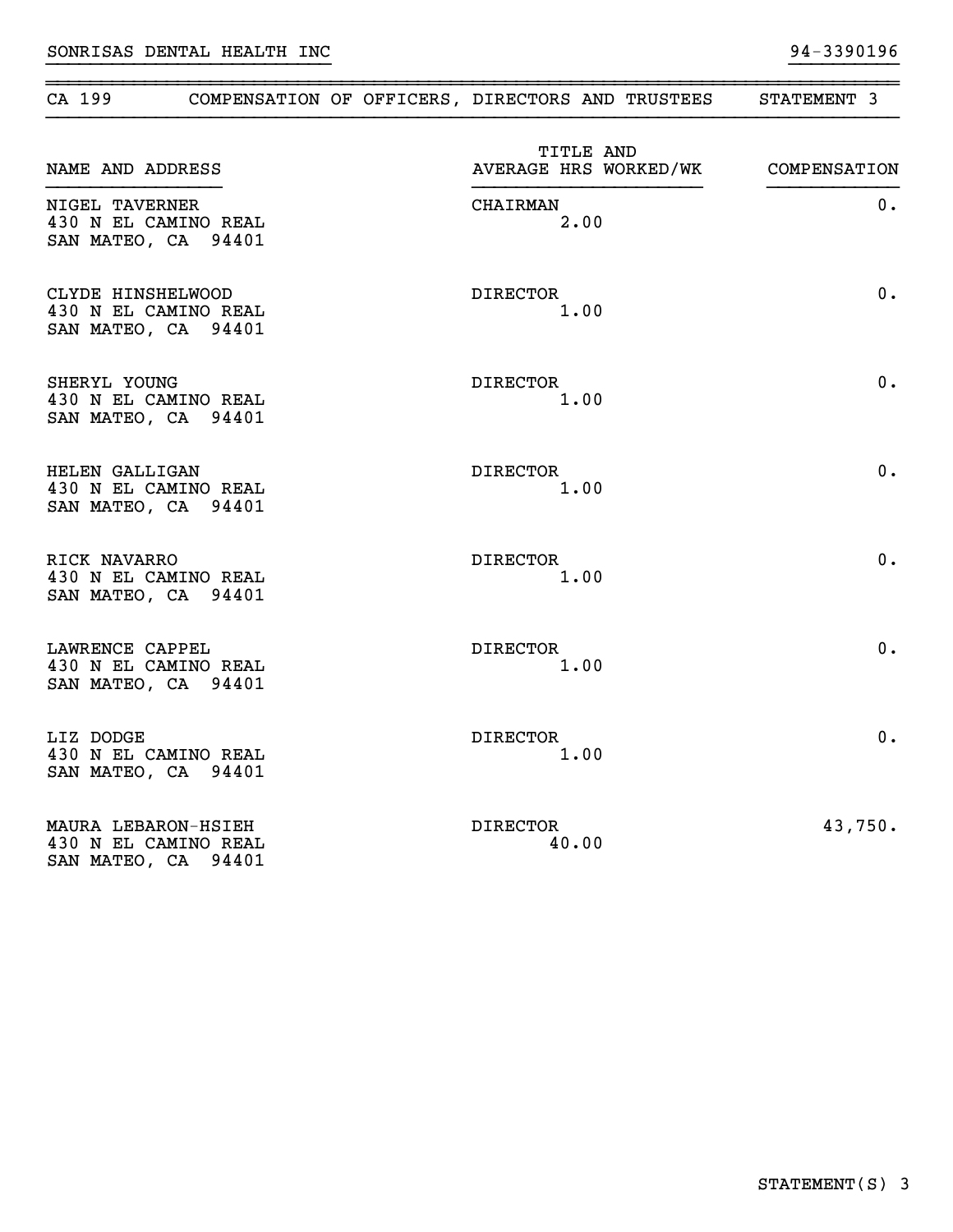| SONRISAS DENTAL HEALTH INC                                          |                                   | 94-3390196 |
|---------------------------------------------------------------------|-----------------------------------|------------|
| TORREY ROTHSTEIN<br>430 N EL CAMINO REAL<br>SAN MATEO, CA 94401     | DIRECTOR<br>40.00                 | 160,000.   |
| PATRICA A KINNIBURGH<br>430 N EL CAMINO REAL<br>SAN MATEO, CA 94401 | CENTER DIRECTOR<br>40.00          | 93,000.    |
| CHERYL A FAMA<br>430 N EL CAMINO REAL<br>SAN MATEO, CA 94401        | <b>CFO</b><br>10.00               | 0.         |
| TRACEY FECHER<br>430 N EL CAMINO REAL<br>SAN MATEO, CA 94401        | <b>CEO</b><br>40.00               | 180,000.   |
| LAURIE A JUE<br>430 N EL CAMINO REAL<br>SAN MATEO, CA 94401         | <b>DENTIST</b><br>40.00           | 0.         |
| TORREY ROTHESTEIN<br>430 N EL CAMINO REAL<br>SAN MATEO, CA 94401    | DENTIST<br>40.00                  | 0.         |
| <b>JAMES TERRY</b><br>430 N EL CAMINO REAL<br>SAN MATEO, CA 94401   | DENTAL HYGIENIST<br>40.00         | 0.         |
| <b>TINA WANG</b><br>430 N EL CAMINO REAL<br>SAN MATEO, CA 94401     | SENIOR ACCOUNTANT<br>40.00        | 75,000.    |
| STUART ROGOFF<br>430 N EL CAMINO REAL<br>SAN MATEO, CA 94401        | DIRECTOR<br>40.00                 | 0.         |
| ELIZABETH BARNARD<br>430 N EL CAMINO REAL<br>SAN MATEO, CA 94401    | ADMINISTRATIVE ASSISTANT<br>40.00 | $0$ .      |
| TERESA SANTOS<br>430 N EL CAMINO REAL<br>SAN MATEO, CA 94401        | CEO ASSISTANT<br>40.00            | $0$ .      |
| <b>JUDY MACIAS</b><br>430 N EL CAMINO REAL<br>SAN MATEO, CA 94401   | FORMER DIRECTOR<br>1.00           | $0$ .      |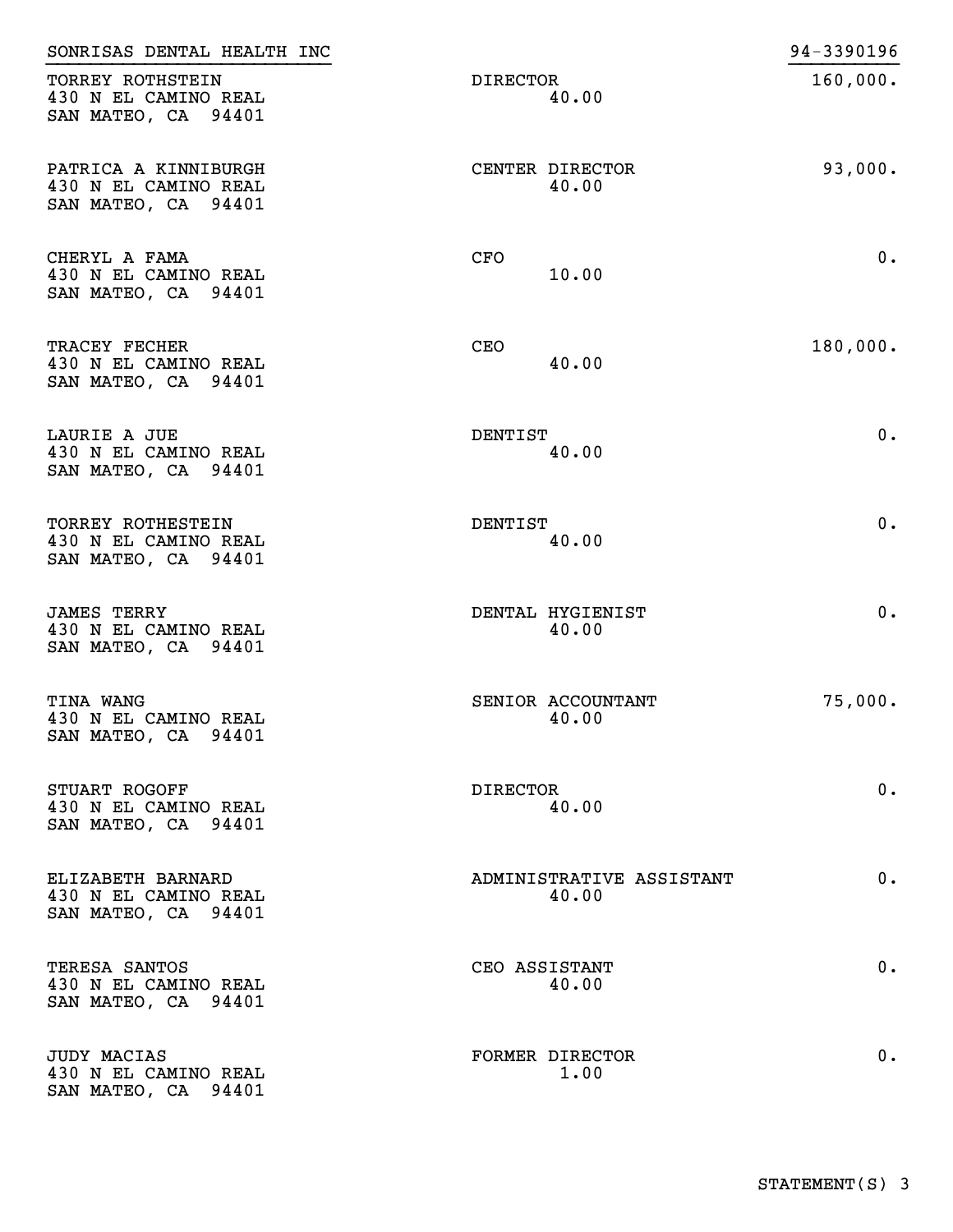| SAN MATEO, CA 94401                                              |                     |         |
|------------------------------------------------------------------|---------------------|---------|
| <b>BONNIE JUE</b><br>430 N EL CAMINO REAL<br>SAN MATEO, CA 94401 | FORMER CEO<br>40.00 | 85,000. |

}}}}}}}}}}}}

~~~~~~~~~~~~

}}}}}}}}}}}}}}}}}}}}}}}}}} }}}}}}}}}} SONRISAS DENTAL HEALTH INC 30 and 200 and 200 and 30 and 3390196 RICHARD VINCENT GREGORY DIRECTOR DIRECTOR 0.

TOTAL TO FORM 199, PART II, LINE 11 636,750.

430 N EL CAMINO REAL 40.00

| CA 199                                | OTHER EXPENSES | STATEMENT 4   |
|---------------------------------------|----------------|---------------|
| DESCRIPTION                           |                | <b>AMOUNT</b> |
| DENTAL EQUIPMENT & RELA               |                | 203, 360.     |
| FACILITY MAINTENANCE                  |                | 82,813.       |
| LAB FEES                              |                | 59,181.       |
| PPE & COVID RELATED                   |                | 49,897.       |
| DIRECT EXPENSES OF FUNDRAISING EVENTS |                | 870.          |
| DIRECT EXPENSES OF GAMING ACTIVITIES  |                | 619.          |
| PENSION PLAN CONTRIBUTIONS            |                | 17,593.       |
| OTHER EMPLOYEE BENEFITS               |                | 122,643.      |
| MANAGEMENT FEES                       |                | 6,580.        |
| <b>ACCOUNTING FEES</b>                |                | 2,500.        |
| PROFESSIONAL FUNDRAISING FEES         |                | 33, 193.      |
| OTHER PROFESSIONAL FEES               |                | 10,041.       |
| ADVERTISING AND PROMOTION             |                | 8,729.        |
| OFFICE EXPENSES                       |                | 54,113.       |
| INFORMATION TECHNOLOGY                |                | 59,989.       |
| TRAVEL                                |                | 3,960.        |
| <b>INSURANCE</b>                      |                | 28,084.       |
| ALL OTHER EXPENSES                    |                | 4,471.        |
| TOTAL TO FORM 199, PART II, LINE 17   |                | 748,636.      |
|                                       |                |               |

| CA 199<br>OTHER ASSETS                                                                                   |                                         | STATEMENT 5                              |  |  |
|----------------------------------------------------------------------------------------------------------|-----------------------------------------|------------------------------------------|--|--|
| DESCRIPTION                                                                                              | BEG. OF YEAR                            | END OF YEAR                              |  |  |
| PLEDGES AND GRANTS RECEIVABLE<br>PREPAID EXPENSES AND DEFERRED CHARGES<br>WC DEPOSIT<br>SECURITY DEPOSIT | 10,305.<br>28,600.<br>1,898.<br>14,697. | 189,897.<br>27,906.<br>1,898.<br>14,697. |  |  |
| TOTAL TO FORM 199, SCHEDULE L, LINE 12                                                                   | 55,500.                                 | 234,398.                                 |  |  |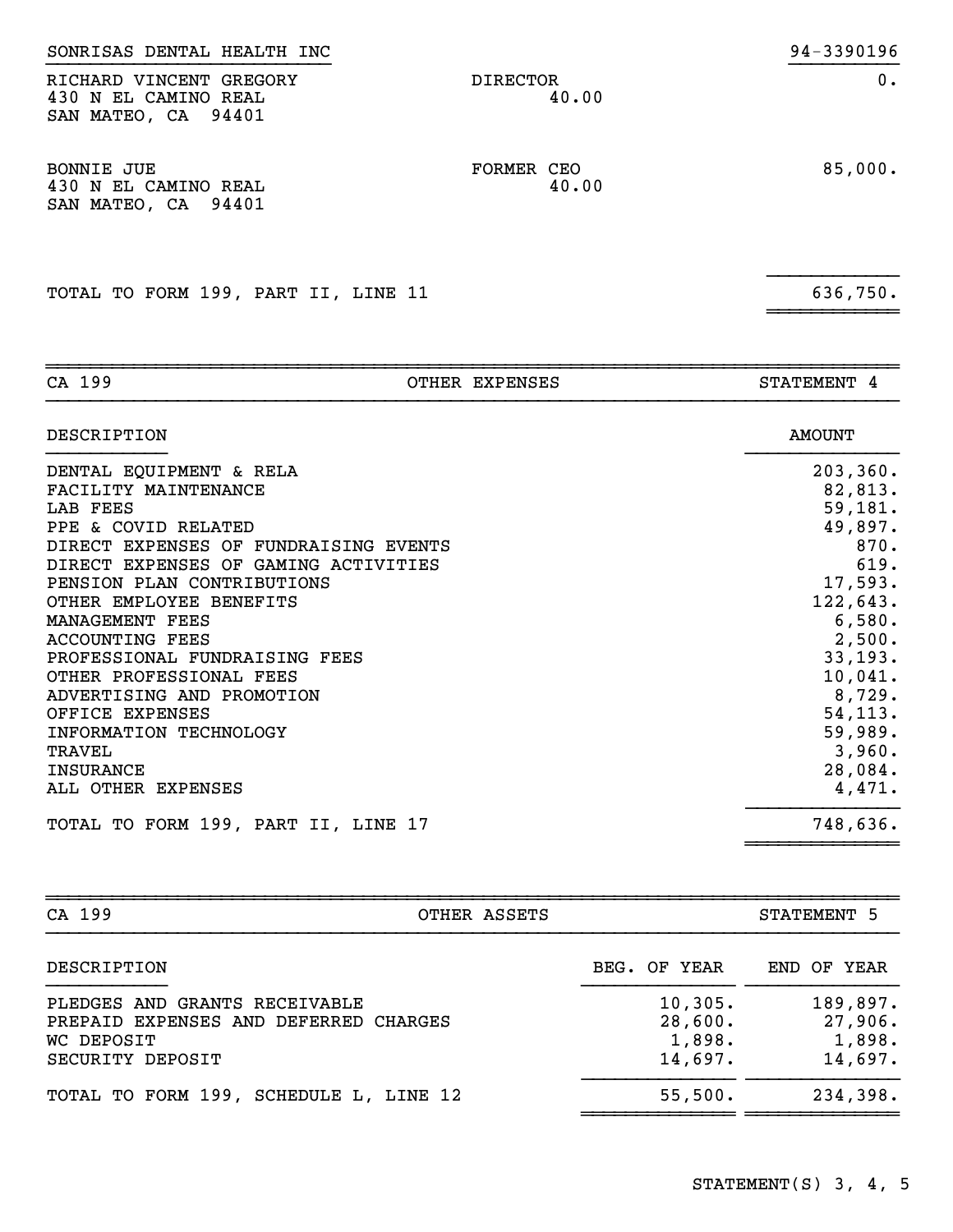| CA 199<br>OTHER LIABILITIES                                  |  |              |  |                     | STATEMENT 6 |  |                                |  |
|--------------------------------------------------------------|--|--------------|--|---------------------|-------------|--|--------------------------------|--|
| DESCRIPTION                                                  |  | BEG. OF YEAR |  |                     |             |  | END OF YEAR                    |  |
| SOCIAL SECURITY TAX DEFERRAL<br>PPP LOAN<br>DEFERRED REVENUE |  |              |  | 0.<br>0.<br>28,857. |             |  | 9,920.<br>395, 365.<br>24,804. |  |
| TOTAL TO FORM 199, SCHEDULE L, LINE 18                       |  |              |  | 28,857.             |             |  | 430,089.                       |  |
|                                                              |  |              |  |                     |             |  |                                |  |

}}}}}}}}}}}}}}}}}}}}}}}}}} }}}}}}}}}}

~~~~~~~~~~~~~~~~~~~~~~~~~~~~~~~~~~~~~~~~~~~~~~~~~~~~~~~~~~~~~~~~~~~~~~~~~~~~~~

| CA 199                                 | <b>FUND BALANCES</b> | STATEMENT 7 |  |  |  |
|----------------------------------------|----------------------|-------------|--|--|--|
| DESCRIPTION                            | BEG. OF YEAR         | END OF YEAR |  |  |  |
| NET ASSETS WITHOUT DONOR RESTRICTIONS  | 1,913,413.           | 2,090,323.  |  |  |  |
| TOTAL TO FORM 199, SCHEDULE L, LINE 21 | 1,913,413.           | 2,090,323.  |  |  |  |

~~~~~~~~~~~~~~ ~~~~~~~~~~~~~~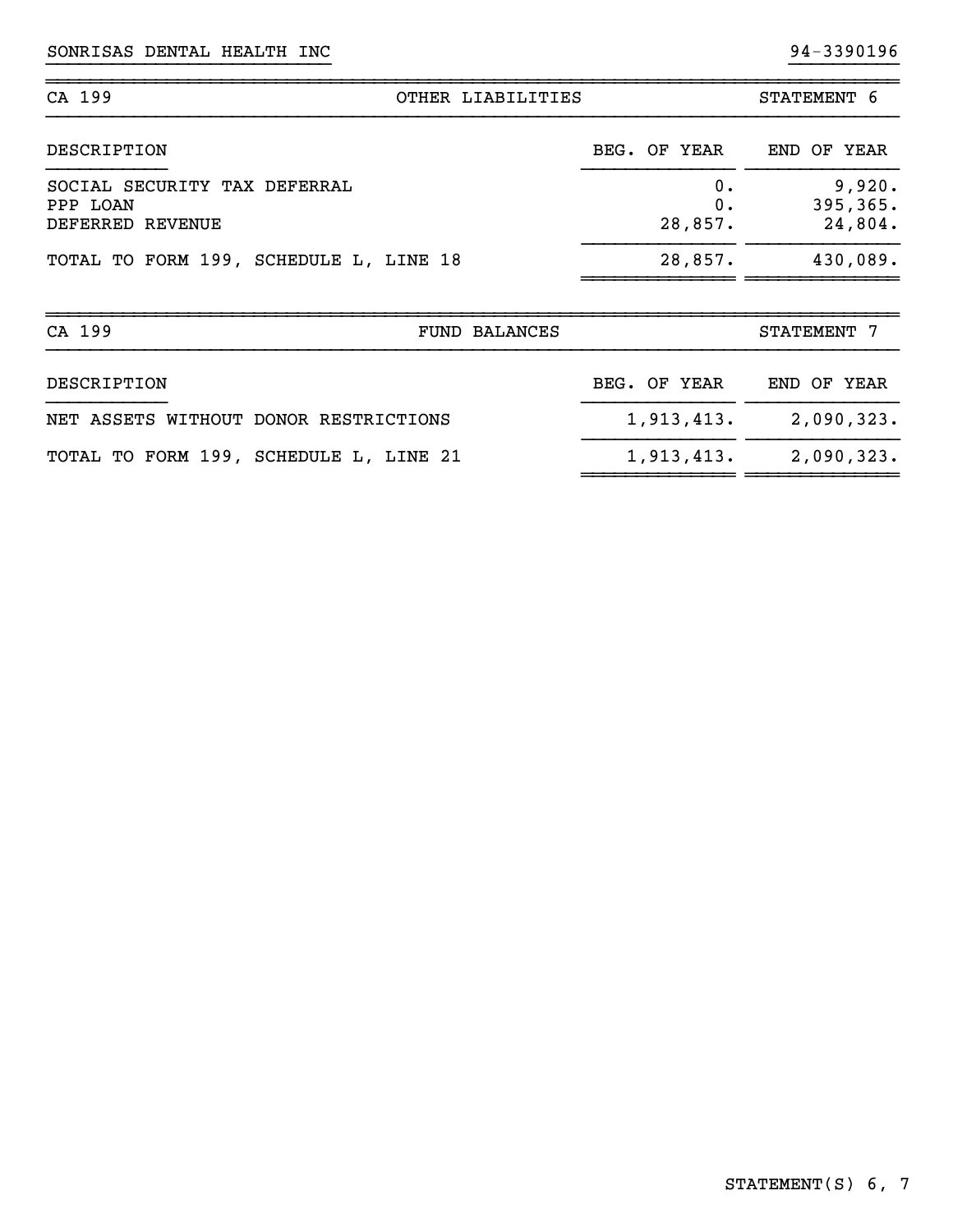| STATE OF CALIFORNIA<br>RRF-1                                                                                                   |                            |                                                                                                                                                                                                                                                                                                                                                                                                  |                     |                                                          | DEPARTMENT OF JUSTICE                                                         |                                | PAGE 1 of 5 |
|--------------------------------------------------------------------------------------------------------------------------------|----------------------------|--------------------------------------------------------------------------------------------------------------------------------------------------------------------------------------------------------------------------------------------------------------------------------------------------------------------------------------------------------------------------------------------------|---------------------|----------------------------------------------------------|-------------------------------------------------------------------------------|--------------------------------|-------------|
| (Rev. 09/2017)<br>MAIL TO:<br>Registry of Charitable Trusts<br>P.O. Box 903447<br>Sacramento, CA 94203-4470<br>STREET ADDRESS: |                            | <b>ANNUAL REGISTRATION RENEWAL FEE REPORT</b><br>TO ATTORNEY GENERAL OF CALIFORNIA<br>Section 12586 and 12587, California Government Code<br>11 Cal. Code Regs. section 301-307, 311 and 312                                                                                                                                                                                                     |                     |                                                          | (For Registry Use Only)                                                       |                                |             |
| 1300   Street<br>Sacramento, CA 95814<br>(916)210-6400<br><b>WEBSITE ADDRESS:</b><br>www.oag.ca.gov/charities                  |                            | Failure to submit this report annually no later than four months and fifteen days after the end of the<br>organization's accounting period may result in the loss of tax exemption and the assessment of a<br>minimum tax of \$800, plus interest, and/or fines or filing penalties. Revenue & Taxation Code section<br>23703; Government Code section 12586.1. IRS extensions will be honored.  |                     |                                                          |                                                                               |                                |             |
| SONRISAS DENTAL HEALTH INC<br>Name of Organization                                                                             |                            |                                                                                                                                                                                                                                                                                                                                                                                                  | Check if:           | Change of address<br>Amended report                      |                                                                               |                                |             |
| List all DBAs and names the organization uses or has used                                                                      |                            |                                                                                                                                                                                                                                                                                                                                                                                                  |                     |                                                          |                                                                               |                                |             |
| 430 N EL CAMINO REAL<br>Address (Number and Street)                                                                            |                            |                                                                                                                                                                                                                                                                                                                                                                                                  |                     | State Charity Registration Number CT 115347              |                                                                               |                                |             |
| SAN MATEO, CA<br>City or Town, State, and ZIP Code                                                                             | 94401                      |                                                                                                                                                                                                                                                                                                                                                                                                  |                     | Corporation or Organization No. 2323577                  |                                                                               |                                |             |
| $650 - 697 - 6900$<br><b>Telephone Number</b>                                                                                  | E-mail Address             | INFO@SONRISASDENTAL.ORG                                                                                                                                                                                                                                                                                                                                                                          |                     | Federal Employer ID No. 94-3390196                       |                                                                               |                                |             |
|                                                                                                                                |                            | ANNUAL REGISTRATION RENEWAL FEE SCHEDULE (11 Cal. Code Regs. sections 301-307, 311, and 312)<br>Make Check Payable to Department of Justice                                                                                                                                                                                                                                                      |                     |                                                          |                                                                               |                                |             |
| <b>Gross Annual Revenue</b><br><b>Less than \$25,000</b><br>Between \$25,000 and \$100,000                                     | Fee<br>$\mathbf 0$<br>\$25 | <b>Gross Annual Revenue</b><br>Between \$100,001 and \$250,000<br>Between \$250,001 and \$1 million                                                                                                                                                                                                                                                                                              | Fee<br>\$50<br>\$75 | <b>Gross Annual Revenue</b><br>Greater than \$50 million | Between \$1,000,001 and \$10 million<br>Between \$10,000,001 and \$50 million | Fee<br>\$150<br>\$225<br>\$300 |             |
| <b>PART A - ACTIVITIES</b>                                                                                                     |                            |                                                                                                                                                                                                                                                                                                                                                                                                  |                     |                                                          |                                                                               |                                |             |
| Gross Annual Revenue \$ $\frac{3,341,150}{\sqrt{3}}$ Noncash Contributions \$ $\frac{2}{\sqrt{3}}$                             |                            | For your most recent full accounting period (beginning 07/01/2019                                                                                                                                                                                                                                                                                                                                |                     | ending 06/30/2020                                        | ) list:                                                                       |                                |             |
|                                                                                                                                |                            |                                                                                                                                                                                                                                                                                                                                                                                                  |                     |                                                          |                                                                               |                                |             |
| <b>Program Expenses \$</b>                                                                                                     |                            | <b>PART B - STATEMENTS REGARDING ORGANIZATION DURING THE PERIOD OF THIS REPORT</b>                                                                                                                                                                                                                                                                                                               |                     |                                                          |                                                                               |                                |             |
|                                                                                                                                |                            | Note: All questions must be answered. If you answer "yes" to any of the questions below, you must attach a separate page                                                                                                                                                                                                                                                                         |                     |                                                          |                                                                               |                                |             |
| 1.<br>any financial interest?                                                                                                  |                            | providing an explanation and details for each "yes" response. Please review RRF-1 instructions for information required.<br>During this reporting period, were there any contracts, loans, leases or other financial transactions between the organization<br>and any officer, director or trustee thereof, either directly or with an entity in which any such officer, director or trustee had |                     |                                                          |                                                                               | Yes                            | No<br>X     |
| 2.                                                                                                                             |                            | During this reporting period, was there any theft, embezzlement, diversion or misuse of the organization's charitable property                                                                                                                                                                                                                                                                   |                     |                                                          |                                                                               |                                |             |
| or funds?<br>З.                                                                                                                |                            | During this reporting period, were any organization funds used to pay any penalty, fine or judgment?                                                                                                                                                                                                                                                                                             |                     |                                                          |                                                                               |                                | X<br>X      |
| 4.<br>commercial coventurer used?                                                                                              |                            | During this reporting period, were the services of a commercial fundraiser, fundraising counsel for charitable purposes, or                                                                                                                                                                                                                                                                      |                     |                                                          |                                                                               |                                | X           |
| 5.                                                                                                                             |                            | During this reporting period, did the organization receive any governmental funding?                                                                                                                                                                                                                                                                                                             |                     |                                                          | SEE STATEMENT 8                                                               | X                              |             |
| 6.                                                                                                                             |                            | During this reporting period, did the organization hold a raffle for charitable purposes?                                                                                                                                                                                                                                                                                                        |                     |                                                          | SEE STATEMENT<br>9                                                            | X                              |             |
| 7.<br>Does the organization conduct a vehicle donation program?                                                                |                            |                                                                                                                                                                                                                                                                                                                                                                                                  |                     |                                                          |                                                                               |                                | х           |
| 8.<br>generally accepted accounting principles for this reporting period?                                                      |                            | Did the organization conduct an independent audit and prepare audited financial statements in accordance with                                                                                                                                                                                                                                                                                    |                     |                                                          |                                                                               |                                | х           |
| 9.                                                                                                                             |                            | At the end of this reporting period, did the organization hold restricted net assets, while reporting negative unrestricted net assets?                                                                                                                                                                                                                                                          |                     |                                                          |                                                                               |                                |             |
|                                                                                                                                |                            | I declare under penalty of perjury that I have examined this report, including accompanying documents, and to the best of my knowledge<br>and belief, the content is true, correct and complete, and I am authorized to sign.                                                                                                                                                                    |                     |                                                          |                                                                               |                                | X           |
| Signature of Authorized Agent                                                                                                  |                            | CHERYL FAMA<br><b>Printed Name</b>                                                                                                                                                                                                                                                                                                                                                               |                     | CFO<br><b>Title</b>                                      | Date                                                                          |                                |             |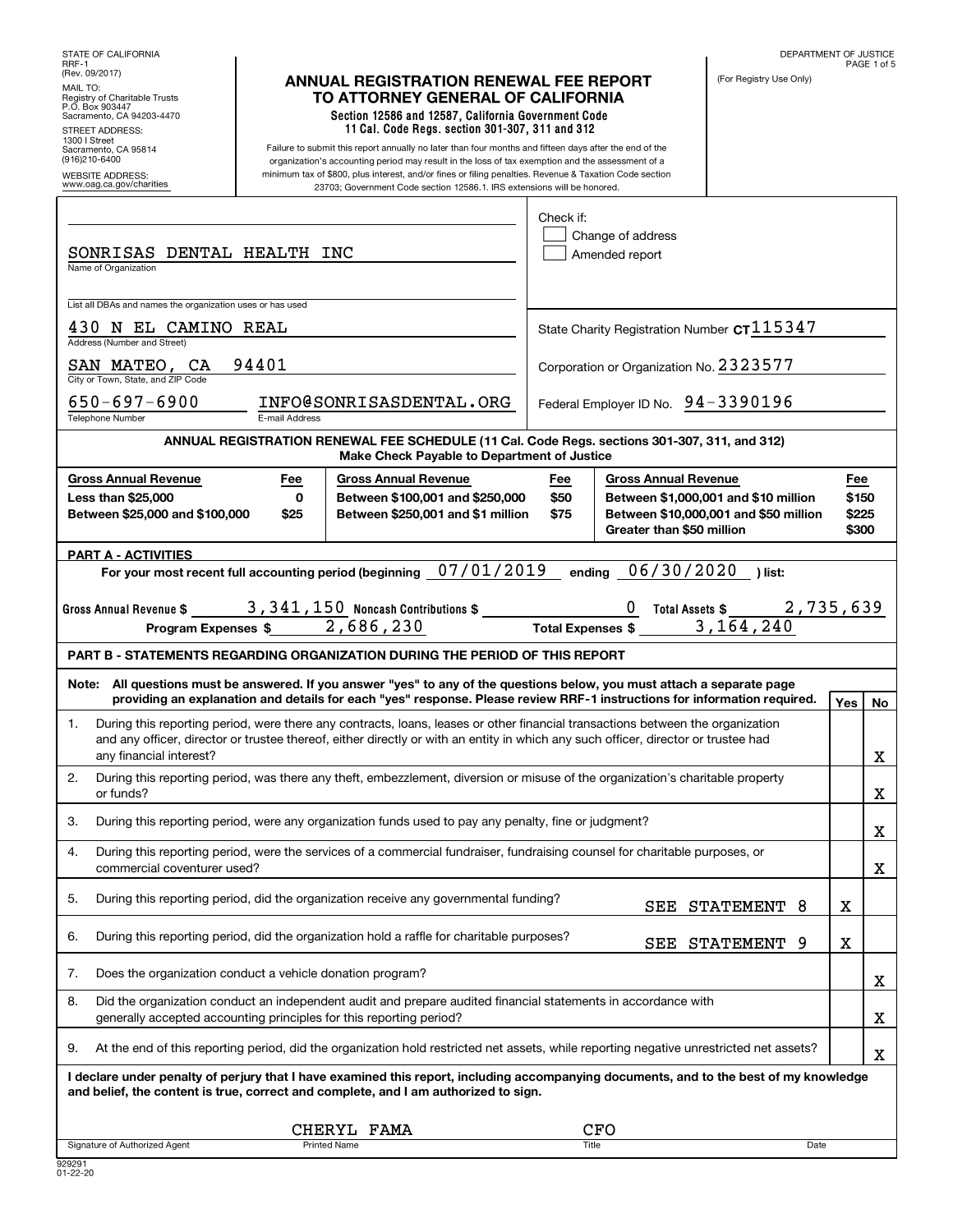~~~~~~~~~~~~~~~~~~~~~~~~~~~~~~~~~~~~~~~~~~~~~~~~~~~~~~~~~~~~~~~~~~~~~~~~~~~~~~

#### CA RRF-1 **INFORMATION REGARDING GOVERNMENTAL FUNDING** STATEMENT 8 PART B, LINE 5

}}}}}}}}}}}}}}}}}}}}}}}}}} }}}}}}}}}}

~~~~~~~~~~~~~~~~~~~~~~~~~~~~~~~~~~~~~~~~~~~~~~~~~~~~~~~~~~~~~~~~~~~~~~~~~~~~~~

PENINSULA HEALTH CARE DISTRICT 1819 TROUSDALE DRIVE BURLINGAME, CA 94010